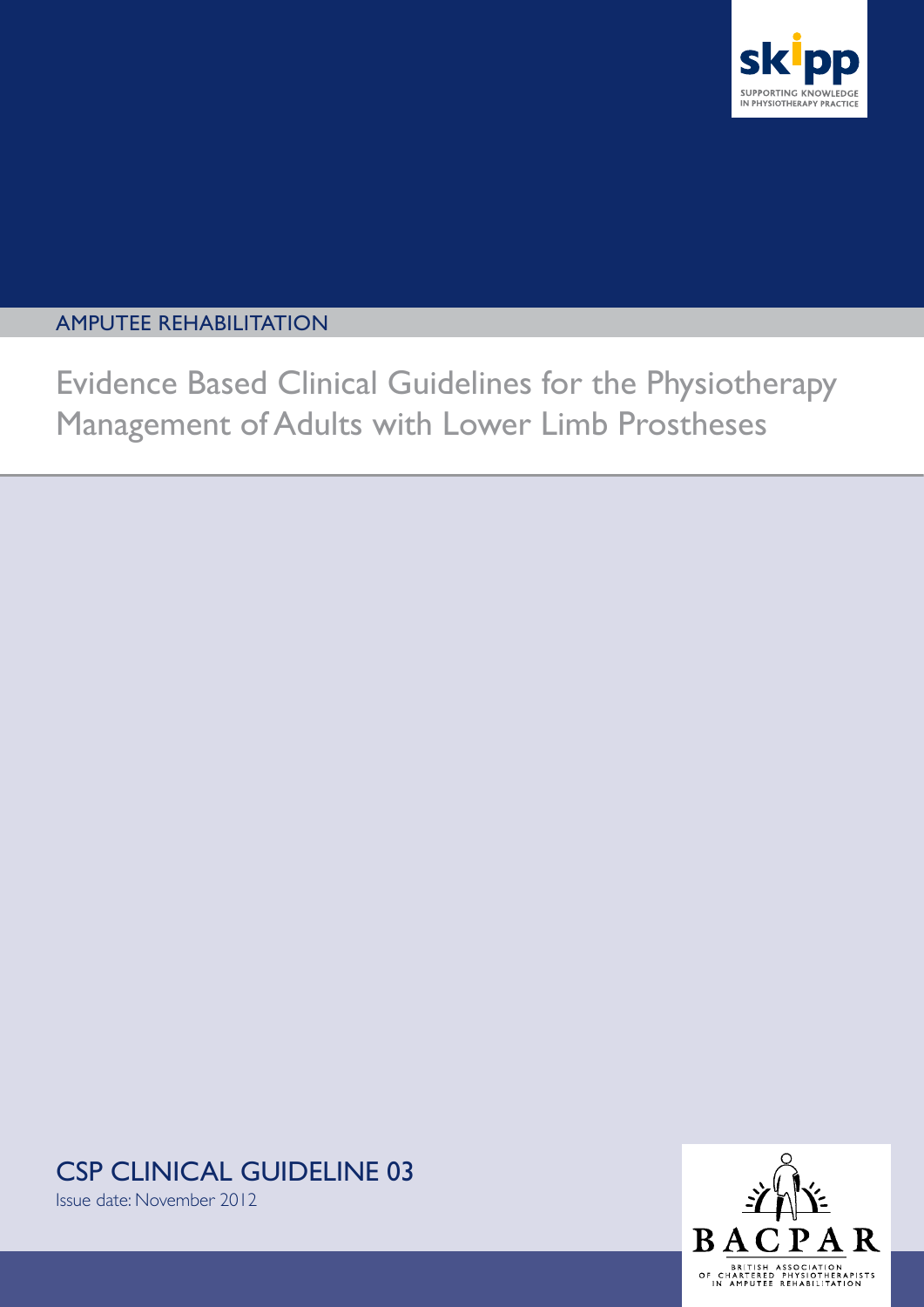## Evidence Based Clinical Guidelines for the Physiotherapy Management of Adults with Lower Limb Prostheses

About this document: This document describes the evidence based clinical recommendations for best Physiotherapy management of Adults with Lower Limb Prostheses as described in the literature and expert opinion.

This document will update: Broomhead P, Dawes D, Hale C, Lambert A, Quinlivan D, Shepherd R. (2003) Evidence Based Clinical Guidelines for the Managements of Adults with Lower Limb Prostheses. Chartered Society of Physiotherapy: London.

Citing this document: Broomhead P, Clark K, Dawes D, Hale C, Lambert A, Quinlivan D, Randell T, Shepherd R, Withpetersen J. (2012) Evidence Based Clinical Guidelines for the Managements of Adults with Lower Limb Prostheses, 2nd Edition. Chartered Society of Physiotherapy: London.

Produced by: Penny Broomhead, Karen Clark, Diana Dawes, Carolyn Hale, Amanda Lambert, Di Quinlivan, Tim Randell, Robert Shepherd, Jessica Withpetersen

Acknowledgments: Thanks are due to the following groups: The Guidelines Update Group (Appendix 1a), The 2003 Working Party (Appendix 1b), Professional Advisers (Appendix 2), Literature Appraisers (Appendix 5), Chartered Society of Physiotherapy (CSP), British Association of Physiotherapists in Amputee Rehabilitation (BACPAR), Scottish Physiotherapy Amputee Research Group (SPARG), Delphi Panel, Users of the 'Amputee Rehabilitation' forum on the interactiveCSP (iCSP) website www.iCSP.org, External Reviewers (Appendix 16), Peer Reviewers (Appendix 17)

CSP-endorsed evidence guidance seeks to provide recommendations for clinical practice and further research. This clinical guideline presents the best available evidence in the view of the authors. This follows careful consideration of all the evidence available. The CSP's "SKIPP" process has been developed to provide a structure for the development of evidence-based documents in physiotherapy. For more information on the SKIPP work programme, see www.csp.org.uk. All products undergo a process of independent review before endorsement by the Chartered Society of Physiotherapy's Endorsement Panel. Healthcare professionals are expected to take it fully into account when exercising their clinical judgment. However, the clinical guideline does not override the individual responsibility of healthcare professionals to make decisions appropriate to the circumstances of the individual patient, in consultation with the patient and/or guardian or carer. Implementation of this guidance is the responsibility of local commissioners and/or providers.

#### Comments on these guidelines should be sent to:

Karen Clark, BACPAR Guidelines Coordinator, Amputee Rehabilitation Centre, London Road Community Hospital, London Road, Derby, DE1 2QY

Tim Randell, BACPAR Guidelines Coordinator, Dorset Prosthetic Centre, Royal Bournemouth Hospital, Castle Lane East, Bournemouth, BH7 7DW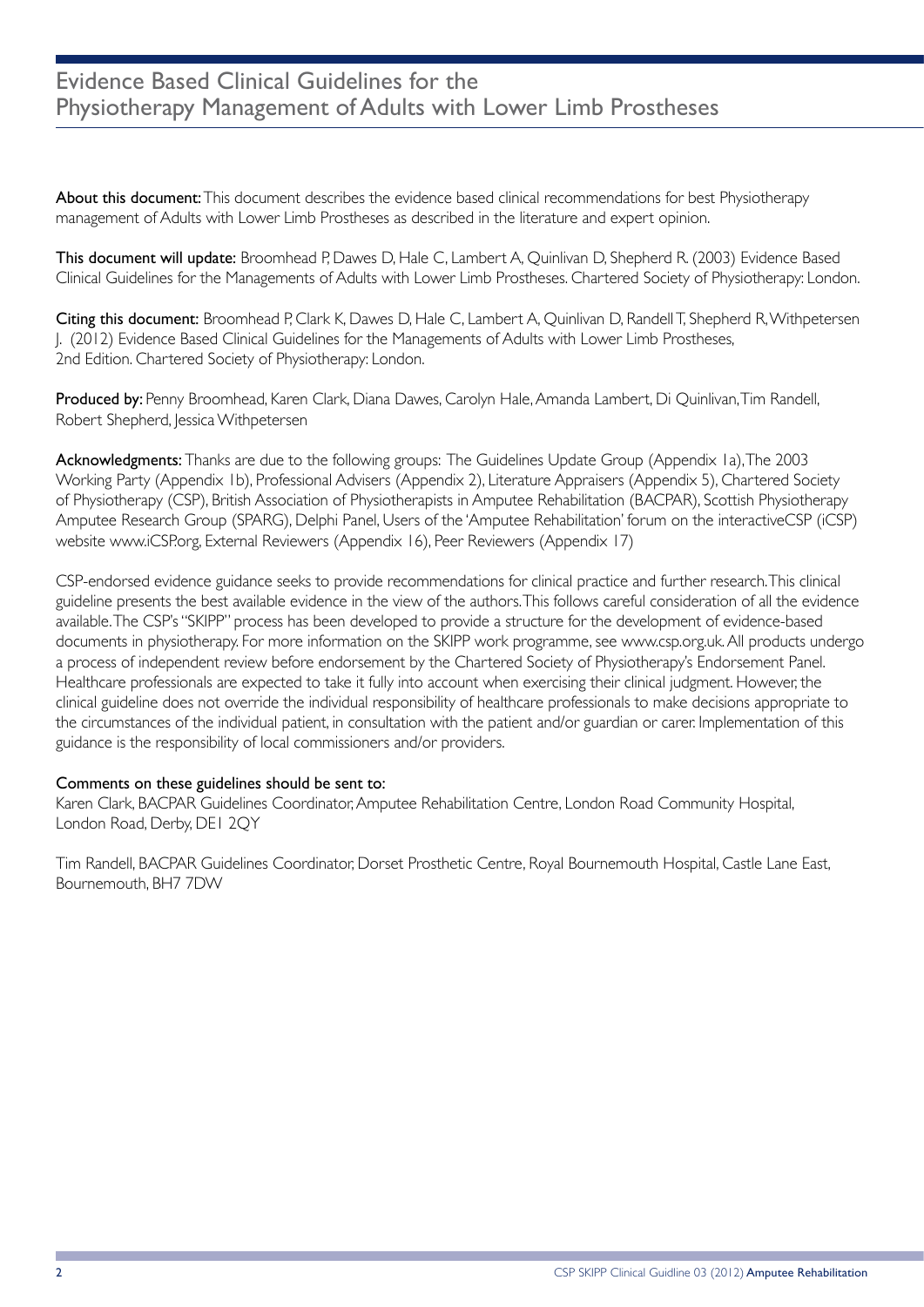## **Contents**

| Acknowledgements                                                    | 2  | Appendix 2b: Professional Advisors from 1st edition of the<br>Guideline                                |    |
|---------------------------------------------------------------------|----|--------------------------------------------------------------------------------------------------------|----|
| Contents                                                            | 3  |                                                                                                        | 32 |
| Preface                                                             | 4  | Appendix 3: Literature Search                                                                          | 33 |
| Aims of the Guideline                                               | 4  | Appendix 4: Example of the CASP literature appraisal tool<br>utilised.                                 | 34 |
| Objectives of the Guideline                                         | 4  | Appendix 5: Literature Appraisers                                                                      | 36 |
| Introduction:                                                       | 5  | Appendix 6: Articles excluded after review of full text by the                                         |    |
| Evidence Based Clinical Guidelines                                  | 5  | literature appraisal groups                                                                            | 37 |
| Methods used to update the guideline                                | 6  | Appendix 7: Definitions of the Scottish Intercollegiate<br>Guideline Network (SIGN) Levels of Evidence | 38 |
| Scope of the guideline                                              | 7  | Appendix 8: Table of Papers referenced within the updated                                              |    |
| The Clinical Question                                               | 8  | Guideline                                                                                              | 38 |
| The Literature Search                                               | 8  | Appendix 9: The Delphi Questionnaire                                                                   | 47 |
| The Appraisal Process                                               | 9  | Appendix 10a: Results from the Delphi Questionnaire                                                    | 52 |
| The Consensus Process                                               | 10 | Appendix 10b: Experts comments & their impact upon                                                     |    |
| Good Practice Points (GPPs)                                         | 10 | the 2012 guideline update process                                                                      | 53 |
| Drafting the updated guideline                                      | 11 | Appendix 11: Expert Consensus upon the proposed Good<br>Practice Points (GPPs)                         | 54 |
| Guideline Audit Tools                                               | 11 | Appendix 12: Definition of SIGN's                                                                      |    |
| Seeking feedback from stakeholders/interested parties               | 12 | 'Grades of Recommendations'                                                                            | 55 |
| Review and further updates of the work                              | 12 | Appendix 13: Audit tool - Clinician comments                                                           | 55 |
| Health benefits, Side effects and identified risks                  | 12 | Appendix 14a: Audit Data Collection Form -                                                             |    |
| Implementation & Dissemination of the updated guideline             | 13 | Service Evaluation                                                                                     | 56 |
| Barriers to Implementation                                          | 13 | Appendix 14b: Audit Tool - Achievement of Good Practice<br>Points (GPPs)                               | 57 |
| Table 2: Summary of the main changes from<br>the previous guideline | 14 | Appendix 14c: Audit tool - Patient Notes Audit.                                                        | 58 |
| Guideline Recommendations:                                          | 16 | Appendix 15: Domains of the Appraisal of Guidelines,<br>Research and Evaluations (AGREE) instrument    | 60 |
| Section 1: The Multidisciplinary Team                               | 17 | Appendix 16a: BACPAR Representatives Involved in                                                       |    |
| Section 2: Prosthetic Knowledge                                     | 18 | Creating a Response to the External Reviewers Comments                                                 | 61 |
| Section 3: Assessment                                               | 19 | Appendix 16b: Impact of the Comments from External                                                     |    |
| Section 4: The Prosthetic Rehabilitation Programme                  | 21 | Reviwers upon the 2012 Guideline Update Process                                                        | 61 |
| Section 5: Patient Education                                        | 23 | Appendix 17a: Peer Reviewers                                                                           | 62 |
| Section 6: Discharge, Maintenance and long term needs               | 26 | Appendix 17b: Comments from Peer Reviewers &<br>their impact upon the 2012 guideline update process    | 63 |
| References:                                                         | 27 | Appendix 18: Definition of a Clinical Specialist in Prosthetic                                         |    |
| Appendix 1a: Guidelines Update Group                                | 30 | Rehabilitation                                                                                         | 64 |
| Appendix 1b: Working party for 1st edition of the Guideline         | 30 | Appendix 19: Glossary of terms.                                                                        | 65 |
| Appendix 2a: Professional Advisors                                  | 32 | Appendix 20: Useful resources.                                                                         | 66 |
|                                                                     |    |                                                                                                        |    |

| Appendix 2b: Professional Advisors from 1st edition of the<br>Guideline                                    | 32 |
|------------------------------------------------------------------------------------------------------------|----|
| Appendix 3: Literature Search                                                                              | 33 |
| Appendix 4: Example of the CASP literature appraisal tool<br>utilised.                                     | 34 |
| Appendix 5: Literature Appraisers                                                                          | 36 |
| Appendix 6: Articles excluded after review of full text by the<br>literature appraisal groups              | 37 |
| Appendix 7: Definitions of the Scottish Intercollegiate<br>Guideline Network (SIGN) Levels of Evidence     | 38 |
| Appendix 8: Table of Papers referenced within the updated<br>Guideline                                     | 38 |
| Appendix 9: The Delphi Questionnaire                                                                       | 47 |
| Appendix 10a: Results from the Delphi Questionnaire                                                        | 52 |
| Appendix 10b: Experts comments & their impact upon<br>the 2012 guideline update process                    | 53 |
| Appendix 11: Expert Consensus upon the proposed Good<br>Practice Points (GPPs)                             | 54 |
| Appendix 12: Definition of SIGN's<br>'Grades of Recommendations'                                           | 55 |
| Appendix 13: Audit tool - Clinician comments                                                               | 55 |
| Appendix 14a: Audit Data Collection Form -<br>Service Evaluation                                           | 56 |
| Appendix 14b: Audit Tool - Achievement of Good Practice<br>Points (GPPs)                                   | 57 |
| Appendix 14c: Audit tool - Patient Notes Audit.                                                            | 58 |
| Appendix 15: Domains of the Appraisal of Guidelines,<br>Research and Evaluations (AGREE) instrument        | 60 |
| Appendix 16a: BACPAR Representatives Involved in<br>Creating a Response to the External Reviewers Comments | 61 |
| Appendix 16b: Impact of the Comments from External<br>Reviwers upon the 2012 Guideline Update Process      | 61 |
| Appendix 17a: Peer Reviewers                                                                               | 62 |
| Appendix 17b: Comments from Peer Reviewers &<br>their impact upon the 2012 guideline update process        | 63 |
| Appendix 18: Definition of a Clinical Specialist in Prosthetic<br>Rehabilitation                           | 64 |
| Appendix 19: Glossary of terms.                                                                            | 65 |
|                                                                                                            |    |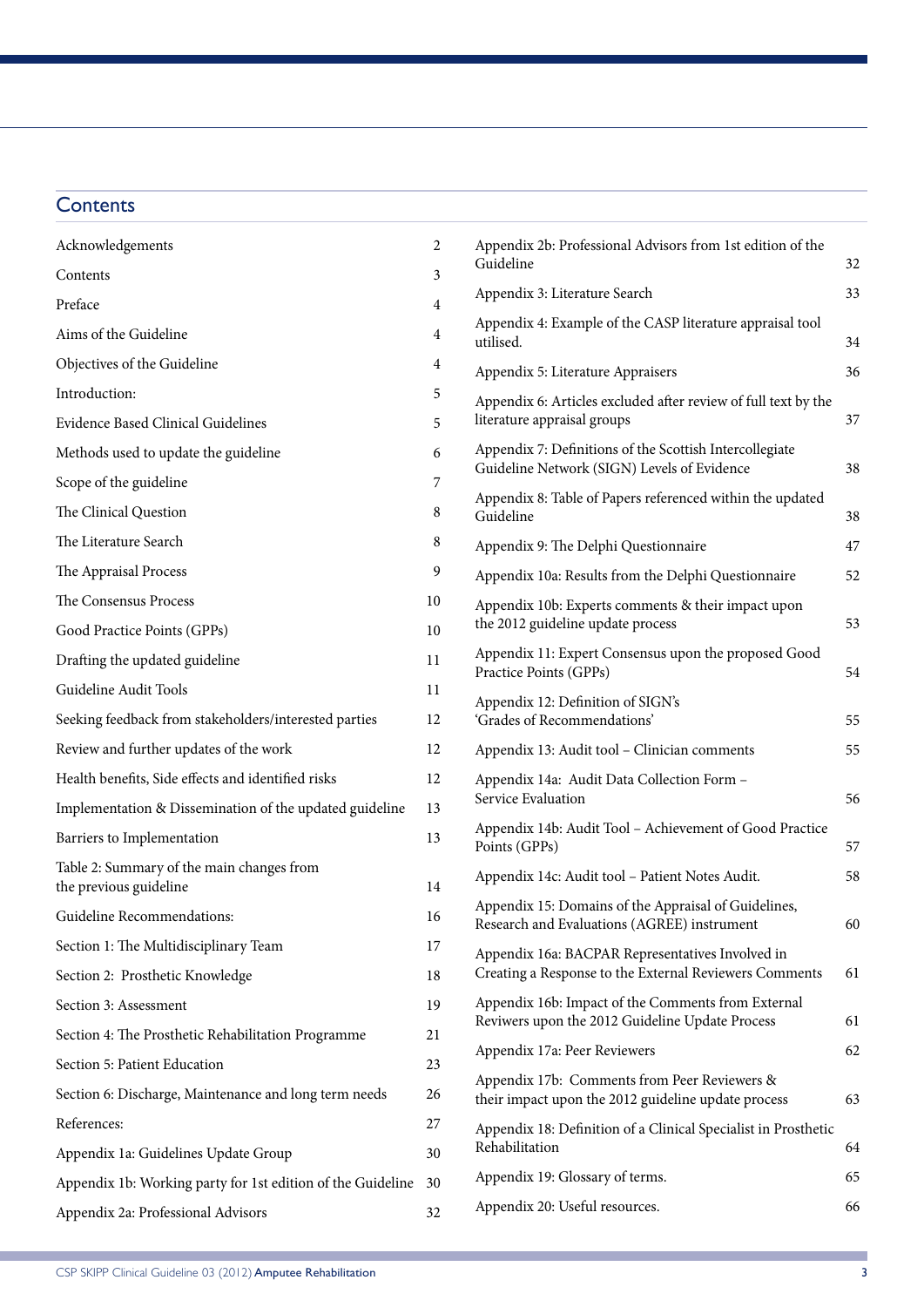## Preface

The British Association of Chartered Physiotherapists in Amputee Rehabilitation (BACPAR) is a professional network recognised by the Chartered Society of Physiotherapy (CSP). BACPAR encourages its members to use the biopsychosocial model of care and aims to promote best practice in the field of amputee and prosthetic rehabilitation, through evidence and education, for the benefit of patients and the profession. It is committed to research and education, providing a network for the dissemination of best practice in pursuit of excellence and equity whilst maintaining cost effectiveness.

## Aims of the Guideline

This guideline update has been produced to:

- facilitate best practice for physiotherapists working in lower limb prosthetic rehabilitation
- identify and incorporate new published evidence into the guideline recommendations
- assist clinical decision-making based on the best available evidence.
- inform prosthetic users and carers
- inform service providers in order to promote quality and equity
- reduce variation in the physiotherapy management of adults with lower limb prostheses across NHS services
- facilitate audit and research
- reduce unproven and ineffective practice

## Objectives of the Guidelines

This guideline update has been developed to:

- provide a comprehensive document which will inform physiotherapists in the management of adults with lower limb prostheses
- rigorously appraise the current relevant literature
- make recommendations for best practice based on the published evidence and expert consensus opinion
- disseminate information
- facilitate audit and benchmarking of local service provision against national best practice recommendations
- identify any gaps in the evidence/areas for further research work

The first edition of this guideline was published in 2003<sup>(1)</sup>. This second edition seeks to integrate new scientific evidence and current best practice into the original recommendations using similar methodology. The Delphi consensus method was replicated to ensure that recommendations based upon expert opinion capture and continue to reflect current thinking and best clinical practice. Some previous consensus recommendations have been converted to Good Practice Points due to the nature of the recommendation. All changes made within this second edition have been summarised at the end of the introduction in Table 2.

The impact of the new evidence and the 2012 Delphi consensus exercise are detailed at the beginning of each recommendation section; all new recommendations are marked (\*\*) after the recommendation numbering and amended recommendations marked  $(\sim)$  for ease of identification.

Supplementary documents have been developed to support this guideline update; these are a quick reference guide detailing the recommendation and an implementation guide detailing the audit tools developed for individual practitioner use.

Both the first and second editions have been produced by members of the Chartered Society of Physiotherapy who hold State Registration with the Health Professions Council. At the time of production all members of the Guideline Update group were practising physiotherapists.

BACPAR acknowledges that not everyone who undergoes a lower limb amputation will benefit from a prosthesis. These guidelines are intended for those adults who do receive a prosthesis.

No sponsorship or funding was received during the development of this guideline and no conflicts of interest have been declared by the authors.

Guidelines do not constitute a legally binding document. They are based on the best evidence currently available, and are intended as a resource to guide application of best practice. These guidelines should always be utilised in conjunction with the CSP Quality Assurance Standards<sup>(2)</sup>. If this document is being used for the purpose of prosthetic service planning it should be read alongside other amputee specific guidelines and documents developed by other healthcare professions<sup>(3,4,5)</sup> and groups representing service user views $(6)$  along with pertinent government publications whose findings can be extrapolated to the lower limb amputee population (the National Service Frame work for Long-Term Conditions<sup>(7)</sup> is one such example).

Throughout this document adults with lower limb prostheses may be referred to as individuals, adults with limb loss, amputees, patients or users.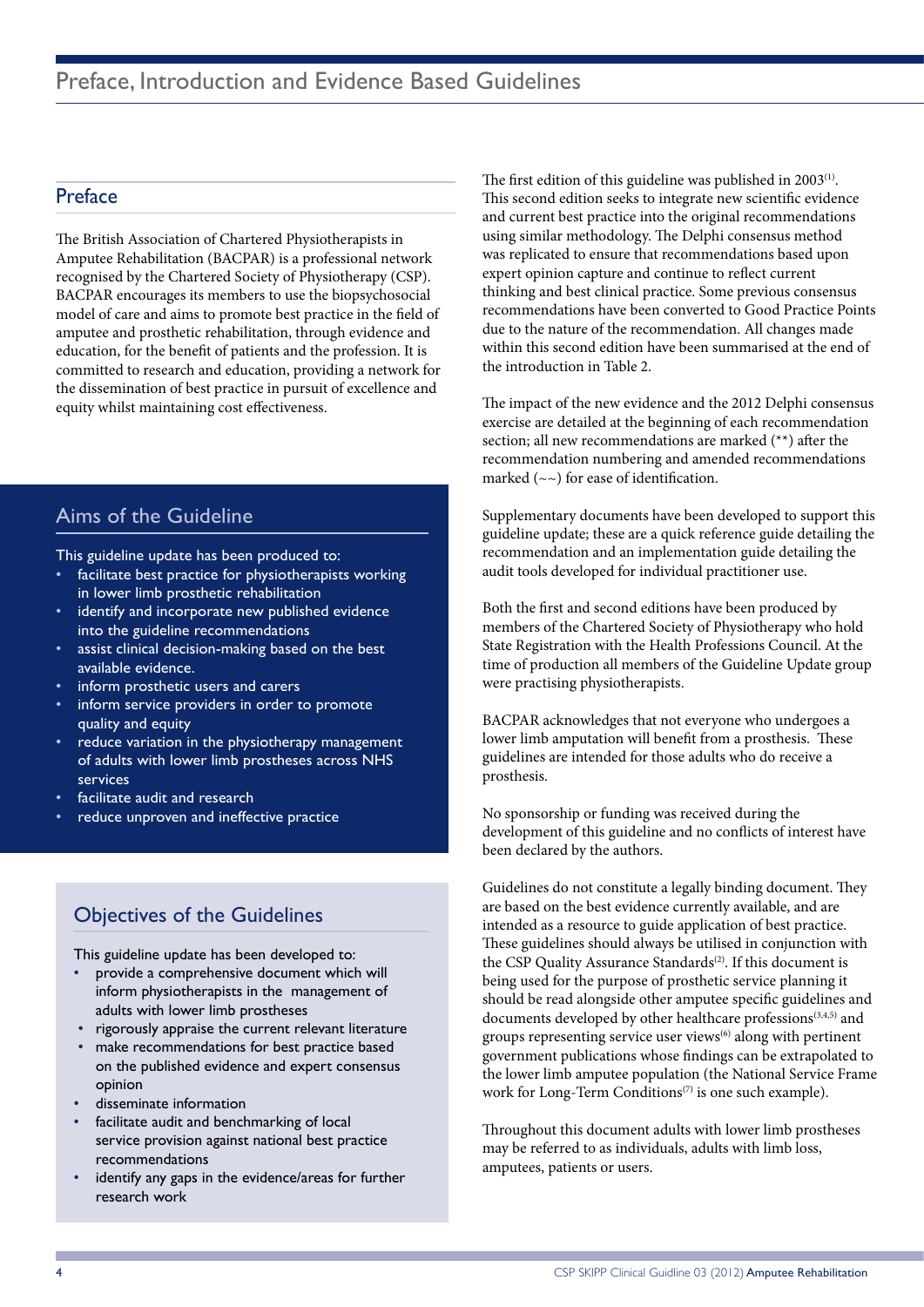#### Figure 1: Key stages of the Guideline Development Process<sup> $(14)$ </sup>



#### Introduction

The need to drive up clinical standards and the quality of clinical services so that meaningful improvements for the patient are seen, whilst maintaining cost effectiveness, is a central theme found in all recent government publications pertaining to the NHS<sup>(8,9)</sup>. Therapists need to prove that they are providing clinically effective interventions and demonstrate their ongoing commitment to Continuing Professional Development (CPD) in order to maintain state registration.<sup>(10)</sup>

Clinicians working within amputee rehabilitation have reported using the first edition in many different ways<sup>(11)</sup>:

- as a reference tool to guide best recognised clinical practice.
- to aid in the identification of personal and team learning needs specific to physiotherapy treatment of adults with lower limb prostheses.
- to benchmark local services against national, evidence based recommendations and use the findings as drivers in the development of local service provision and local protocols.

BACPAR have therefore decided to instigate the updating of this guideline to support and facilitate the ongoing hard work of it's membership striving to achieve best clinical outcomes and secure the optimal local service provisions for patients who have undergone lower limb amputation.

## Evidence Based Clinical Guidelines

#### **n Definition of Clinical Guidelines:**

Evidence Based Guidelines (EBGs) are 'Systematically developed statements to assist practitioner and patient decisions about appropriate health care for specific circumstances'(12).

A clinical guideline is not a mandate for practice – it can only *assist* the clinician with the decision making process about a particular intervention. Regardless of the strength of the evidence on which the guideline recommendations are made, it is the responsibility of the individual clinician to interpret their application for each particular patient encounter. This will include taking account of patient preferences as well as local circumstances; patient consent should always be gained prior to any treatment.<sup>(2)</sup>

The practice of evidence based medicine means integrating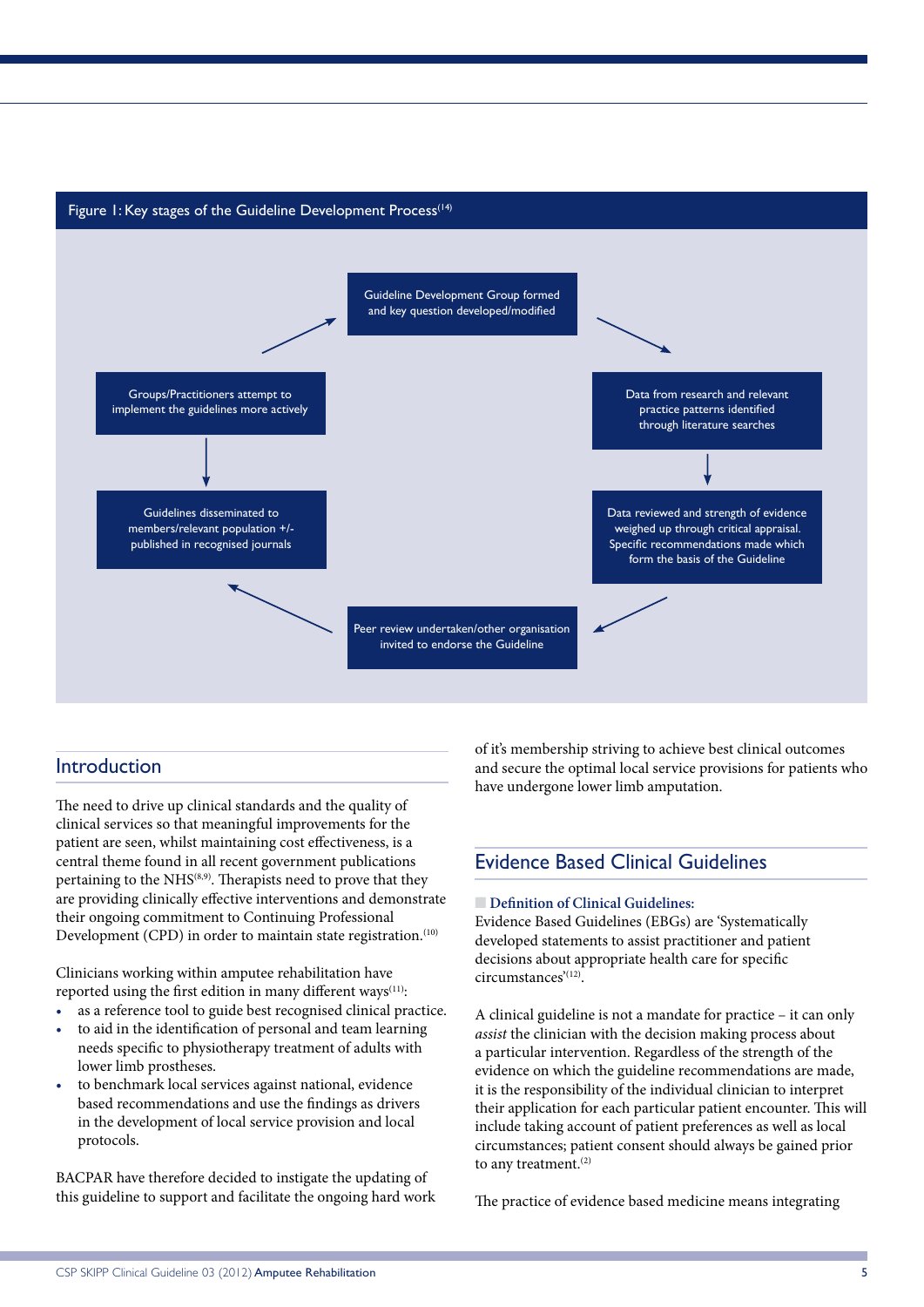individual clinical expertise with the best available external evidence from systematic research<sup>(12)</sup>. Figure 1 highlights the key stages undertaken by the authors of the first edition of this guideline. The filtering and refining of research information to create a 'knowledge product' with clear, concise and explicit recommendations and aims, follows the knowledge translation model proposed by Graham et al<sup>(13)</sup>. The previous and updated guidelines seek to guide the clinician/stakeholder through steps of knowledge acquisition and transfer and facilitate instrumental use of this new knowledge by actioning changes in clinical behaviour.

 $\Box$  Clinical Governance & Professional Responsibility:

Clinical Governance has been a central theme promoted within the NHS since the publication of 'The New NHS-Modern, Dependable'(15). This government white paper not only emphasised the concept of 'Evidence Based Practice' but placed a statutory duty on health organisations to examine the quality of healthcare provided<sup>(16)</sup>.

Although many political and policy changes have been undertaken since this time the elements of clinical governance continue to drive many changes within the Physiotherapy profession. Successive Governments have recognised the need for health care professionals to be informed of change and improvements within clinical practice and to remain in touch with current research findings that affect clinical decision-making (17). The Health Professions Council have now made continuing professional development a regulatory requirement for physiotherapists and, through commitment to lifelong learning, physiotherapists are required to be reflective practitioners and base clinical judgements on the most appropriate information available<sup>(10)</sup>.

#### **n** Resource Implications

In the year ending 31st March 2007 there were 4957 new referrals to NHS (non-military) prosthetic service centres in the United Kingdom<sup>(18)</sup>. Military veterans are treated within the NHS once they are discharged from the forces. The Audit Commission identified the provision of equipment services, including prostheses, as an area for investigation, resulting in the report 'Fully Equipped' (19). The report examined economy, efficiency and effectiveness of service provision. The cost of the prosthetic service to the NHS requires an enormous commitment in terms of finances, equipment and resources and warrants maximum clinical effectiveness to ensure a cost efficient service.

Major lower limb amputation has a profound effect on quality of life with high levels of morbidity and mortality<sup>(20-26)</sup>. The number of people undergoing amputation is small in terms of overall national health need, affecting 51,000 of the population (19).

Multidisciplinary rehabilitation of this client group consumes

significant resources. Using a prosthesis to minimise the disability caused by the loss of a limb demands highly skilled, specialised therapeutic input as well as the use of costly prosthetic componentry.

#### ■ **Identifying the need for guidelines specific to physiotherapy treatment of adults with lower limb prostheses:**

In the field of amputee rehabilitation strategic thinking is needed to address the long-term needs of the patient. This involves teamwork and consultation, which should include the patient and their carers. There is a wide variation nationally in the quality, type of service and care offered by physiotherapists to adults with lower limb amputation<sup>(19, 27)</sup>.

'Senior colleagues' are the most relied upon source to inform and develop many clinicians practice within specific areas of amputee rehabilitation<sup>(28)</sup>. It is however recognised that a high number of these senior staff specialising in amputee and prosthetic rehabilitation are lone practitioners<sup>(29)</sup> and that specific CPD opportunities for more experienced clinicians may be limited. It is therefore important to ensure that professional expertise is integrated with scientific evidence to promote truly 'Evidence Based Practice'<sup>(30)</sup>. In these instances guidelines may be helpful in assisting the clinician access the research base, eliminate unacceptable local/national practice variations and improve the quality of clinical decisions by promoting reflection upon therapeutic strategies currently utilised.

There is resistance amongst some practitioners towards adoption of EBGs as there is a fear that diminished personal autonomy, restriction of clinical freedom and resource limitations may lead to 'average' clinical practice being widely promoted rather than clinical excellence<sup>(12,31,32)</sup>. These guidelines are not mandatory and BACPAR recognise that local resources, clinician prioritisation, as well as the rehabilitation environment in which the practitioner works, will influence their implementation. It is however encouraging that senior clinicians currently practicing in the field of amputee/ prosthetic rehabilitation do report using the first edition of this guideline in a number of ways as identified in the introduction (11).

## Methods Used to Update the Guideline

The NICE Guideline manual $(33)$  suggests that

*"..Any decision to update a guideline must balance the need to reflect changes in the evidence against the need for stability."* (p.14)

The first edition was published with the expectation that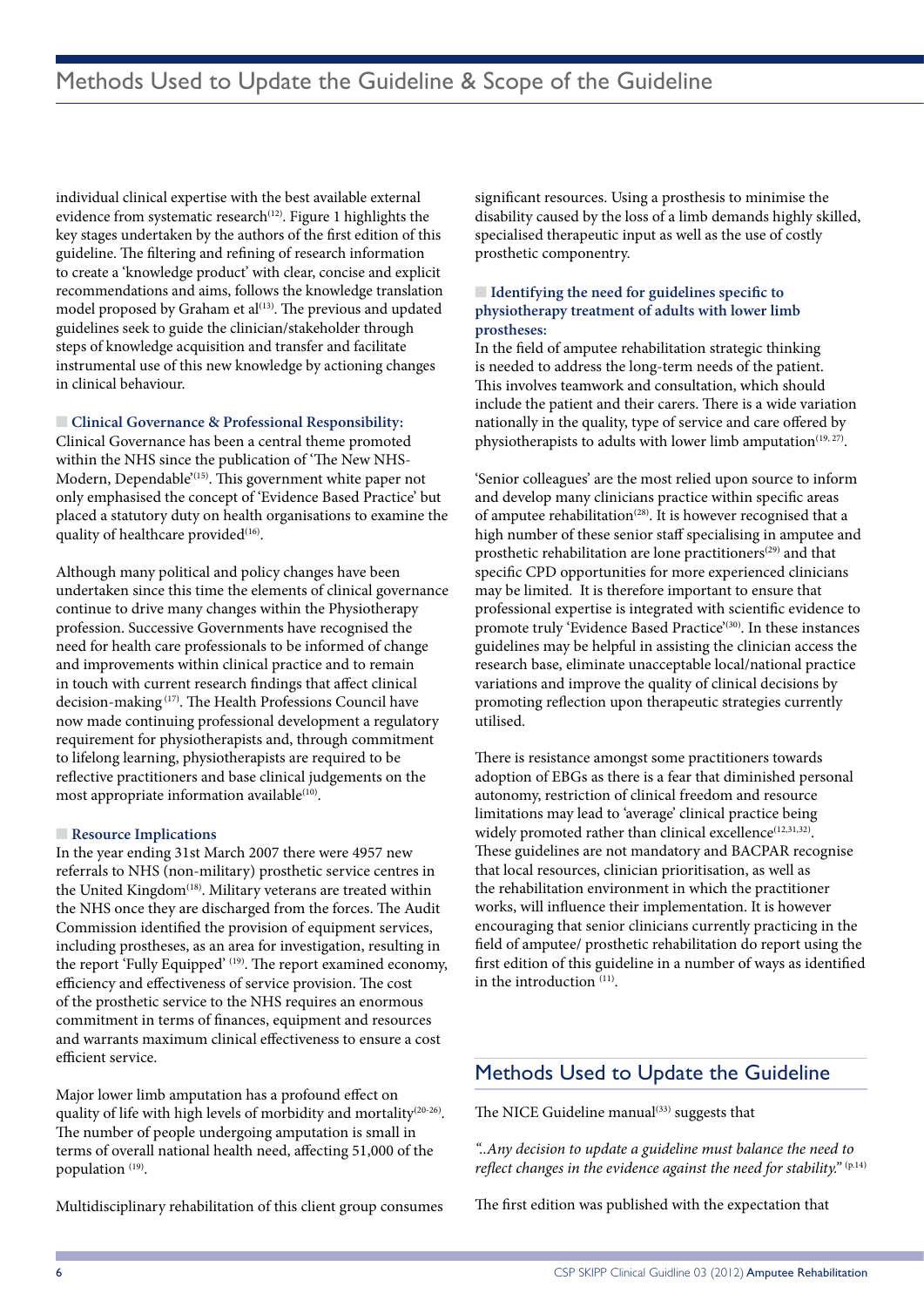



it would be reviewed and updated as required. In 2009 the BACPAR Executive Committee decided to review and update the guidelines. This was perceived as necessary due to potential changes in physiotherapy management over time and the possible new evidence available. Priority was given to this update to ensure the work remained relevant and valid.

#### **n** The Guideline Update Group

A working party of BACPAR members was formed reflecting the necessary experience and skills needed to compile clinical guidelines (Appendix 1a). All members had an understanding of the use of guidelines in assisting and informing clinical practice, with some members having post graduate experience of guideline development. The BACPAR Guideline Coordinators led the working party. No member declared a conflict of interest.

Details of the 2003 working party involved in the development and writing of the first edition are detailed in Appendix 1b.

No physiotherapy specific literature/information regarding the update of clinical guidelines was identified. The methods utilised during the updating process have therefore been drawn from those outlined within 'The Guideline Manual'

developed by NICE<sup>(33)</sup> (Figure 2). The CSP were kept informed at regular intervals of the progress of the update.

#### **n Professional Advisers**

During the update of these guidelines the views of professional advisers recognised as being stakeholders/ interested parties, were sought – see Appendix 2a. Their comments and suggestions informed the guidelines. Although users views were not taken at this time the first edition had sought user involvement during the development of the guideline – see Appendix 2b.

#### **nFunding**

The guidelines were developed without external funding. The project was funded by BACPAR and supported by the CSP.

## Scope of the Guideline

The scope of this guideline remains purposefully broad. It is not BACPAR's intention to include prescriptive details of specific physiotherapy management as these would detract from the broader overview that these guidelines present. They are intended to be a framework for best practice that all physiotherapists should aspire to achieve as part of their professional responsibilities.

These guidelines are applicable to all major levels of amputation, including bilateral amputation, regardless of the underlying aetiology or age.

These guidelines commence when the patient receives their first lower limb prosthesis (for that particular residual limb) and conclude when the patient is discharged from active treatment to a maintenance/review programme.

The levels of amputation **covered** by the guidelines are:

- transpelvic
- hip disarticulation
- transfemoral
- knee disarticulation
- **transtibial**
- ankle disarticulation

These guidelines **do not** cover:

- pre-operative and pre-prosthetic management of the lower limb amputee
- the prescription of specific types of equipment such as walking aids, wheelchairs and prosthetic componentry.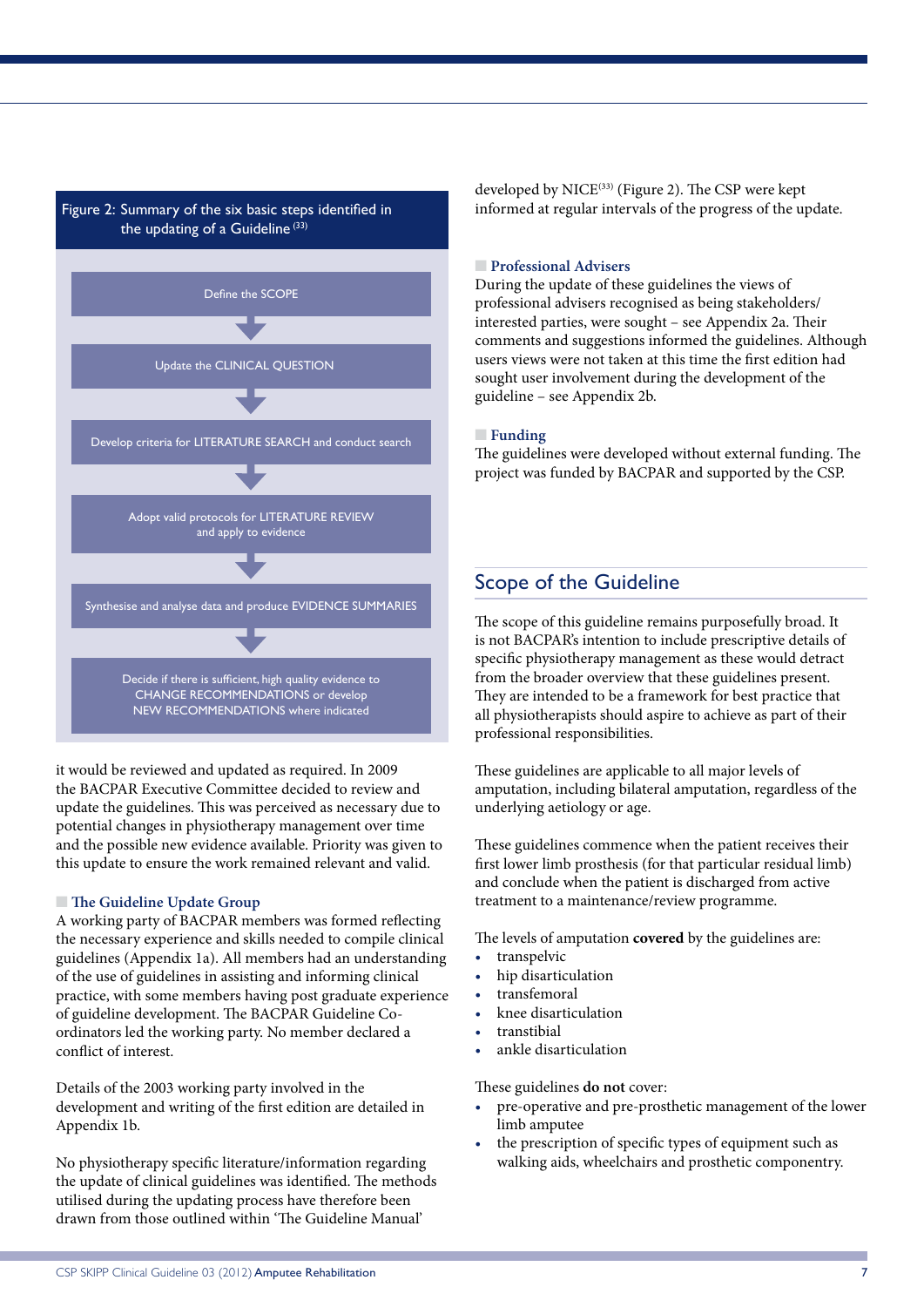## The Clinical Question

The clinical question is unchanged from the first edition of these guidelines:

*What is best practice in the physiotherapy management of adults with lower limb prostheses?*

The Guideline Update Group sought to assess whether new evidence and/or clinical/prosthetic developments have changed what is considered to be best physiotherapy practice.

## The Literature Search

#### **No. 7 Aims of the Search**

To identify literature relating to physiotherapy management of adults with lower limb prostheses from July 2002 to September 2010.

#### **nInclusion Criteria**

Articles were included if they were:

- published from July 2002
- relevant to lower limb amputees/subjects with limb loss
- relevant to adults, 18 years of age and older
- relevant to all pathologies/causes of amputation
- relevant to all major levels of amputation i.e. Transpelvic, hip disarticulation, transfemoral, knee disarticulation, transtibial and ankle disarticulations (excluding partial feet).

#### **Exclusion Criteria**

Articles were excluded if they were related to:

- pre operative care of the amputee
- surgical management of the amputee
- immediate post operative care of the amputee
- upper limb amputees
- paediatric amputees
- minor levels of amputation e.g. partial foot
- specific prosthetic products

#### **■** Method

Literature searches were conducted in February 2009 and again in September 2010 under the supervision of a librarian using the search protocol and key words detailed in the first edition of the guidelines. The following databases were searched: AMED, BioMed Central, British Nursing Index, Cinahl, Cochrane, DARE, Embase, King's Fund, Medline, OT Seeker, PEDRO, RECAL and REHABDATA.

#### **n** Selection of relevant articles

The results from each database search were assessed for all potentially relevant articles by reading the titles. All potential articles were copied onto clipboard and duplicates removed. The abstracts were then studied to ensure the article met the inclusion criteria. All articles that were relevant were obtained in full to be critically analysed.

Three extra articles were sourced from suggestions by external reviewers. This increased the number of articles analysed to 28.

Moher et  $al^{(34)}$  state that poor reporting diminishes the value of systematic reviews and subsequent guidelines developed from such evidence. The PRISMA statement has been developed and distributed internationally and suggests many points to improve reporting quality and transparency. Figure 3 details a completed PRISMA flow diagram illustrating the flow of information through the different phases of literature identification and review.

#### Table 1: Number of articles found from each database search

| <b>Database</b>  | <b>Number</b><br>of<br>results | <b>Articles identified as</b><br>potentially relevant<br>from reading title | <b>Number of</b><br>articles analysed<br>after reading<br>abstract |
|------------------|--------------------------------|-----------------------------------------------------------------------------|--------------------------------------------------------------------|
| <b>AMED</b>      | 151                            | 48                                                                          | $\overline{7}$                                                     |
| <b>BioMed</b>    | $\mathbf{0}$                   |                                                                             |                                                                    |
| <b>BNI</b>       | 119                            | $\overline{2}$                                                              | $\Omega$                                                           |
| <b>CINAHL</b>    | 92                             | 16 (6 duplicate)                                                            | 1                                                                  |
| Cochrane         | 84                             | $\mathbf{1}$                                                                | $\mathbf{1}$                                                       |
| <b>OT Seeker</b> | 13                             | 1 (duplicate of above<br>result)                                            | $\mathbf{0}$                                                       |
| <b>RECAL</b>     | 270                            | 48 (11 duplicates)                                                          | $\overline{7}$                                                     |
| Embase           | 169                            | 6 (4 duplicates)                                                            | 1                                                                  |
| King's Fund      | $\Omega$                       |                                                                             |                                                                    |
| <b>Medline</b>   | 199                            | 51                                                                          | 8                                                                  |
| <b>DARE</b>      | 5                              | $\overline{0}$                                                              |                                                                    |
| <b>PEDRO</b>     | 13                             | 3 (2 duplicates)                                                            | $\mathbf{0}$                                                       |
| <b>REHABDATA</b> | 8                              | $\Omega$                                                                    |                                                                    |
| <b>Total</b>     | 1123                           | 151 (no duplicates)                                                         | 25                                                                 |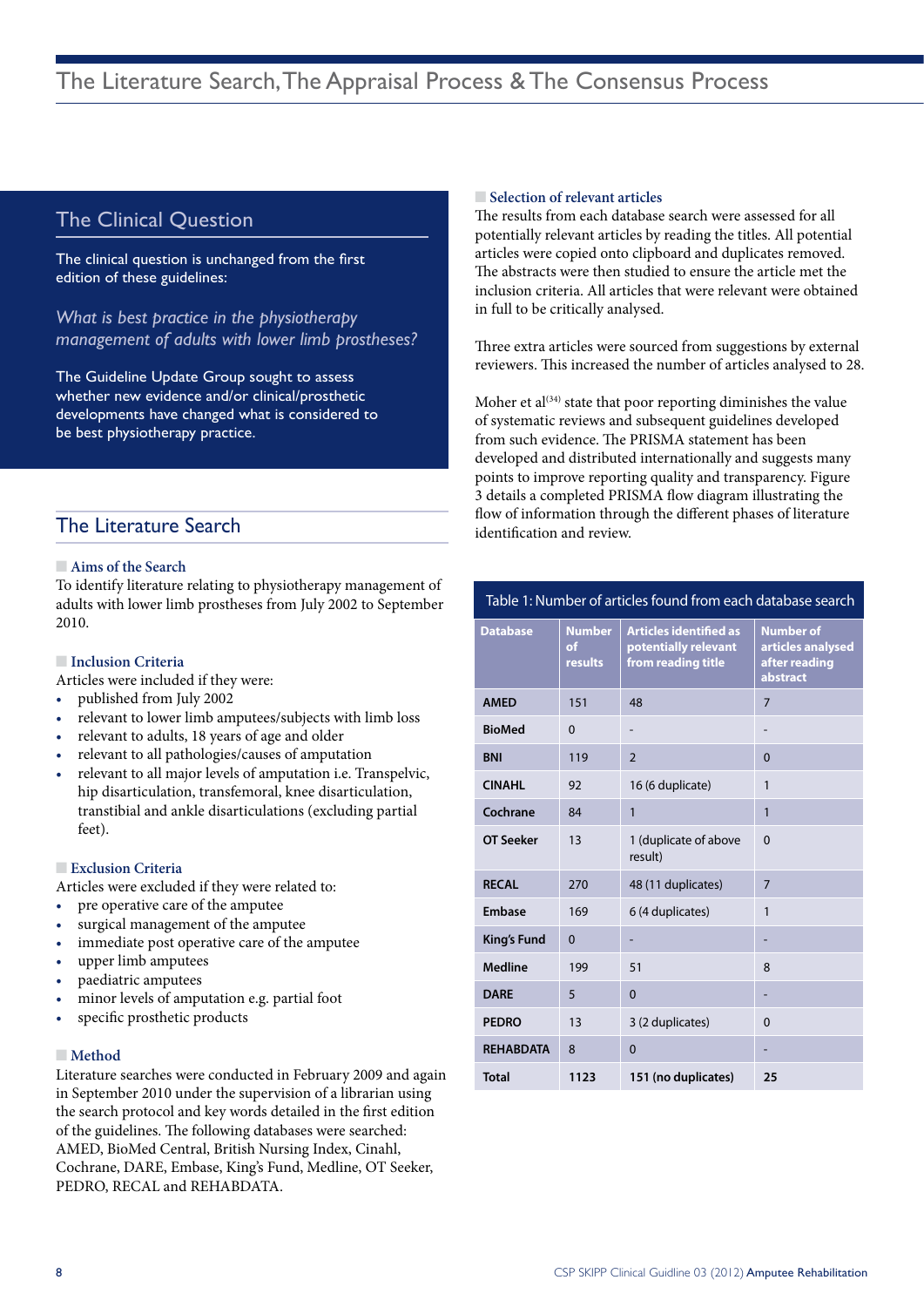

Reference: Moher et al (34). Template accessed via www.prisma-statement.org

### The Appraisal Process

The CASP (Critical Appraisal Skills Programme) tools (35), specifically developed to help evidence-based analysis in health and social care settings, were selected to guide article appraisal. There are seven separate tools devised to help appraise different types of research methodology (see Appendix 4 for an example); each has simple applicability and all appraisers were familiar with their use. Appendix 5 details the literature reviewers who took part in the appraisal process.

28 articles were critically appraised between three appraisal groups; each group consisted of two appraisers.

Articles were excluded if both of the appraisers felt the study was

- not relevant to the guidelines,
- contained inconclusive evidence
- purely descriptive.

Details of the articles excluded after full review are displayed in Appendix 6.

#### n **Classification of included articles:**

The individuals in each appraisal group carried out separate reviews on full text articles prior to discussing it in order to minimise potential bias. For each article the appraiser completed an 'evidence table' detailing the study design, characteristics, subject of study, comments, potential use in guidelines and level of evidence. The quality of each article was classified using the SIGN grading tool<sup>(36)</sup> (Appendix 7). Any differences of opinion were resolved by consensus agreement of the Guideline Update Group detailed in Appendix 1a.

16 articles were identified as providing new evidence.

Completed evidence tables were reviewed by the Guideline Update Group and, where ambiguous or contradictory comments were found, the full text article was revisited and further detail added. The evidence tables for all articles utilised in the previous and current edition of this guideline are found in Appendix 8.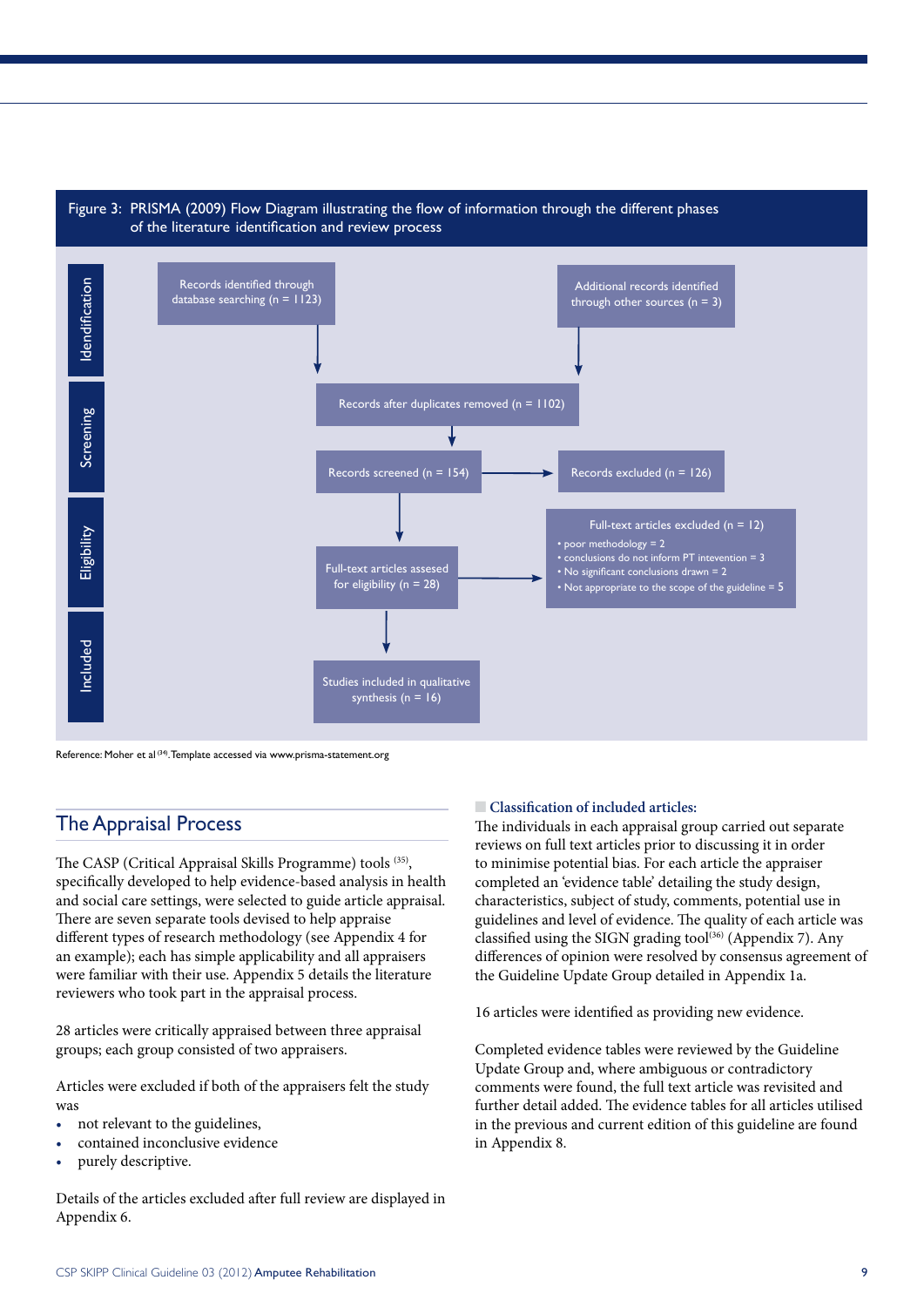### The Consensus Process

It was recognised in the first edition<sup>(1)</sup> that, in some clinical areas, the literature did not provide sufficient evidence to develop recommendations; the authors therefore chose the Delphi Technique to obtain consensus opinion where the literature was lacking.

Given the length of time that had elapsed since publication it was felt by the Guideline Update Group important that the expert opinion (from which 'D' graded recommendations had been developed) be scrutinised to ensure they continue to be a true reflection of current ideas and clinical practice.

#### **n** The Delphi Technique

The Delphi Technique involves a series of questions to 'obtain the most reliable consensus of opinion of a group of experts… by a series of intensive questionnaires interspersed with controlled opinion feedback'(38).

It is a widely utilised methodology within healthcare for gathering expert opinion and turning it into group consensus (39) and, although more time consuming and labour intensive than a conference, the Delphi Technique ensures:

- all contributors have an equal voice.
- that geographical barriers do not prevent participation.
- consideration of all possible options for treatment.
- practicing clinicians have the opportunity to contribute to and develop the guidelines.

#### **n** The Delphi Process

In the original process two rounds of postal questionnaires were sent out before recommendations were written. It was decided that these recommendations would be the starting point for the Delphi questionnaire for the second edition (Appendix 9).

No literature could identify a universally acceptable percentage at which it could be determined that consensus agreement had been reached. Previously, it was decided that if 75% or more of the respondents scored more than 75% agreement with a statement, consensus would be reached. If consensus was below 75% the statement would not have the agreement of the panel and the question would be refined for a second round. If consensus could not be reached after all the rounds of questionnaires then no recommendation would be written.

#### **n** The Consensus Panel

No specific panel size has been identified as being optimal for the Delphi process; representation should be assessed by 'qualities of the expert panel rather than it's numbers' (39).

The consensus panel utilised in the updating process consisted entirely of physiotherapists because the Delphi questions were

directly related to physiotherapy practice.

Invitations to participate were sent out to 50 clinicians who were recruited either by an appeal on the amputee network on the iCSP website<sup>(40)</sup> or identified by the BACPAR and SPARG membership secretaries.

The panel inclusion criteria remain unchanged-Physiotherapists who:

- • had worked for more than three years in prosthetic rehabilitation
- spend more than 50% of their clinical time in prosthetic rehabilitation
- had postgraduate training in the field of amputation rehabilitation

Two clinicians who replied excluded themselves as they no longer met the inclusion criteria; a return rate of 77% was achieved with thirty-seven out of the eligible forty eight 'experts' returning a completed Delphi questionnaire . No literature reviewed could identify an acceptable return rate for the Delphi Technique; as subject numbers closely reflect those gained in the first edition, any bias introduced by a difference in response rate is unlikely to be significant.

#### **n Delphi Results**

No questions produced consensus of less than 75%; therefore a further round of postal questionnaires was not indicated.

## Good Practice Points (GPPs)

*"On occasions, guideline development groups find that there is not, nor is there likely to be any research evidence. This will typically be where the treatment is regarded as such sound clinical practice that nobody is likely to question it"* (36).

Following initial discussions with the CSP advisers it was felt that there were some consensus recommendations in the previous guidelines that should be distinguished as GPPs. The points turned into GPPs in many instances are considered by the authors to reflect a 'common sense' approach to intervention; any recommendations that reflected any element of clinical reasoning were not converted to GPP's but put forward to be re-examined by the consensus panel selected for the guideline update.

When writing the GPPs the authors have ensured that they are realistic, integral to the patient's treatment and that the expert consensus panel agreed with the conversion (Appendix 11).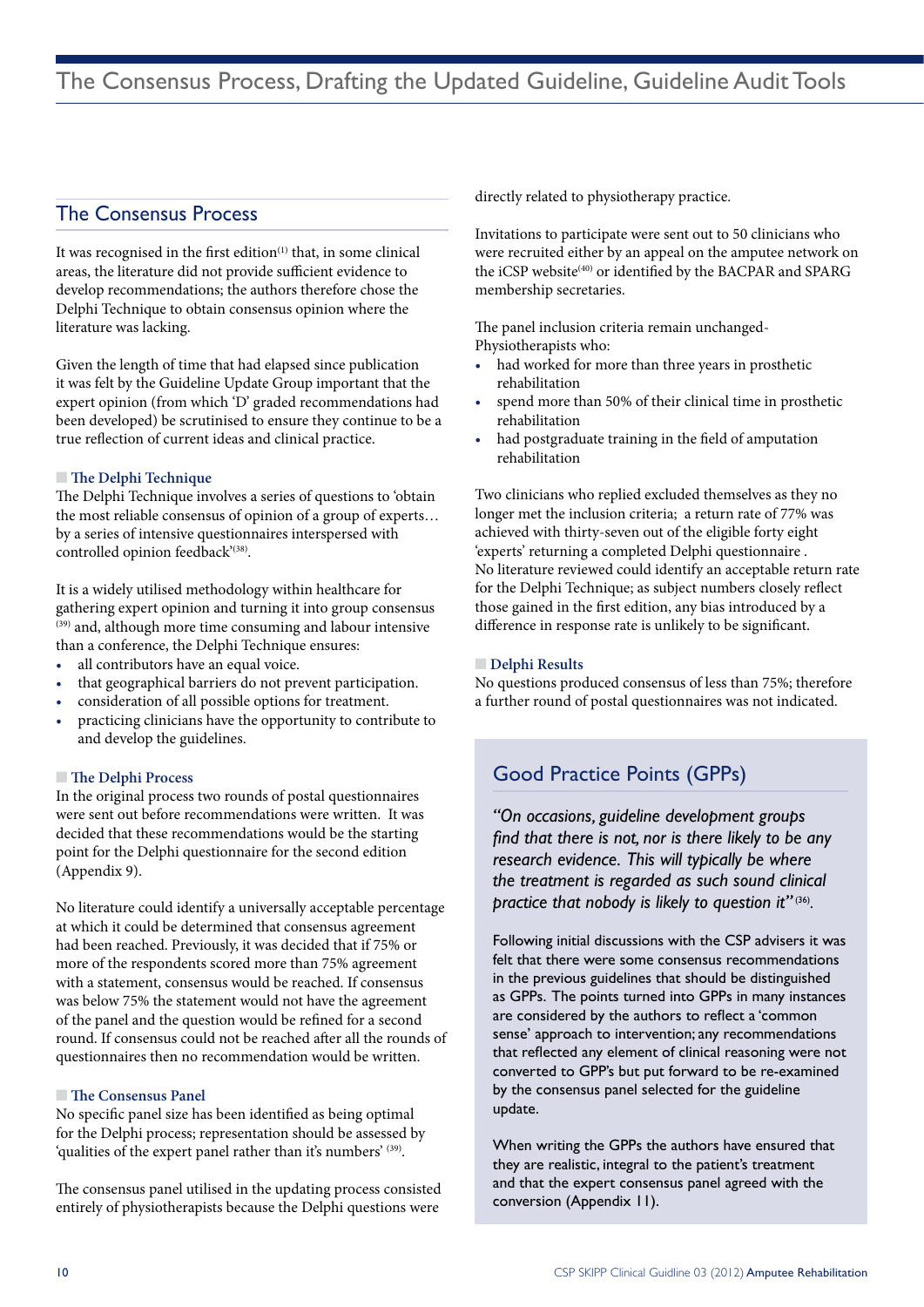Appendix 10 displays the breakdown of the results and comments that were received from the consensus panel.

Three participants cited funding or resources as a reason for lesser agreements with some Delphi statements. In taking potential barriers and 'real life' application issues into account it is possible that they are not representing their opinion of 'best practice' but stating 'what can be' rather than 'what should be' but, due to the anonymous nature of the questionnaires there was no way of seeking clarification. After discussion between the Guideline Update Group and members of the BACPAR Executive Committee it was decided that the low frequency of this issue did not support the financial and resource implications of launching a second round of Delphi questionnaires.

## Drafting the Updated Guideline

A considered judgement of all new evidence identified was made by the Guideline Update Group (see Appendix 1a) and reviewed in light of the section headings utilised in the guidelines first edition.

#### n **Section headings:**

The original authors (see Appendix 1b) had decided upon section headings for the recommendations using:

- CSP Standards of physiotherapy practice for the management of patients with amputations<sup>(41)</sup>
- CSP Quality Assurance Standards<sup>(2)</sup>
- Knowledge and expertise of the working party

It was agreed that the six section headings utilised in the guidelines first edition remained clinically relevant and representative of the evidence; the title of section 6 was expanded upon in response to the comments made by an external reviewer.

n **Updating the guideline and incorporating new evidence** The introduction was reviewed and updated to reflect changes within NHS and professional policy; additions and changes to the methodology utilised were made.

Following appraisal of the new evidence each section of the previous guideline was re-examined by the Guideline Update Group; consensus was gained within the group as to whether the new evidence strengthened previous recommendations or supported a new recommendation being developed. Once the new literature was amalgamated, levels of evidence for each recommendation were allocated (see Appendix 12) reflecting the strength of the supporting evidence from which they were formulated.

The recommendation grading system utilised gives guideline users information about the quality of evidence upon which each recommendation is based; it does not rank recommendations in the authors' perceived level of importance. It is acknowledged that it is sometimes not appropriate to use a randomised controlled trial (RCT) to answer therapy research questions<sup> $(30,31,36)$ </sup> hence there are very few 'A' graded recommendations. The authors continue to find that there are large areas of physiotherapy input with prosthetic users where no supporting published evidence exists; in these instances expert opinion has been revisited and recommendations derived from this can only receive a 'D' grading.

Results & comments from the 2012 Delphi consensus<sup>(11)</sup> were reviewed and, where indicated, minor rewording was undertaken. Agreed GPPs were inserted into the text.

## Guideline Audit Tools

It is recognised by validated guideline appraisal tools (i.e. the AGREE tool) that a guideline should present key review criteria that individual practitioners could utilise in the monitoring and auditing of their own service/practice.

#### **N** Updating the Audit tool

The previously developed audit tool was reviewed as part of the updating process; comments were sought via the consensus panel and users of iCSP website<sup>(40)</sup> about their practical experience of using the tool clinically. Comments received and actions taken by the authors whilst updating the audit tools are detailed in Appendix 13.

The revised audit tool has been split into 3 parts, giving three distinct tools:

- service led recommendations (Appendix 14a)
- personal achievement of GPPs (Appendix 14b)
- patient notes audit form (Appendix 14c)

It is hoped that these stand alone audit tools will decrease some of the time burden on the auditor/clinician as they can be completed at separate times and could be utilised as evidence of continued professional development – e.g. completion of audit tool 2: Personal achievements of GPPs- may provide evidence for the NHS Knowledge and Skills Framework<sup>(42)</sup> Core Dimensions 1,2,3,4 & 5.

Local standards need to be set regarding the audit targets but BACPAR feel it is reasonable to expect that any clinician providing physiotherapy treatment to adults using a prosthesis should adhere to 100% of the GPPs presented in this document as a minimum for safe practice.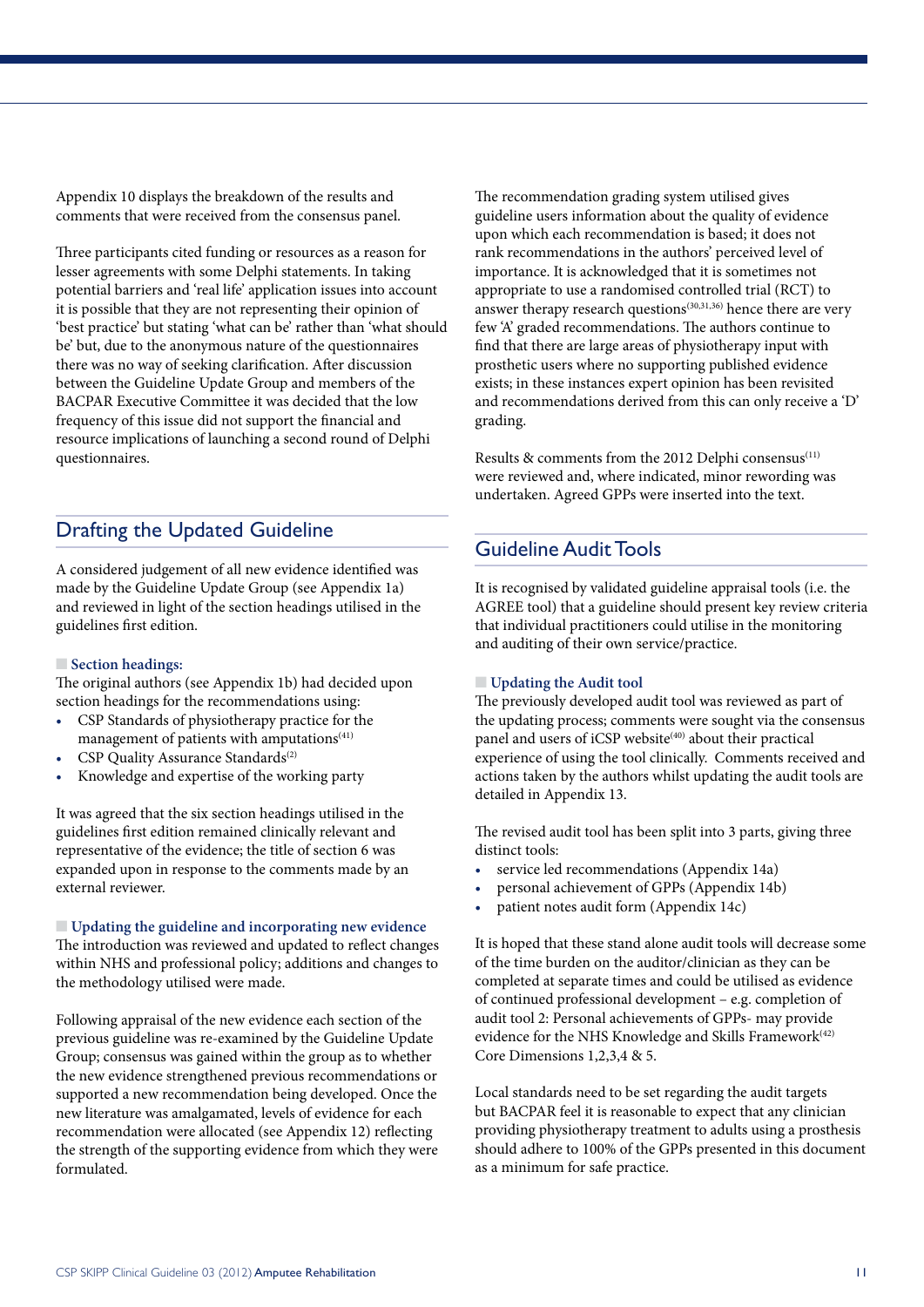## Seeking feedback from Stakeholders/ Interested parties

The AGREE guideline appraisal tool was used as a tool to assist the reviewers deliver a quality judgement about these guideline's usefulness and validity; see Appendix 15 for the specific domains examined $(33,36)$ .

#### $\blacksquare$  Internal Review of the drafted guideline update:

Once a full draft was completed this was sent to:

- Authors of the guidelines 1st edition (Appendix 1b)
- BACPAR representatives (Appendix 2)
- CSP professional adviser (Appendix 2)

The recommendations & comments from the above were assimilated to produce the second draft that was passed for review by the accreditation team at the CSP, external review (Appendix 16) and peer review (Appendix 17).

One concern raised by the CSP and BACPAR representatives was the fear that the length and depth of information included within this document would detract from it's accessibility and usability for clinicians. To address this concern the Guideline Update Group decided to create three separate documents:

- Full text of Evidence Based Clinical Guidelines for the Physiotherapy Management of Adults with Lower Limb Prostheses (2nd Edition) that details the full methodology employed to create the guideline update.
- Quick reference guide summarising the evidence based recommendations.
- Audit & Implementation guide helping users implement the recommendations into practice and presenting the updated audit tools to assist the individuals evaluate service provision and their own learning needs.

#### **n** Professional Advisors:

Professional advisors (Appendix 2a) from LLPOT, BAPO, SIGAM arm of the BSRM and the Trent Amputee Nurses Network were invited to comment upon the recommendation sections which were felt to be most pertinent to their areas of clinical expertise.

#### **n** The External Review:

The external reviews were organised and collated by the Research Advisor based at the CSP. They have been undertaken by a relevant third sector organisaition and by 3 practicing physiotherapists treating people with amputation: a generalist, an expert and a manager of an amputee service. Reviewers were asked to comment on the process of development, its validity and applicability, format and presentation, using the AGREE appraisal instrument recommended by the CSP.

The collated comments and suggestions were considered by the Guideline Development Group and a further group of BACPAR representatives who had not been involved in the writing or peer review of the guideline update; this was done to try and ensure maximum objectivity. Where there was consensus to accept the external reviewers comments the document was amended accordingly – see Appendices 16 a and b for further details of this process and actions/amendments taken.

#### **n Peer Review:**

Both specialist and non specialist Physiotherapy staff with experience of lower limb amputees +/- prosthetic rehabilitation were invited to comment upon the draft guideline. A mixture of staff grades, clinical specialities and geographical location was sought to maximise the strength of the peer feedback process; Appendices 17a & b details the peer reviewers and their feedback.

## Review and Further Updates of the Work

BACPAR will assess the need to update these guidelines after a period of 5 years. At this point BACPAR's executive committee will perform a literature search to assess the amount of new evidence. A discussion will be held regarding whether there is sufficient new evidence or there has been a change in clinical practice by either healthcare professions and/or patient and carer organisations. A decision will then be made either to update the guideline or produce a statement detailing the reasons why it will be postponed.

During the next update of the guideline the new Guideline Development Group will ensure that there is user involvement throughout the update process. As prosthetic commissioning is evolving the Guideline Development Group will also consider producing an audit tool for local implementers/managers.

## Health Benefits, Side Effects and Identified Risks

The recommendations within the guidelines are evidence based and support best practice. No side effects or risks were identified from the literature, professional advisers, reviewers or consensus panel.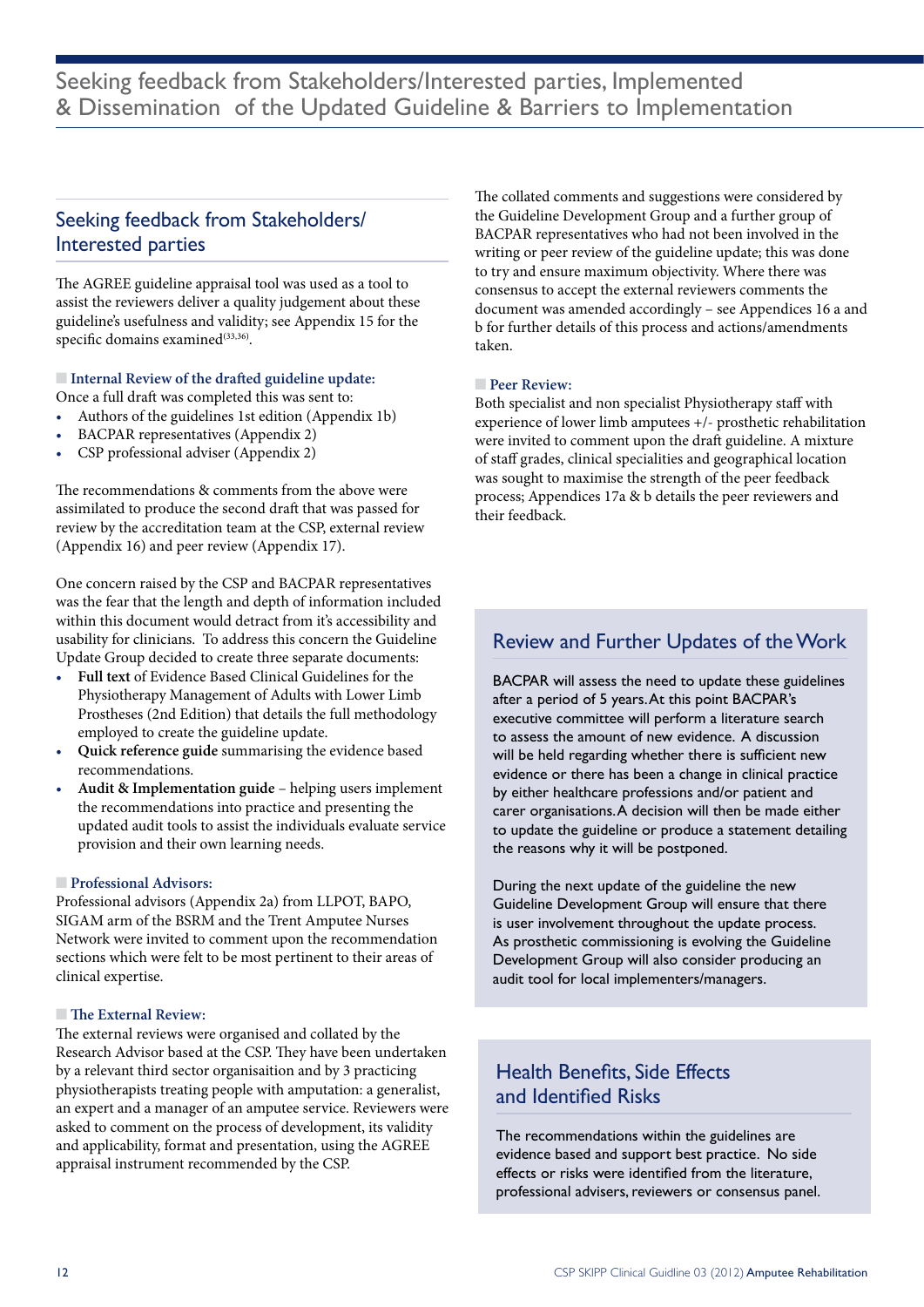## Implementation & Dissemination of the Updated Guideline

#### **n** Publication and Presentation:

It is good practice that all guidelines be free to all who wish to access them as established by the Berlin Declaration on Open Access to Knowledge in the Sciences and Humanities (http:// oa.mpg.de/openaccess-berlin/berlindeclaration). The guideline is accessible from the CSP website. An ISBN number has been allocated to the updated guideline, and therefore catalogued with the British Library.

BACPAR will fund the publication and dissemination of the 'Quick Reference Guide' and 'Audit and Implementation Guide' as short documents (at the request of its membership) to improve accessibility of the information. The regional networks of BACPAR membership will support the implementation and promotion of this guideline update at a local level by supporting various CPD opportunities.

The Guideline update Group will also seek to present at relevant national conferences to desseminate to multi professional audiences.

### Barriers to Implementation

In order to adopt the recommendations in these guidelines a number of factors should be considered which may act as barriers to their implementation. Although implementation of these guidelines may have cost implications a cost benefit analysis could not be undertaken as the data required to enable an economic evaluation of prosthetic rehabilitation was not available.

Implementing these guidelines may involve further training of staff. The co-operation of other members of the Multidisciplinary Team is required for full implementation of these guidelines; many of the barriers faced by individual practitioners have been discussed previously in this chapter. It is unfortunately outside the scope of this work to directly address the limited local resources or financial constraints repeatedly referred to in the Delphi consensus exercise; the authors suggest that the evidence based recommendations could assist in presenting a 'case of need' to healthcare managers in areas where non-compliance is can be demonstrated.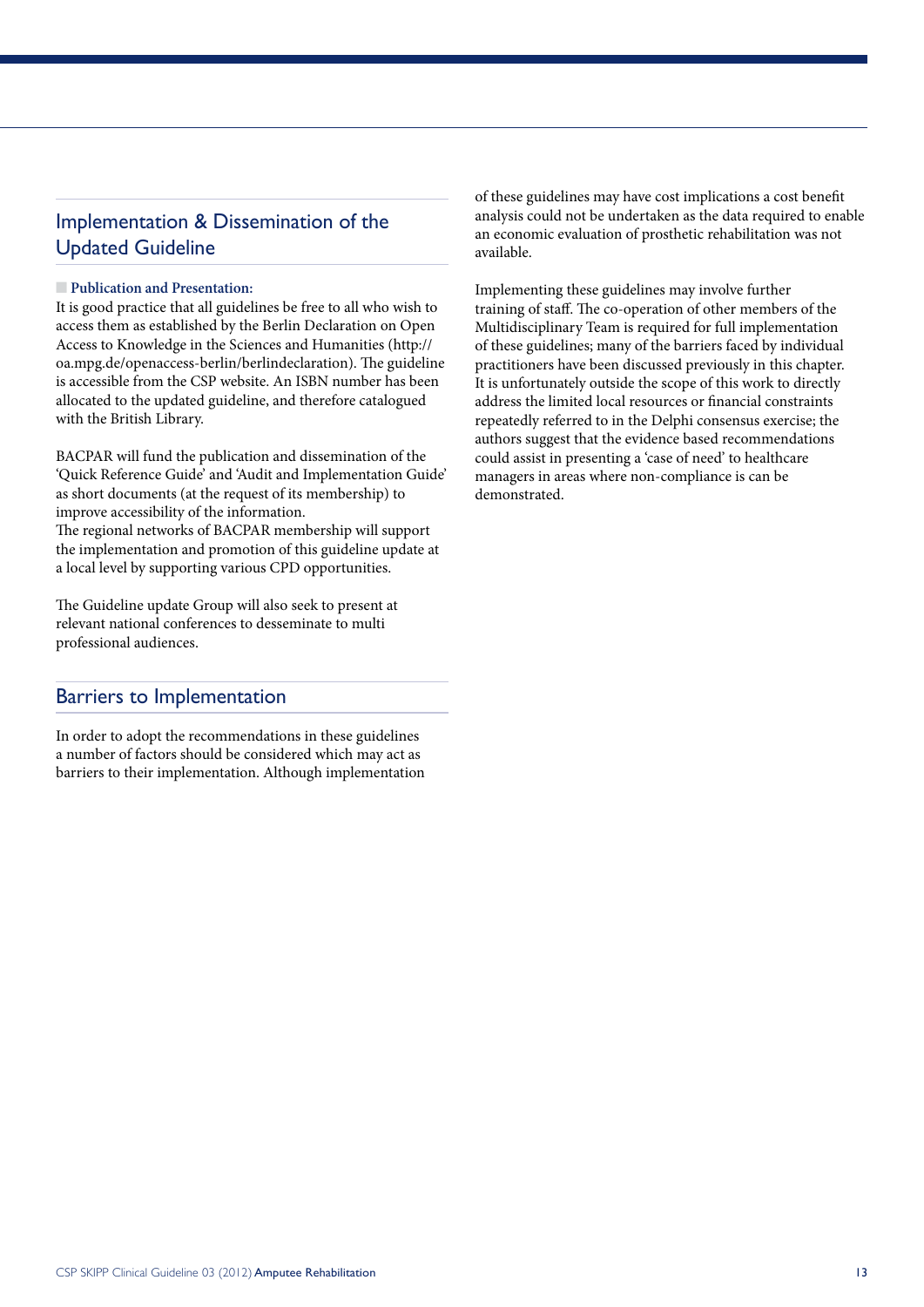## Table 2: Summary of the Main Changes From the Previous Guideline (1)

| <b>Contents within 'Background and Development of the</b><br><b>Guideline' Summary</b> | <b>Change and rationale</b>                                                                                                                                                                                                                                                        |
|----------------------------------------------------------------------------------------|------------------------------------------------------------------------------------------------------------------------------------------------------------------------------------------------------------------------------------------------------------------------------------|
| <b>Introduction</b>                                                                    | Preface added and introduction udated to reflect current changes in NHS                                                                                                                                                                                                            |
| The need to Evidence Based Clinical Guidelines                                         | Updated. New evidence utilised to support the continuing need for physiotherapy<br>guidelines in the field of amputee rehabilitation                                                                                                                                               |
| Aims/Objectives/Scope of the Guidelines                                                | Unchanged                                                                                                                                                                                                                                                                          |
| <b>The Development Process</b>                                                         | Section removed - information amalgamated within the need for evidence based<br>guideline section and the methods used to update sections                                                                                                                                          |
| Methods used to Update the Clinical Guideline                                          | New section added to detail the work of the 2012 Guideline developmental group                                                                                                                                                                                                     |
| <b>The Literature Search</b>                                                           | Updated to detail the update process                                                                                                                                                                                                                                               |
| The Literature Appraisal process                                                       | Updated to detail the update process. PRISMA diagram inserted                                                                                                                                                                                                                      |
| The Consensus process                                                                  | Updated to reflect the results of the 2011 Delphi consensus questionnaire                                                                                                                                                                                                          |
| <b>Good Practice Points</b>                                                            | New section                                                                                                                                                                                                                                                                        |
| Audit                                                                                  | Introduced the three updated audit tools in response to comments about usability of the<br>previous audit tool                                                                                                                                                                     |
| <b>Drafting the Guidelines</b>                                                         | Updated to detail the update process                                                                                                                                                                                                                                               |
| <b>The External Review</b>                                                             | Updated to detail the update process                                                                                                                                                                                                                                               |
| <b>Implementation &amp; Dissemination</b>                                              | Minimal changes                                                                                                                                                                                                                                                                    |
| <b>Review</b>                                                                          | Updated to reflect BACPAR current thinking                                                                                                                                                                                                                                         |
| Health benefits, side effects and risk                                                 | Unchanged                                                                                                                                                                                                                                                                          |
| <b>Barriers to implementtion</b>                                                       | Minimal changes                                                                                                                                                                                                                                                                    |
| Table A: Summary of changes to original Guideline                                      | New table added as an easy reference guide summarising the main changes from the 2003<br>Guideline document                                                                                                                                                                        |
| <b>Contents within 'Recommendations of the Guideline'</b>                              | <b>Change</b>                                                                                                                                                                                                                                                                      |
| <b>Introduction</b>                                                                    | Key to new/amended recommendations included                                                                                                                                                                                                                                        |
| Section 1: The Multi Disciplinary Team                                                 | GPP added                                                                                                                                                                                                                                                                          |
| Section 2: Prosthetic Knowledge                                                        | Some re wording of recommendation and GPP added                                                                                                                                                                                                                                    |
| <b>Section 3: Assessment</b>                                                           | New evidence discussed. New recommendations and GPPs added                                                                                                                                                                                                                         |
| Section 4: The Prosthetic Rehabilitation Programme                                     | New evidence discussed. New recommendations and GPPs added                                                                                                                                                                                                                         |
| <b>Section 5: Patient Education</b>                                                    | New evidence discussed. New recommendations, GPPs and local implementation points<br>added.                                                                                                                                                                                        |
| Section 6: Discharge, Maintenance and Long Term<br>needs                               | New evidence discussed. Alteration in title in response to one external review's grave<br>concerns that the long term prosthetic users needs are not clearly identified.<br>Some re wording of recommendations. New recommendation, GPPs and local<br>implementation points added. |
| <b>Contents within 'References and Appendices'</b>                                     | <b>Change and rationale</b>                                                                                                                                                                                                                                                        |
| <b>References</b>                                                                      | New references inserted and all references renumbered accordingly                                                                                                                                                                                                                  |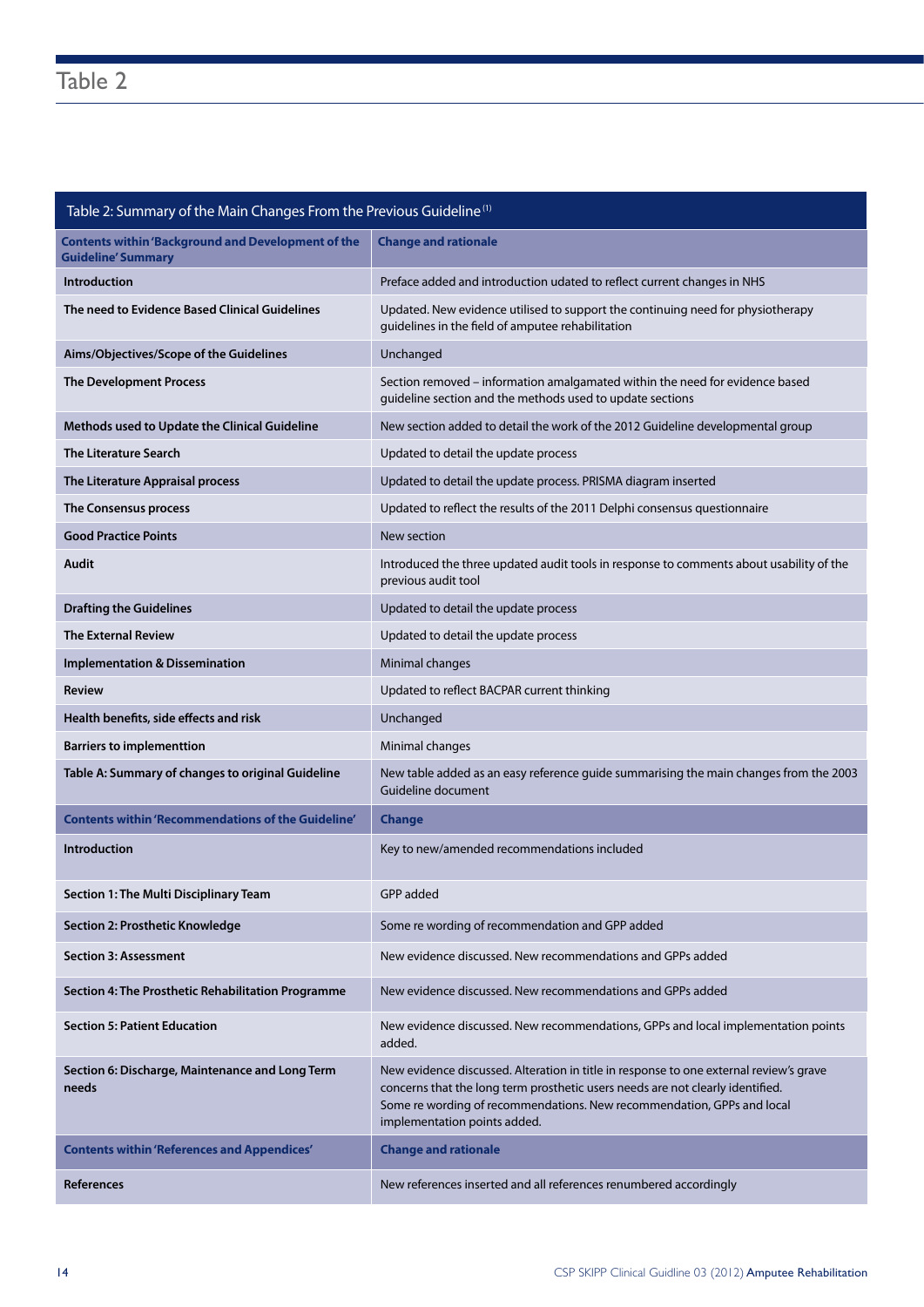| Appendix 1a                                                                                                  | <b>Guidelines Update Group</b>                                                                                                       |
|--------------------------------------------------------------------------------------------------------------|--------------------------------------------------------------------------------------------------------------------------------------|
| Appendix 2: Professional advisers                                                                            | Upated to include the Professional Advisors involved in the 2012<br>update work                                                      |
| Appendix 3: Literature search stategies                                                                      | Demonstrating the search string utilised with the Medline database                                                                   |
| Appendix 4: CASP Appraisal tool                                                                              | This replaces previous Appendix 6: JAMA Appriasal tool                                                                               |
| Appendix 5: Literature appraisers                                                                            | Updated to include the literature reviewers of the 2012 Guideline<br>alongside those of the original document                        |
| Appendix 6: Table of excluded papers                                                                         | New appendix detailing the articles that were excluded from use<br>after full review                                                 |
| Appendix 7: SIGN Levels of Evidence                                                                          | Appendix updated to reflect current definition of the levels of<br>evidence                                                          |
| Appendix 8: Table of papers referenced in Guidelines                                                         | Table updated and new evidence incorporated                                                                                          |
| Appendix 9: Delphi and Good Practice Point Questionnaire                                                     | Copy of the questionnaire sent out to the 2012 expert consensus<br>opinion                                                           |
| Appendix 10a: Delphi results                                                                                 | Appendix completely rewritten to reflect the results of the expert<br>opinion collected by the 2012 GDG                              |
| Appendix 10b: Expert Comments and the Impact upon the 2012 Guideline<br><b>Update Process</b>                |                                                                                                                                      |
| Appendix 11: Delphi Results - Guideline Good Practice Points (GPPs)                                          | New appendix - displaying the Expert opnion and comments<br>received about the conversion of some 2003 recommendations into<br>GPP's |
| Appendix 12: Definition of SIGN's 'Grades of Recommendation'                                                 | Updated to include current definitions                                                                                               |
| Appendix 13: User comments - Audit tool                                                                      | New appendix - displaying comments received about the<br>usefulness and usability of the audit tool in the previous guideline        |
| Appendices 14 a,b and c: Audit Collection Forms                                                              | New audit tool presented - updated to reflect user comments and<br>improve usability in clinical practice                            |
| Appendix 15: AGREE Guideline Review Tool                                                                     | New appendix - displaying the validated tool used to guide the<br>exernal reviewers feedback                                         |
| Appendix 16a: BACPAR Representatives Involved in Creating the Response<br>to the External Reviewers Comments | New appendix listing the names of reviewers involved                                                                                 |
| Appendix 16b: Impact of the Comments from External Reviewers upon the<br>2012 Guideline Update Process       | Highlights the amendments made to the guideline following<br>external review                                                         |
| <b>Appendix 17a: Peer Reviewers</b>                                                                          | Updated to identify the Peer Reviewers of the 2012 Guideline                                                                         |
| Appendix 17b: Comments from Peer Reviewers - their impact upon the<br>2012 Guideline Update process          | Displays the comments and the changes made to the guideline                                                                          |
| Appendix 18: Definition of a Clinical Specialist in Prosthetic Rehabilitation                                | Appendix updated to reflect the workforce changes imposed by the<br>adoption of 'Agenda for Change' across the NHS                   |
| Appendix 19: Glossary of terms                                                                               | Updated to reflect any new terminology introduced with the new<br>literature                                                         |
| <b>Appendix 20: Useful Resources</b>                                                                         | Appendix updated: all existing contact details checked and<br>corrected where necessary and new contacts inserted                    |

\*Structure of this table adapted from the 'Main changes' table, NICE(33).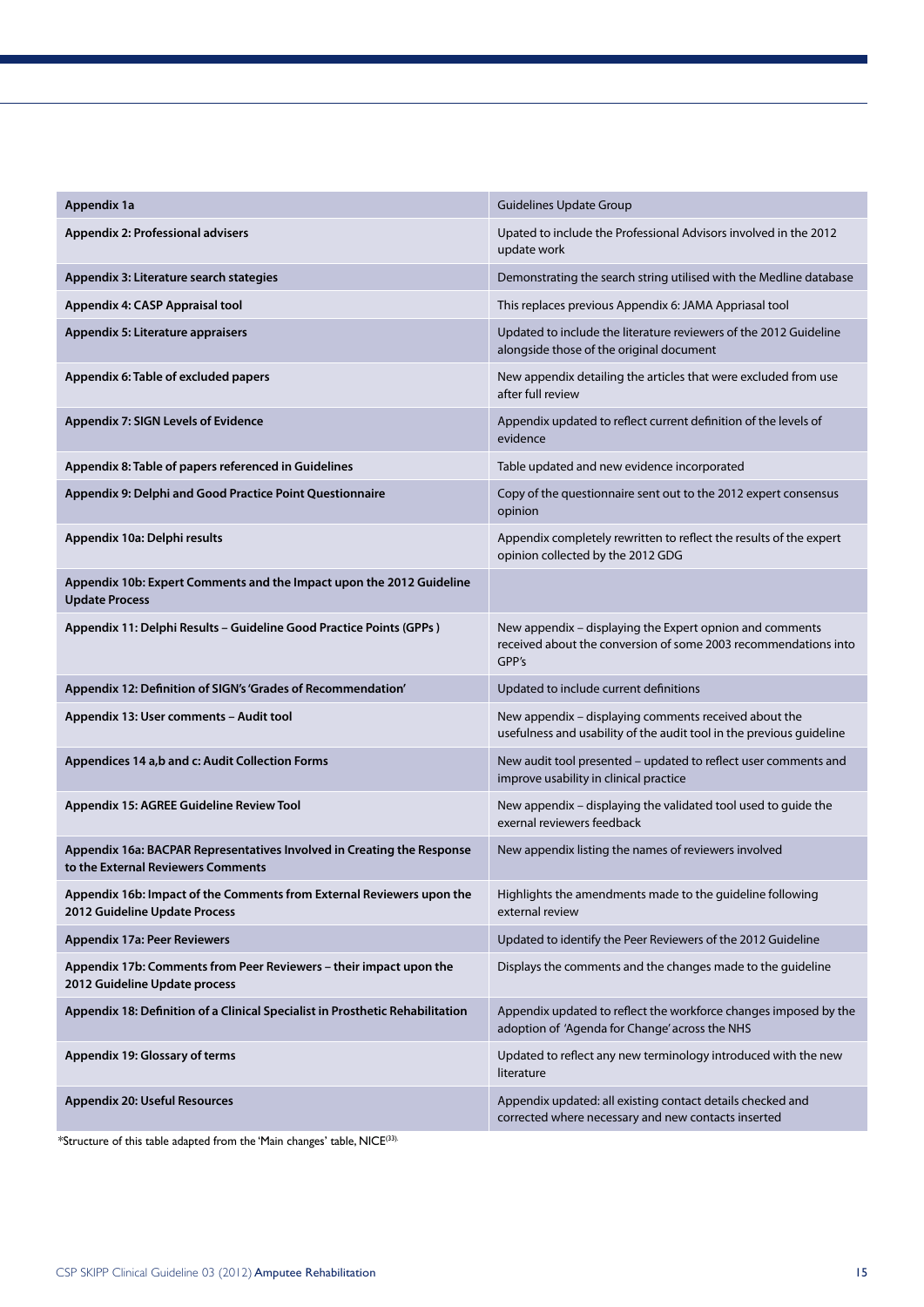## Guideline Recommendations

The guidelines are divided into 6 sections for ease of reference:

- The Multidisciplinary Team
- Prosthetic Knowledge
- **Assessment**
- The Prosthetic Rehabilitation Programme
- Patient Education
- • Discharge, Maintenance and Long term needs.

Each section includes an introduction, a summary of the evidence, the relevant recommendations, good practice points (GPPs) and suggestions for local implementation.

Throughout these sections the adults with lower limb prostheses may be referred to as individuals, amputees, patients or users.

Recommendations were developed and graded according to the level of evidence (Appendix 7). After each recommendation the letter in brackets refers to the evidence grade allocated (Appendix 12). Where a number of different evidence sources were used to develop a recommendation the grade is based on the highest level of evidence used. This grade reflects the quality of the evidence reviewed and should not be interpreted as the recommendation's clinical importance.

The table of the papers utilised in developing the recommendations and their allocated level of evidence is in Appendix 8.

#### **Key to the Guideline Update:**

Where recommendations have been amended or added for this update symbols are displayed next to the recommendation numbering for ease of identification.

New recommendations in this guideline update are marked \*\*. Amended recommendations are marked  $\sim$ .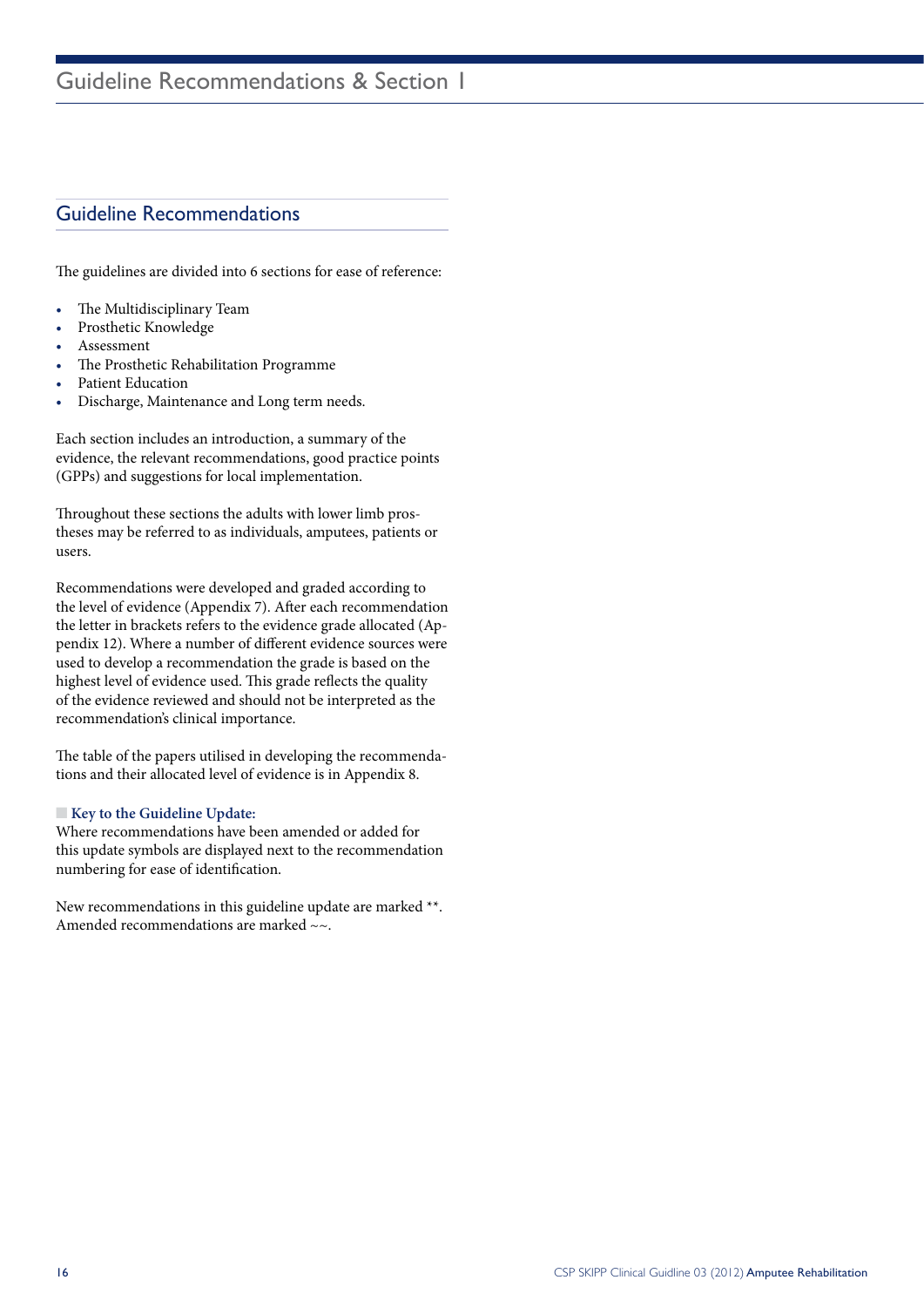### Section 1: The Multidisciplinary Team

#### **nIntroduction**

A specialist multidisciplinary team (MDT) achieves the best prosthetic outcomes<sup>(38, 39)</sup>. To provide an effective and efficient service the team work together towards goals agreed with the individual prosthetic user. The physiotherapist plays a key role in coordinating patient rehabilitation $(44,45)$ .

CSP Physiotherapy Quality Assurance Standards<sup>(2)</sup> outline the role of the physiotherapist within a MDT. These standards emphasise the need for physiotherapists to be aware of the roles of other members of the MDT and to have clear protocols and channels of referral and communication between members.

For amputee rehabilitation the core MDT may include: specialist physiotherapist, occupational therapist, prosthetist, rehabilitation doctor, counsellor and nurse(3).

Additional MDT members include: diabetic team, dietician, general practitioner, housing & adaptation officer, orthotist, podiatrist, psychologist, social services team, social worker, surgeon, ward team, wheelchair services team, community physiotherapist, pain control team; the involvement of these will depend upon the patient's specific rehabilitation needs and circumstances.

#### **n** Evidence

The multidisciplinary team approach to amputee rehabilitation is recognised internationally as the rehabilitation model of choice; however there is little published literature to support it.

Two case-control studies by Ham et al<sup>(44, 45)</sup> suggested that vascular amputees benefit from care by a specialist MDT with reduced hospital stay, reduced out patient re-attendance and increased use of the prosthesis. However these results are inconclusive as numbers in the first study were low, the second study sample was not representative of the population under investigation and the results were incomplete due to changes in staff during the follow up period.

In 1997 Pernot et al<sup>(43)</sup> in a non-systematic overview of 71 studies concerning predictive or prognostic factors for functioning with a prosthesis advocated that a specialist rehabilitation team must lead rehabilitation.

In the absence of other evidence, it was agreed that the physiotherapist further contributes to the MDT in relation to audit, research and education<sup>(1)</sup>.

**Recommendations** 

1.1 A physiotherapist specialising in amputee rehabilitation (Appendix 18) should be responsible for the management of physiotherapy care.  $(B)^{(43, 44, 45)}$ 

Good Practice Point (GPP) GPP I – The physiotherapist should contribute to MDT audit, research and education

**n** Local Implementation

- • The MDT should agree its approach to the rehabilitation process to holistically identify & address the prosthetic users ongoing biopsychosocial needs.
- Local service standards should be agreed which reflect the recommendations of this and other published professional guidelines pertaining to the prosthetic rehabilitation of adult lower limb amputees<sup>(3,4,5)</sup>.
- Channels of communication and opportunities for education and discussion should be established.
- A format for MDT documentation should be agreed.
- Annual targets for education, audit and research should be set.
- Integrated care pathways should be used.
- Contact details of MDT members should be readily available to the patient and carers.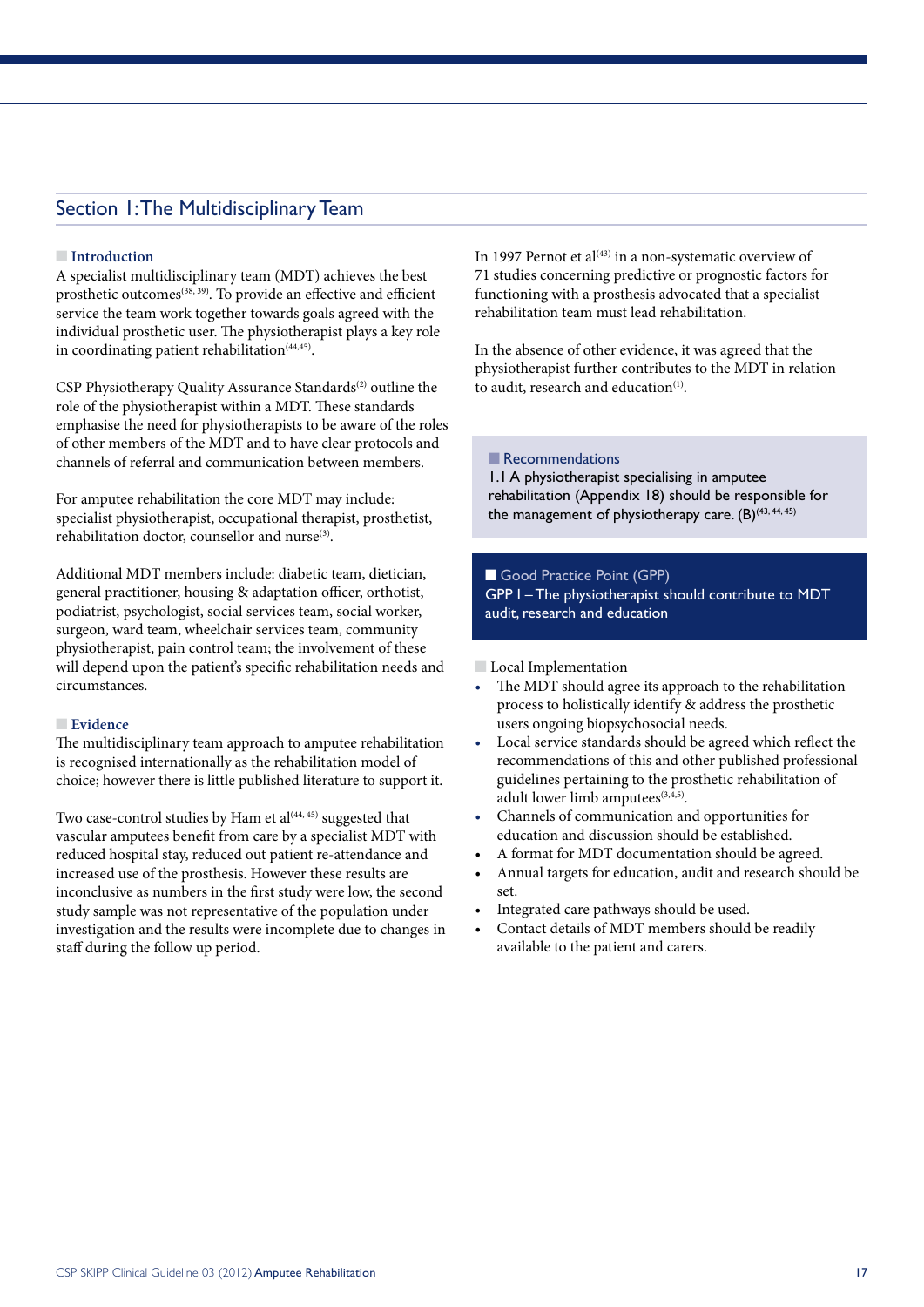## Section 2: Prosthetic Knowledge

#### **n Introduction**

It is essential for the physiotherapist to have an understanding of prosthetic design, componentry and function to facilitate rehabilitation and to ensure safe use of the prosthesis at all  $times<sup>(11)</sup>$ .

The physiotherapist is responsible for keeping up to date with advances in prosthetic technology<sup>(11)</sup> and identifying/ addressing personal learning needs in order to maintain safe and effective clinical practice<sup>(2)</sup>.

To provide an efficient, patient centred service the physiotherapist should maintain a close liaison with the prosthetic providers at the prosthetic centre and other MDT members.

#### **n** Evidence

Five studies (1 cohort, 3 case-control and a case series) looked at a variety of patients from healthy fit young males to elderly or arthritic amputees with differing levels of amputation. All the studies suggested that understanding the mechanics of gait as well as the physiological and prosthetic factors affecting gait promotes greater independence and increased functional status<sup>(46-51)</sup>.

The variation in design, quality, participants and prosthetic practice in these studies meant that little evidence was available to determine the effect of the physiotherapists' knowledge and understanding of prosthetics on the outcome of rehabilitation. The Delphi technique was used to gain consensus opinion. Consensus opinion among physiotherapists suggests that with their detailed knowledge of the patient's physical potential, motivation and componentry the physiotherapist has a valuable contribution to make to the multidisciplinary team decisionmaking process regarding prosthetic prescription.

#### **n** Local Implementation

- Agreed procedures for communicating with prosthetic centres should exist.
- Agreed criteria for the issue of prostheses should be available.
- There should be opportunities for continuing professional development and lifelong learning.
- The review of 'Prosthetic Best Practice Guidelines'<sup>(7)</sup> may be one resource that assists the physiotherapist in identifying and addressing their own specific prosthetic learning needs.

#### **Recommendations**

- 2.1 The physiotherapist should understand the theory of prosthetic componentry and the effects of prosthetic rehabilitation on the remaining body systems.  $(B)^{(46-51)}$
- 2.2 To provide effective gait re-education the physiotherapist should understand the principles of physiological and prosthetic gait and the factors (both physical and biomechanical) that affect them.  $(A)$ <sup>(47, 48, 49, 51)</sup>
- 2.3 The effects of prosthetic alignment on pressure distribution within the socket should be understood.  $(C)^{(51)}$
- 2.4 The management of residual limb volume changes in relation to socket fit should be understood.  $(D)^{(52)}$
- 2.5 The physiotherapist should understand the pressure tolerant and pressure sensitive areas of the residual limb in relation to prosthetic fit.  $(D)^{(1)}$
- 2.6  $\sim$  The physiotherapist should check the prosthesis for correct and comfortable fit prior to each treatment, until the patient (+/- their carer) is able to do this for him/herself.  $(D)^{(11)}$
- $2.7 \sim$  The physiotherapist should examine the residual limb before and after prosthetic use, until the patient (+/- their carer) is able to do this for him/herself. (D)  $(11)$
- 2.8  $\sim$  The patient (+/- their carer) should examine the residual limb before and after prosthetic use.  $(D)^{(11)}$
- 2.9  $\sim$  The physiotherapist should contribute to the decision-making process regarding prosthetic prescription taking into account specific assessment findings such as the patient's musculoskeletal function, cognition and exercise tolerance.  $(D)^{(11)}$

#### Good Practice Points (GPPs):

GPP II: The physiotherapist should understand the different methods of donning and doffing prostheses. GPP III: The prosthetic centre should be contacted if there is malfunction of any componentry. GPP IV: The prosthetic centre should be contacted if the socket requires adjustment in order to achieve a correct and comfortable fit.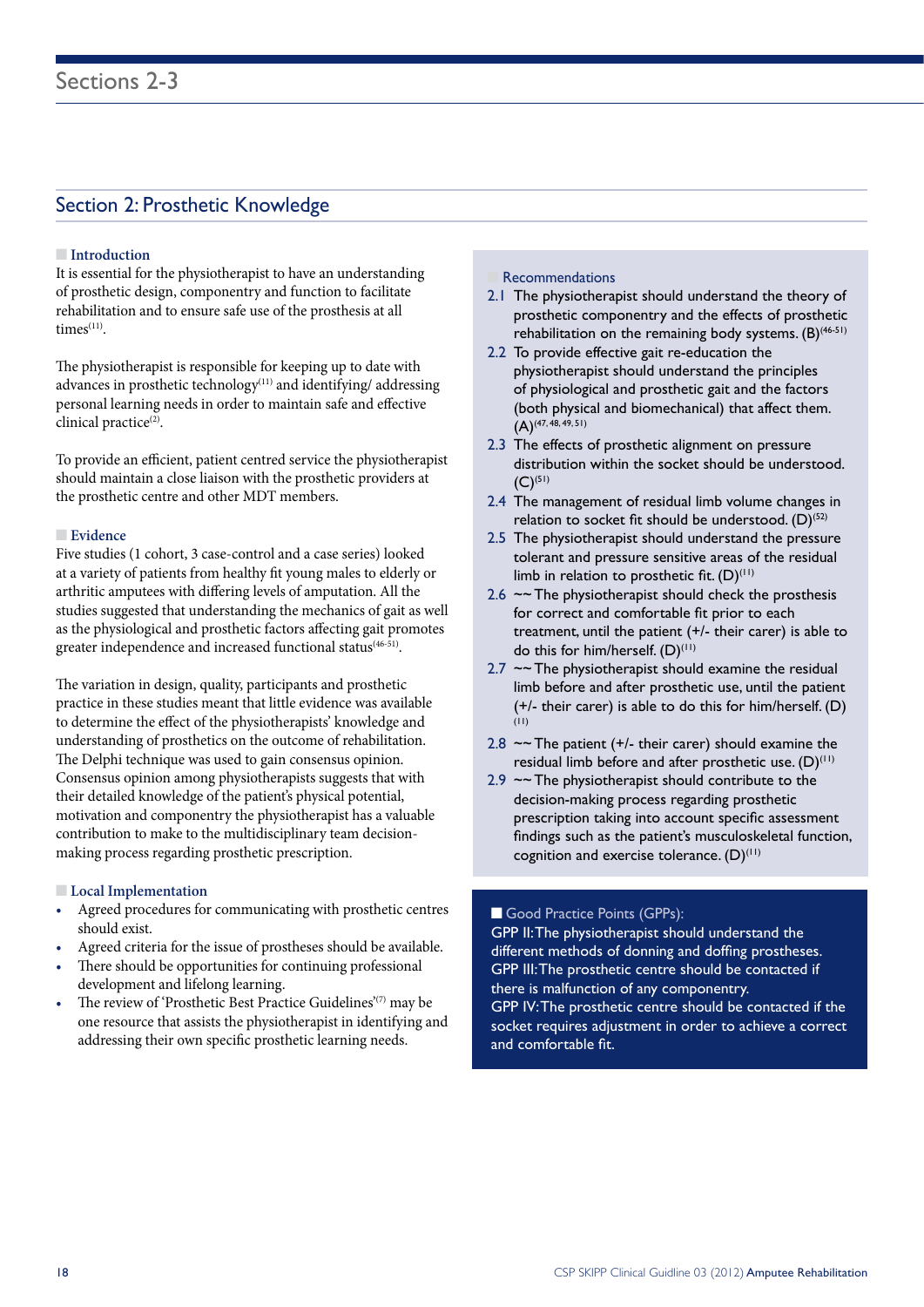## Section 3: Assessment

#### **nIntroduction**

Sufficient information should be gathered at the initial assessment to enable goals to be set and a rehabilitation programme agreed with the patient; 'shared decision making' is a key recommendation in the 2010 White paper – Equality & Excellence: Liberating the NHS $(8)$  – which emphasises the concept 'no decision about me without me'.

The physiotherapy assessment should include a subjective and objective examination, and should take into account social situation, home environment, and emotional and cognitive status. Assessment should be based on a holistic approach and include both lower limbs, trunk and upper limbs. Included in the assessment should be diabetic status, skin condition, sensation (upper and lower limbs) and the presence of oedema. Due to the expected change in functional level as a result of rehabilitation, a relevant and validated outcome measure should be used and recorded to evaluate change.

#### **n** Evidence

Thirteen studies of relevance to this section were found. Although the quality of these studies was generally poor (details of study designs, etc are given in the table of included studies in Appendix 8) the available information highlighted the need for a holistic approach when assessing patients with lower limb prostheses. No contradictory evidence found.

Most of the references investigated factors that affect function. Grieve et al<sup>(23)</sup>, in a small case series with inadequate follow up, showed that following amputation patients experienced lower levels of function compared to "normals". In addition, those patients with diabetes were more likely to experience functional difficulties.

Wan Hamzy et al<sup>(53)</sup> conducted a small cross sectional survey (n=30) which found that the presence of diabetes and related diabetic co-morbidities can lead to sub optimal use of a prosthesis; there is however limited scope to generalise their results due to subject recruitment issues and significant cultural differences regarding prosthetic provision between Malaysian and UK practice.

Collin et al in 1995 $(24)$  concluded, from a case series of poorly defined elderly individuals, that this patient population will be less mobile following a lower limb amputation so a wheelchair should be routinely provided. In 1992, Collin et al<sup> $(54)$ </sup> reported the results of a retrospective case series looking at patients using a wheelchair following bilateral amputation. They emphasised that functional outcome can be affected by the environment into which the patient was discharged. Van de Ven in 1981<sup>(55)</sup> highlighted the importance of environmental factors in determining mobility in a cohort study of 96 bilateral amputees; she felt this could explain deterioration in mobility outside the clinical setting.

Studies that gave evidence supporting the need to examine specific pathologies include a cohort study by Potter et al (56). They noted that in patients with diabetes peripheral neuropathy is nearly always present in the intact limb and that it is also present in two thirds of non-diabetics. This demonstrates the need to ensure sensation is routinely checked at assessment. The importance of skin checks is reinforced by the cohort study carried out by Levy in 1995<sup>(52)</sup> who investigated the skin problems associated with wearing a prosthesis. However, the participants in this study were not well defined and it was not possible to tell if the follow up of the subjects was adequate.

Nicholas et al in a case series of 94 amputees<sup>(20)</sup> and Waters et  $al^{(50)}$  in a case-control study found that the higher the level of amputation, the greater the negative influence in respect to job retention and energy cost of walking respectively.

Hanspal et al<sup>(57)</sup> found impaired cognitive skills to negatively effect functional outcome with a prosthesis in a retrospective case series, where no adjustment had been made for other prognostic factors. Later papers<sup>(58, 59)</sup> suggest that the results of an intellectual assessment on elderly patients soon after amputation can predict the level of mobility likely to be achieved after 6 months.

Neuromuscular status was found by Altner et al<sup>(60)</sup>, in a retrospective case series of patients with hemiplegia and dysvascular lower limb amputation, to be the only significant factor affecting ambulation in patients.

There was often only one study for each prognostic factor investigated, making it difficult to draw any conclusions based on the evidence available at present.

The CSP Quality Assurance Standards<sup>(2)</sup> state that: *'An appropriate measure is used to evaluate the effect of physiotherapeutic intervention(s); and the measure chosen is published, standardised, valid, reliable and responsive.'* (Quality Assurance Standard 9.4.2.1.)

Condie et al<sup>(61)</sup> performed a systematic review of literature (1995- 2005) pertaining to prosthetic outcome measures. They identified a vast number being utilised within the literature but concluded that there currently is no 'Gold Standard' outcome measure. They suggest that mobility, function and Quality of Life be measured by the Prosthetic MDT using validated measures but acknowledge that more than one measure may need to be applied to obtain this information.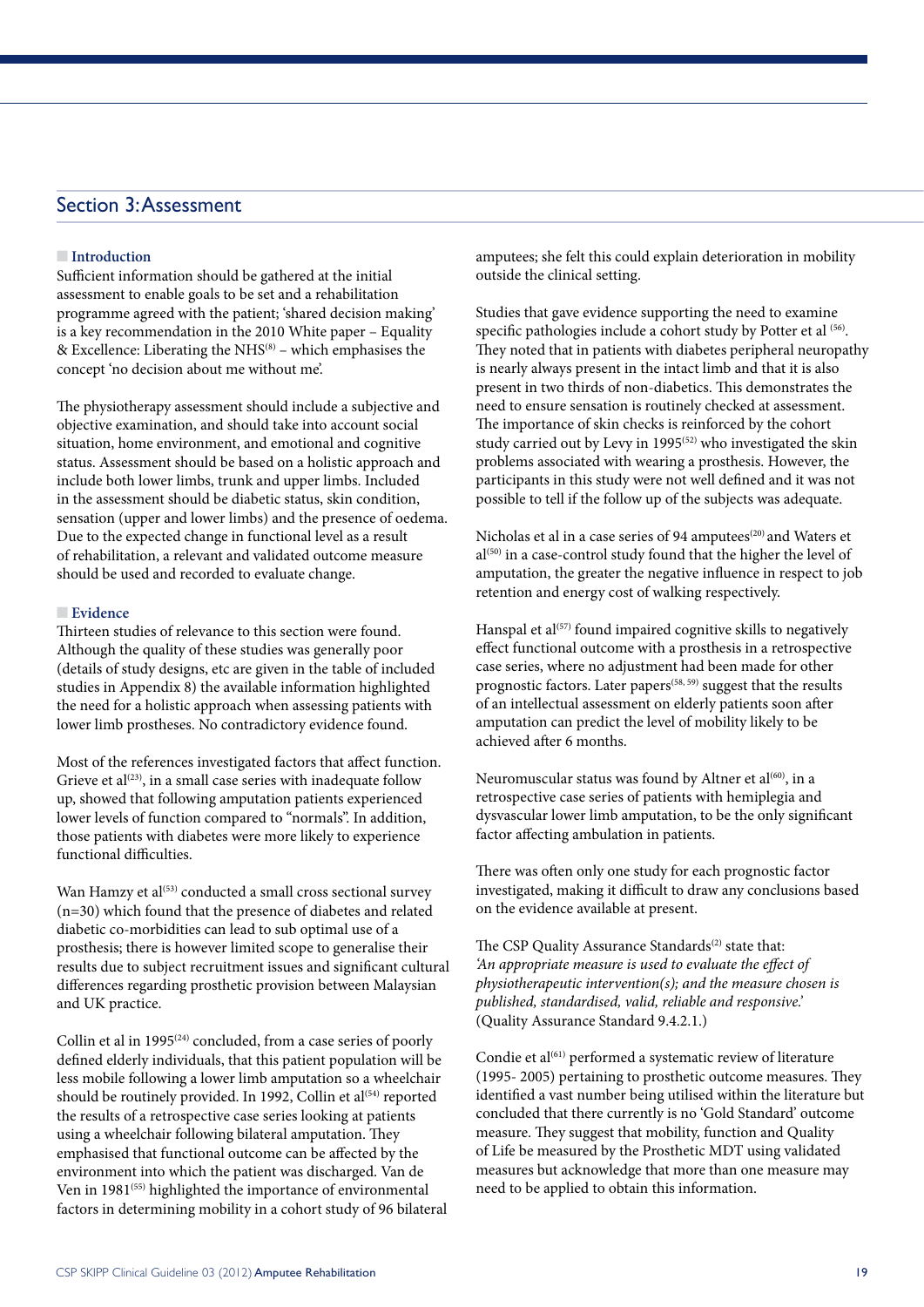#### **Recommendations**

- 3.1 There should be written evidence of a full physical examination and assessment of previous and present function (A)<sup>(20, 23, 24, 48, 50, 52, 56)</sup>
- 3.2 The patients' social situation, psychological status, goals and expectations should be documented.  $(B)^{(20)}$ 23, 24, 54, 55, 57, 58)
- 3.3 ~~ Relevant pathology including diabetes, impaired cognition and hemiplegia should be noted.  $(C)^{(46, 52)}$ 56-59)
- 3.4 A problem list and treatment plan, including agreed goals, should be formulated in partnership with the patient. (D)<sup>(20)</sup>
- 3.5 \*\* There should be evidence of the prosthetic MDT applying valid, reliable and responsive outcome measures to collect baseline data for each patient during the assessment period.  $(B)$  <sup>(61)</sup>

#### Good Practice Point (GPP)

GPP V: The physiotherapist should be aware of the prosthetic componentry, type of socket and method of suspension being utilised and this information documented within the patient's notes.

#### **n** Local Implementation

- • A locally agreed physiotherapy assessment form should be used.
- Names and contact details of the MDT members involved in the patient's care should be recorded to facilitate communication.
- There should be local agreement as to the outcome measure(s) which will be utilised within clinical practice and the timescales over which they will be applied and retested.
- There should be a locally agreed protocol to follow should any diabetic patient experience symptoms of a 'hypo' during physiotherapy assessment or subsequent treatment.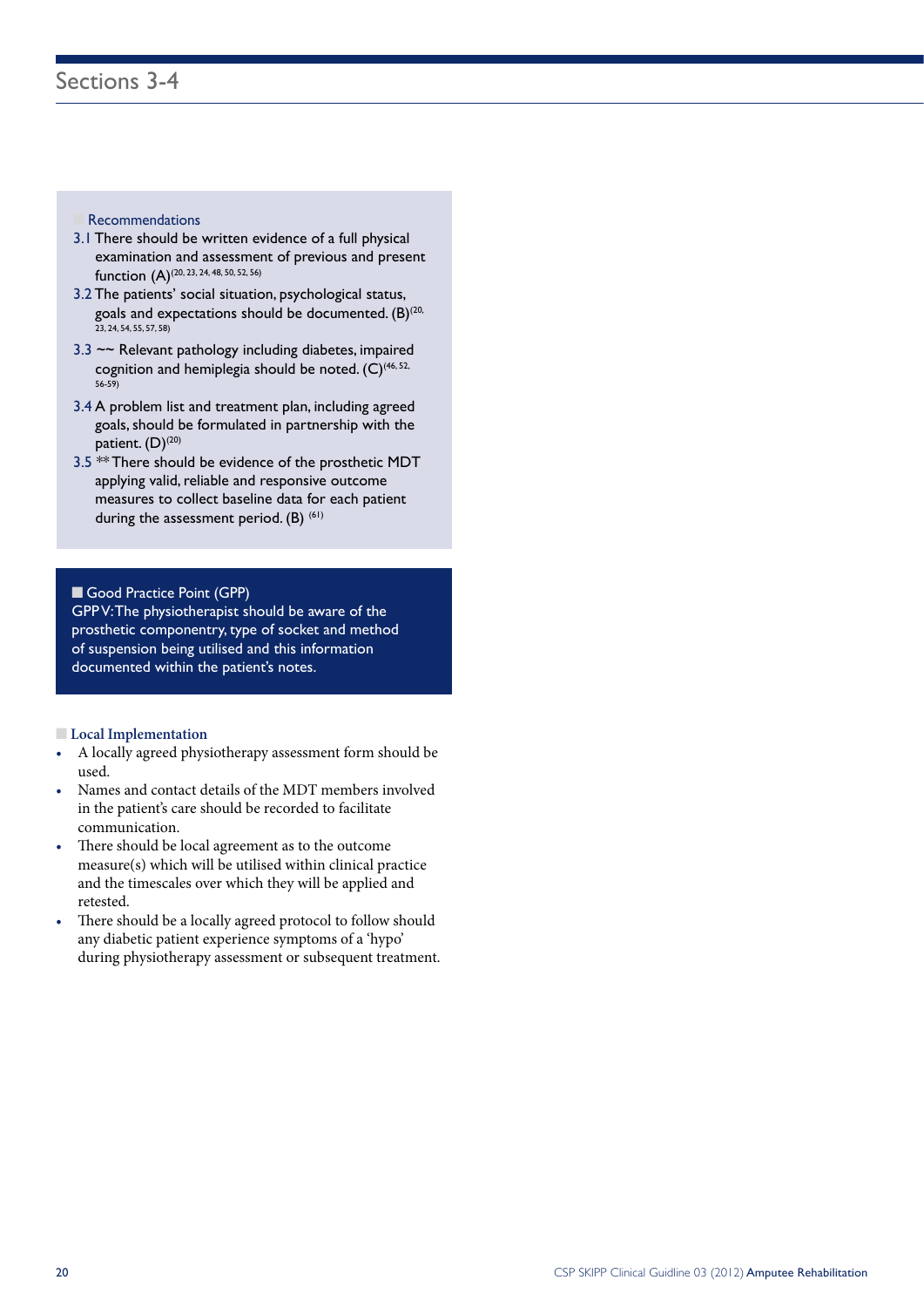## Section 4: The Prosthetic Rehabilitation Programme

#### **nIntroduction**

The aim of prosthetic rehabilitation is to achieve maximum independence, safely and with minimum extra energy expenditure. The individual's rehabilitation programme takes into account their pre-amputation lifestyle, expectations and medical limitations. The level of amputation, physical and psychological presentation and social environment influence the expected level of functional independence. The physiotherapist progresses the patient through a programme based on continuous assessment and evaluation. Through regular assessment, the physiotherapist should identify when the individual has achieved optimum function with a prosthesis, facilitating discharge to a maintenance programme.(2)

An alternative method of mobility is necessary when the prosthesis is not being worn; what is selected will depend upon the therapists assessment of the patient's physical ability, risk factors (especially regarding the status of the contralateral leg) and the environment in which they will be mobilising.

#### n **Evidence**

The factors influencing prosthetic gait rehabilitation and its outcome are well documented. Much of this documentation is based on descriptive case studies but there is a cohort<sup>(56)</sup> and case controlled study $62$  also describing the problems encountered by the amputee population as regards peripheral neuropathy and torque producing capability.

Two new studies examining the impact of Early Walking Aids (EWAs) upon prosthetic gait and function were identified. Van Ross et al  $^{(63)}$  conducted a case series study (n=56) examining the effects of early mobilisation (utilising the PPAM aid and definitive prosthesis) on unhealed, dysvascular trans tibial residual limbs; they concluded that the presence of unhealed wounds was not an absolute contraindication to progressing with full weight bearing mobility training. Despite this promising initial work, the presence of very specific wound monitoring protocols, the competency skill set required and the prolonged follow up of patients will affect reproducibility of this regime (especially in rehabilitation settings outside of regional prosthetic centres) and therefore a recommendation cannot be currently drawn from this work. In 2009 Barnett et al<sup>(64)</sup> examined the use of PPAM and AMA on transtibial amputees and found no clear advantage of using either EWA as the most significant gait adaptations occurred after prosthetic delivery; no statistically significant differences in the level of measured walking ability and quality of life were noted between the groups at discharge from physiotherapy.

Miller et al<sup>(65)</sup> comment that patients who undergo amputation due to peripheral vascular disease are likely to display weakness and generalised deconditioning secondary to a sedentary lifestyle. Three studies, all using small subject numbers<sup>(48,64,66)</sup>, are more explicit in recommending that specific muscle strengthening for the amputated and contralateral side and additional exercises to increase muscle

length and joint mobility of the lower limbs be instigated within an individual's prosthetic rehabilitation programme.

A semi structured questionnaire (n=202) established significantly higher incidence of low back pain (LBP) in the traumatic amputee (prosthetic using) population within one UK prosthetic centres catchment area compared to subjects without limb loss<sup>(68)</sup>. Trans femoral amputees were found to be more likely than trans tibial amputees to suffer from back pain (81% v's 62% ) but the analysis of the underlying aetiology of the amputees LBP should be interpreted with caution as funding limitations allowed only small subject numbers to undergo the MRI scanning extensively referred to in their conclusions. It has been hypothesised that iliopsoas dysfunction may play a role in the incidence of back pain in amputees<sup>(68, 70)</sup> but methodological limitations mean that further research amongst larger cohorts of subjects is required before specific recommendations can be made. An unpublished systematic review<sup>(64)</sup> was unable to identify any RCTs that examined the effectiveness of treatment options for LBP amongst amputees without extrapolating from studies examining different patient populations.

Gailey<sup>(70)</sup> concludes that 'quality' prosthetic care could be important in the prevention of secondary musculoskeletal issues but there is no definition of 'quality' included and it is outside the scope of this guideline to attempt to establish what constitutes best prosthetic practice.

Case control studies suggest<sup>(48, 67, 71-74)</sup> that functional skills of increasing complexity should be taught within the patients' limits. Consensus opinion $(11)$  was sought to determine and detail the specific more complex tasks that may be taught, depending on the patients' ability and personal goals. There was strong agreement for the activities listed, though teaching the use of public transport and escalators was qualified by many respondents as being desirable but impractical due to time and resource constraints.

Three studies<sup>(83, 84, 89)</sup> examined the return to work of adults post amputation. One literature review identified 31 studies that focused upon the reintegration of lower limb amputees to work but identified that the poor control of variables and differing inclusion criteria made meta analysis and comparison of the studies difficult.

The consensus opinion was that the physiotherapist should contribute to the management of wounds, scars, residual limb pain and phantom pain and sensation together with other members of the multidisciplinary team. These recommendations caused the greatest controversy in the Delphi questionnaire (Appendix 9) with some respondents highlighting that not all practitioners have the clinical expertise to safely input into the specified areas of patients care; it is therefore essential that practitioners work only within the scope of their own competency and work to identify their personal learning needs as per CSP Quality Assurance Standards<sup>(2)</sup>.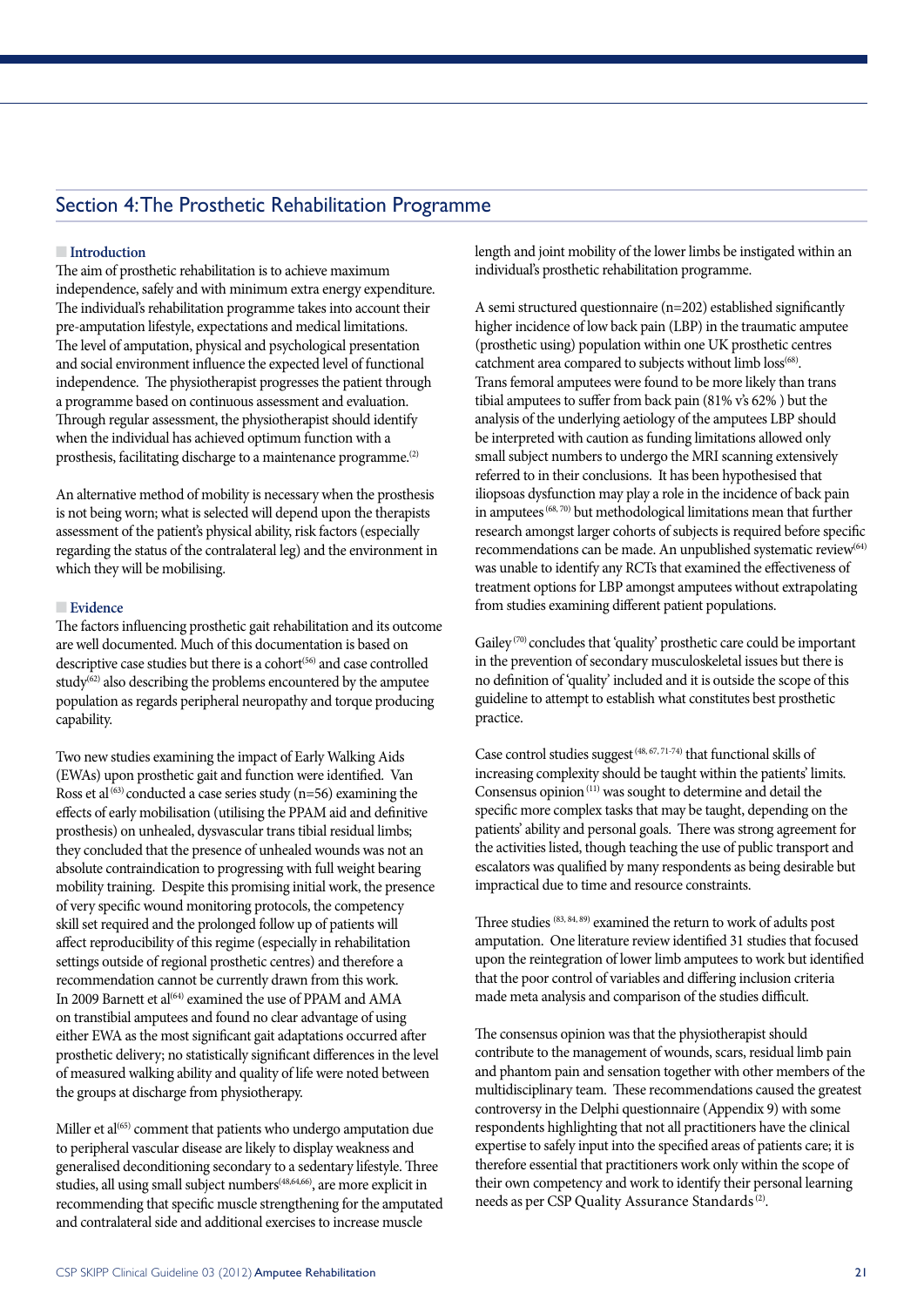#### **Recommendations**

- 4.1 Prosthetic rehabilitation should aim to establish an energy efficient gait based on normal physiological walking patterns.  $(A)^{(50-51, 62, 75, 76)}$
- 4.2 ~~ The physiotherapist should be aware that level of amputation, pre-existing medical conditions and social environment will affect rehabilitation. (A) (23,54-56,58,76-81)
- 4.3 During rehabilitation the physiotherapist should take into account that prosthetic gait demands higher energy expenditure than physiological gait.  $(C)^{(50)}$
- 4.4 **\*\*** The physiotherapist should prescribe a personalised exercise programme incorporating specific muscle strengthening and stretching exercises and maintaining/ improving joint mobility (A)<sup>(48,64,66)</sup>
- 4.5 The physiotherapist should teach efficient control of the prosthesis through postural control, weight transference, use of proprioception and exercise to prevent and correct gait deviations. (B) (67, 71-73, 80, 82)
- 4.6 \*\* The physiotherapist should be aware of the incidence of low back pain amongst prosthetic users and work alongside the prosthetic MDT to optimise prosthetic alignment, fit and minimise postural asymmetries  $(D)$   $^{(68,70)}$
- 4.7 Prosthetic rehabilitation should begin within a maximum of 5 working days after receipt of the prosthesis  $(D)^{(11)}$
- 4.8 During prosthetic rehabilitation patients should receive physiotherapy as often as their needs and circumstances dictate. (D)<sup>(11)</sup>
- 4.9 The prosthesis should be worn for short periods of time initially, increasing in use as exercise and skin tolerance allow.  $(D)$ <sup>(52)</sup>
- 4.10  $\sim$  Gait re-education should commence within the parallel bars unless there are specified reasons documented for utilising alternative strategies.  $(D)^{(1)}$
- 4.11 ~~ Gait re-education should progress through walking within a supported rehabilitation setting to walking within the home environment. (D)<sup>(11)</sup>
- 4.12 Walking aids should be provided to ensure that prosthetic users, where possible, progress to being fully weight bearing through their prosthesis.  $(D)^{(11)}$

#### Good Practice Points (GPP)

GPP VI: Where a prosthesis is provided for transfers only (or to assist with Nursing care) instruction and advice on its safe use should be given by the Physiotherapist.

#### **n** Local Implementation

- Resources, including staffing, and facilities that allow full functional rehabilitation are necessary and may act as barriers to achieving guideline recommendations.
- Local protocols should be referred to or developed to cover specific treatment modalities.
- There should be local agreement as to the outcome measures selected and the timescales over which they will be applied and
- 4.13 Functional skills progressing in complexity should be taught within the patients' limits. (B)<sup>(48,67,71-74,82-84)</sup>
- 4.14 Rehabilitation should be functional and integrated with activities of daily living.  $(D)^{(11)}$
- 4.15  $\sim$  The physiotherapist should instruct the patient in a range of functional tasks which *i)* are relevant to the goals set with that individual

*ii)*deemed by the Physiotherapist as being within the patient's physical capabilities to safely undertake a trial of the task. These activities may include:

- obstacle crossing (C)<sup>(85)</sup>
- getting in and out of a car
- going up and down stairs, kerbs, ramps and slopes
- walking in a crowded environment
- carrying an object whilst walking
- walking over uneven ground outdoors
- changing speed and direction
- picking up objects from the floor
- opening and closing a door
- the use of public transport
- the use of escalators  $(D)^{(11)}$
- 4.16 Prosthetic users should be encouraged and assisted to resume hobbies, sports, social activities and driving. (C) (82, 55, 86)
- 4.17 \*\* Where applicable prosthetic users should be encouraged and assisted to return to work.  $(B)$   $(87-89)$
- 4.18 \*\* Prosthetic users progress throughout the rehabilitation programme should be measured using outcome measures validated for lower limb amputees. (B)<sup>(61)</sup>
- 4.19 The physiotherapist, alongside other professionals, should contribute to the care of wounds during rehabilitation.  $(D)^{(1)}$
- 4.20 The physiotherapist, alongside other professionals, should treat scar problems when these occur during rehabilitation.  $(D)^{(1)}$
- 4.21 The physiotherapist, alongside other professionals, should contribute to the management of residual limb pain.  $(D)^{(1)}$
- 4.22 The physiotherapist, alongside other professionals, should contribute to the management of phantom sensation/pain.  $(D)^{(1)}$

retested. The BACPAR endorsed 'Toolbox of Outcome Measures'  $(90)$  may be a useful document to assist the MDT in this process.

Patients receiving cosmetic limbs (i.e. those who do not undertake any element of weight bearing through their prosthesis) will require instruction and guidance regarding its use and care; local protocols should be developed to cover which MDT member will provide this input.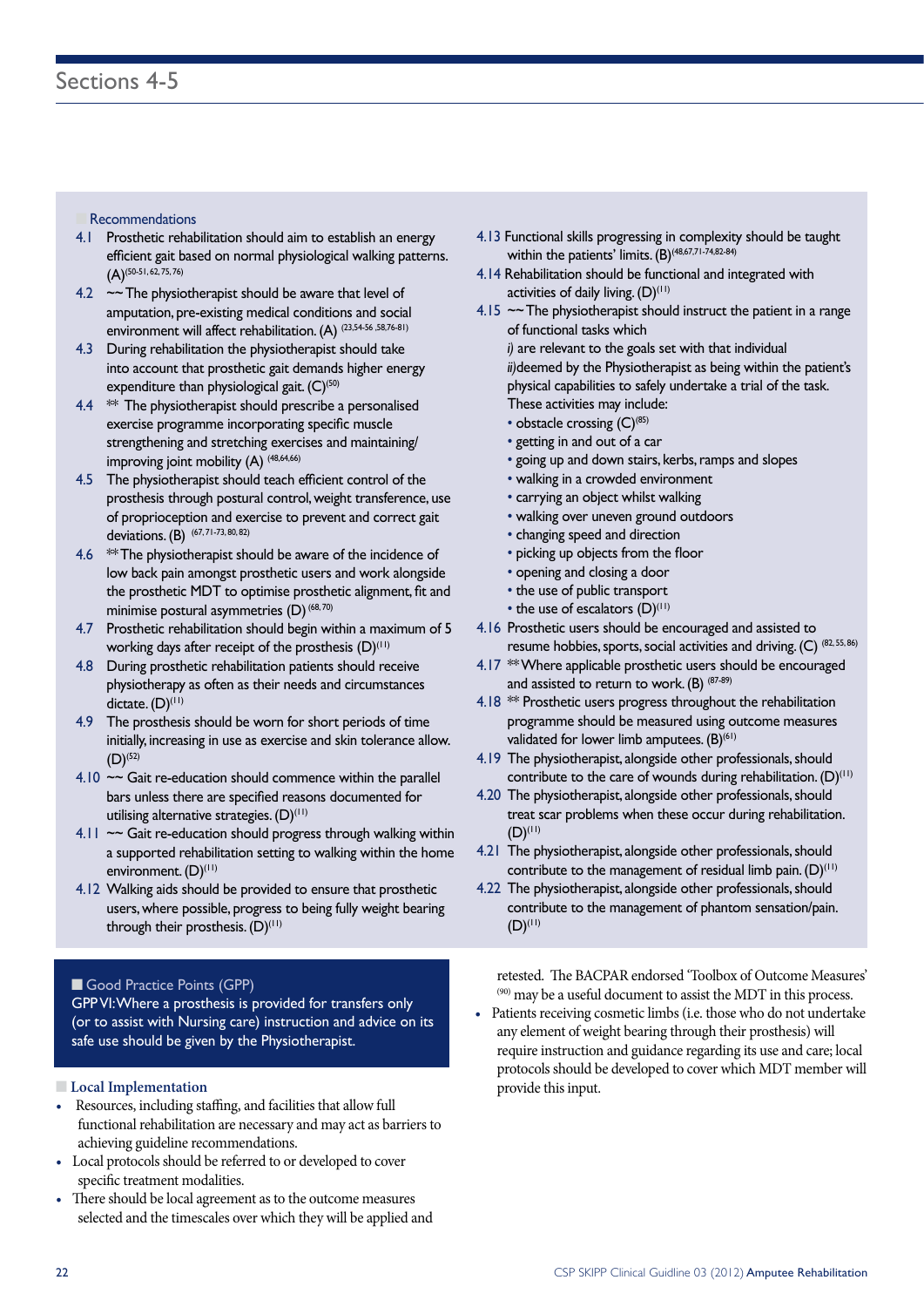## Section 5: Patient Education

#### **nIntroduction**

The rehabilitation process should have an educational element that empowers patients and carers to take an active role in their present and future management. This will assist with problem solving and awareness of when to seek professional help.

Due to the number of recommendations in this section it has been sub-divided into six sections for ease of use. These sub-sections are:

- 5.1 Use of a prosthesis
- 5.2 Care of the Residual Limb
- 5.3 Care of the Remaining Limb
- 5.4 Informed Goal Setting
- 5.5 Coping Strategies Following Falls
- 5.6 Further Information

Depending upon the environment that the prosthetic rehabilitation is being undertaken in, other MDT members (aside from the Physiotherapist) may lead/contribute to the achievement of the guideline recommendations. Where there is overlap of professional roles local agreement should exist as to which MDT member will lead the patient input; unnecessary duplication should be avoided, where possible, to allow effective and efficient service delivery.

#### 5.1 Use of the Prosthesis

#### **n** Evidence

The Delphi process<sup>(11)</sup> was used to provide evidence and develop

**Recommendations** 

- 5.1.1 Patients/carers should be given information about the prosthesis, its functions and limitations.  $(D)^{(1)}$
- 5.1.2 Patients/carers should be given information regarding the care of their prosthesis.  $(D)^{(1)}$
- 5.1.3 Patients/carers should be given instruction on achieving correct socket fit, considering pressure tolerant and pressure sensitive areas of their residual limb. (D) (11)
- 5.1.4 Fluctuations in residual limb volume and its management should be explained.  $(D)^{(1)}$
- 5.1.5 Guidance should be given on the length of time the prosthesis should be worn and how this should be increased. (D)<sup>(11)</sup>
- 5.1.6 An explanation should be given on how changing footwear may alter prosthetic alignment and the distribution of pressure within the socket.  $(D)^{(6)}$
- 5.1.7  $\sim$  The patient/carer should receive instruction in the use and care of prosthetic socks and liners.  $(D)^{(11)}$
- 5.1.8 Instruction should be given in the correct use of the type of suspension used.  $(D)^{(1)}$

recommendations for this section as the literature search found no relevant references.

#### **Local Implementation:**

- • The Physiotherapist needs to ensure that all information given by the Physiotherapy team is accurate and complements the advice and information given by other members of the Prosthetic MDT.
- Where there is overlap of professional roles local agreement should exist as to which MDT member will lead specific aspects of patient care.
- A locally agreed system should be in place regarding the provision of a wheelchair for patients during times where they are unable to use their prosthesis.

### 5.2 Care of the Residual Limb

#### **n** Evidence

Levy et al in 1995<sup>(52)</sup> found a number of skin problems associated with wearing a prosthesis in a cohort study in an undisclosed number of patients. The causative factors included those created by poorly fitting sockets, for example, mechanical rubs, excessive negative pressure in suction sockets, excessive heat or other anatomical or physiological problems such as adherent scars, uncontrolled diabetes and poor hygiene. The effect on the skin due to these factors was varied and oedema, epidermoid cysts, abscesses, infection and fungal infections are all reported. The author suggests pads, compression bandages, gels, shrinker socks and improved socket fit have a place in the resolution of these problems. Due to the lack of details about the participants in this study, and in the absence of further literature evidence, consensus opinion was sought to further inform this section.

#### **Recommendations**

- 5.2.1 Techniques for the self-management of phantom pain/ sensation should be taught  $(D)^{(1)}$
- 5.2.2 Advice should be given to the patient/carer on the factors influencing wound healing  $(D)^{(1)}$
- 5.2.3 Instruction should be given to the patient/carer on methods to prevent and treat adhesion of scars  $(D)^{(1)}$
- 5.2.4 Information should be given on skin care of the residual limb and the potential problems related to poor hygiene, inadequate or overzealous skin care. (D)<sup>(52)</sup>
- 5.2.5 Patients/carers should be informed that sockets that no longer fit correctly, for whatever reason, can cause skin problems. (D) (11)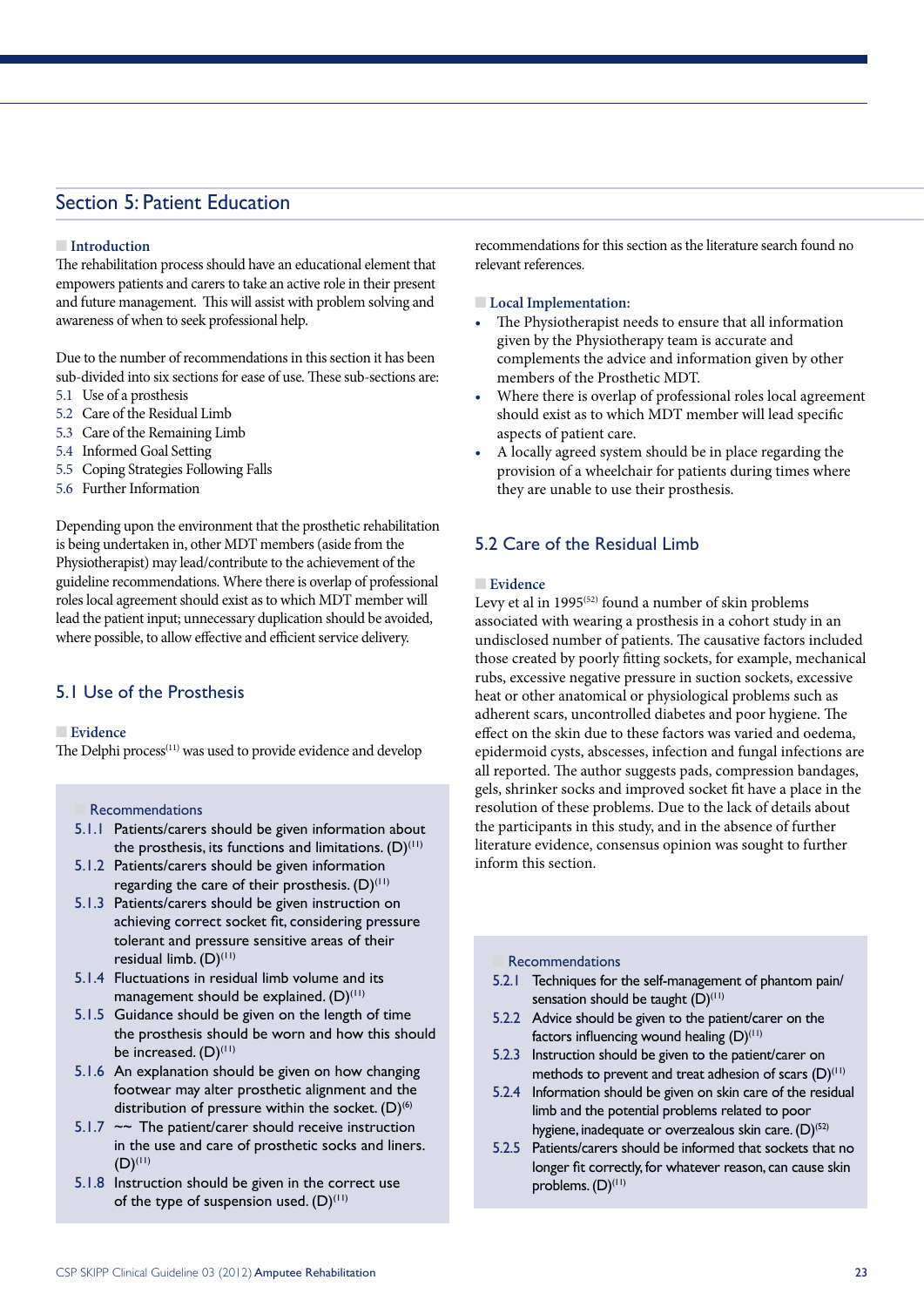#### 5.3 Care of the Remaining Limb

#### **n** Evidence

Potter et al<sup>(56)</sup>, in a cohort study of 80 patients with unilateral amputation due to diabetes, found peripheral neuropathy to be nearly always present in the remaining limb. In addition, two thirds of non-diabetic, non-traumatic, unilateral amputees were found to have peripheral neuropathy in their remaining limb. A cohort study by Jayatunga et  $al^{(91)}$ , with no control group, found patients with a unilateral transtibial amputation due to diabetes were subject to abnormal loading on the remaining foot. Careful monitoring of the remaining foot and early orthotic referral were recommended, as foot orthoses and appropriate footwear significantly reduced these forces in the study participants. In the absence of further literature evidence consensus opinion has been sought to further inform this subsection.

- **Recommendations**
- 5.3.1 The patient/carer should be taught to monitor the condition of the remaining limb.  $(D)^{(1)}$
- 5.3.2 Vascular and diabetic patients, and their carers, should be made aware of the risks to their remaining foot and educated in how they can reduce them. $(A)^{(52,58)}$

#### Good Practice Points (GPP)

GPP VII: Physiotherapists should establish links with their local podiatry/chiropody services to ensure that information and education given to patients and carers is accurate and consistent.

#### **n** Local implementation:

The BACPAR endorsed evidence based guideline –'Risks to the Contralateral foot of unilateral lower limb amputees: A Therapist's guide to identification and management'  $(2010)^{(92)}$ may help guide the clinician as to the recommended areas a therapy assessment of the remaining foot should cover.

#### 5.4 Informed Goal Setting

#### **n** Evidence

Nine studies of mixed design and generally poor quality were found to inform this topic. Most studies examined the influence of the level of amputation on the outcome. Hubbard<sup>(93)</sup> in a retrospective case series stated there were no predictive factors for mobility levels attained other than level of amputation in patients who had amputation for peripheral vascular disease. The paper further concludes that preoperative mobility and personal goals should be considered when evaluating the success of rehabilitation.

Two case series, by Beekman & Axtell<sup>(78)</sup> and Grieve & Lankhorst<sup> $(23)$ </sup> both state that following amputation patients will have lower levels of function than bi-pedal subjects. Four studies, all but one with a retrospective design<sup> $(77-79,94)$ </sup>, all concluded that the lower the level of amputation the greater the chance of succeeding with a prosthesis. Wolf et al $^{(80)}$ , in a retrospective case series of 18 elderly vascular patients, observed that 50% of those who had had bilateral transtibial amputations became independently mobile with prostheses. For patients with a unilateral amputation as a result of either trauma or vascular disease the energy cost of walking increases as the level of amputation becomes higher<sup>(50)</sup>. Waters concludes from his case-control study from 1976 that when preservation of function is the chief concern amputation should be at the lowest possible level<sup>(50)</sup>.

No contradictory evidence was found.

#### **Recommendations**

- 5.4.1 Patients/carers should be made aware that concurrent pathologies and previous mobility affects realistic goal setting and final outcomes of rehabilitation. (D)<sup>(11)</sup>
- 5.4.2 Patients/carers should be made aware that the level of amputation affects the expected level of function and mobility.(C)  $(77, 79, 80, 84, 94)$
- 5.4.3 Patients/carers should be made aware that they will experience lower levels of function than bipedal subjects. (B) (22, 23, 78)
- 5.4.4 Patients/carers should be informed that the energy cost of prosthetic walking is related to the amputation level.  $(C)$ <sup>(50)</sup>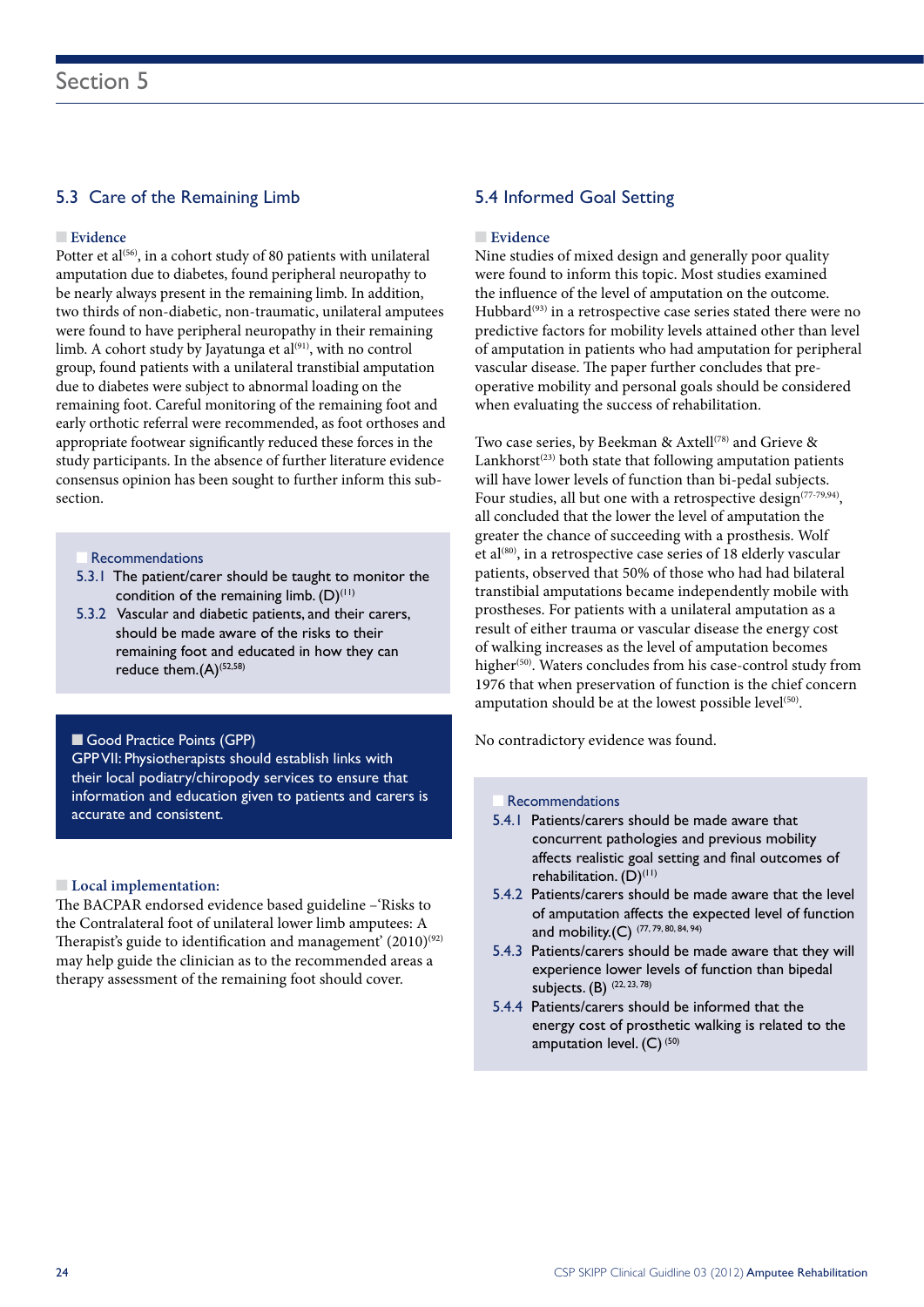### 5.5 Coping Strategies Following Falls

#### n **Evidence**

Three articles relevant to this section were found. Kulkarni et al in 1996(84) reported an increased risk of falls following amputation in a cross-sectional study of 164 lower limb amputees. However, this study did not include a comparison group and gives only limited evidence. Miller & Deathe<sup>(65)</sup> examined balance confidence in 245 unilateral lower limb amputees over a two year follow up period and found that the incidence of falling was 52% in their study population compared to a fall rate of 32% in their control group of community dwelling elders.

There was conflicting evidence regarding whether trans femoral amputees were at significantly higher risk of falling than the trans tibial population<sup> $(65,84,95)$ </sup>.

#### **Recommendations**

- 5.5.1 All parties involved with the patient should be made aware that the risk of falling is increased following lower limb amputation.  $(C)^{(84)}$
- 5.5.2 Rehabilitation programmes should include education on preventing falls and coping strategies should a fall occur.  $(C)$  (65, 84, 95)
- 5.5.3 Instructions should be given on how to get up from the floor.  $(C)$  (84)
- 5.5.4 Advice should be given in the event that the patient is unable to rise from the floor.  $(C)^{(84, 95)}$
- 5.5.5 \*\* All patients should be asked if they have a fear of falling and, if indicating that they do, further therapy incorporating balance work should be considered  $(C)^{(65)}$
- 5.5.6 \*\* Where a reduction in the individuals balance confidence is observed all of the Prosthetic MDT should be made aware of the issue and, where indicated, further therapeutic input provided to address modifiable factors. (C)<sup>(65)</sup>

#### **Local implementation:**

The BACPAR endorsed 'Guideline for the prevention of falls in lower limb amputees'  $(2008)^{(96)}$  may help guide the clinician with recommendations suggesting what a holistic falls prevention programme should encompass.

#### 5.6 Further Information

#### n **Evidence**

This sub-section is supported by consensus opinion in the absence of any published literature.

#### **Recommendations**

- 5.6.1 Patients/carers should be made aware of the possible psychological effects following amputation and how and where to seek advice and support.  $(D)^{(11)}$
- 5.6.1 Patients/carers should be educated in how to prevent secondary disabilities that may occur as a result of prosthetic use.  $(D)^{(11)}$
- 5.6.1  $\sim$  Information on the following should be made available:
	- National and local amputee support and user groups
	- Health promotion
	- Sporting and leisure activities
	- Driving after amputation
	- Employment/Training
	- Benefits
	- Access to local Social Services (D)<sup>(11)</sup>

Good Practice Points (GPP) GPP VIII: Patient information should be available in a format suitable to that individual. GPP IX: All advice/information given to the patient should be recorded.

#### **n** Local implementation:

- Information on self management as a prosthetic user of the prosthesis should be provided.
- Patients should be given information about the appointment system at the prosthetic centre and how to access it.
- Contact names, telephone numbers and addresses of relevant MDT members should be supplied to patients and carers.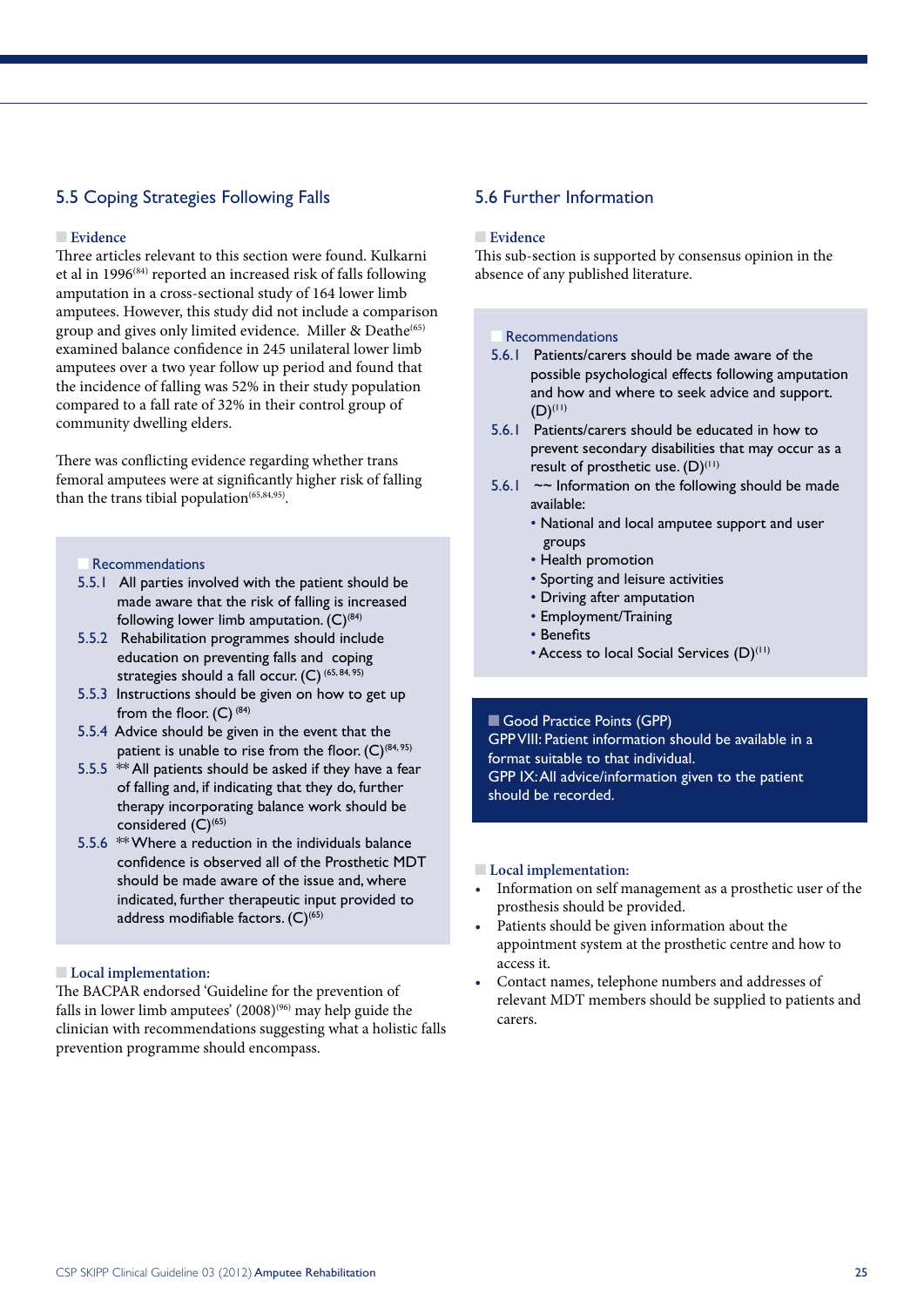## Section 6: Discharge, Maintenance and Long Term Needs

#### **nIntroduction**

Effective discharge planning is required to ensure continued prosthetic use once a patient has achieved their set goals or reached a plateau in progression. Discharge and transfer reports should use accepted terminology and refer to agreed goals $(2)$ .

Reviews and open access to physiotherapy should be available to support prosthetic use; this notion of improved ease of access and promotion of self referral is promoted within the Allied Health Professional (AHP) service offer<sup> $(17)$ </sup>.

It is reasonable to expect prosthetic usage to change with time and user experience and inevitable that some prosthetic users will experience health decline significant enough to prevent them using or continuing to use a prosthesis. Where feasible, the timely reapplication of selected outcome measures should be performed to monitor prosthetic function and further rehabilitation considered if the prescribed prosthetic componentry is changed or the patient's status alters, i.e. if a patient has fallen or has developed a new medical condition.

#### **Evidence**

The poorly defined literature search presented by Gailey et al (70) concluded that secondary musculoskeletal and degenerative changes can occur in the traumatic amputee population some time after injury and acute prosthetic rehabilitation. It is widely discussed within the literature that chronic low back pain is a significant problem in traumatic amputees<sup>(68-70)</sup>. In 2005 Kulkarni et al<sup>(68)</sup> used a semi structured questionnaire (n=202) and established that the peak incidence of LBP amongst their cohort occurred within the first two years post amputation. It is not clear whether these findings can be extrapolated to the dysvascular amputee population and there is no published evidence of rigorous methodology utilising subjects with lower limb loss that supports the efficacy of any specific treatment protocol for low back pain.

No evidence was found in the literature to support how the prosthetic patient's discharge from rehabilitation should be conducted or how best to maintain their independence with a prosthesis through regular review and additional rehabilitation when necessary.

Very high levels of support for the implementation of a review system was gained through consensus<sup>(11)</sup> although a number of respondents highlighted that available staffing and resources are barriers to employing a self referral system in some rehabilitation settings. There was no evidence identified which could predict whether specific patient 'subgroups' were most at risk of deterioration after completing the acute stage of prosthetic rehabilitation; to therefore avoid discrimination a standardised approach to monitoring/ reviewing patients must be promoted.

#### **Recommendations**

- 6.1 A system should exist for the review of patients after discharge from regular Physiotherapy  $(D)^{(11)}$
- 6.2 There should be a process in place for the patient to self-refer to physiotherapy after initial rehabilitation.  $(D)^{(11)}$
- 6.3  $\sim$  The physiotherapist should be aware that secondary musculoskeletal disorders (such as low back pain) can develop over time and adversely affect prosthetic functioning  $(C)$  (68,70).
- $6.4 \sim$  Access to further physiotherapy assessment should be made available if an individual's circumstances change (i.e. medical, environmental, prosthetic, physical, return to work or sport) to determine if further rehabilitation is indicated  $(D)^{(1)}$

#### Good Practice Points (GPP)

GPP X: A summary of the patient's function and mobility at transfer or discharge from active rehabilitation should be documented in the treatment notes  $(2)$ .

GPP XI: The prosthetic user should be provided with the necessary contact details to seek help and advice when required

GPP XII: If prosthetic use is discontinued during the rehabilitation programme the reasons should be documented by the MDT.

#### **n** Local Implementation

- Systems for patient review should exist.
- Where there is overlap of professional roles local agreement should exist as to which MDT member will lead specific aspects of patient care.
- Agreed criteria should exist to guide other MDT members in referring established prosthetic users back for further specialist physiotherapy assessment.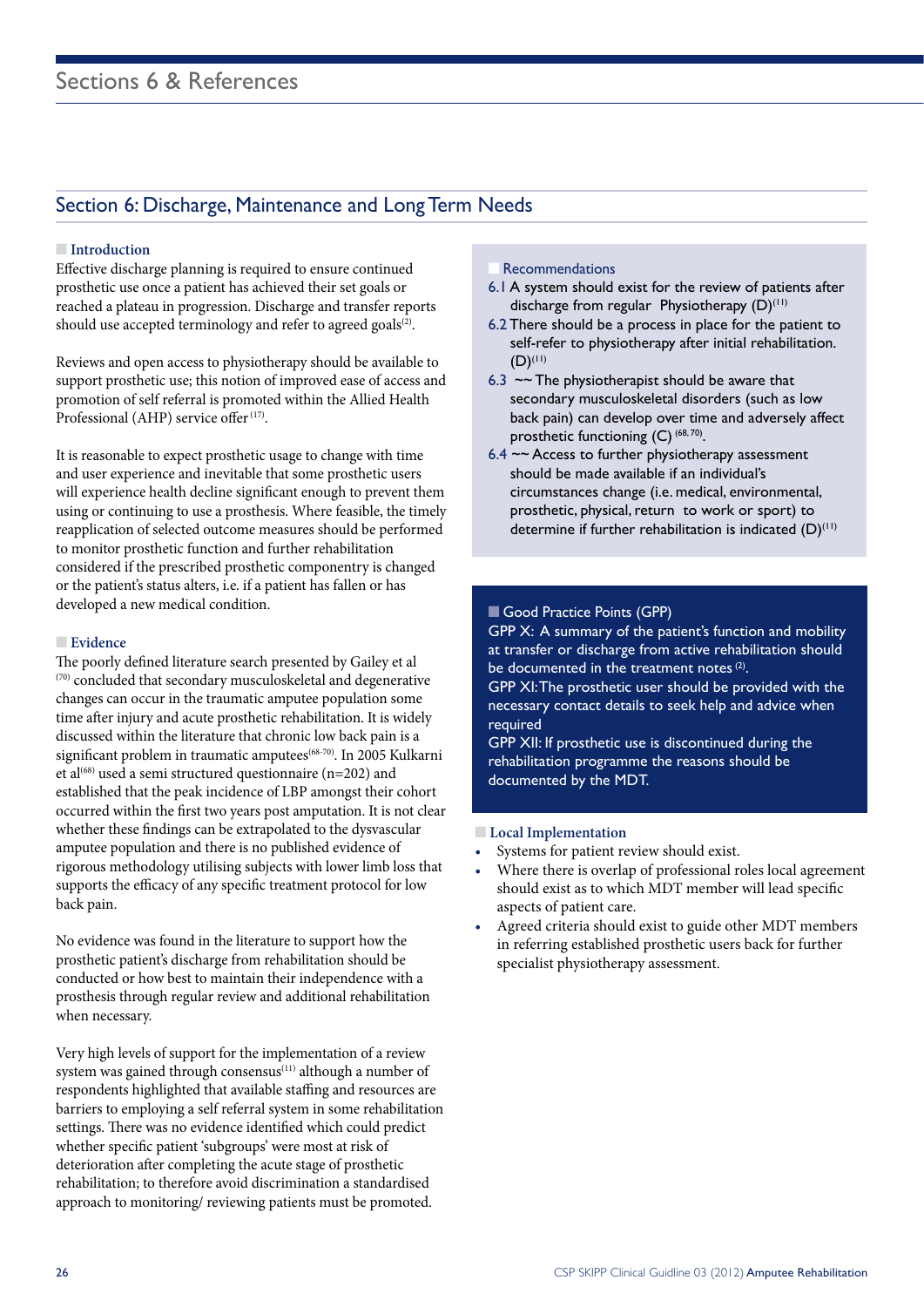#### **References**

- **1** Broomhead P., Dawes D, Hale C., Lambert A, Quinlivan D, Shepherd R.(2003) *Evidence Based Guidelines for the Physiotherapy Management of Adults with Lower Limb Prostheses*. London: Chartered Society of Physiotherapy.
- **2** Chartered Society of Physiotherapy (2012), *Quality Assurance Standards*. London: Chartered Society of Physiotherapy.
- **3** British Society of Rehabilitation Medicine (BSRM)(2003) *Amputee Rehabilitation: Recommended Standards & Guidelines*. 2nd ed. London: BSRM.
- **4** Atwal A, McLaughlin J, Spiliotopoulou G.(2011) *Occupational Therapy with people who have had lower limb amputation*. London: The College of Occupational Therapists.
- **5** Jarvis V, Verrall T.(Ed's)(2011) *Prosthetic Best Practice Guidelines*. Leeds: RSL Steeper.
- **6** Associative Parliamentary Limb Loss Group (APLLG) (2008) *Helping deliver Patient Led Prosthetic services with the support of this Patient's Charter*. Available from: www. apllg.eu/resources/APLLG+NI+charter+MAR+2008.pdf. Accessed 3/4/12.
- **7** Department of Health (2005) *National Service Framework for Long Term Conditions*. London: Stationery Office.
- **8** Department of Health (July 2010) *Equity and Excellence: Liberating the NHS*. London: Stationery Office.
- **9** Department of Health (2008) *High Quality Care for All-NHS Next Stage Review Final Report.* London: Stationery **Office**
- **10** Health Professions Council (2010) *Continuing Professional Development & your registration*. Available from: www. hpc-uk.org/assets/documents/10001314CPD\_and\_your\_ registration.pdf. Accessed 17/2/11.
- **11** Consensus opinion gained by the Delphi process
- **12** Field MJ, Lohr KN (1992) *Guidelines for clinical practice: from development to use*. Washington DC: National Academy Press.
- **13** Graham ID, Logan J, Harrison MB, Strauss SE, Tetroe J, Caswell W, Robinson N (2006) *Lost in knowledge translation: Time for a map?* J of Cont Education in Health Professions. 26 (1); 13-26.
- **14** Davies DA, Taylor-Vassey A(1997) *Translating Guidelines into practice: A systematic Review of theoretical concepts, practical experience and research evidence in the adoption of clinical practice guidelines*. Canadian Medical Association Journal. 157 (4); 408-416.
- **15** Department of Health (1997) *The New NHS: Modern, Dependable.* London: Stationary Office.
- **16** NHS Centre for Reviews and Dissemination (1999) *Getting Evidence into Practice*. Effective Healthcare. 5 (1). Royal Society of Medicine Press.
- **17** Department of Health (2008) *Framing the contribution of Allied Health Professionals: Delivering high quality healthcare*. Available from: www.dh.gov.uk/publications

(Report No.291126). Accessed 27/7/11.

- **18** NASDAB (2009) The amputee statistical database for the UK 2006/7. Edinburgh: Information Services Provision NHS Scotland.
- **19** Audit Commission National Report (2000) *Fully Equipped: The provision of equipment to older or disabled people by the NHS and social services in England and Wales.* Available from www.audit-commission.gov.uk . Accessed 19/8/11.
- **20** Nicholas JJ, Robinson LR, Schulzt R et al (1993) *Problems experienced and perceived by prosthetic patients.* Jour Pros & Orthot, vol 5, no 1, Jan , 16-19
- **21** Rybarczyk BD, Nyenhuis DL, Nicholas JJ, (1992) *Social discomfort and depression in a sample of adults with leg amputations*. Arch Phys Med Rehab vol 73, Dec, 1169-73
- **22** Thornberry DJ, Sugden J, Dunford F et al (1994)*What happens to patients who have amputations for peripheral vascular disease*. ISPO Conference proceedings, Blackpool
- **23** Greive AC and Lankhorst GJ (1996) *Functional outcome of lower limb amputees: a prospective descriptive study in a general hospital.* Prosthet Orthot Int, 20, 79-87
- **24** Collin C & Collin J (1995) *Mobility after lower limb amputation*. Br J Surg 82, 1010-11
- **25** Frykberg RG, Arora S, Pomposelli FB (1998) *Functional outcome in the elderly following lower extremity amputation.* J. Foot & Ankle Surg. 37, 181-5
- **26** Pell JP, Donnan PT, Fowkes FGR, Ruckley CV (1993) Quality of life following lower limb amputations for peripheral vascular disease. Eur J Vasc Surg 7, 448-51
- **27** Scovell RP, Condie ME, Treweek SP (2000)*A survey of the lower limb amputee population in Scotland*. 1997 ReTis, SPARG report, NCTEPO, Glasgow
- **28** Stokes D, Curzio J, Bacon E, Barker L,Berry A.(2008) *A UK survey of Therapists Perspectives on post amputation hopping.*  Int J. Ther & Rehab. 15 (12): 551-560.
- **29** Cole MJ, Morris J, Scammell A (2008) *Challenges of CPD for Physiotherapists working as Lone Practitioners in Amputee rehabilitation*. Prosthet Orthot Int. 32 (3); 264-275.
- **30** Herbert R, Jamtvedt G, Mead J, Birger Hagen K (2005) *Practical Evidence Physiotherapy*. Edinburgh: Butterworth Heinemann.
- **31** Greenhalgh T (2006) *How to read a paper: The basics of Evidence based Medicine*. 3rd ed. Oxford: Blackwell Publishing.
- **32** Shekelle PG, Woolf SH, Eccles M, Grimshaw J (1999) *Developing Guidelines*. BMJ. 318; 593-596.
- **33** NICE (2009) *The Guidelines Manual*. www.nice.org.uk/ guidelines manual. Accessed 17/2/11.
- **34** Moher D, Liberati A, Tetzlaff J, Altman DG, The PRISMA Group (2009). *Preferred Reporting Items for Systematic Reviews and Meta-Analyses: The PRISMA Statement.* Annals of Int Medicine. 151 (4): W65-94.
- **35** CASP appraisal tools available from www.caspinternational. org. Accessed 17/2/11.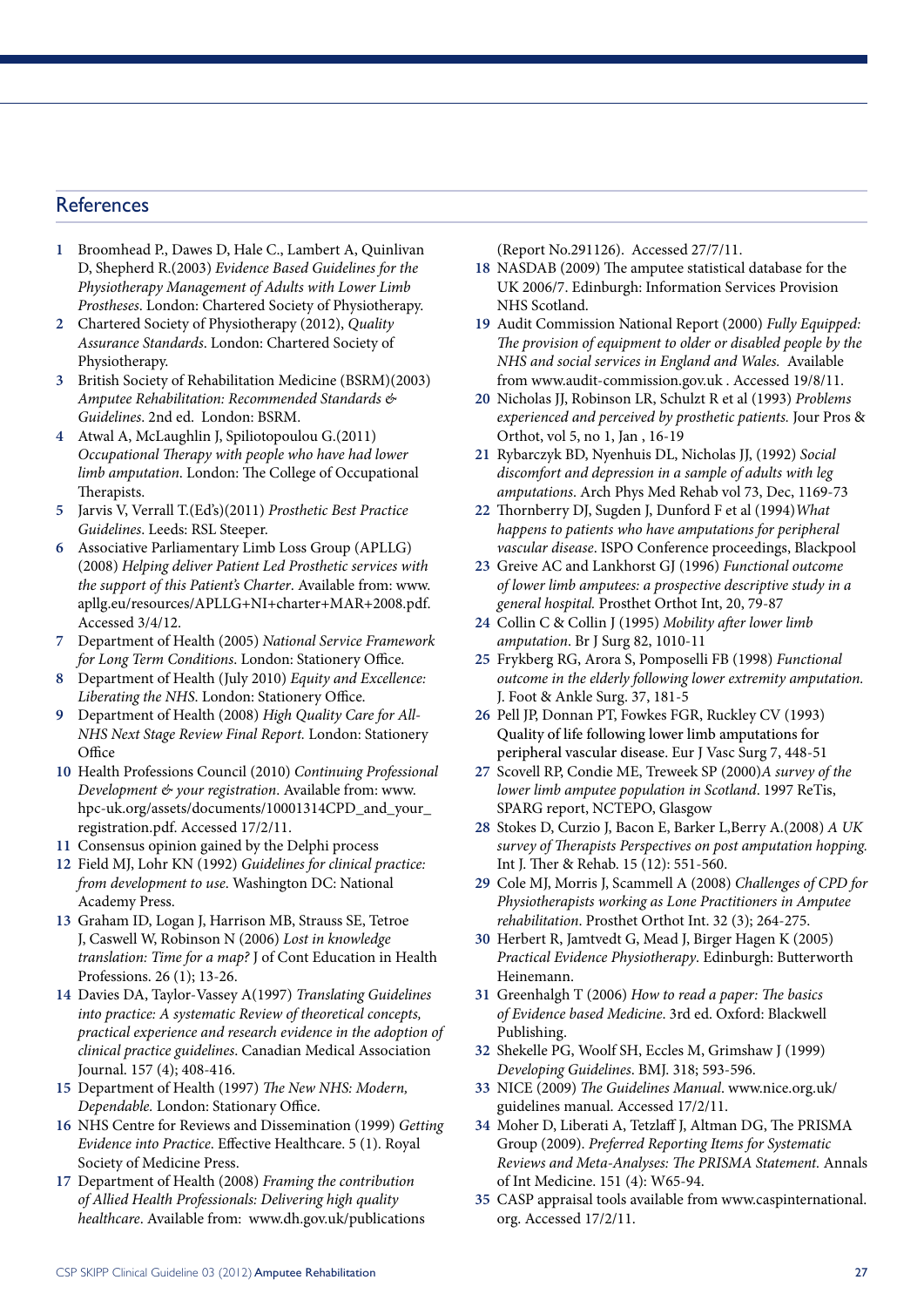- **36** Scottish Intercollegiate Guidelines Network (SIGN) (2008) SIGN 50: *A Guideline Developers handbook – Revised edition*. www.sign.ac.uk/guidelines/fulltext/50.html. Accessed 17/2/11.
- **37** Hasson F, Keeney S, McKenna H (2000) *Research guidelines for the Delphi survey technique*. J of Advanced Nursing. 32: 1008-1015.
- **38** Linstone H, Turoff M (Eds)(1975) *The Delphi Method: techniques and applications.* Reading MA: Addison-Wesley.
- **39** Thangaratinam S, Redman CW (2005) *The Delphi Technique*. The Obstetrician & Gynaecologist. 7: 120-125.
- **40** iCSP website: www.iCSP.org. Accessed 28 June 2011.
- **41** Chartered Society of Physiotherapy. (1994) *CSP Standards of Physiotherapy practice for the management of patients with amputation*. London: CSP.
- **42** Department of Health (2004) *NHS Knowledge and Skills Framework (NHS KSF) & the development review process: Final Draft*. London: Stationary Office.
- **43** Pernot, HF, et al (1997) *Daily functioning of the lower extremity amputee: an overview of the literature*. Clin Rehabil. 11(2): 93-106.
- **44** Ham, RO (1985) *Rehabilitation of the vascular amputee one method evaluated*. Physiotherapy Practice. 1: 6-13.
- **45** Ham RO, Regan JM, Roberts VC (1987) *Evaluation of Introducing the team approach to the care of the amputee: the Dulwich study*. Prosthet & Orthot Int, 11, 25-30
- **46** Lachman, SM, (1993) *The mobility outcome for amputees with rheumatoid arthritis is poor*. British Journal of Rheumatology,. 32(12): 1083-1088.
- **47** Steinberg, FU, et al. (1985) *Prosthetic rehabilitation of geriatric amputee patients: a follow-up study*. Arch Phys Med Rehabil, 66(11): 742-5.
- **48** Seroussi, RE, et al. (1996) *Mechanical work adaptations of above-knee amputee ambulation*. Arch Phys Med Rehabil,. 77(11): 1209-14.
- **49** Rush, PJ, et al. (1994) *Osteopenia in patients with above knee amputation. Arch Phys Med Rehabil*,. 75(1): 112-5.
- **50** Waters, R, et al. (1976) *Energy cost of walking of amputees: the influence of level of amputation*. The Journal of Bone & Joint Surgery, 58-A(1) (January): 42-46.
- **51** Pinzur, MS, et al. (1995) *The effect of prosthetic alignment on relative limb loading in persons with trans-tibial amputation: a preliminary report*. J Rehabil Res Dev,. 32(4): 373-7.
- **52** Levy, SW (1995) *Amputees: skin problems and prostheses.*  Cutis,. 55(5): 297-301.
- **53** Wan Hamzy CH, Chia WYE, Fong TS, Ganendra P (2006) *Functional outcome after major lower extremity amputation: a survey on lower extremity amputees*. Medical Journal of Malaysia. 61 (Suppl A), 3-9.
- **54** Collin C, Wade, D and Cochrane, G (1992) *Functional outcome of lower limb amputees with peripheral vascular disease*. Clin Rehabil. 6(1)(Feb): 13-21.
- **55** Van De Ven, CM (1981) *An investigation into the management of bilateral leg amputees*. Br Med J (Clin Res Ed). 283(6293): 707-10.
- **56** Potter, PJ, et al. (1998) *Incidence of peripheral neuropathy in*

*the contralateral limb of persons with unilateral amputation due to diabetes*. J Rehabil Res Dev. 35(3): 335-9.

- **57** Hanspal, RS, Fisher, K (1991) *Assessment of cognitive and psychomotor function and rehabilitation of elderly people with prostheses*. BMJ. 302(20)(April): 940.
- **58** Hanspal, RS, Fisher, K (1997) Prediction of achieved mobility in prosthetic rehabilitation of the elderly using cognitive and psychomotor assessment. Int Journal of Rehab. Research. 20: 315-318.
- **59** O'Neill B, Evans J (2009) *Memory and Executive function predict mobility rehabilitation outcome after lower limb amputation*. Diasbil & Rehab. 31(13); 1083-1091.
- **60** Altner, PC, et al. (1987) *Hemiplegia and lower extremity amputation: double disability*. Arch Phys Med Rehabil. 68(6): 378-9.
- **61** Condie E, Scott H, Treweek S (2006) *Lower limb prosthetic outcome measures: A systematic review of the literature 1995 to 2005*. JPO. 18(1S); 13-45.
- **62** Powers, C, Rao, S, Perry, J (1998) *Knee kinetics in transtibial gait*. Gait & Posture. 8:1-7.
- **63** Van Ross E, Johnson S, Abbott C (2009) *Effects of early mobilization on unhealed dysvascular transtibial amputation stumps: A clinical trial*. Arch Phys Med Rehab. 90:
- **64** Barnett C, Vanicek N, Ploman R, Hancock A, Brown B, Smith L, Chetter I (2009) *Kinematic gait adaptations in unilateral transtibial amputees during rehabilitation*. P&O Int. 33(2); 135-147.
- **65** Miller W, Deathe A (2002) *A prospective study examining balance confidence amongst individuals with lower limb amputation*. Disabil Rehab. 26(14-15): 875-81.
- **66** Moirenfeld I, et al, (2000) *Isokinetic strength and endurance of the knee extensors and flexors in trans-tibial amputees*. Prosthet Orthot Int, 24:221-225
- **67** Dingwell, JB, Davis, BL (1996) *Use of an instrumented treadmill for real time gait symmetry evaluation and feedback in normal and trans-tibial amputee subjects.* Prosthet. Orthot. Int. 20: 101-110.
- **68** Kulkarni J, Gaine WJ, Buckley JG (2005) *Chronic low back pain in traumatic amputees*. 19: 81-86.
- **69** Bath A (2011) *A systematic review of core stability training for the treatment of Lower Back Pain: A beneficial intervention for the lower limb amputee?* Unpublished undergraduate dissertation. Oxford Brookes University.
- **70** Gailey R, Alten K, Castles J, Kuchank J, Roeder M (2008) *Review of secondary physical conditions associated with lower-limb amputation and long-term prosthesis use*. J of Rehab Research and Development. 45 (1): 15-29.
- **71** Geurts, AC, et al. (1991) *Dual-task assessment of reorganization of postural control in persons with lower limb amputation*. Arch Phys Med Rehabil, 72(13): 1059-64.
- **72** Quinlivan, DH (1994) *Weight distribution in below knee amputees*. ISPO Conference Blackpool.
- **73** James, U (1973) *Effect of physical training in healthy male unilateral above-knee amputees*. Scand J Rehabil Med,. 5: 88-101.
- **74** Kegel, B, et al. (1981) *Effects of isometric muscle training*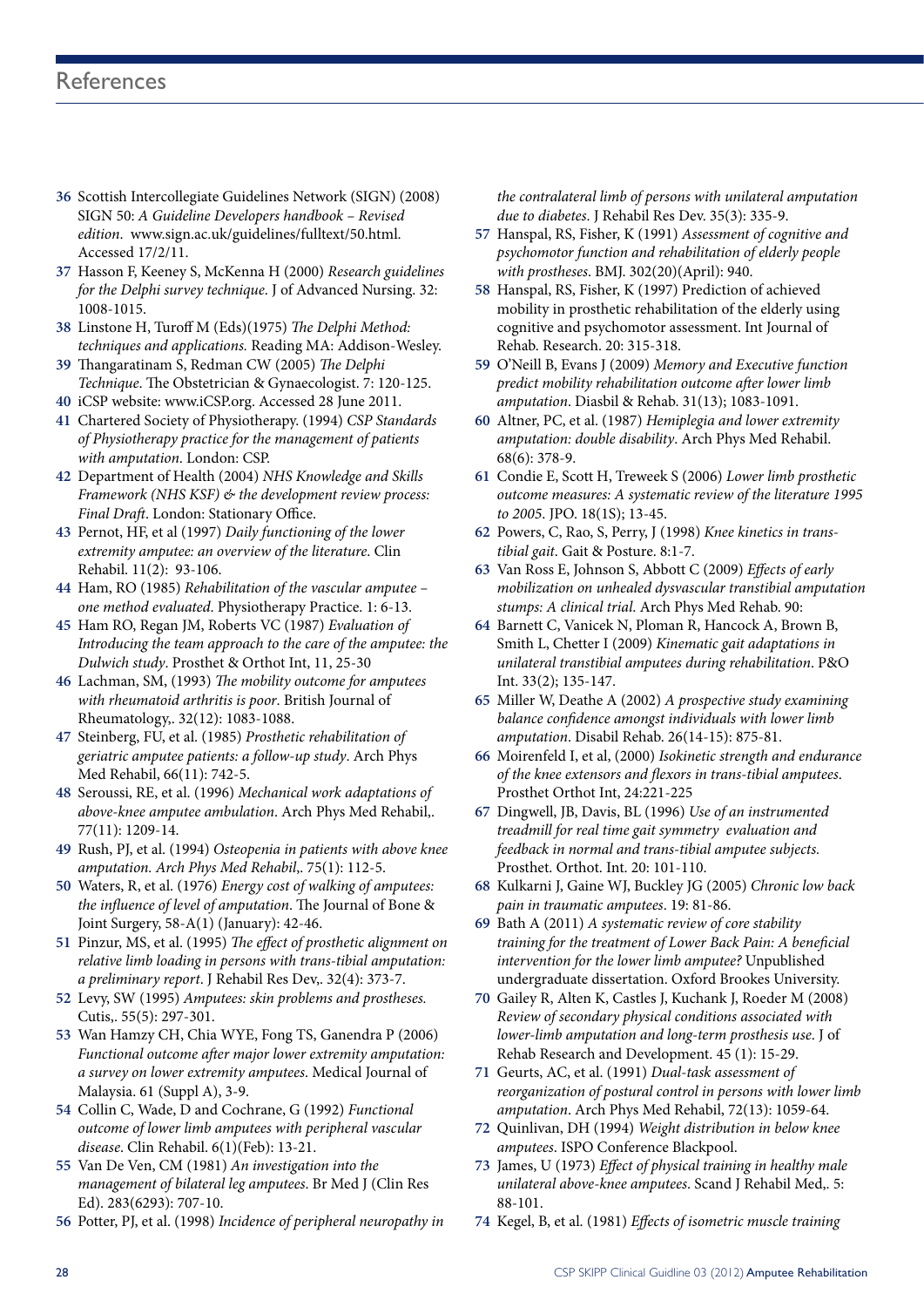*on residual limb volume, strength , and gait of below-knee amputees*. Phys Ther. 61(10): 1419-26.

- **75** Powers, CM, et al. (1996) *The influence of lower-extremity muscle force on gait characteristics in individuals with belowknee amputations secondary to vascular disease.* Phys Ther,. 76(4): 369-77; discussion 378-85.
- **76** Bailey, M and C MacWhannell, (1997) *Clinical monitoring of Dysvascular Lower Limb Amputees during Initial Gait Training*. Physiotherapy, 83 (6): 278-283.
- **77** Christensen, B, et al. (1995) *The effect of prosthetic rehabilitation in lower limb amputees*. Prosthet Orthot Int,. 19(1): 46-52.
- **78** Beekman, CE and LA Axtell, (1987) *Prosthetic use in elderly patients with dysvascular above-knee and through-knee amputations*. Phys Ther,. 67(10): 1510-6.
- **79** Houghton, A, et al. (1989) *Rehabilitation after lower limb amputation: a comparative study of above-knee, throughknee and Gritti-Stokes amputations*. Br J Surg,. 76(6): 622-4.
- **80** Wolf, E, et al. (1989) *Prosthetic Rehabilitation of elderly bilateral amputees*. Int J Rehabil Res. 12(3): 271-78.
- **81** Brunelli S, Averna T, Porcacchia P, Paoliucci S, Di-Meo F, Traballesi M. (2006) *Functional status and factors influencing the rehabilitation outcome of people affected by above knee amputation and hemi paresis*. Arch Phys Med Rehab. 87(7): 995-1000.
- **82** Sapp, L and CE Little (1995) *Functional outcomes in a lower limb amputee population. Prosthet Orthot Int*. 19: 92-96.
- **83** Gauthier-Gagnon, C, et al. (1986) *Augmented sensory feedback in the early training of standing balance of belowknee amputees.* Physiotherapy Canada. 38(3): 137-142.
- **84** Kulkarni, J, et al. (1996) *Falls in patients with lower limb amputations: prevalence and contributing factors.* Physiotherapy, 82(2): 130-6.
- **85** Vrieling A, Van Keeken H, Schoppen T (2007) *Obstacle crossing in lower limb amputation*. Gait Posture. 26: 587- 594.
- **86** Couture M, Caron C, Desrosiers J (2010) *Leisure activites following a lower limb amputation*. Disabil & Rehab. 32(3): 57-64.
- **87** Bruins M, Geertzen J, Groothoff J, Schoppen T (2003) *Vocational reintegration after a lower limb amputation: A qualitative study*. Prosthet Orthot Int. 27(1): 4-10.
- **88** Fisher K, Hanspal R, Marks L (2003) *Return to work after lower limb amputation*. Int J Rehabil Res. 26(1): 51-6.
- **89** Burger, H, Marincek C (2007) *Return to work after lower limb amputation*. Disability and rehabilitation. 29 (17): 1323-9
- **90** Aitken K, Cole MJ, Cumming J, Donovan–Hall M (2010) *BACPAR's Toolbox of Outcome Measures,Version1*. Available from: www.interactivecsp.org.uk/uploads/documents/ Toolbox.doc. Accessed 17/2/11.
- **91** Jayantunga, U, et al. (1999) *What is our role in protecting "good feet" of unilateral diabetic amputees?* ISPO October South Normanton.
- **92** Brett F, Brown M, Burton C, Clark K, Duguid M, Randell T,

Thomas D (2010) *Risks to the contralateral foot of unilateral lower limb amputees: A Therapists guide to identification and management* Available from: www.interactivecsp.org.uk/ uploads/documents/mary20%202010pathed.pdf. Accessed 17/2/11.

- **93** Hubbard, W (1989) *Rehabilitation outcomes for elderly lower limb amputees.* Aust J Physiother,. 35(4): 219-24.
- **94** Houghton, AD, et al. (1992) *Success rates for rehabilitation of vascular amputees: implications for preoperative assessment and amputation level*. Br J Surg. 79(8): 753-5.
- **95** Dite W, Connor H, Curtis H. (2007) *Clinical identification of multiple fall risk early after unilateral transtibial amputation*. Arch Phys Med rehab. 88: 109-114.
- **96** Blundell R, Bow D, Donald J, Drury S, Hirst L (2008) *Guideline for the prevention of falls in lower limb amputees*. Available from: www.interactivecsp.org.uk/uploads/ documents/Amputee%20guideline1.pdf. Accessed 17/2/11.
- **97** Chartered Society of Physiotherapy (2001) *Specialisms and Specialists: Guidance for Developing the Clinical Specialist Role*. Guidance paper PA23.
- **98** NHS Scotland (2005) Available from www. clinicalgovernance.scot.mhs.uk/section2/definition.asp. Accessed 19/8/11.
- **99** Scally G, Donaldson LJ (1998) C*linical Governance and the drive for quality improvements in the new NHS in England.*  BMJ. 317(7150): 61-65.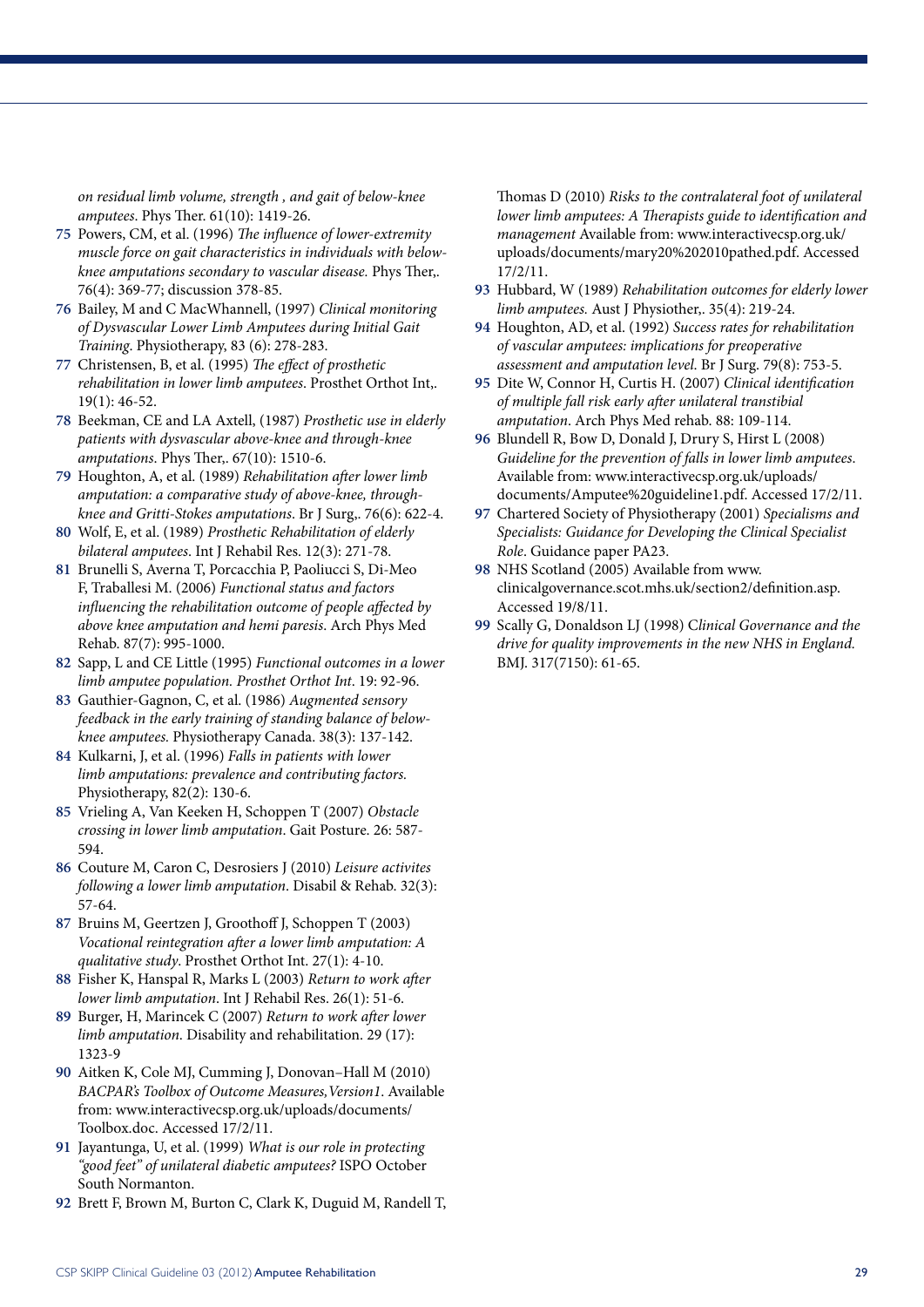## Appendix 1a: Guidelines Update Group

#### n **Karen Clark**

*Joint BACPAR Guidelines Co-Ordinator/Joint Chair of Guideline Update Group*

Karen has worked as lead physiotherapist based at Derby's Amputee Rehabilitation Centre since 2006. Her role covers the assessment and treatment of amputee outpatients both within the centre and the community setting alongside her MDT colleagues. Prior to this Karen gained experience in acute amputee care and discharge planning whilst working within large NHS teaching hospitals based at Leicester and London.

Karen has been involved in BACPAR since 2007 and has held the role of Diversity Officer before becoming joint Guideline Co-Ordinator with Tim Randell in 2009.

She has completed a Post Graduate Certificate in Amputee Rehabilitation from Bradford University (2009) and, alongside Tim, was part of the Guideline Development Group who created 'Risks to the contra-lateral foot of unilateral lower limb amputees: A therapists guide to identification and management'.

Karen also works as a Clinical Educator undertaking the teaching of amputee rehabilitation to final year medical students studying at Nottingham University and is co-author of a publication discussing the teaching of rehabilitation skills to medical students. She is involved in the teaching and training of Therapists across Southern Derbyshire and has guest lectured on the Physiotherapy Undergraduate programme at Manchester Metropolitan University.

#### **n Tim Randell**

*Joint BACPAR Guidelines Co-Ordinator/ Joint Chair of Guideline Update Group*

Tim has worked as an amputee specialist at the Dorset Prosthetic Centre at Royal Bournemouth Hospital for the last six years. He treats prosthetic amputees as outpatients and in the community and co-ordinates their care within the region.

The role also involves being responsible for all new lower limb amputees within the trust and is working with the vascular team to refine an integrated care pathway for amputees.

He has successfully completed a Post Graduate Certificate in Amputee Rehabilitation at Bradford University. As part of this course along with his colleagues he developed a short guideline titled: Risks to the contra-lateral foot of unilateral lower limb amputees: A therapists guide to identification and management.

He is involved in teaching throughout the region covered by the

Dorset Prosthetic Centre and guest lectures at Bournemouth University

#### **n Jessica Withpetersen**

*Former BACPAR Guidelines Co-Ordinator.*

Jessica has worked with amputees since she qualified as a physiotherapist in 1999. She currently works as a Clinical Specialist in Vascular Surgery and Amputees for Peterborough and Stamford Hospitals NHS Foundation Trust. She works with in and out-patient amputees and helps run a weekly satellite prosthetic clinic, working closely with the rehabilitation consultant and prosthetist.

Jessica has been a regional representative for BACPAR before taking up the post of Clinical Guidelines Co-ordinator which she held for over two years.

She has an MSc Rehabilitation from Strathclyde University (2009) and completed her dissertation on the ongoing mobility of transtibial amputees.

As the lead for audit within her team, Jessica ensures evidence based clinical practice is maintained and she is currently working on a project to bring unity to the amputee outcome measures used within her region.

## Appendix 1b: Working Party for 1st Edition of the Guideline

(Information reprinted from Appendix 1 of the 1st edition)

#### **n** Penny Broomhead *Chairman of 2003 working party*

Penny became interested in amputee rehabilitation as a student. During her early career she worked in hospital-based pre and post prosthetic rehabilitation before taking up her post at Leicester Disablement Services Centre in 1991.

She has a Diploma in the Physiotherapy Management of Lower Limb Amputees from King's College, London, (1992) and a post graduate Diploma in Lower Limb Prosthetic Biomechanics from the University of Strathclyde (1996).

Penny has been involved in BACPAR since it's beginnings as Public Relations Officer, Journal Officer, Chairman (1998- 2001) and currently as Guidelines Co-ordinator and a member of the education sub-committee.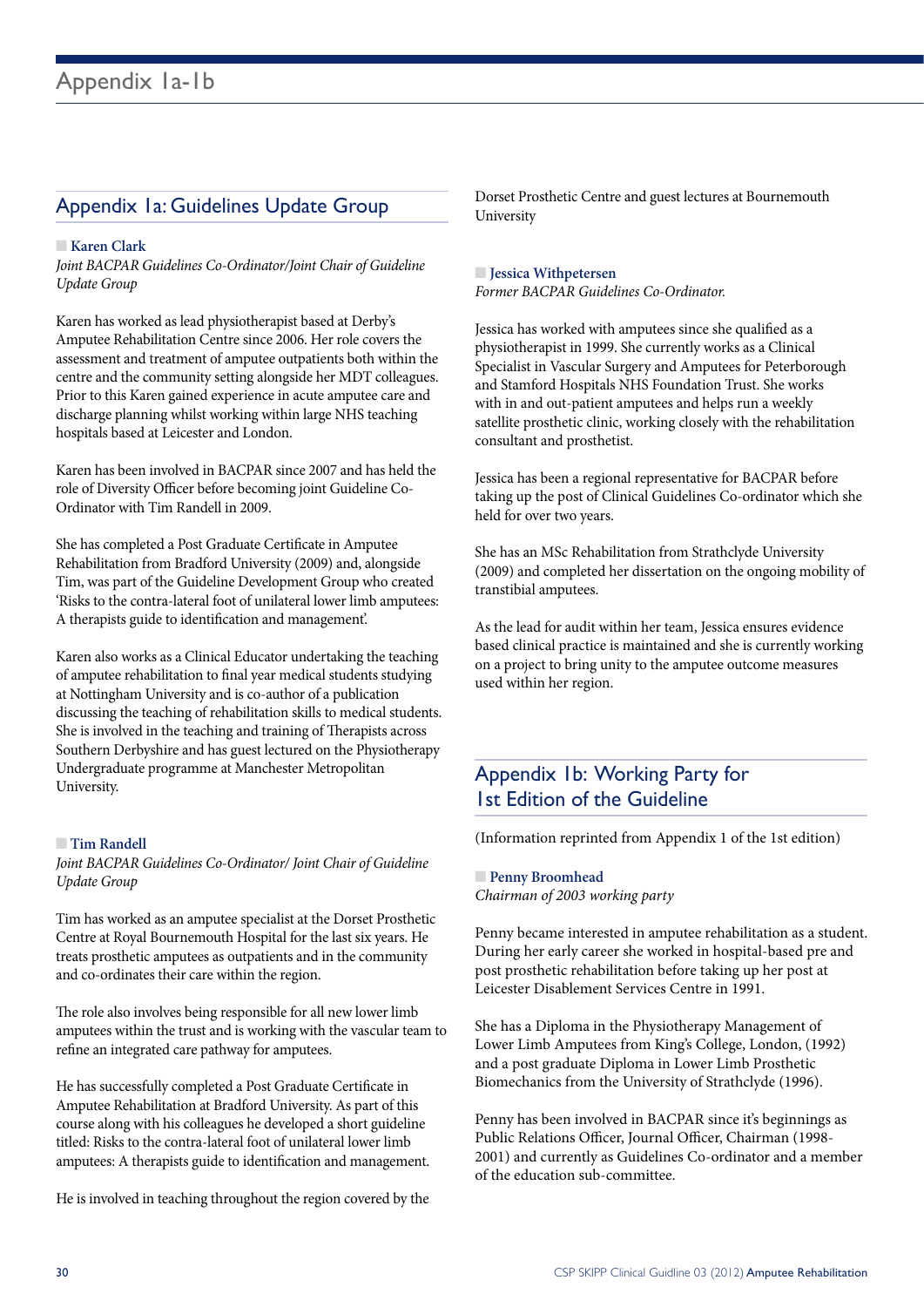At present, she represents BACPAR on the Amputee Rehabilitation Clinical Forum and the NHS Purchasing and Supplies Prosthetic Strategic Supply Group.

She has lectured at regional, national and international levels and is a guest lecturer for the University of Strathclyde.

#### **n Diana Dawes**

*BACPAR Hon Research Officer and Chairman* 

Diana has worked as a senior I physiotherapist in the Oxford Prosthetics Service since 1995 and is now acting Clinical Manager. This includes clinical work with inpatients and outpatients as well as prosthetic centre administration. The Oxford Prosthetic service covers Buckinghamshire, Berkshire, Oxfordshire, some of Wiltshire and Northamptonshire.

She is responsible for audit within this service and along with a colleague is responsible for the prosthetic education of all the physiotherapists in the region. They run regular study days and regularly visit other hospitals and physiotherapy departments to give support in prosthetic care.

Diana was a contributor in the third edition of 'Therapy for Amputees' handbook with Barbara Engstrom and Catherine Van de Ven, doing the literature search, reading papers and updating the text. She has given lectures to the undergraduate physiotherapy students at Oxford Brooks University. Diana undertook the validated course, Rehabilitative Management of the Amputee – the Physiotherapist's role, and is now a clinical supervisor for this course. She has gained a Certificate in Evidence-Based Health Care and is continuing to study for a Master degree in Evidence-Based Health Care.

She is a member of the BACPAR education sub-committee, presently involved in working with universities to introduce modules concerned with the care of people with an amputation.

## **n** Carolyn Hale

*BACPAR Prosthetic Guidelines Committee*

Carolyn Hale has worked in the field of Amputation Rehabilitation since 1990. Her experience began with the responsibility for outpatient prosthetic rehabilitation at a large Disablement Services Centre.

She has played a role in education at both under- and postgraduate levels regionally, nationally and internationally, and has had several publications relating to this field. She has maintained her continuing professional development through relevant courses in Amputee Rehabilitation since 1991, culminating in a MSc in Health Practice.

Currently Carolyn works in a Manchester Teaching Hospital as a clinical specialist with trust-wide responsibilities for the management of people with lower limb amputation, including a specialist inpatient prosthetic unit and outreach community follow up.

Carolyn was involved in the production of clinical guidelines for wheelchairs and early walking aids whilst representing BACPAR. She chaired the working party that produced the 'Guidelines for the Education of Students in Amputation Rehabilitation.'

#### n **Amanda Lambert** *Former Honorary Secretary BACPAR*

Amanda has worked in her present post since 1992. As Clinical Specialist Amputee Rehabilitation she has responsibility for the co-ordination of both in and outpatient amputee rehabilitation within East Yorkshire. In addition to publications she has presented at regional, national and international level and is currently facilitating the development of an integrated care pathway for lower limb amputees. As Group Topic Leader for a Yorkshire based clinical guideline initiative she has gained previous experience in the development of evidence-based clinical guidelines.

Amanda holds a diploma in the physiotherapy management of lower limb amputees. On behalf of BACPAR she attends the Amputee Clinical Rehabilitation Forum which is a national group representing key stakeholders in amputee rehabilitation.

#### n **Di Quinlivan**

*BACPAR Prosthetic Guidelines Committee*

Di Quinlivan has worked in the specialised field of amputation rehabilitation since 1991. Her experience has included six years working in a large Disablement Services Centre at the Royal National Orthopaedic Hospital, Stanmore rehabilitating both in and outpatients. Since 1998 she has worked for Mid-Cheshire Hospitals Trust providing prosthetic rehabilitation and outreach work in the community for those with lower limb loss in Cheshire. She also regularly undertakes work as an Expert Witness in this speciality.

Di undertook a Post-Graduate Diploma from King's College, London (1992) in the Physiotherapy Management of Lower Limb Amputees and has conducted research and audit in this field.

She regularly teaches and presents at local and national levels and also internationally at ISPO World Congress.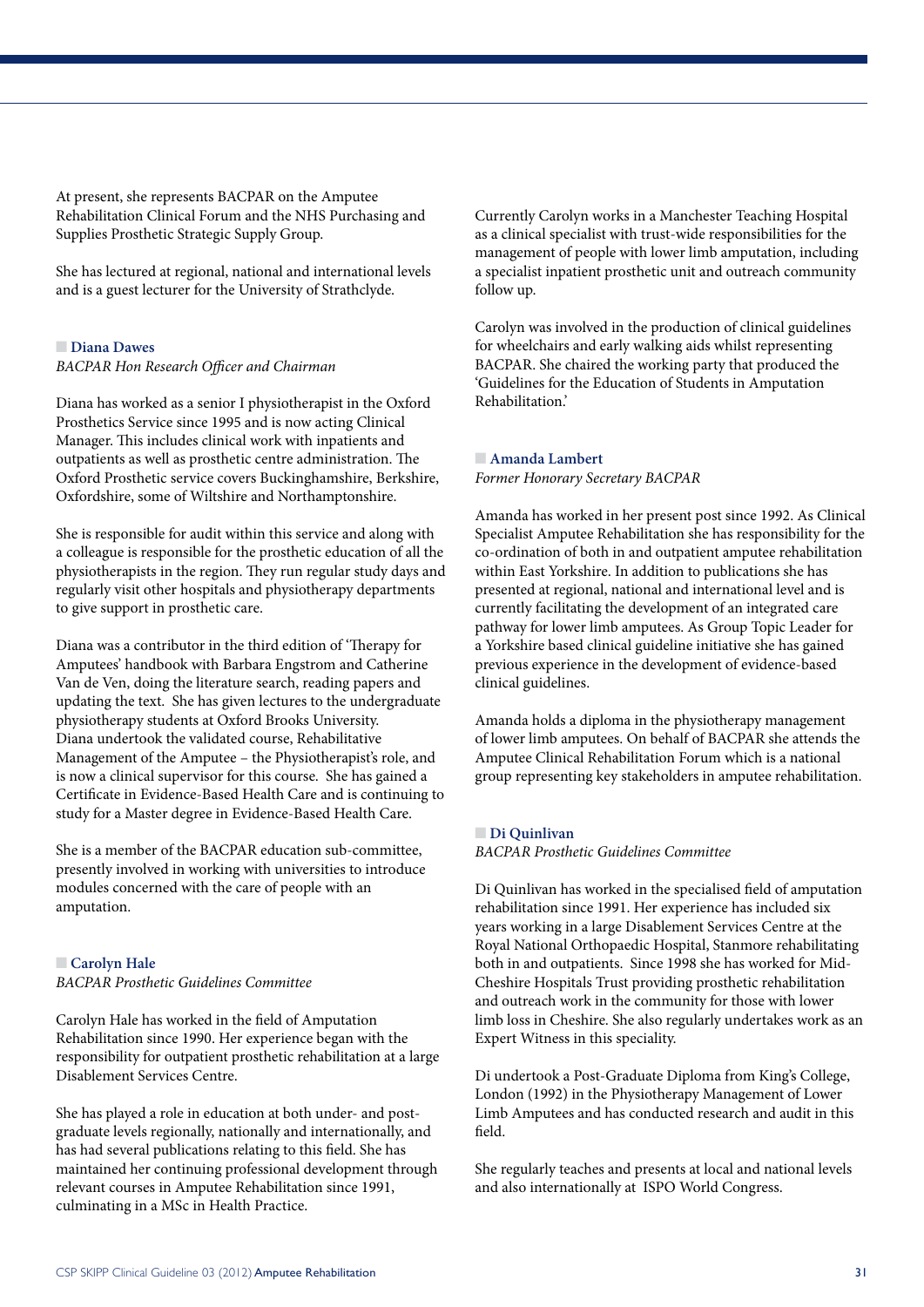Di is a founder member of BACPAR and served on the committee as Membership Secretary and Research Officer for a period of eight years.

#### **n** Robert Shepherd

*Honorary Public Relations Officer* 

Robert Shepherd began working with amputees in a large teaching hospital in 1988. During 1989-90, he worked as a research physiotherapist on the Leeds Hostel Beds Scheme for Lower Limb Amputees. He worked full time in prosthetic rehabilitation at Chapel Allerton Prosthetics Centre, Leeds for twelve years.

He was Yorkshire Regional BACPAR representative for six years before taking the role of Honorary Public Relations Officer in 1999. He is a member of the Journal Committee and the Education Committee.

He is an honorary lecturer at Bradford University and the University of Ripon and York, and also teaches students from the Universities of Huddersfield and Leeds.

His previous experience includes working on the evidence based clinical guidelines project in Yorkshire and the development of the BACPAR Guidelines for the Education of Students in Amputee Rehabilitation.

He took up the role of Business Manager, Central U.K. for Otto Bock Health care Ltd in July 2002.

## Appendix 2a: Professional Advisors

These professionals were approached for their support and comment during the production of this guideline update.

#### $\blacksquare$  **British Association of Chartered Physiotherapists in Amputee Rehabilitation (BACPAR)**

- Louise Tisdale: BACPAR Chairperson
- Alex Weden: BACPAR's Research Officer
- Mary Jane Cole: BACPAR's Vice Chairperson (previous tenure as BACPAR chairperson)

#### $\Box$  Chartered Society of Physiotherapy (CSP)

- Ralph Hammond
- Rachel Garrod
- $\Box$  **Scottish Physiotherapists in Amputee Research Group (SPARG)**
- Louise Whitehead: SPARG liaison with BACPAR
- **Example 3 British Association of Prosthetists & Orthotists (BAPO)**

**Lower Limb Prosthetics in Occupational Therapy (LLPOT)** 

 $\Box$  **SIGAM (Specialist Interest Group in Amputee Medicine) arm of BSRM**

## Appendix 2b: Professional Advisors in First Edition

 $\blacksquare$  **Amputee Medical Rehabilitation Society (AMRS)** Mr JD Morrison, FRCS, Consultant in Rehabilitation Medicine

#### $\Box$  **British Association of Physiotherapists in Amputee Rehabilitation (BACPAR)**

Laura Burgess, MCSP, SRP, Chartered Physiotherapist Pam Barsby, MCSP, SRP Chartered Physiotherapist

**Exercise British Association of Prosthetists and Orthotists (BAPO)** Jane Muir, BSc (Hons), SR Pros, MBAPO

**Example 1** British Limbless Ex-Service Men's Association (BLESMA) Group Captain M Ward, FRCS, OBE

■ Chartered Society of Physiotherapy (CSP) Judy Mead, MCSP, SRP, Head of Clinical Effectiveness Ceri Sedgley, MSc, MCSP, SRP, Professional Adviser Jo Jordan, BSc (Hons), MSc, MA, Systematic Reviewer

**n** Clinical Interest Group in Orthotics, Prosthetics and **Wheelchairs (CIGOPW) for the British Association of Occupational Therapists (BAOT)** Fiona Carnegie, SROT

**EmPower (representing 15 disability groups)** Gary Martin Director Limbless Association

**International Society of Prosthetics and Orthotics (ISPO)** Dr RS Hanspal FRCP, FRCS, Consultant in Rehabilitation Medicine

n **Scottish Physiotherapy Amputee Research Group (SPARG)** Morag McNaughton, MCSP, SRP Chartered Physiotherapist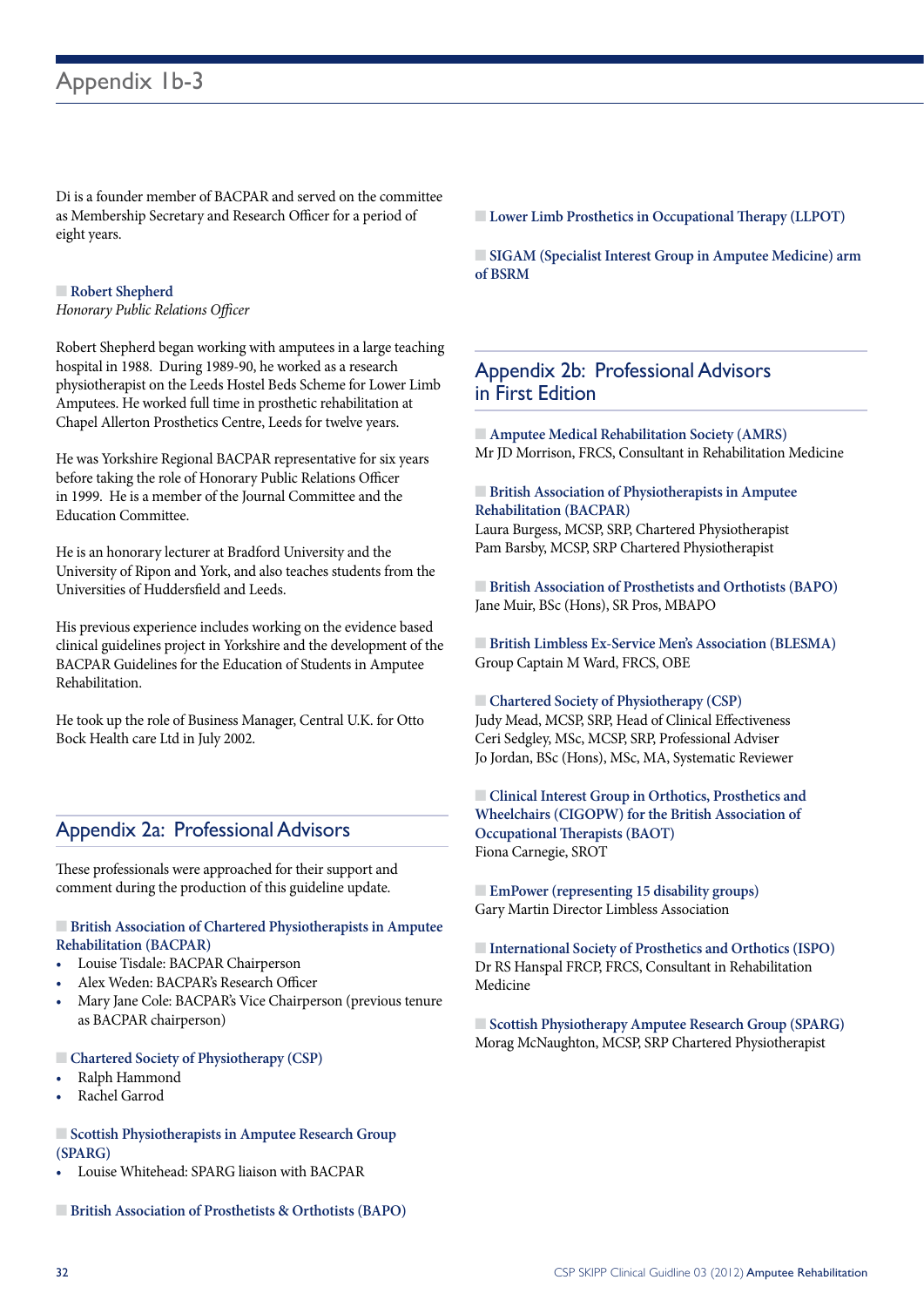## Appendix 3: Literature Search

This appendix documents the original search which was recreated by the GDG performing the update of this guideline.

Search – Results: 7947 Records. Searched: #12 or #18 or #21. Search History.

Hint: All of the terms separated by AND must be in the records your search retrieves. AND helps to narrow or focus your search. For example: lead and paint and children. Help is available.

Words Anywhere: X 

Any Language: X

Publication Year: Any Year

Search History

Combine Checked searches using: AND

| <b>Include:</b> | #   | <b>Search</b>                                                       | <b>Results</b> |
|-----------------|-----|---------------------------------------------------------------------|----------------|
|                 | #22 | #12 or #18 or #21                                                   | 7947           |
|                 | #21 | #19 or #20                                                          | 4125           |
|                 | #20 | Prosthet*                                                           | 4009           |
|                 | #19 | 'Artificial Limbs'/all subheadings in MIME, MJME                    | 296            |
|                 | #18 | #16 and #17                                                         | 1453           |
|                 | #17 | #1 or #13 or #14 or #15                                             | 1479           |
|                 | #16 | Amput*                                                              | 2697           |
|                 | #15 | 'Amputees'/all subheadings in MIME, MJME                            | 92             |
|                 | #14 | 'Amputation, Traumatic'/all subheadings in MIME, MJME               | 276            |
|                 | #13 | 'Amputation Stumps'/all subheadings in MIME, MJME                   | 115            |
|                 | #12 | #10 and #11                                                         | 2653           |
|                 | #11 | Physio*                                                             | 379293         |
|                 | #10 | #2 or #3 or #4 or #5 or #6 or #7 or #8 or #9                        | 8989           |
|                 | #9  | 'Self Care'/all subheadings in MIME, MJME                           | 1807           |
|                 | #8  | 'Rehabilitation, Vocational'/all subheadings in MIME, MJME          | 406            |
|                 | #7  | 'Early Ambulation'/ all subheadingd in MIME, MJME                   | 148            |
|                 | #6  | 'Activities of Daily Living'/all subheadings in MIME, MJME          | 4702           |
|                 | #5  | 'Massage'/all subheadings in MIME, MJME                             | 383            |
|                 | #4  | 'Hydrotherapy'/ all subheadings in MIME, MJME                       | 85             |
|                 | #3  | Explode 'Exercise Therapy'/all subheadings in MIME/MJME             | 1727           |
|                 | #2  | Explode 'Physical Therapy (Speciality)/all subheadings in MIME/MJME | 99             |
|                 | #1  | Explode 'Amputation'/all subheadings in MIME, MJME                  | 1082           |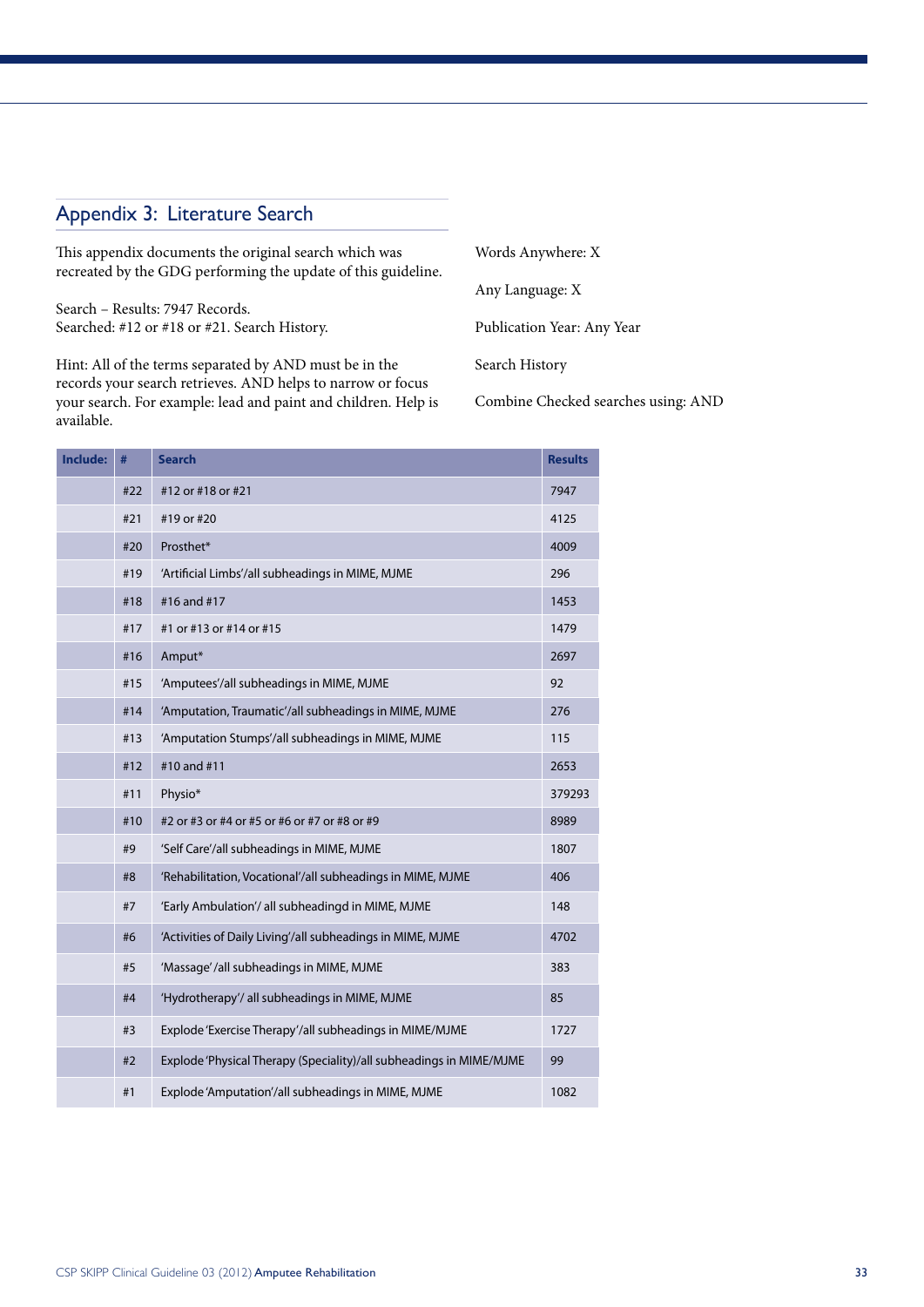## Appendix 4: Example of the CASP(35) Literature Appraisal Tool Utilised

There are seven different appraisal tools available on the website; which one is selected depends upon the methodology utilised within the appraised piece of literature. Below is an example of the tool that was utilised by the Literature Reviewers for new literature identified which applied cohort study methodology.

These tools can be accessed via www.caspinternational.org.

#### CASP tool example: Appraising cohort studies.

#### **n** Critical Appraisal Skills Programme:

**making sense of evidence** 

12 questions to help you make sense of a cohort study

#### **General comments**

• Three broad issues need to be considered when appraising a cohort study.

*Are the results of the study valid? What are the results? Will the results help locally?* 

 The 12 questions on the following pages are designed to help you think about these issues systematically.

- The first two questions are screening questions and can be answered quickly. If the answer to those two is "yes", it is worth proceeding with the remaining questions.
- There is a fair degree of overlap between several of the questions.
- You are asked to record a "yes", "no" or "can't tell" to most of the questions.
- A number of italicised hints are given after each question. These are designed to remind you why the question is important.

| A: Are the results of the study valid                                                                                                                                                                                                                                                                                                 |            |            |           |
|---------------------------------------------------------------------------------------------------------------------------------------------------------------------------------------------------------------------------------------------------------------------------------------------------------------------------------------|------------|------------|-----------|
| <b>Screening questions</b>                                                                                                                                                                                                                                                                                                            |            |            |           |
| Did the study address a clearly focused issue?<br>HINT: A question can be focused in terms of:<br>- the population studied<br>- the risk factors studied<br>- the outcomes considered<br>- is it clear whether the study tried to detect a beneficial or harmful effect?                                                              | <b>Yes</b> | Can't tell | <b>No</b> |
| Did the authors use an appropriate method to answer their question?<br>$\overline{2}$<br><b>HINT: Consider</b><br>- Is a cohort study a good way of answering the question under the circumstances?<br>- Did it address the study question?<br>Is it worth continuing?                                                                | <b>Yes</b> | Can't tell | No        |
| Detailed questions                                                                                                                                                                                                                                                                                                                    |            |            |           |
| Was the cohort recruited in an acceptable way?<br>3<br>HINT: We are looking for selection bias which might compromise the generalisability of the findings:<br>- Was the cohort representative of a defined population?<br>- Was there something special about the cohort?<br>- Was everybody included who should have been included? | <b>Yes</b> | Can't tell | No        |
| 4 Was exposure accurately measured to minimize bias?<br>HINT: We are looking for measurement or classification bias:<br>Did they use subjective or objective measurements?<br>Do the measures truly reflect what you want them to (have they been validated)?                                                                         | <b>Yes</b> | Can't tell | <b>No</b> |

*Were all the subjects classified into exposure groups using the same procedure?*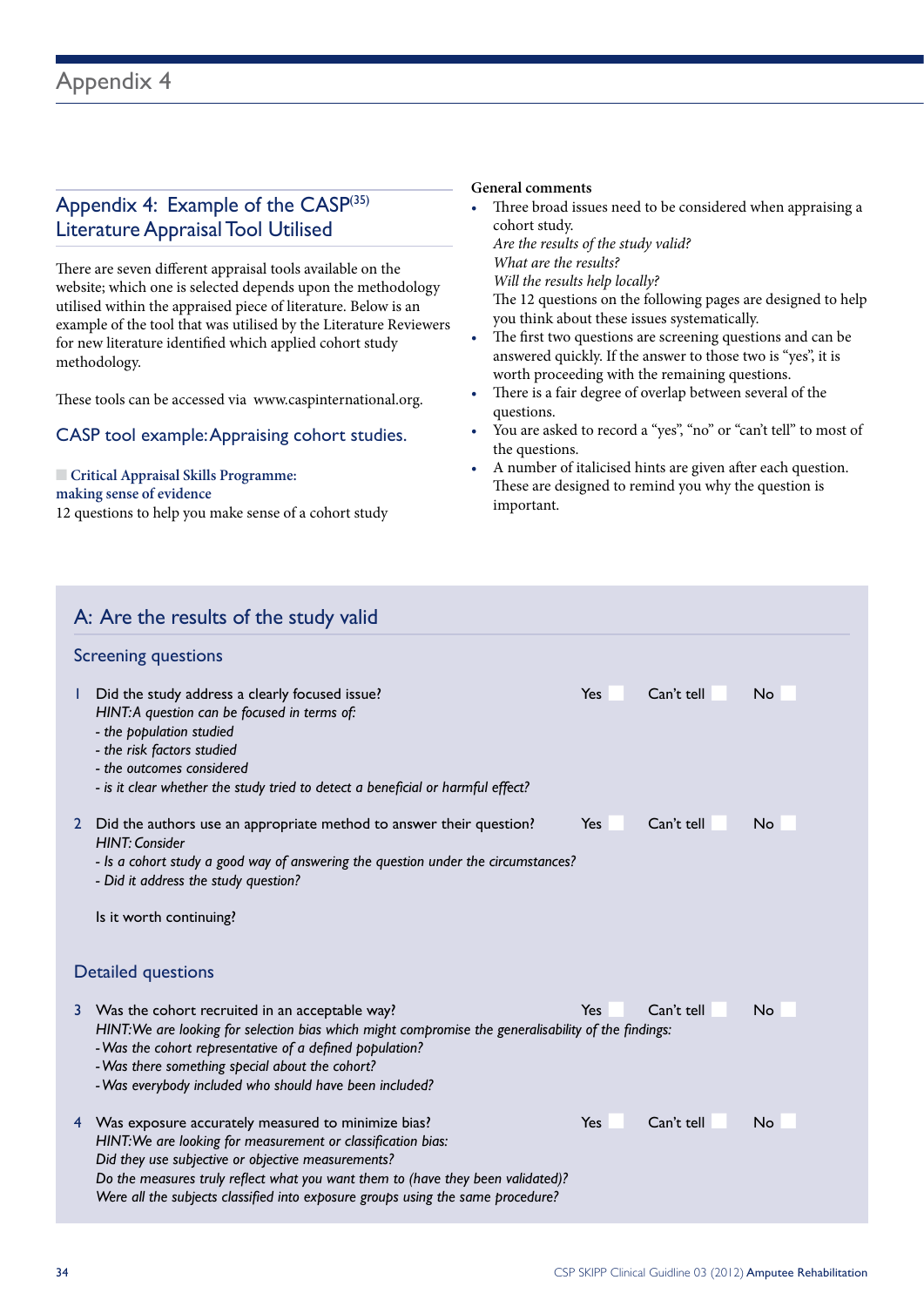|   | Was the outcome accurately measured to minimize bias?<br>HINT: We are looking for measurement or classification biase:<br>Did they use subjective or objective measurements?<br>Do the measures truly reflect what you want them to (have they been validated)?<br>Has a reliable system been established for detecting all the cases (for measuring disease occurrence)?<br>Were the measurement methods similar in the different groups?<br>Were the subjects and/or the outcome assessor blinded to exposure (does this matter)? | Yes | Can't tell | No |
|---|-------------------------------------------------------------------------------------------------------------------------------------------------------------------------------------------------------------------------------------------------------------------------------------------------------------------------------------------------------------------------------------------------------------------------------------------------------------------------------------------------------------------------------------|-----|------------|----|
| 6 | A. Have the authors identified all important confounding factors?<br>List the ones you think might be important, that the authors missed.                                                                                                                                                                                                                                                                                                                                                                                           | Yes | Can't tell | No |
|   | B. Have they taken account of the confounding factors in the design and/or analysis?<br>HINT:<br>- Look for restriction in design, and techniques e.g. modelling, stratified, regression<br>or sensitivity analysis to correct, control or adjust for confounding factors                                                                                                                                                                                                                                                           | Yes | Can't tell | No |
|   | A. Was the follow up of subjects complete enough?                                                                                                                                                                                                                                                                                                                                                                                                                                                                                   | Yes | Can't tell | No |
|   | B. Was the follow up of subjects long enough?<br>HINT: The good or bad effects should have had long enough to reveal themselves<br>The persons that are lost to follow-up may have different outcomes than those available for assessment<br>In an open or dynamic cohort, was there anything special about the outcome of the people leaving, or the exposure of the<br>people entering the cohort?                                                                                                                                | Yes | Can't tell | No |
|   | What are the results of this study?<br>HINT: What are the bottom line results?<br>Have they reported the rate or the proportion between the exposed/unexposed, the ratio/the rate difference?<br>How strong is the association between exposure and outcome (RR)?<br>What is the absolute risk reduction (ARR)?                                                                                                                                                                                                                     |     |            |    |
|   | How precise are the results?<br>How precise is the estimate of the risk?<br>HINT: Size of the confidence intervals                                                                                                                                                                                                                                                                                                                                                                                                                  |     |            |    |
|   | Do you believe the results?<br>HINT: Big effect is hard to ignore!<br>Can it be due to bias, chance or confounding?<br>Are the design and methods of this study sufficiently flawed to make the results unreliable?<br>Consider Bradford Hills criteria (eg time sequence, dose-response gradient, biological plausibility, consistency).                                                                                                                                                                                           | Yes | Can't tell | No |

Is it worth continuing?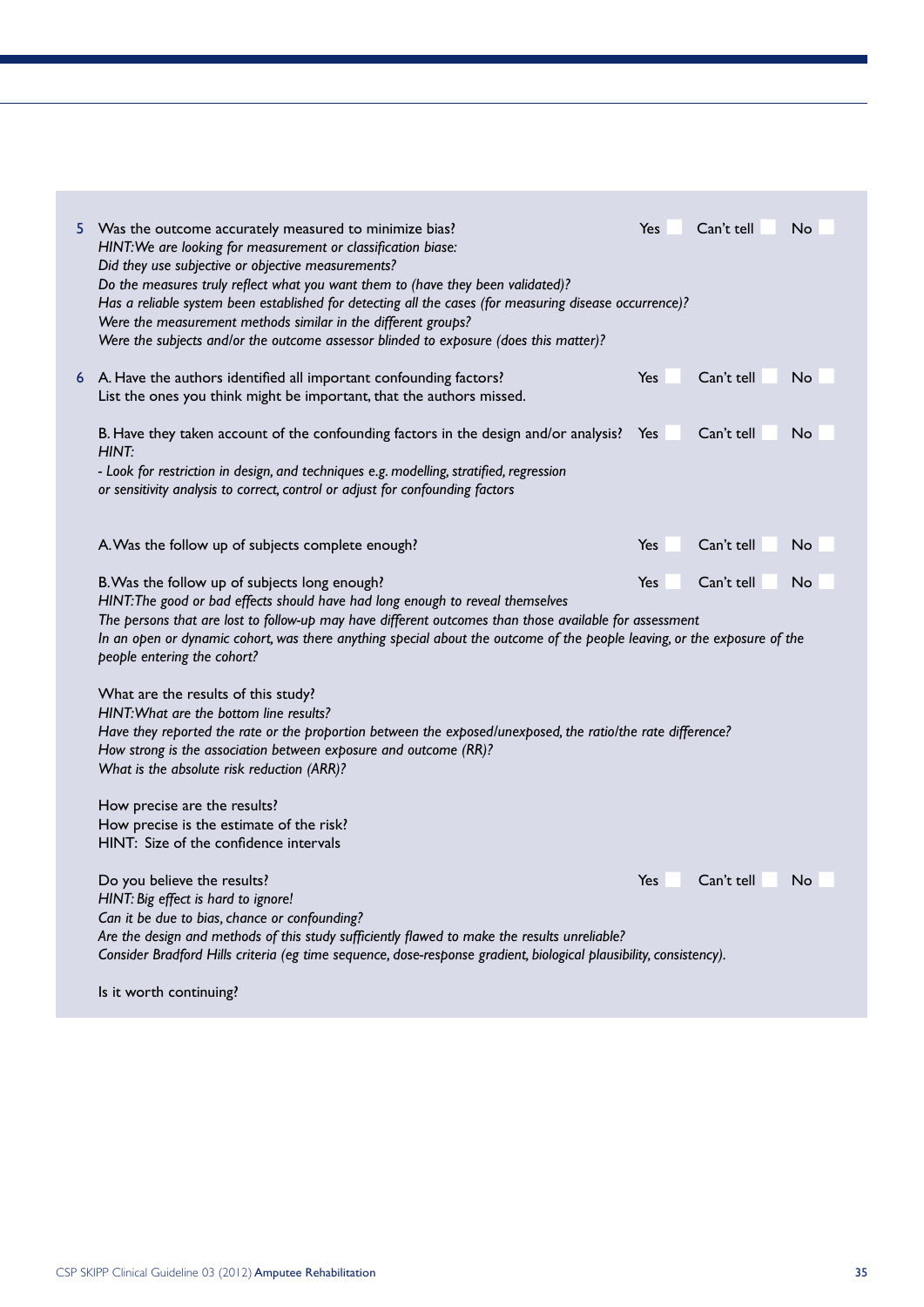| C: Will the results help me locally?                                                                                                                                                                                                                                                                                                                 |
|------------------------------------------------------------------------------------------------------------------------------------------------------------------------------------------------------------------------------------------------------------------------------------------------------------------------------------------------------|
| No.<br>Can the results be applied to the local population?<br>Yes<br>Can't tell<br><b>HINT: Consider whether</b><br>The subjects covered in the study could be sufficiently different from your population to cause concern.<br>Your local setting is likely to differ much from that of the study<br>Can you quantify the local benefits and harms? |
| Do the results of this study fit with other available evidence? Yes<br>Can't tell<br>No.                                                                                                                                                                                                                                                             |

One observational study rarely provides sufficiently robust evidence to recommend changes to clinical practice or within health policy decision making. However, for certain questions observational studies provide the only evidence. Recommendations from observational studies are always stronger when supported by other evidence.

CASP material are licensed under a Creative Commons Attribution – Non Commercial Share Alike 3.0 Unported License. Reproduction of the tool within this guideline update agreed 17/3/11.

## Appendix 5: Literature Appraisers

#### $\Box$  **2012 Guideline Update Appraisal Group:**

- • Graham Boniface
- Penny Broomhead
- Natalie Christmas
- Karen Clark
- Jennifer Hayward
- Nadia Paris
- Tim Randell
- **Joanne Teesdale**
- Jess Withpetersen

#### $\Box$  **2003 Guideline Appraisal Group:**

- Gillian Atkinson
- Jolly Barrow
- Penny Broomhead
- Jo Burton
- Lesley Cass
- Vanessa Davies
- Diana Dawes
- Anne Roberts
- Robert Shepherd
- Nicola Walsh

#### n **Additional Support for 2003 group:**

• Martin Dawes *Director of the Centre for Evidence-based Medicine,Oxford.*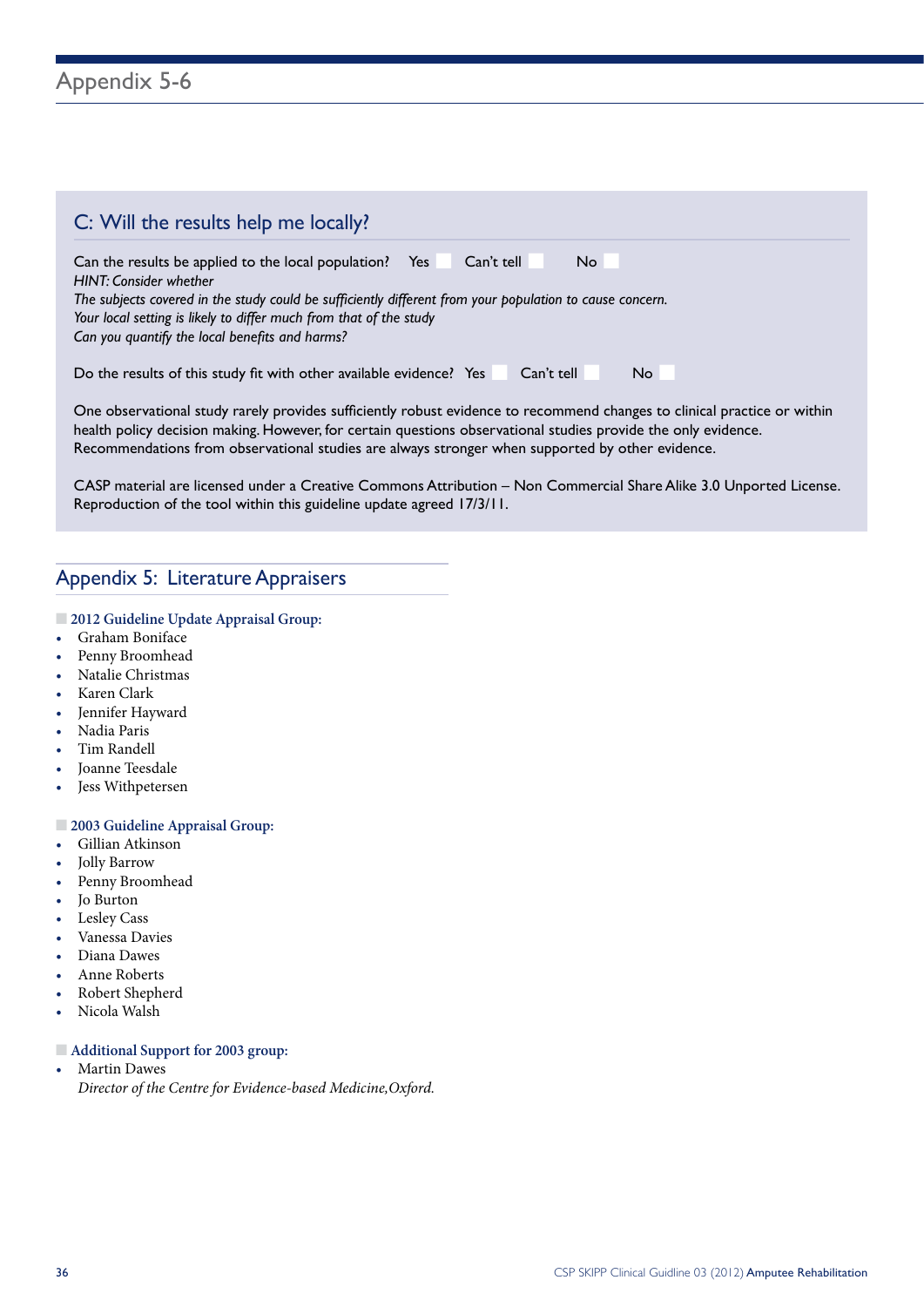## Appendix 6: Articles Excluded After Review of Full Text by the Literature Appraisal Groups

| <b>Reference</b>                                                                                                                                                                                                       | <b>Study Design</b>                                  | <b>Comments</b>                                                                                                                                                                                         | <b>Reason for Exclusion</b>                                                                                             |
|------------------------------------------------------------------------------------------------------------------------------------------------------------------------------------------------------------------------|------------------------------------------------------|---------------------------------------------------------------------------------------------------------------------------------------------------------------------------------------------------------|-------------------------------------------------------------------------------------------------------------------------|
| Cumming J, Barr S, Howe TE. Prosthetic rehabilitation<br>for older dysvascular people following a unilateral<br>transfemoral amp. Cochrane Database of Systematic<br>Reviews 2006, Issue 4.                            | Systematic<br>Review                                 | Only one trial included in the review                                                                                                                                                                   | Findings relate to prosthetic<br>weight and so inform<br>prosthetic prescription rather<br>than physiotherapy practice. |
| Deans S, McFadyen, Rowe P (2008)<br>Physical activity and quality of life; a study of a lower-<br>limb amputee population. P & O Int; 32(2); 186-200                                                                   | Cross section,<br>mixed method                       | Poorly designed study. Small,<br>unbalanced sample, poor<br>explanation of interventions, flawed<br>hypothesis                                                                                          | Study not robust enough for<br>inclusion.                                                                               |
| Dillingham, T, Pezzin, L (2005) Postacute care services<br>use for dysvascular amputees: A population-based study<br>of Massachusetts. American Journal of Physical Medicine<br>and Rehabilitation. 84(3) pp. 147-152. | Retrospective<br>notes audit                         | Study mainly assessing post<br>operative care                                                                                                                                                           | Not applicable to scope of<br>the guidelines                                                                            |
| Evans, S, Buttenshaw, P, Bineham, G (2003) Do<br>rehabilitation and intermediate care services fail patients<br>with primary lower limb amputation?<br>Physiotherapy. 89(1) pp. 30-38                                  | Retrospective<br>cohort                              | Study focused on the pre-prosthetic<br>phase                                                                                                                                                            | Not applicable to scope of<br>the guidelines                                                                            |
| Horne CE, Neil JA, (2009) Quality of life in patients with<br>prosthetic legs: A comparison study. JPO. 21/3 pp. 154<br>$-159.$                                                                                        | Descriptive<br>observation and<br>survey design      | Poorly described methodology. No<br>significant findings.                                                                                                                                               | No findings relevant to these<br>guidelines                                                                             |
| Jelic M, Eldar, R, (2003) Rehabilitation Following Major<br>Traumatic Amputation of Lower Limbs - A Review.<br>Critical Reviews in Physical and Rehab Medicine. 15 (3&4)<br>pp. 235-252.                               | Literature<br>Review                                 | Very poor methodological detail,<br>with no search strategy stated or<br>description on how the literature<br>was appraised.                                                                            | Study not robust enough for<br>inclusion                                                                                |
| Jung, H, (2007) Comprehensive post-op management<br>after lower limb amp. Current concepts in rehab. 16 (2)<br>pp. 58-62                                                                                               | Literature<br>Review                                 | Out of scope of guidelines - only<br>covered the immediate post-op<br>phase.                                                                                                                            | Not applicable to scope of<br>the guidelines                                                                            |
| Lin SJ, Bose NH (2008) Six minute walk test in persons<br>with transtibial amputation. Arch Phys med Rehabil<br>89;2354-2359                                                                                           | Cohort, test-<br>retest                              | Small sample of young, good<br>prosthetic limb users                                                                                                                                                    | No findings relevant to<br>guideline                                                                                    |
| Meikle, B et al. (2003) Does increased prosthetic weight<br>affect gait speed and patient preference in dysvascular<br>transfemoral amputees? Arch Phys Med Rehabil. 84<br>(Nov), pp. 1657-61                          | Randomised,<br>crossover,<br>double blinded<br>trial | No significant results found                                                                                                                                                                            | No findings relevant to the<br>guideline                                                                                |
| Springer and Gill (2007) Characteristics of lateral<br>abdominal muscle thickness in persons with lower<br>extremity amputations. Journal of Sports and<br>Orthopaedic Physical Therapy. 37(10) 635-643                | Retrospective<br>case series                         | Methodological flaws - poor control No significant or relevant<br>of confounding factors.<br>Amputees were being treated with a<br>specific exercise programme -<br>unlikely to be replicated elsewhere | findings                                                                                                                |
| Stokes, D, et al (2008) A UK Survey of therapists'<br>perspectives on post-amputation hopping. Int. J. of<br>Therapy and Rehab. 15/12 pp. 551-560                                                                      | Survey                                               | Study focused on pre-prosthetic<br>amputees                                                                                                                                                             | Not applicable to scope of<br>the guidelines                                                                            |
| Williams et al (2004) A two year longitudinal study of<br>social support following amputation. Dis and Rehab                                                                                                           | Longitudinal<br>prospective<br>study                 | Used dimensional scale of social<br>support. Overall social integration<br>did not change over time                                                                                                     | Not applicable to scope of<br>guidelines - does not inform<br>prosthetic therapy                                        |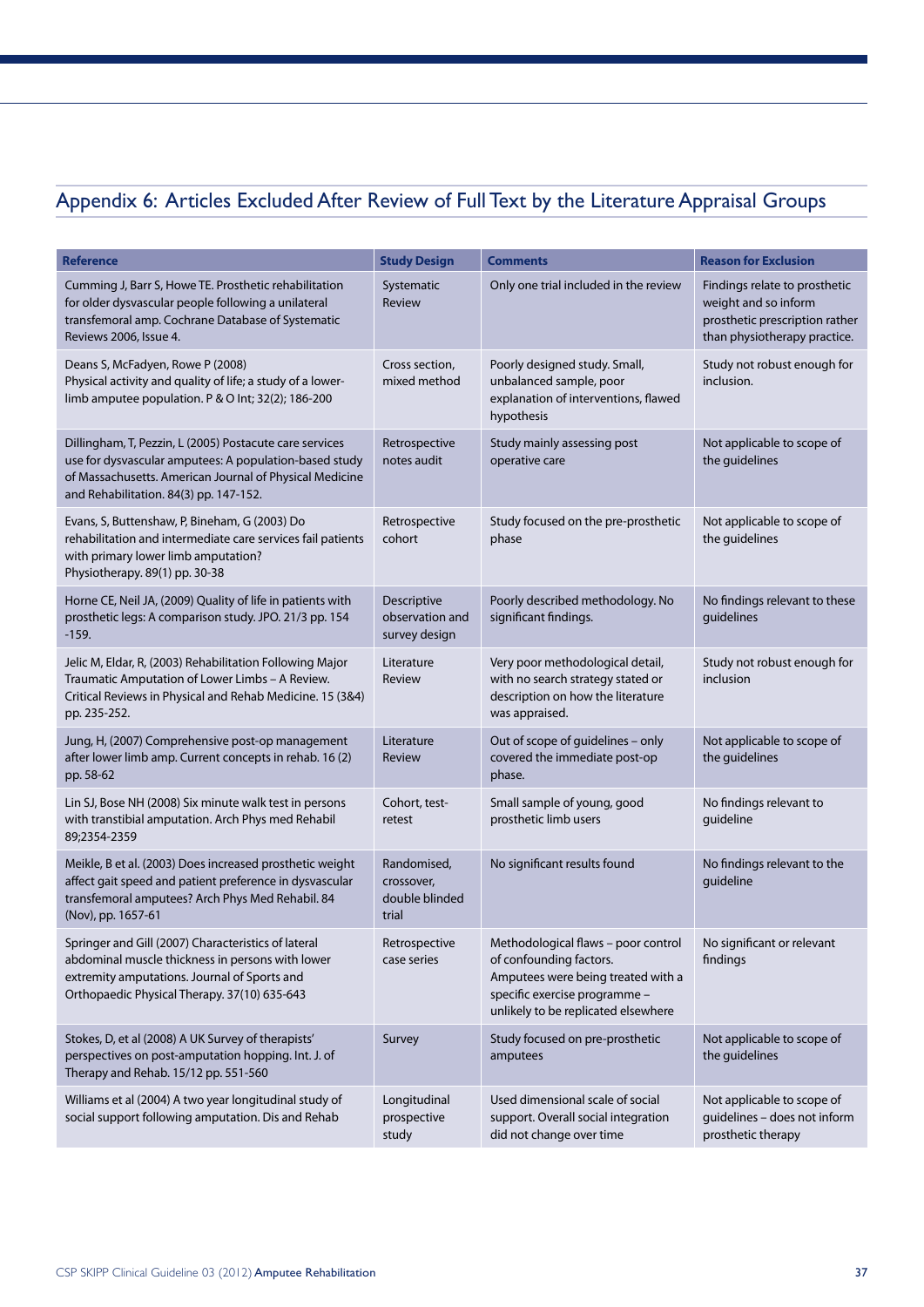## Appendix 7: Definitions of the Scottish Intercollegiate Guideline Network (SIGN) Levels of Evidence $(36)$

These levels of evidence were assigned by sub groups of the Guideline Development Group (GDG) after review of the individual pieces of literature.

Any contentious issues between these sub groups which meant that a level of evidence could not be decided upon was resolved by getting the whole GDG to review the article and gaining consensus from this additional input.

#### $\Box$  Quality rating of the Subsections:

++, + or – are allocated by the reviewers according to whether all, some or few of the criteria specified in the validated SIGN checklists (SIGN, 2008) have been fulfilled & whether the methodology has been adequately described and is sound enough to control/eliminate bias in the findings of the literature.

|         | <b>Levels of Evidence</b>                                                                                                                                                                                             |
|---------|-----------------------------------------------------------------------------------------------------------------------------------------------------------------------------------------------------------------------|
| $1++$   | High quality meta-analyses, systematic reviews of RCTs, or RCTs with a very low risk of bias                                                                                                                          |
| $1+$    | Well-conducted meta-analyses, systematic reviews, or RCTs with a low risk of bias                                                                                                                                     |
| $1 -$   | Meta-analyses, systematic reviews or RCTs with a high risk of bias                                                                                                                                                    |
| $2 + +$ | High quality systematic reviews of case control or cohort studies / High quality case control or cohort studies with a very low risk of<br>confounding or bias and a high probability that the relationship is causal |
| $2+$    | Well conducted case control or cohort studies with a low risk of confounding or bias and a moderate probability that the relationship is causal                                                                       |
| $2 -$   | Case control or cohort studies with a high risk of confounding or bias and a significant risk that the relationship is not causal                                                                                     |
| 3       | Non-analytic studies, e.g. case reports, case series                                                                                                                                                                  |
| 4       | Expert opinion                                                                                                                                                                                                        |

## Appendix 8: Table of Papers Referenced Within the Updated Guideline

This table list the evidence appraised and used to inform the recommendations. The references are in alphabetical order with the reference number in brackets.

Each entry details a reference, a brief description of the design, the sample studied, the subject of the study (e.g. the intervention), and a conclusion or comment.

Evidence appraised for the first edition of the guideline is in black text; evidence appraised for the second edition is in blue text. Readers are recommended to read the original references for more detail.

| <b>Citation</b>             | <b>Study Design</b>          | <b>Characteristics</b>                                                                                          | <b>Intervention</b> | <b>Comments</b>                                                                                                                                                                                                                                                                                                                                                    | <b>Level of</b><br><b>Evidence</b> |
|-----------------------------|------------------------------|-----------------------------------------------------------------------------------------------------------------|---------------------|--------------------------------------------------------------------------------------------------------------------------------------------------------------------------------------------------------------------------------------------------------------------------------------------------------------------------------------------------------------------|------------------------------------|
| <b>Altner, P.C.</b><br>[60] | Retrospective<br>Case series | 52 double-disability<br>patients (hemiplegia and<br>dysvascular lower limb<br>amputation). No control<br>group. | Hemiplegia          | Neuromuscular status influences the mobility<br>of amputees with a CVA. Eight patients attained<br>independent prosthetic function while 16 patients<br>were limited and six were non ambulatory. Cannot<br>tell if follow-up was long enough, but was complete.<br>No blind, objective outcome criteria. Adjustment was<br>not made for other prognostic factors. | 3                                  |
| <b>Bailey, M [76]</b>       | Case series                  | 10 consecutively<br>presenting amputees<br>with PVD, able to use<br>PPAM Aid. No control<br>group.              | Walking             | Resting ECG alone may be inadequate for safe<br>prescription of exercise. Moderate walking exercise<br>produces myocardial ischaemia in 30% of patients,<br>despite 70% presenting with cardiac anomalies at<br>rest. Small study, not blinded.                                                                                                                    | 3                                  |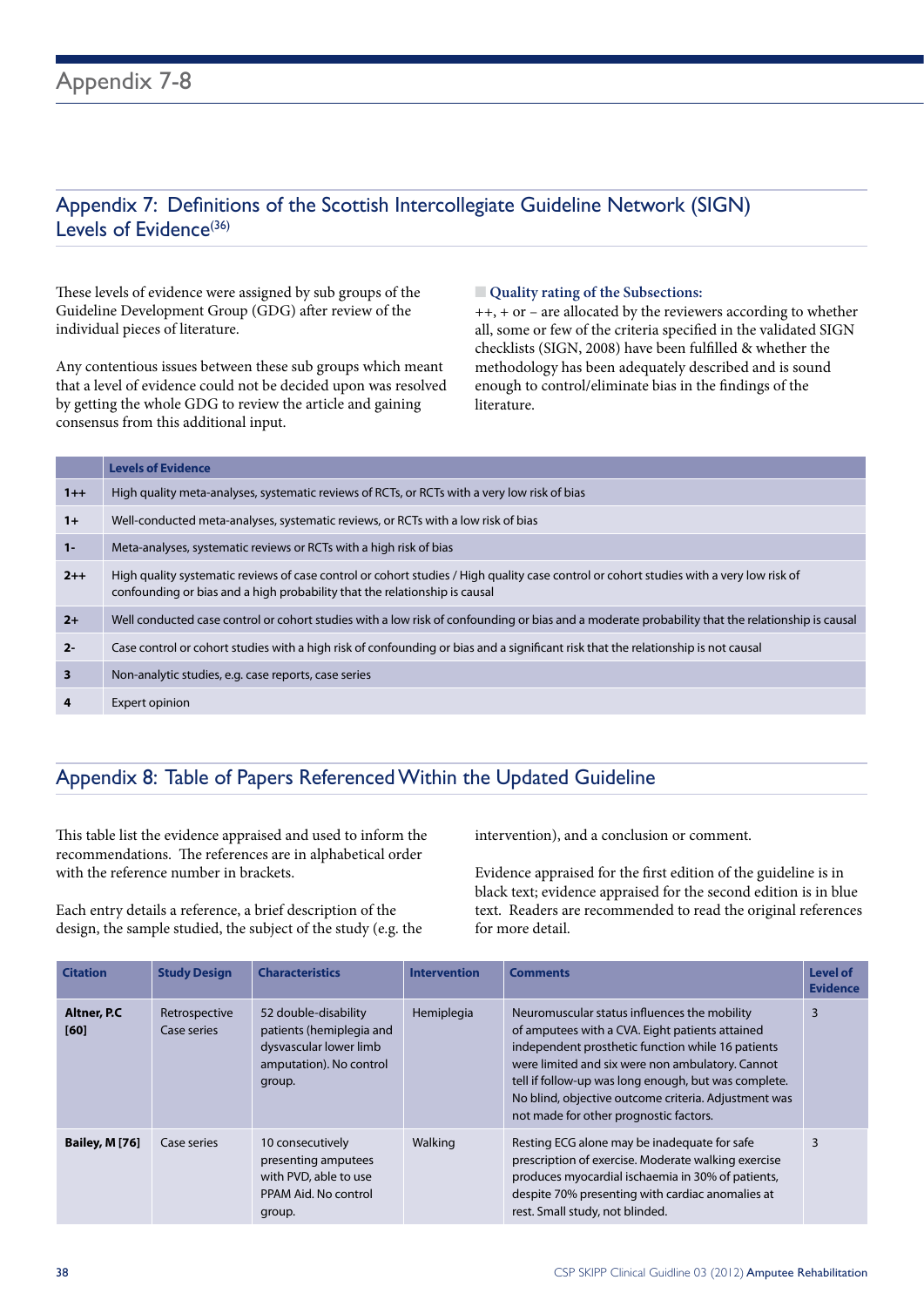| <b>Citation</b>              | <b>Study Design</b>                               | <b>Characteristics</b>                                                                                                                                                                                                                                                                                         | <b>Intervention</b>                                                           | <b>Comments</b>                                                                                                                                                                                                                                                                                                                                                                                                                                                                                                                                                                                                                                        | <b>Level of</b><br><b>Evidence</b> |
|------------------------------|---------------------------------------------------|----------------------------------------------------------------------------------------------------------------------------------------------------------------------------------------------------------------------------------------------------------------------------------------------------------------|-------------------------------------------------------------------------------|--------------------------------------------------------------------------------------------------------------------------------------------------------------------------------------------------------------------------------------------------------------------------------------------------------------------------------------------------------------------------------------------------------------------------------------------------------------------------------------------------------------------------------------------------------------------------------------------------------------------------------------------------------|------------------------------------|
| <b>Barnett C</b> [64]        | <b>RCT</b>                                        | 15 unilateral trans tibial<br>in early rehab, randomly<br>assigned to use PPAM aid<br>or AMA                                                                                                                                                                                                                   | Effect of 2<br>types of EWA<br>on prosthetic<br>gait patterns<br>during rehab | Length of treatment and influence of individual<br>rehab programmes was not explained.<br>Gait adaptations occurred once prostheses received.<br>Different adaptations caused by PPAM-aid & AMA but<br>walking performance and walking ability improved<br>once prosthesis used.<br>Study didn't show clear benefit of either EWA on<br>gait patterns with prostheses but did mention<br>documented benefits of accelerated healing and<br>reduced time to casting from surgery using EWAs.<br>Also suggested trans tibial amputees may benefit<br>from additional exercises to increase muscle length &<br>strength and joint mobility of lower limb. | $1 -$                              |
| <b>Bath A [69]</b>           | Systematic<br>review                              | <b>Analysing RCT's</b>                                                                                                                                                                                                                                                                                         | Core stability<br>training for low<br>back pain                               | The author found no articles studying the<br>effectiveness of core stability training specifically in<br>amputee subjects. Studies demonstrating the benefit<br>of core stability training in low back pain were found,<br>but these needed to be extrapolated to the amputee<br>population.                                                                                                                                                                                                                                                                                                                                                           | $1+$                               |
| <b>Beekman C.E</b><br>$[78]$ | Case series                                       | 55 trans-femoral or knee<br>disarticulation amputees.<br>Aged over 50 with<br>NIDDM or PVD in USA                                                                                                                                                                                                              |                                                                               | Trans femoral and knee disarticulation amputees<br>perform at a functionally lower level than bi-pedal<br>subjects. There are no factors that predict functional<br>outcome. Functional peak is reached at discharge<br>from rehabilitation. No account made for domestic<br>situation. Wide variety of patients in study group, no<br>differentiation for independent factors. Follow-up<br>was complete and long enough. No blind, objective<br>outcome criteria. No adjustment for other prognostic<br>factors. No validation in independent test-set of<br>patients.                                                                               | 3                                  |
| <b>Bruins, M [87]</b>        | Retrospective<br>semi structured<br>questionnaire | Study based in the<br>Netherlands, 32 lower<br>limb amputees aged<br>between 18-60 yrs<br>working before and after<br>amputation. Subjects<br>had to be at least 2 yrs<br>post amp (aetiology-<br>5 vascular and 34<br>traumatic amputees).<br>Equal numbers of trans<br>tibial and trans femoral<br>amputees. | Reintegration<br>to work after<br>amputation                                  | The mean time between amputation and return<br>to work was 11.5 months. 50% of participants<br>returned to different work tasks or different job.<br>Poor support of the implementing body which<br>takes care of job re-integration and employer<br>(34%) was the most mentioned obstacle to job<br>reintegration.<br>56% of subjects thought that more co-operation<br>between professionals would improve the<br>reintegration process.<br>Differences between Dutch and British social/<br>health systems may make extrapolating the results<br>difficult. Some possibility of recall bias.                                                        | 3                                  |
| <b>Brunelli, S</b><br>$[78]$ | Retrospective<br>review of notes                  | 45 unilateral Trans<br>femoral amputees.<br>30 male & 15 female<br>subjects withvascular<br>disease and<br>Mild/moderate<br>hemiparesis.                                                                                                                                                                       | Dual<br>impairment:<br>Amp and hemi<br>paresis                                | A retrospective study where only trans femoral<br>amputees were studied.<br>It is unclear whether CVA occurred before or after<br>amputation.<br>Uses Barthel outcome measure which assess lower and<br>upper limb but only lower limb amputees included in<br>the study.<br>LCI measure also used & resultant scores were better in<br>patients with ipsilateral impairment rather that contra<br>lateral.<br>Patients with 'mild' impairments scored better than those<br>deemed as having 'moderate' impairment.<br>Study excluded amputees with poor cognition.                                                                                    | $2+$                               |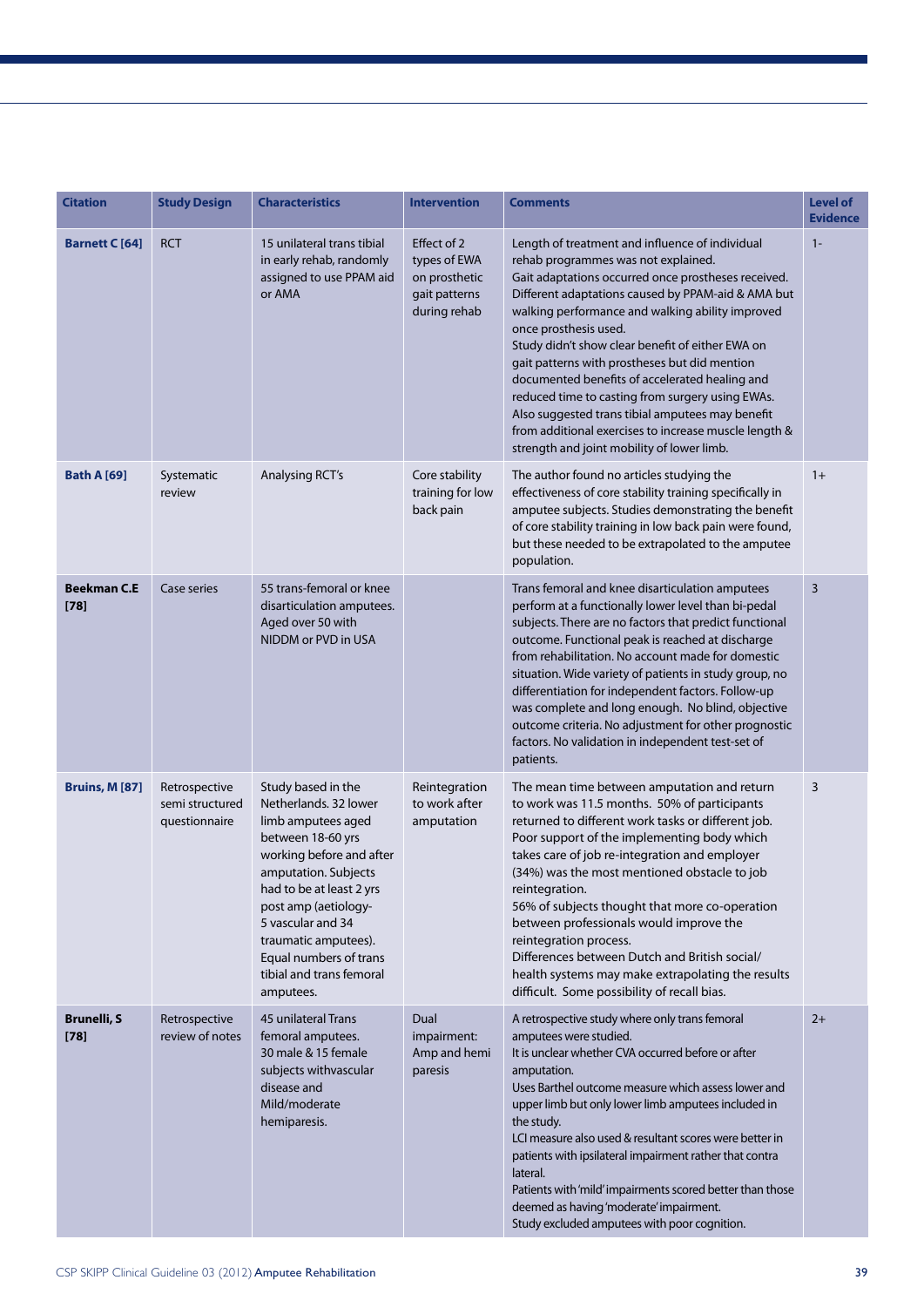## Appendix 8

| <b>Citation</b>               | <b>Study Design</b>          | <b>Characteristics</b>                                                                                                                                 | <b>Intervention</b>                                                                                                       | <b>Comments</b>                                                                                                                                                                                                                                                                                                                                                                                                                                                                                                                                                                                                                | <b>Level of</b><br><b>Evidence</b> |
|-------------------------------|------------------------------|--------------------------------------------------------------------------------------------------------------------------------------------------------|---------------------------------------------------------------------------------------------------------------------------|--------------------------------------------------------------------------------------------------------------------------------------------------------------------------------------------------------------------------------------------------------------------------------------------------------------------------------------------------------------------------------------------------------------------------------------------------------------------------------------------------------------------------------------------------------------------------------------------------------------------------------|------------------------------------|
| <b>Burger, H [89]</b>         | Literature<br>Review         | 31 studies on<br>reintegration of LLAs<br>to work, with different<br>inclusion criteria making<br>meta analysis impossible<br>and comparison difficult | Return to<br>work after<br>lower limb<br>amputation                                                                       | Return to work rate was approx 66% (but increased<br>to 100% for patients with amputations due to<br>tumour). Unfortunately the aetiology of amputation<br>not always discussed.<br>Percentage of those not able to work post<br>amputation stated from 3.5-8%. Time to return to<br>work was between 9mths-2.3yrs.<br>55% of amputees stopped working within 2 years<br>(78% of these due to amputee related issues).<br>They concluded that those with higher amputation<br>level had a lower return to work rate. It was stated<br>that return to work was affected by cause of<br>amputation but no further details given. | $\overline{4}$                     |
| Christensen,<br><b>B</b> [77] | Retrospective<br>Case series | 29 Danish, prosthetic<br>transtibial & transfemoral<br>amputees - all causes.<br>18 transtibial, 1 bilateral<br>and 10 transfemoral<br>amputees.       | Rehabilitation<br>with prosthesis                                                                                         | Trans tibial amputees achieve a higher level of<br>prosthetic skill than trans femoral. Non-validated<br>questionnaires (response rate not given) and<br>unstructured interviews. Small sample, no<br>adjustment made for other prognostic factors. Not<br>blinded, over a short period of time (10 months).                                                                                                                                                                                                                                                                                                                   | $\overline{3}$                     |
| <b>Collin, C [24]</b>         | Case series                  | Elderly lower limb<br>amputees with<br>occlusive arterial<br>disease                                                                                   | Amputation                                                                                                                | Mobility is reduced post-amputation. Provision<br>of a wheelchair should be routine. Provides<br>very little information on a study performed by<br>questionnaire. Poorly defined sample, generally<br>refers to the elderly amputee. Cannot tell if there<br>were blind, objective outcome criteria or if there<br>was adequate follow up.                                                                                                                                                                                                                                                                                    | 3                                  |
| Collin, C [54]                | Retrospective<br>Case series | 37 amputees referred to<br>DSC for review. PVD or<br>diabetes.                                                                                         | Prosthetic<br>rehabilitation                                                                                              | The physical environment to which the patient<br>is discharged can affect functional outcome.<br>Modifications to the environment can improve<br>functional outcome.<br>Well defined sample at uniform (early) stage.<br>Follow-up long enough & complete. No blind,<br>objective outcome criteria. Adjustment made<br>for other prognostic factors. No validation in<br>independent test-set of patients.                                                                                                                                                                                                                     | 3                                  |
| Condie, E [61] Systematic     | review                       | Review of outcome<br>measures used in<br>lower limb prosthetics<br>between 1995 and<br>2005. 340 articles<br>identified                                | All appropriate<br>measures<br>were assessed<br>for reliability<br>and validity,<br>scaling and<br>potential for<br>bias. | Element of subjectivity as their appraisal tool did<br>not appear to be validated. It was found that there<br>are many measures in use with little agreement<br>regarding which to use and when. There is no 'gold<br>standard'.<br>For measuring mobility the timed up and go test<br>is highly appropriate for amputees. The report<br>suggests that mobility, function and Quality of<br>Life are measured when assessing lower limb<br>amputees.<br>It was concluded that generic, non amputee<br>specific measures of function and quality of life are<br>inappropriate for lower limb amputees.                          | $1 -$                              |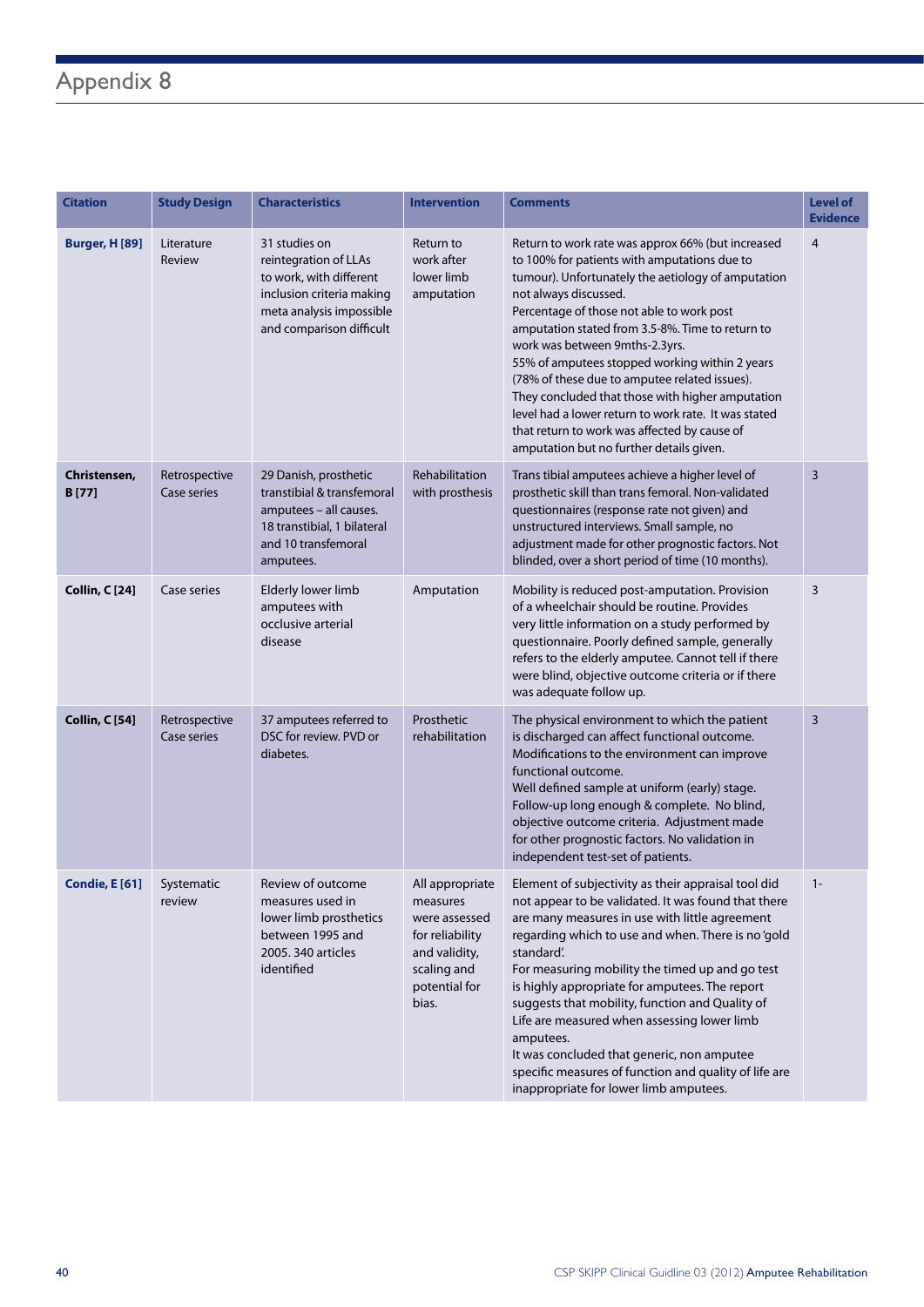| <b>Citation</b>                   | <b>Study Design</b>                          | <b>Characteristics</b>                                                                                                                                                                                                                                                                                                                                                                                                                                                                                                                                                                                                                                                                                                                                                                                    | <b>Intervention</b>                                                                                                                  | <b>Comments</b>                                                                                                                                                                                                                                                                                                                                                                                                  |      |
|-----------------------------------|----------------------------------------------|-----------------------------------------------------------------------------------------------------------------------------------------------------------------------------------------------------------------------------------------------------------------------------------------------------------------------------------------------------------------------------------------------------------------------------------------------------------------------------------------------------------------------------------------------------------------------------------------------------------------------------------------------------------------------------------------------------------------------------------------------------------------------------------------------------------|--------------------------------------------------------------------------------------------------------------------------------------|------------------------------------------------------------------------------------------------------------------------------------------------------------------------------------------------------------------------------------------------------------------------------------------------------------------------------------------------------------------------------------------------------------------|------|
| <b>Couture M</b><br>[86]          | Mixed method                                 | 15 Unilateral vascular<br>amputees                                                                                                                                                                                                                                                                                                                                                                                                                                                                                                                                                                                                                                                                                                                                                                        | Leisure<br>activities post<br>amputation,<br>and<br>constraints to<br>participation<br>and leisure<br>satisfaction                   | Small sample 8 out of 15, commenting on leisure<br>activities only 2-3 months post rehab.<br>Describes the constraints to leisure post<br>amputation. Change in leisure participation<br>doesn't automatically mean less leisure satisfaction.<br>Health care professionals need to understand the<br>forces behind changes in leisure activities post<br>amputation to support rehab efforts                    | 3    |
| Dingwall J.B<br>$[67]$            | Prospective<br>case control                  | 6 unilateral amputees,<br>aged 31-69 yrs.<br>Established users. 6<br>matched controls.                                                                                                                                                                                                                                                                                                                                                                                                                                                                                                                                                                                                                                                                                                                    | <b>CCF</b> treadmill<br>walking<br>and visual<br>feedback<br>training.                                                               | Visual feedback training is an effective means<br>of producing short term reductions in gait<br>asymmetry. Non blinded RCT with intention to<br>treat. Very small sample.                                                                                                                                                                                                                                        | 3    |
| Dite, W, [95]                     | Prospective<br>cohort<br>Non-random          | 47 initial, 40 completed.<br>Unilateral Trans tibial<br>prosthetic users.<br>$18yrs + from a$<br>rehabilitation centre who<br>were discharged with a<br>prosthesis.<br>Mainly $PVD \pm diabetes$                                                                                                                                                                                                                                                                                                                                                                                                                                                                                                                                                                                                          | Falls.<br><b>Can Outcome</b><br><b>Measures</b><br>identify fallers<br>and non-fallers<br>in unilateral<br>trans tibial<br>amputees. | The study assessed trans tibial amputees only<br>The 4 square step test. TUG, 180° turn, LCI. were<br>all completed with a falls history interview at<br>rehabilitation discharge and 6/12 after.<br>It was found that 33% experienced multiple falls.<br>Of the amputees with over 4 co-morbidities - 62%<br>multiple fallers & 19% non-fallers.<br>The TUG successfully identified 85% of multiple<br>fallers. | $2+$ |
| Fisher, K.<br>[88]                | Qualitative<br>face to face<br>questionnaire | 100 unilateral lower<br>limb amputation.<br>Aged 17-65.<br>$Amp > 1yr$ .<br>Prosthetic user.<br>1 centre.                                                                                                                                                                                                                                                                                                                                                                                                                                                                                                                                                                                                                                                                                                 | Return to work<br>following<br>lower limb<br>amputation.                                                                             | The Socket comfort, Harold Wood Stanmore and<br>London Handicap scores were used in addition to<br>an employment questionnaire.<br>It was found that no vocational rehab is available<br>and that return to work should be encouraged.                                                                                                                                                                           | $2+$ |
| <b>Gailey</b><br>$[70]$           | Literature<br>review                         | <b>Review of literature</b>                                                                                                                                                                                                                                                                                                                                                                                                                                                                                                                                                                                                                                                                                                                                                                               | None                                                                                                                                 | Poorly explained literature search methods and no<br>analysis of the strength of the literature but it did<br>exclude non analytical studies from the review. A<br>wide range of topics were covered with discussion.<br>It was found that amputees have a high incidence<br>of back pain.                                                                                                                       | 3    |
| Gauthier-<br>Gagnon, C,<br>$[83]$ | Prospective<br>Random<br>control             | Use of mirrors<br>11 unilateral elderly<br>Mirrors, verbal and augmented sensory feedback<br>trans-tibial amputees<br>combined<br>are equally effective in the re-education of weight<br>with pvd or diabetes. 30<br>bearing & balance. Control of sway in amputees<br>with<br>verbal and<br>is dependent upon vision. When planning<br>controls.<br>rehabilitation, exercises with & without visual<br>augmented<br>feedback should be incorporated. Weight bearing<br>sensory<br>feedback<br>on the prosthetic limb should be emphasised<br>to reduce pressure on an already compromised<br>circulatory system Non-blinded randomised<br>controlled trial with intention-to-treat. Good<br>methodology & random selection of patients but<br>poor analysis of results. Small group, not followed<br>up. |                                                                                                                                      | 3                                                                                                                                                                                                                                                                                                                                                                                                                |      |
| Geurts, AC<br>$[71]$              | Prospective<br>Case control                  | 10 unilateral lower limb<br>amputees                                                                                                                                                                                                                                                                                                                                                                                                                                                                                                                                                                                                                                                                                                                                                                      | <b>Balance</b><br>assessment                                                                                                         | Amputees show a lower level of postural efficiency<br>during attention demanding tasks, this decreased<br>with rehabilitation. Can't tell if adjustment made<br>for other prognostic factors. Follow-up complete &<br>long enough. Not blind, objective outcome criteria<br>Small sample study.                                                                                                                  | 3    |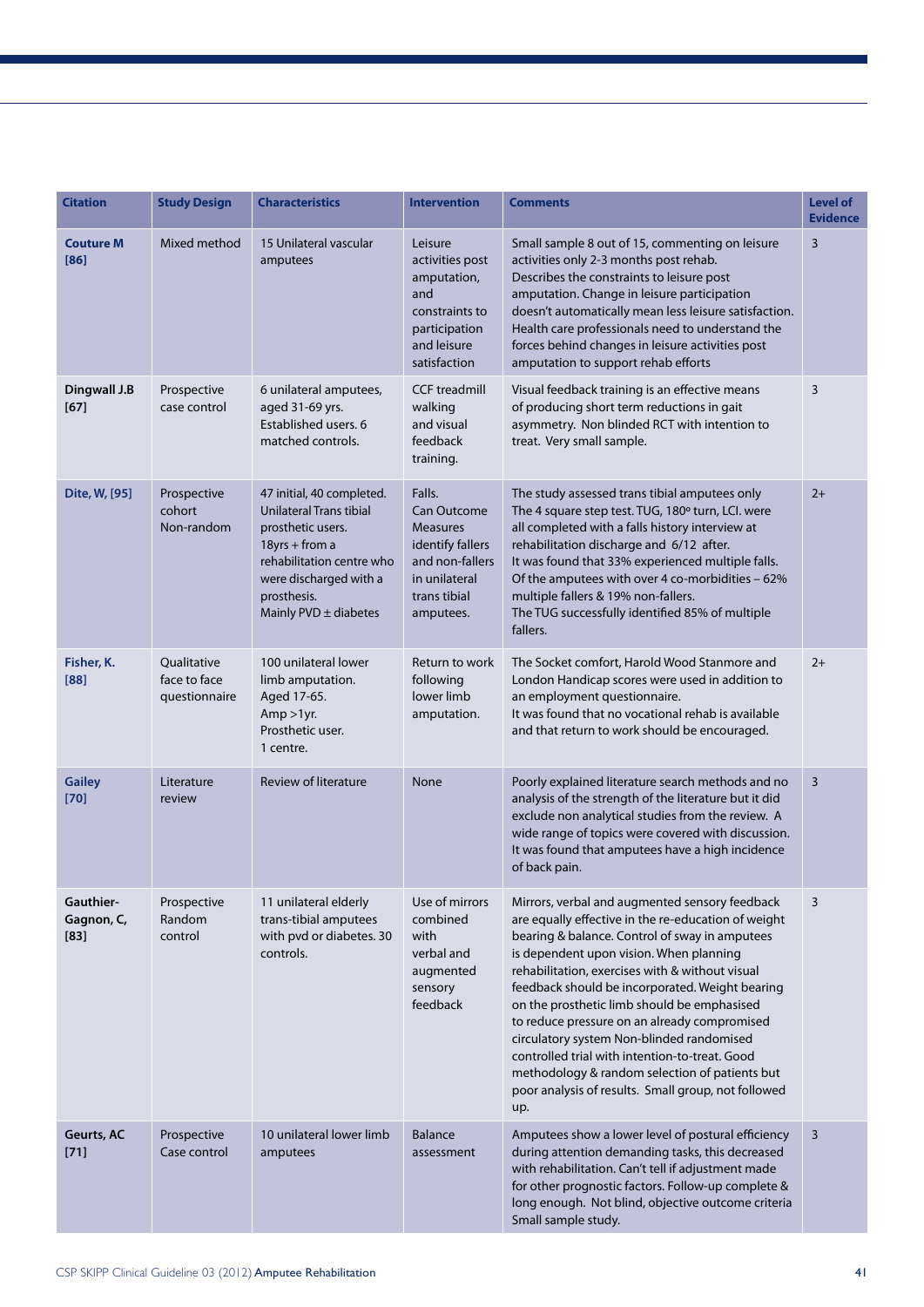## Appendix 8

| <b>Citation</b>       | <b>Study Design</b>                 | <b>Characteristics</b>                                                                                                | <b>Intervention</b>                                                                                                        | <b>Comments</b>                                                                                                                                                                                                                                                                                                                                                                                                                      | <b>Level of</b><br><b>Evidence</b> |
|-----------------------|-------------------------------------|-----------------------------------------------------------------------------------------------------------------------|----------------------------------------------------------------------------------------------------------------------------|--------------------------------------------------------------------------------------------------------------------------------------------------------------------------------------------------------------------------------------------------------------------------------------------------------------------------------------------------------------------------------------------------------------------------------------|------------------------------------|
| Greive, AC<br>$[23]$  | Prospective<br>Case series          | 26 Dutch lower limb<br>amputees, 5 months<br>after amputation. No<br>control group.                                   | Amputation<br>or rotational<br>osteotomy                                                                                   | Co-morbidity is associated with lower levels<br>of functional outcome. Can't tell if sample well<br>defined at uniform (early) stage of illness. Follow-<br>up complete but not long enough. No blind,<br>objective outcome criteria. Adjustment made<br>for other prognostic factors. No validation in<br>independent test-set of patients. Small study with<br>possible skewed results as age associated with<br>presence of IDDM. | $2 -$                              |
| Ham, RO [44]          | Prospective<br>Case control         | 75 vascular amputees.<br>Control group of 25<br>patients received no<br>specialist physiotherapy<br>or surgical care. | Specialist care                                                                                                            | Amputees benefit from care by a specialist<br>multidisciplinary team and early delivery of a<br>prosthesis. Non-blinded, non-randomised trial<br>without intention-to-treat.                                                                                                                                                                                                                                                         | 3                                  |
| Ham, R<br>$[45]$      | Prospective<br>Case control         | 233 consecutive<br>patients with pvd<br>admitted for lower limb<br>amputation                                         | Team<br>approach to<br>rehabilitation                                                                                      | To achieve 1 patient going home with a prosthesis<br>1 patient needs to be treated by the team approach<br>(95%C.l. 1.1 to 1.7) but study is seriously flawed.<br>Non-blinded, non-randomised trial without<br>intention-to-treat. Results for final stage of<br>study incomplete due to staffing changes. Not<br>representative sample of population                                                                                | 3                                  |
| Hanspal, RS<br>$[57]$ | Retrospective<br><b>Case series</b> | 100 unilateral<br>transfemoral &<br>transtibial amputees,<br>aged 60+ yrs. No control<br>subjects                     | Amputation                                                                                                                 | Functional outcome with a prosthesis is affected<br>by cognitive and psychomotor function. Provides<br>evidence for the need of accurate assessment<br>and the setting of realistic functional goals.<br>Well-defined sample. Cannot tell if follow-up long<br>enough or complete. No blind, objective outcome<br>criteria. No adjustment for other prognostic factors.<br>Not randomised.                                           | $\overline{3}$                     |
| Hanspal, RS<br>$[58]$ | Cohort                              | 32 lower limb amputees<br>aged 54-72yrs. No<br>control group                                                          | Cognitive<br>Assessment<br>Scale. Clifton<br>Assessment<br>Procedure.<br>Harold Wood/<br>Stanmore<br><b>Mobility Grade</b> | There is a correlation between cognitive,<br>psychomotor status and mobility level achieved.<br>Follow up long enough but can't tell if complete.<br>No blind objective outcome criteria. Adjustment<br>was made for other prognostic factors. No<br>validation in independent test set of patients.                                                                                                                                 | 3                                  |
| Houghton,<br>AD [94]  | Retrospective<br>Case series        | 102 Vascular lower limb<br>amputees operated<br>on in 1986 and 1988 in<br>London.                                     | Amputation                                                                                                                 | Rehabilitation is more successful in transtibial<br>than transfemoral amputees. Non-validated<br>rehabilitation questionnaires were sent to<br>179 patients, response rate was 81 per cent.<br>Not blinded or randomised. No standardised<br>rehabilitation programme.                                                                                                                                                               | $\overline{3}$                     |
| Houghton, A<br>$[79]$ | Retrospective<br>Cross section      | 169 unilateral amputees<br>under 3 DSC's. 88<br>transfemoral, 54 knee<br>disarticulation,<br>27 Gritti-Stokes.        | <b>Functional use</b><br>of prosthesis                                                                                     | Amputees with a knee disarticulation rehabilitate<br>better than those with a transfemoral or Gritti-<br>Stokes level of amputation. Non-validated<br>questionnaire, response rate 74%. Selected<br>responders were used by matching for age &<br>duration of amputation. Not blinded. Adjustment<br>made for prognostic factors. Due to selection for<br>matching numbers were small in each group.                                 | 3                                  |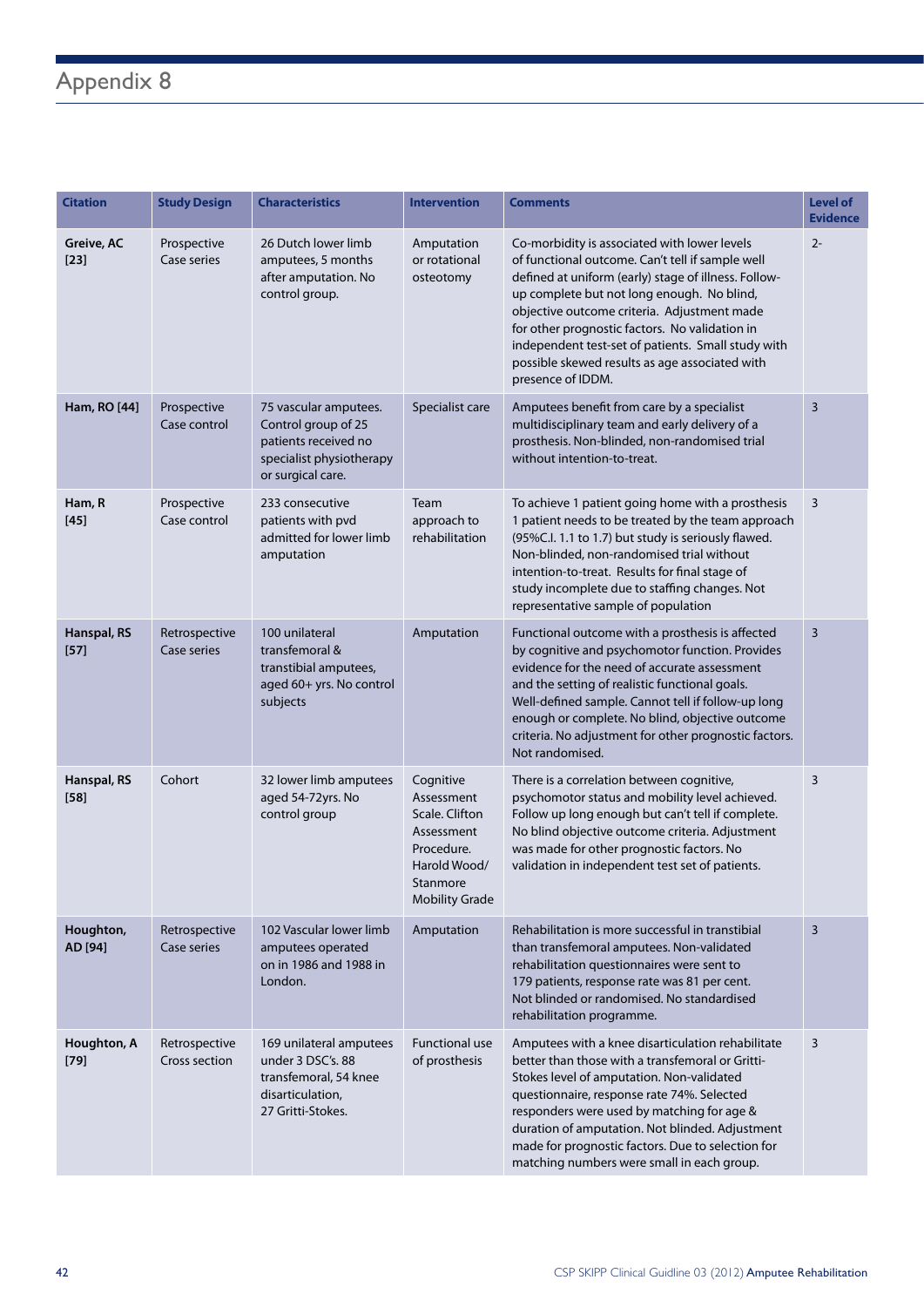| <b>Citation</b>       | <b>Study Design</b>                   | <b>Characteristics</b>                                                                                                                                                            | <b>Intervention</b>                                                                                                                                                                                                                                                                                                                                                                                                                                                                                                                                                                                                   | <b>Comments</b>                                                                                                                                                                                                                                                                                                                                                                                                                                                                                                                                                                            | <b>Level of</b><br><b>Evidence</b> |
|-----------------------|---------------------------------------|-----------------------------------------------------------------------------------------------------------------------------------------------------------------------------------|-----------------------------------------------------------------------------------------------------------------------------------------------------------------------------------------------------------------------------------------------------------------------------------------------------------------------------------------------------------------------------------------------------------------------------------------------------------------------------------------------------------------------------------------------------------------------------------------------------------------------|--------------------------------------------------------------------------------------------------------------------------------------------------------------------------------------------------------------------------------------------------------------------------------------------------------------------------------------------------------------------------------------------------------------------------------------------------------------------------------------------------------------------------------------------------------------------------------------------|------------------------------------|
| Hubbard, W,<br>$[93]$ | Retrospective<br>Case series          | 92 vascular amputees in<br>Ballarat, Australia.                                                                                                                                   | Rehabilitation<br>and prosthetic<br>fitting                                                                                                                                                                                                                                                                                                                                                                                                                                                                                                                                                                           | Below knee amputees gain a higher level of<br>mobility than above knee amputees. 20%<br>amputees died within two years of primary<br>amputation. All patients had been accepted<br>into a rehabilitation programme. Not all<br>assessed at similar stage of rehabilitation.<br>Discusses earlier studies but not all use the same<br>classification.                                                                                                                                                                                                                                       | $\overline{4}$                     |
| James, U, [73]        | Prospective<br>Case control           | 11 unilateral above-<br>knee amputees in<br>Sweden. Control group,<br>matched for age, height<br>& weight and health &<br>employment.                                             | Walking and<br>cycling                                                                                                                                                                                                                                                                                                                                                                                                                                                                                                                                                                                                | Asymmetry of gait decreases with training. Training<br>increases muscle strength. Good analysis of results<br>but conclusions didn't match results. No follow-up.<br>Small trial.                                                                                                                                                                                                                                                                                                                                                                                                          | 3                                  |
| Jayantunga,<br>U[91]  | Prospective<br>Cohort                 | 21 unilateral, diabetic<br>trans-tibial amputees<br>with no existing plantar<br>ulceration Control<br>group not used.                                                             | Foot orthoses<br>Natural feet in this group are subject to abnormal<br>loading forces. These can be reduced by the<br>& footwear<br>provision of orthoses and proper footwear. The<br>foot should be monitored and referred early for<br>an orthosis. Well defined sample at uniform(early)<br>stage. Follow-up complete & long enough.<br>Can't tell if blind, objective outcome criteria.<br>No adjustment for other prognostic factors. No<br>validation in independent test-set of patients.<br>Useful study but no figures shown to support claim<br>that Orthotics reduced abnormal forces in diabetic<br>foot. |                                                                                                                                                                                                                                                                                                                                                                                                                                                                                                                                                                                            | 3                                  |
| <b>Kegel, B [74]</b>  | Prospective<br>Case studies           | 4 trans-tibial amputees.<br>No control group.                                                                                                                                     | <b>EMG</b><br>biofeedback                                                                                                                                                                                                                                                                                                                                                                                                                                                                                                                                                                                             | Stump exercises enhance retention characteristics<br>of the stump. Stump exercises should become<br>an integral aspect of routine physiotherapy<br>management. Small study, not blinded. No follow-<br>up. No adjustment for other prognostic factors.                                                                                                                                                                                                                                                                                                                                     | 3                                  |
| Kulkarni, J<br>[84]   | Prospective<br><b>Cross sectional</b> | 164 consecutive<br>lower limb amputees<br>presenting to UK DSC.<br>No controls.                                                                                                   | <b>Falls</b>                                                                                                                                                                                                                                                                                                                                                                                                                                                                                                                                                                                                          | Lower limb amputees are at risk from falling.<br>Amputees should be educated what to do in the<br>event of a fall, with written instructions provided.<br>No differentiation made between pathologies,<br>some may be at greater risk than others. Not<br>blinded. Not randomised, no controls. Structured<br>questionnaire expanded in light of pilot study.                                                                                                                                                                                                                              | 3                                  |
| Kulkarni, J<br>[68]   | Prospective<br><b>Case Series</b>     | 202 Traumatic amputees<br>completed a semi-<br>structured questionnaire.<br>20 amputees with back<br>pain and 20 without<br>underwent clinical<br>examination and MRI<br>scanning | Incidence of<br>low back pain                                                                                                                                                                                                                                                                                                                                                                                                                                                                                                                                                                                         | Two distinctive parts of the paper - questionnaire<br>establishing incidence of LBP and the scan findings<br>of traumatic amputees with and without back pain.<br>69% of the amputees reported having back pain.<br>No difference on MRI assessment in disc pathology<br>between back pain and pain free subjects. Pain<br>in the contra-lateral knee was also found to be<br>common. Small subject numbers due to funding<br>restrictions may have introduced bias.<br>Only performed on traumatic amputees therefore<br>could not extrapolate these findings to dysvascular<br>patients. | $2 -$                              |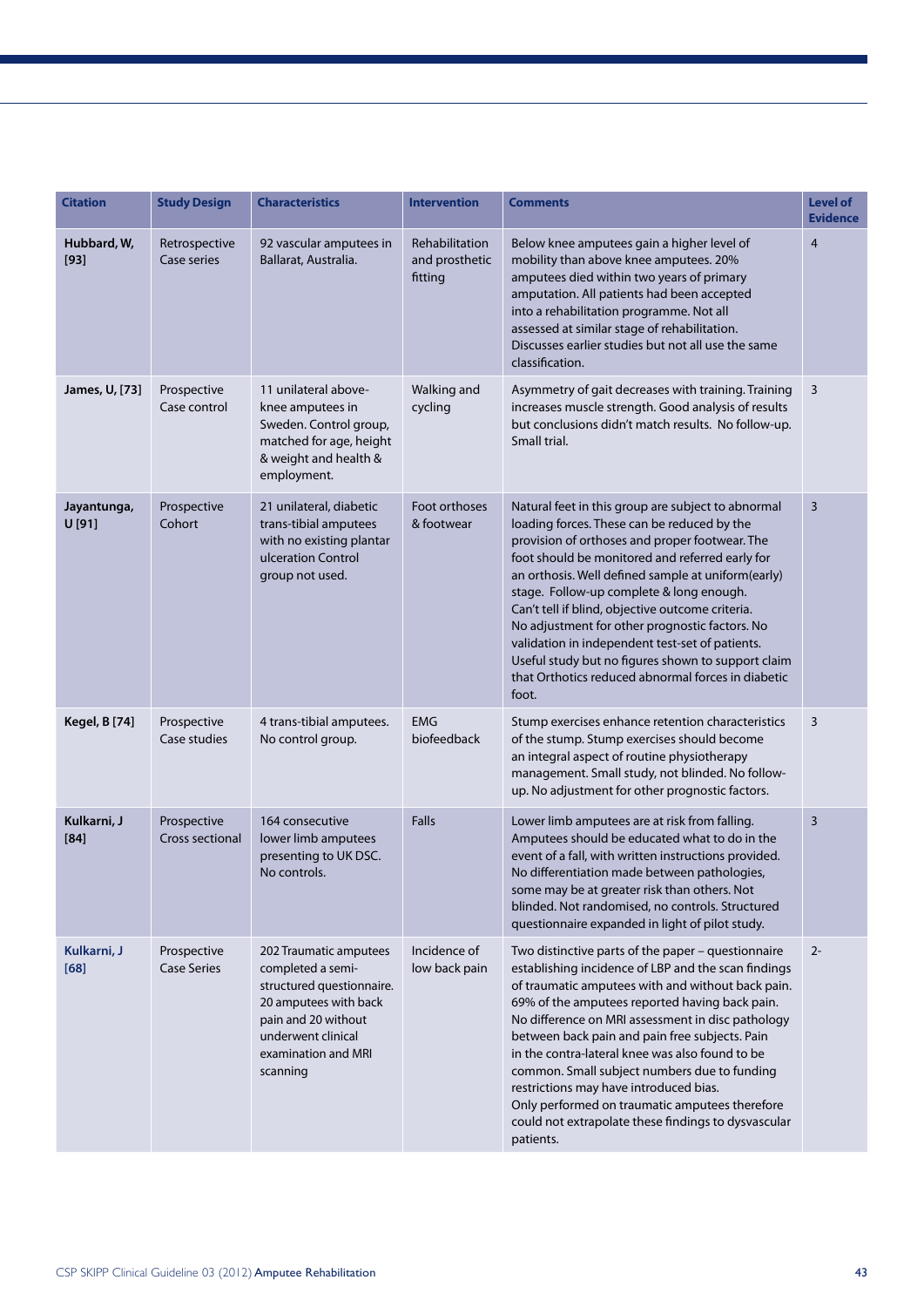## Appendix 8

| <b>Citation</b>       | <b>Study Design</b>                            | <b>Characteristics</b>                                                                                                                                                 | <b>Intervention</b>                                                                           | <b>Comments</b>                                                                                                                                                                                                                                                                                                                                                                                                                                                                                              | <b>Level of</b><br><b>Evidence</b> |
|-----------------------|------------------------------------------------|------------------------------------------------------------------------------------------------------------------------------------------------------------------------|-----------------------------------------------------------------------------------------------|--------------------------------------------------------------------------------------------------------------------------------------------------------------------------------------------------------------------------------------------------------------------------------------------------------------------------------------------------------------------------------------------------------------------------------------------------------------------------------------------------------------|------------------------------------|
| Lachman, SM<br>$[46]$ | Retrospective<br>Case control                  | 11 lower limb<br>amputees with<br>rheumatoid arthritis.<br>Control subjects -<br>matched amputees<br>without rheumatoid<br>arthritis.                                  | Rheumatoid<br>arthritis                                                                       | Most amputees with rheumatoid arthritis use<br>their prosthesis daily for help with transfers and<br>cosmetic purposes. Small study size. Exposures<br>were neither objective nor measured blind.<br>Cannot tell if follow-up was long enough, but was<br>complete.                                                                                                                                                                                                                                          | $\overline{3}$                     |
| Levy, SW, [52]        | Descriptive<br>Cohort study                    | Lower limb amputees                                                                                                                                                    | Prosthesis,<br>skin infection,<br>residual limb<br>oedema                                     | 1) Skin disorders may be due to mechanical rubs,<br>over or under zealous skin care<br>2) Oedema may be caused by incorrectly fitted<br>socket, excessive negative pressure in suction<br>socket, underlying vascular disorder<br>3) Rub & shear cause epidermoid cysts<br>Subjects not defined. Exposures and outcomes not<br>objective or blind. Cannot tell if follow-up was long<br>enough or complete.                                                                                                  | $\overline{4}$                     |
| <b>Miller, W [65]</b> | Prospective<br>correlation<br>study.<br>Cohort | 245 unilateral lower<br>limb amputees.<br>Daily prosthetic users.<br>Users $>6/12$<br>Postal survey. Data<br>collected twice, 2yrs<br>apart.<br>Community living amps  | <b>Balance</b><br>confidence                                                                  | It was found that trans femoral amputees did not<br>significantly differ from trans tibial amputees in<br>relation to balance confidence.<br>In their cohort 52% of amps fell once a year<br>(compared with 30% of community dwelling<br>elders).<br>The study did not fully describe outcome measures<br>and had some areas poor methodology.                                                                                                                                                               | $\overline{3}$                     |
| Moirenfeld I<br>[66]  | Case series                                    | 11 trans tibial Israeli<br>amoutees aged 22-68.<br>Regular independent<br>walkers. No control.                                                                         | <b>Isokinetic</b><br>strength and<br>endurance<br>tests in<br>sound and<br>amputated<br>side. | In trans tibial amputees the maximal strength<br>in the residual limb is lower than in the sound<br>limb. Recommends trans tibial amputees should<br>do strengthening exercises for residual limb.<br>Small number of subjects. Results of individuals<br>heterogenous ?due to differing age groups, time<br>since amputation and stump length. Follow up<br>long enough and complete.                                                                                                                       | $\overline{3}$                     |
| Nicholas, J<br>$[20]$ | Case series                                    | 94 consecutive<br>amputees in<br>Pittsburgh answered<br>questionnaires.                                                                                                | Amputation<br>and<br>rehabilitation                                                           | Patients felt vulnerable, defenceless and<br>conspicuous. Patient information should be given<br>in written form. Treatment & assessment should<br>be documented. Response to questionnaire 100%.<br>Questionnaire piloted.                                                                                                                                                                                                                                                                                  | $\overline{3}$                     |
| O'Neill, B<br>$[59]$  | Prospective<br>cohort study                    | 34 amputees from a<br>single limb centre.<br>Multiple cognitive tests<br>used to try and predict<br>mobility after lower<br>limb amputation.<br>Follow up was 6 months | Adult<br>amputees<br>referred to<br>limb centre<br>deemed<br>suitable for<br>limb wearing     | It was unclear when the outcome measures were<br>applied.<br>The study did not account for some confounding<br>factors e.g. medical and prosthetic problems and<br>follow up was not long enough (- only 6 months).<br>There was some difficulty in selecting relevant<br>results due to the amount of variables and<br>therefore many calculations displayed.<br>The cohort appeared to have a high number of<br>amputees due to drug use when compared to the<br>national statistics from UK limb centres. | $\overline{4}$                     |
| Pernot, HF<br>$[43]$  | Literature<br>overview                         | 71 studies concerning<br>predictive or prognostic<br>factors. Lower limb<br>amputees 1983-1994<br>due to PVD                                                           |                                                                                               | Increasing age, concurrent diseases and poor<br>compliance are prognostic of a low functional level.<br>Advocates multidisciplinary team. No homogeneity<br>in studies. Can't tell if studies were multiple<br>independent reviews of individual reports.                                                                                                                                                                                                                                                    | $2 + +$                            |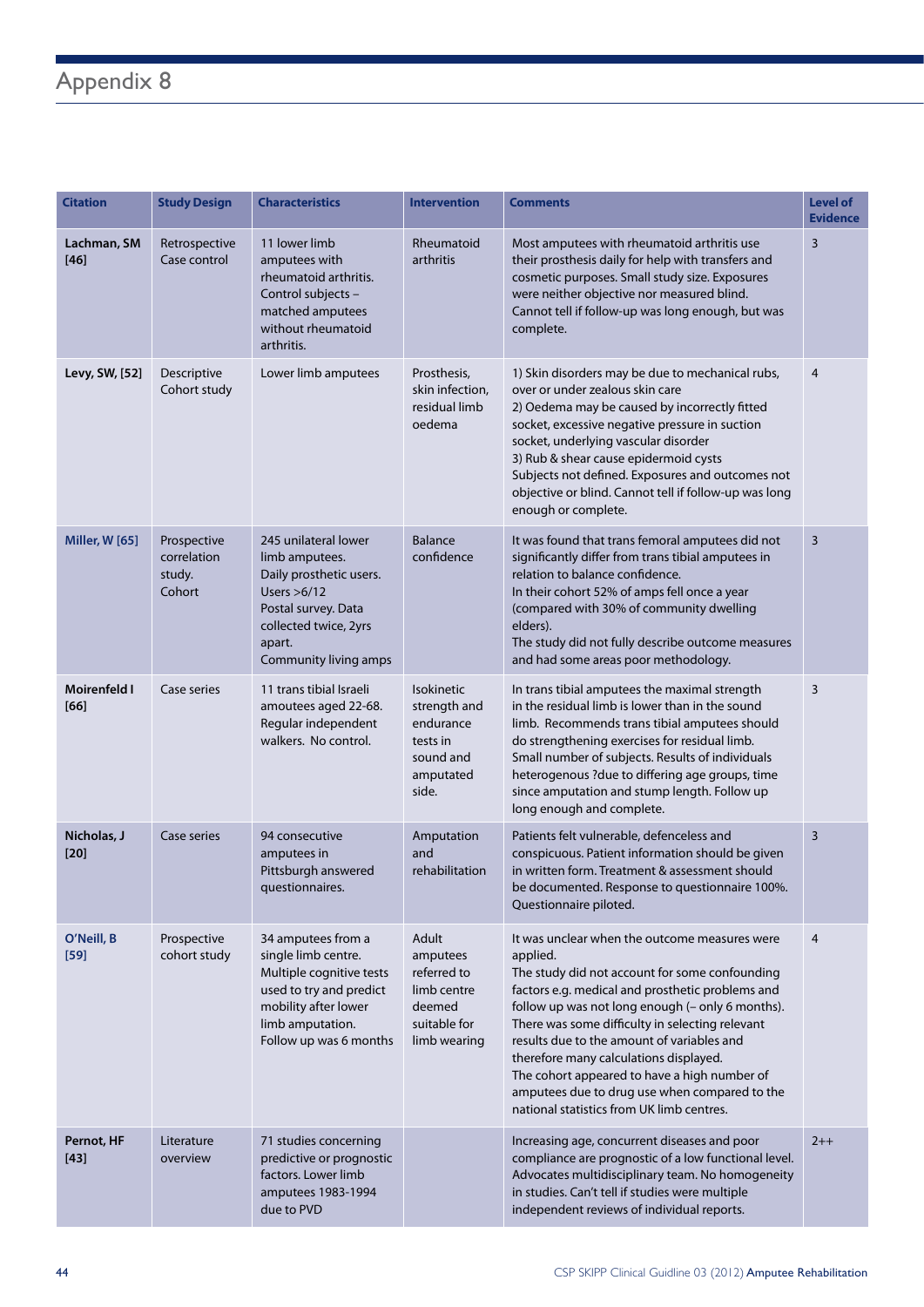| <b>Citation</b>        | <b>Study Design</b>         | <b>Characteristics</b>                                                                                                                                                               | <b>Intervention</b>                             | <b>Comments</b>                                                                                                                                                                                                                                                                                                                                  | <b>Level of</b><br><b>Evidence</b> |
|------------------------|-----------------------------|--------------------------------------------------------------------------------------------------------------------------------------------------------------------------------------|-------------------------------------------------|--------------------------------------------------------------------------------------------------------------------------------------------------------------------------------------------------------------------------------------------------------------------------------------------------------------------------------------------------|------------------------------------|
| Pinzur, MS<br>$[51]$   | Prospective<br>Case series  | 14 trans-tibial amputees<br>aged 25-74 yrs. 12 men,<br>2 women. Independent<br>walkers, using<br>prosthesis for >1yr. No<br>controls, compared with<br>contra lateral limb.          | Prosthetic<br>alignment                         | Small misalignments in a trans-tibial prosthesis<br>will lead to increased loading of the residual limb.<br>Small study. Subjects tested on a short walkway,<br>therefore results not necessarily transferable to<br>normal ambulation.                                                                                                          | 3                                  |
| Potter, PJ,<br>$[56]$  | Prospective<br>Cohort       | 80 non-traumatic,<br>unilateral amputees<br>admitted consecutively<br>to regional<br>rehabilitation unit                                                                             | Test for<br>peripheral<br>neuropathy            | Peripheral neuropathy in the intact limb is nearly<br>always present in diabetics requiring amputation.<br>Peripheral neuropathy is also present in 2/3rds of<br>non-diabetic amputees. Preventative measures<br>of limb care should be utilized in all patients with<br>an amputation. Well-defined cohort. Not blinded.<br>Follow-up complete. | $2+$                               |
| Powers, C,<br>[62]     | Case control                | 10 unilateral trans-tibial<br>amputees matched to<br>10'normal' subjects                                                                                                             | Motion<br>analysis &<br><b>EMG</b>              | Understanding gait mechanics by the team<br>in the defined population promotes greater<br>independence and increased functional status. T-T<br>amputees exhibit reduced knee movement and<br>power. There is greater physiological demand in T-T<br>amputees. Small study, not randomised or blinded.                                            | 3                                  |
| Powers, CM<br>$[75]$   | Case series                 | 22 well healed<br>unilateral, dysvascular,<br>diabetic transtibial<br>amputees. No control<br>subjects                                                                               | Gait analysis &<br>muscle force<br>measurements | Poor torque-producing capability is a major<br>limiting factor in the gait ability of dysvascular<br>trans-tibial amputees. Well-defined but small<br>sample. Follow-up long enough and complete.<br>Adjustment was not made for other prognostic<br>factors                                                                                     | $2+$                               |
| Quinlivan,<br>DH [72]  | Prospective<br>Case control | 8 unilateral transtibial<br>amputees, 8 matched<br>controls                                                                                                                          | Biofeedback<br>and visual<br>feedback.          | Biofeedback training can assist in re-educating<br>equal weight bearing. Small number in study. Non-<br>blinded, non-randomised.                                                                                                                                                                                                                 | $2 -$                              |
| <b>Rush, PJ [49]</b>   | Prospective<br>Case series  | 16 healthy males (mean<br>age = 48). Unilateral,<br>prosthetic, transfemoral<br>amputees for $\geq$ 5 yrs.<br>Compares bone density<br>of amputated femur to<br>contralateral femur. | Bone<br>densitometry                            | There is an increased risk of developing Osteopenia<br>in the femur of the amputated limb. Accounts for<br>other prognostic factors. Small number in study, all<br>healthy males. Not randomised or blind.                                                                                                                                       | 3                                  |
| Sapp, L<br>[82]        | Retrospective<br>Cohort     | 132 lower limb<br>amputees in Nova<br>Scotia entering<br>rehabilitation<br>programme. No control<br>group.                                                                           | Rehabilitation<br>programme                     | A rehabilitation program for lower limb amputees<br>leads to functional prosthetic use. Poorly defined<br>intervention. Review of charts and non-validated<br>questionnaire (85% return). No blind, objective<br>outcome criteria. Adjustment was not made for<br>other prognostic factors.                                                      | 3                                  |
| Seroussi, RE<br>$[48]$ | Prospective<br>Case control | Subjects: 8 healthy,<br>non-dysvascular,<br>transfemoral amputees.<br>Controls: 8 healthy,<br>normal ambulators, no<br>other information given.                                      | Gait analysis                                   | Hip extensors (bilaterally), eccentric hip flexors and<br>ankle plantar flexors benefit from strengthening.<br>Small numbers in trial. Non-blinded, non-<br>randomised trial without intention to treat.<br>All prostheses fitted by the same, experienced<br>prosthetist with the same system (worn for > 1<br>month)                           | $2 -$                              |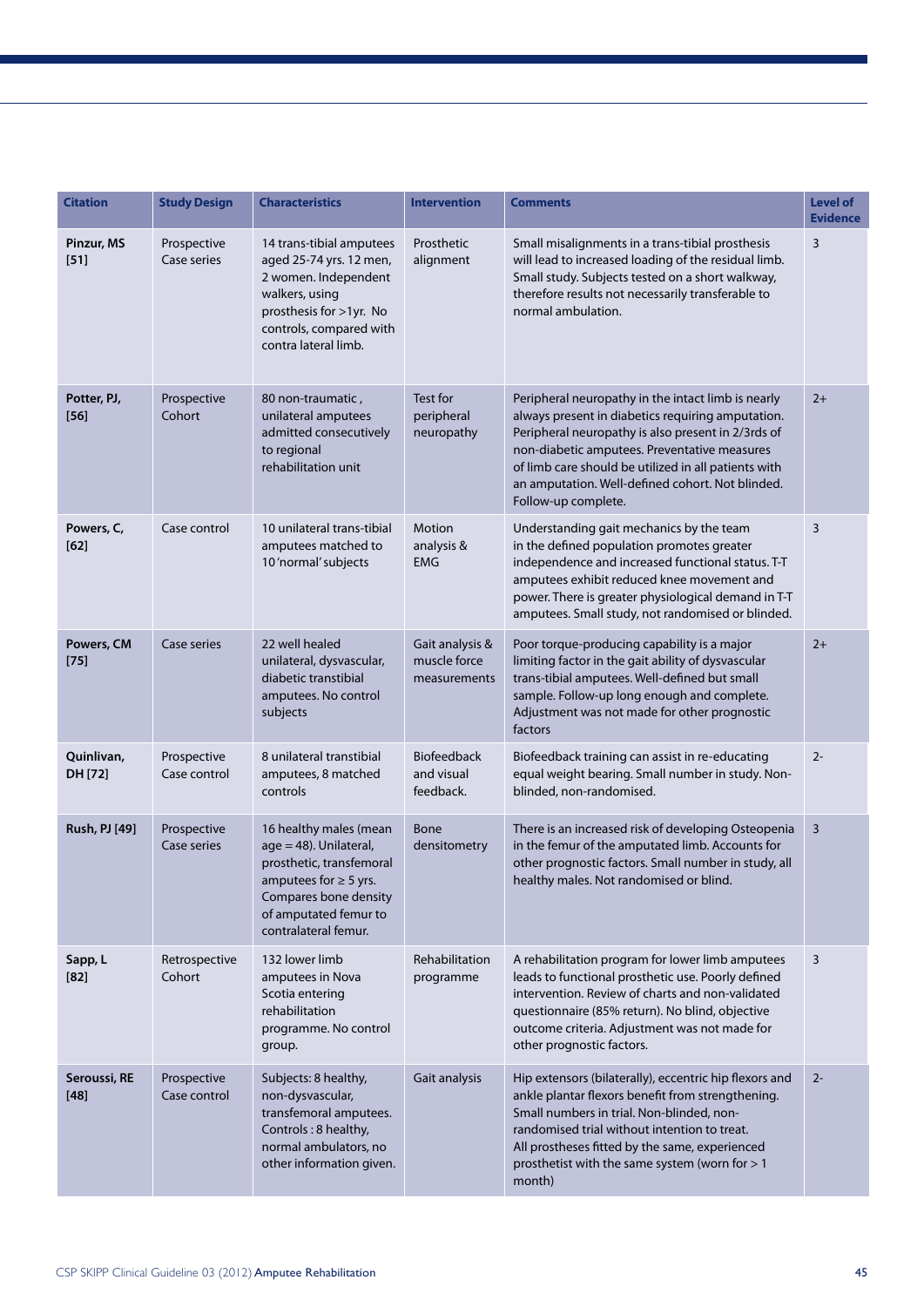# Appendix 8-9

| <b>Citation</b>              | <b>Study Design</b>                                                                        | <b>Characteristics</b>                                                                                                                                                                                                                                                                                                           | <b>Intervention</b>               | <b>Comments</b>                                                                                                                                                                                                                                                                                                                                                                                                                                                                        | <b>Level of</b><br><b>Evidence</b> |
|------------------------------|--------------------------------------------------------------------------------------------|----------------------------------------------------------------------------------------------------------------------------------------------------------------------------------------------------------------------------------------------------------------------------------------------------------------------------------|-----------------------------------|----------------------------------------------------------------------------------------------------------------------------------------------------------------------------------------------------------------------------------------------------------------------------------------------------------------------------------------------------------------------------------------------------------------------------------------------------------------------------------------|------------------------------------|
| Steinberg, FU<br>$[47]$      | Prospective<br>Cohort                                                                      | 116 lower limb<br>amputees in the USA,<br>aged 65-86 yrs. No<br>controls.                                                                                                                                                                                                                                                        | Amputation                        | Elderly patients are suitable for prosthetic<br>provision, assuming there are no co-existing<br>mental disorders, severe neurological or<br>cardiovascular defects, and contractures are of a<br>manageable level. Rehabilitation on a daily basis<br>for the elderly produces successful rehabilitation<br>outcomes. Poorly presented statistics. Well defined<br>population with adjustment made for other<br>prognostic factors                                                     | $2 -$                              |
| <b>Wan-Hazmy</b><br>CH, [53] | Cross sectional<br>survey of<br>amputations<br>carried out<br>over a three<br>year period. | Data collected from<br>all patients who had a<br>lower limb amputation<br>at a Malaysian hospital.<br>Out of 213 patients 41<br>were continuing with<br>rehabilitation and able<br>to be contacted. N=30 at<br>the end of the study.<br><b>Transtibial and</b><br>transfemoral included.                                         | Functional<br>outcome post<br>amp | A self constructed, unvalidated questionnaire<br>(including the Barthel index) was applied.<br>The study found that 67% used prosthesis <6hrs a<br>day, but it was found that diabetes co-morbidities<br>can lead to suboptimal use of prosthesis.<br>77% of the amputations were for diabetic related<br>causes and 23% for trauma.<br>Differences between Malaysian and British social/<br>health systems makes extrapolating the results to<br>the UK amputee population difficult. | 3                                  |
| Waters, R,<br>$[50]$         | Case control                                                                               | 70 unilateral prosthetic<br>lower limb amputees,<br>other pathologies<br>not noted but had no<br>stump pain, swelling or<br>pressure sores. Number<br>of controls unclear - "5<br>normal persons of each<br>sex in each decade<br>from third to seventh",<br>comparable results with<br>other large studies for<br>non amputees. | Walking                           | The higher the level of amputation, the higher<br>the energy cost. Amputees adjust their velocity<br>to maintain the rate of energy expenditure within<br>normal limits. Age adjusted but not randomised or<br>blinded. Large number in study.                                                                                                                                                                                                                                         | $2 -$                              |
| Wolf, E<br>[80]              | Retrospective<br>Case series                                                               | 18 Israeli, bilateral<br>vascular amputees,<br>aged > 55yrs. No control<br>group.                                                                                                                                                                                                                                                | Rehabilitation                    | Rehabilitation of bilateral lower limb amputees<br>can lead to independent function. Small number<br>of subjects. Cannot tell if the follow-up was long<br>enough, but was complete. Adjustment was made<br>for other prognostic factors. Not blinded.                                                                                                                                                                                                                                 | $\overline{3}$                     |
| Van De Ven,<br>CM, [55]      | Cohort                                                                                     | 96 bilateral amputees<br>aged>55 yrs.<br>Amputation within 3<br>years living at home or<br>residential care                                                                                                                                                                                                                      | <b>Bilateral</b><br>amputation    | Bilateral amputees should be provided with a<br>wheelchair and attend a home visit early in the<br>rehabilitation process to allow successful return<br>to the domestic environment. No control group.<br>Follow-up was long enough and complete. No<br>blind, objective outcome criteria. Adjustment was<br>not made for other prognostic factors. Large study<br>with data gathered from many variables.                                                                             | 3                                  |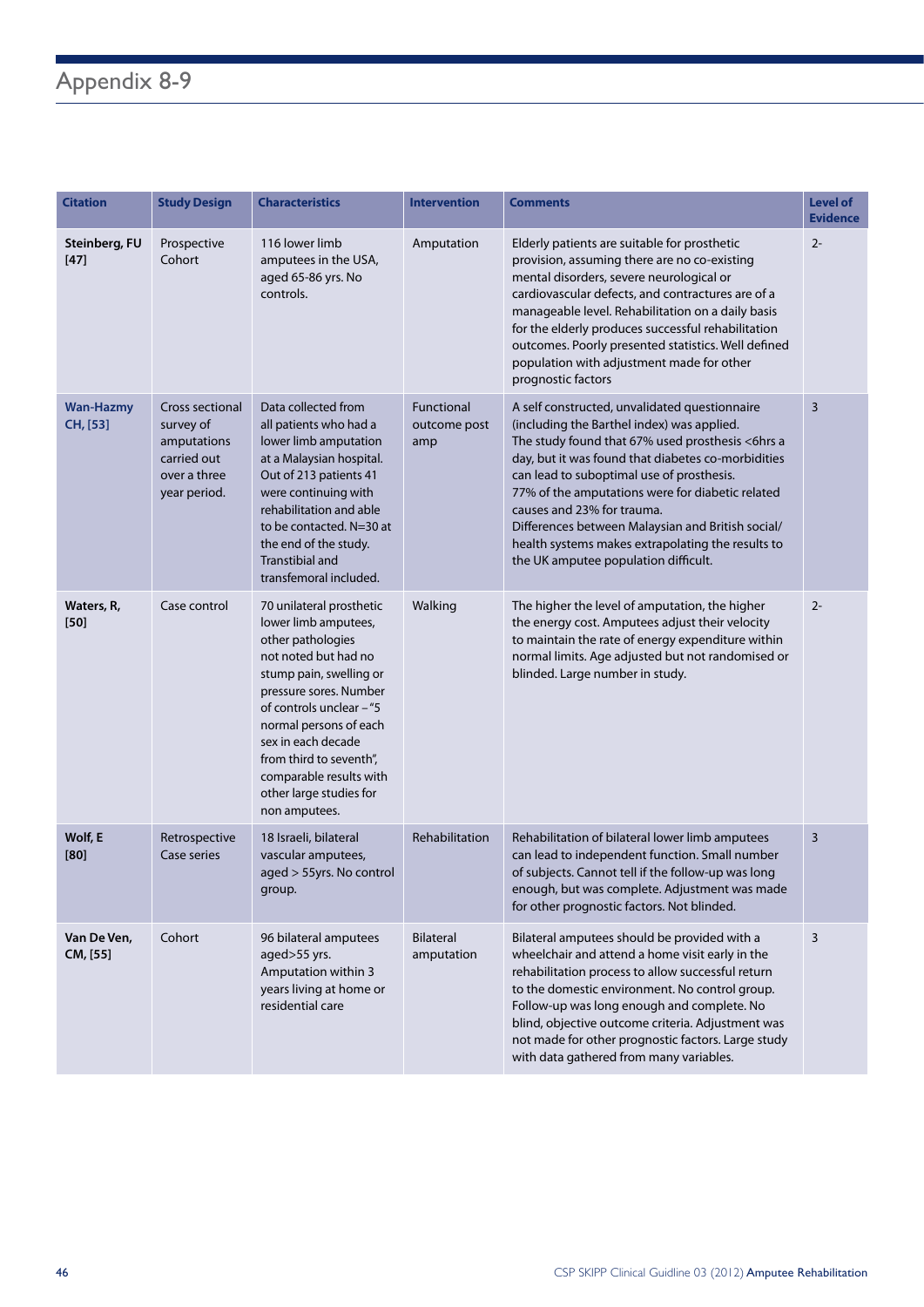| <b>Citation</b>              | <b>Study Design</b>                           | <b>Characteristics</b>                                                                                                                                                                                                                                                | <b>Intervention</b>                                                                                                                                                                                                                                                                                                                                                                                                                                                                                                                                                                                                                                                                                                                                                                                                                                                                   | <b>Comments</b>                                                                                                                                                                                                                                                                                                                                                                                                                                                                                                                                                                                                                                                           | <b>Level of</b><br><b>Evidence</b> |
|------------------------------|-----------------------------------------------|-----------------------------------------------------------------------------------------------------------------------------------------------------------------------------------------------------------------------------------------------------------------------|---------------------------------------------------------------------------------------------------------------------------------------------------------------------------------------------------------------------------------------------------------------------------------------------------------------------------------------------------------------------------------------------------------------------------------------------------------------------------------------------------------------------------------------------------------------------------------------------------------------------------------------------------------------------------------------------------------------------------------------------------------------------------------------------------------------------------------------------------------------------------------------|---------------------------------------------------------------------------------------------------------------------------------------------------------------------------------------------------------------------------------------------------------------------------------------------------------------------------------------------------------------------------------------------------------------------------------------------------------------------------------------------------------------------------------------------------------------------------------------------------------------------------------------------------------------------------|------------------------------------|
| Van Ross, E<br>[63]          | Observational<br>cohort study                 | $N=66$<br>but $n=56$ at end of<br>study                                                                                                                                                                                                                               | Dysvascular<br>trans tibial<br>amputees<br>with unhealed<br>residual limbs                                                                                                                                                                                                                                                                                                                                                                                                                                                                                                                                                                                                                                                                                                                                                                                                            | The study included trans tibial amputees only.<br>Main outcome measures - residual limb healing<br>time, Trans cutaneous O2 pressure pre and post use<br>of PPAM aids/pros mob. At 3-6 weeks (once mobile<br>on PPAM aid) subjects were supplied with standard<br>TTA prosthesis and progressed to full weight<br>bearing mobility.<br>There were strict medical and nursing protocols<br>followed during the trial with intensive nursing<br>input required.<br>46 achieved wound healing but some healed post<br>refashioning surgery.<br>It was concluded that early mob and smoking<br>status may be significant factors in wound healing<br>for trans tibial wounds. | $\overline{3}$                     |
| <b>Vrieling, A</b><br>$[85]$ | Observational<br>cohort.<br><b>Motion lab</b> | Trans femoral and trans<br>tibial amputees - 20.<br>Control group of 10.<br>Amp > 8/12<br>Trauma, PAD.<br>Prosthetic users. Walking<br>>50m with no aids.<br>8 walks, 4 with obstacle,<br>4 without. Random order<br>(obstacle/no obstacle)<br>Not to touch obstacle. | Limit of<br>Subjects walked at self selected speed over an<br>obstacle: 0.1m high, 1m wide (only one obstacle<br>function<br>height and width used).<br>and coping<br>The gait velocity was slightly decreased in trans<br>strategies<br>in obstacle<br>femoral amputees. It was found that the leading<br>crossing in LL<br>leg with obstacle crossing differed according to<br>amputation level - TT favoured prosthetic side and<br>amps.<br>TF favoured non amputated side.<br>Outcome measures used: Amputee Activity Scale<br>and Activities specific Balance Confidence.<br>Specific trans femoral gait traits noted of knee<br>flexion, external rotation with abducted hip/<br>circumduction.<br>Well matched groups with good statistical analysis<br>but small subject numbers mean that the influence<br>of different prosthetic components was unable to<br>be measured. |                                                                                                                                                                                                                                                                                                                                                                                                                                                                                                                                                                                                                                                                           | $2+$                               |

## Appendix 9: The Delphi Questionnaire

This questionnaire was sent out to the selected expert panel in August 2010.

It includes the information given regarding how to complete the questionnaire and why it was proposed that some points be converted into Good Practice Points.

Please note that a visual analogue scale and comments section was placed under each question posed. At the end of each section the respondent was asked whether they felt any other statements be added to the section, any wording changed or if they knew of any published evidence which would support this section.

These repetitive requests have been removed from this appendix to improve the clarity of the information for the reader

## Updating the 2003 Evidence based Guideline

Please refer to the guideline document as you consider your answers: Broomhead P, Dawes D, Hale C, Lambert A, Shepherd R, Quinlivan D (2003) Evidence based Guidelines for the Physiotherapy Management of Adults with Lower Limb Prostheses. Chartered Society of Physiotherapy: London.

#### **n** Completion of this questionnaire:

Please put an x on the dotted line where you feel you are most in agreement.

#### e.g – **Should all physiotherapists have a pay rise?**

| No, definitely should not | Yes, definitely should |
|---------------------------|------------------------|
|                           |                        |

**Comment**……*We deserve every penny*

This means 100% agreement with this statement.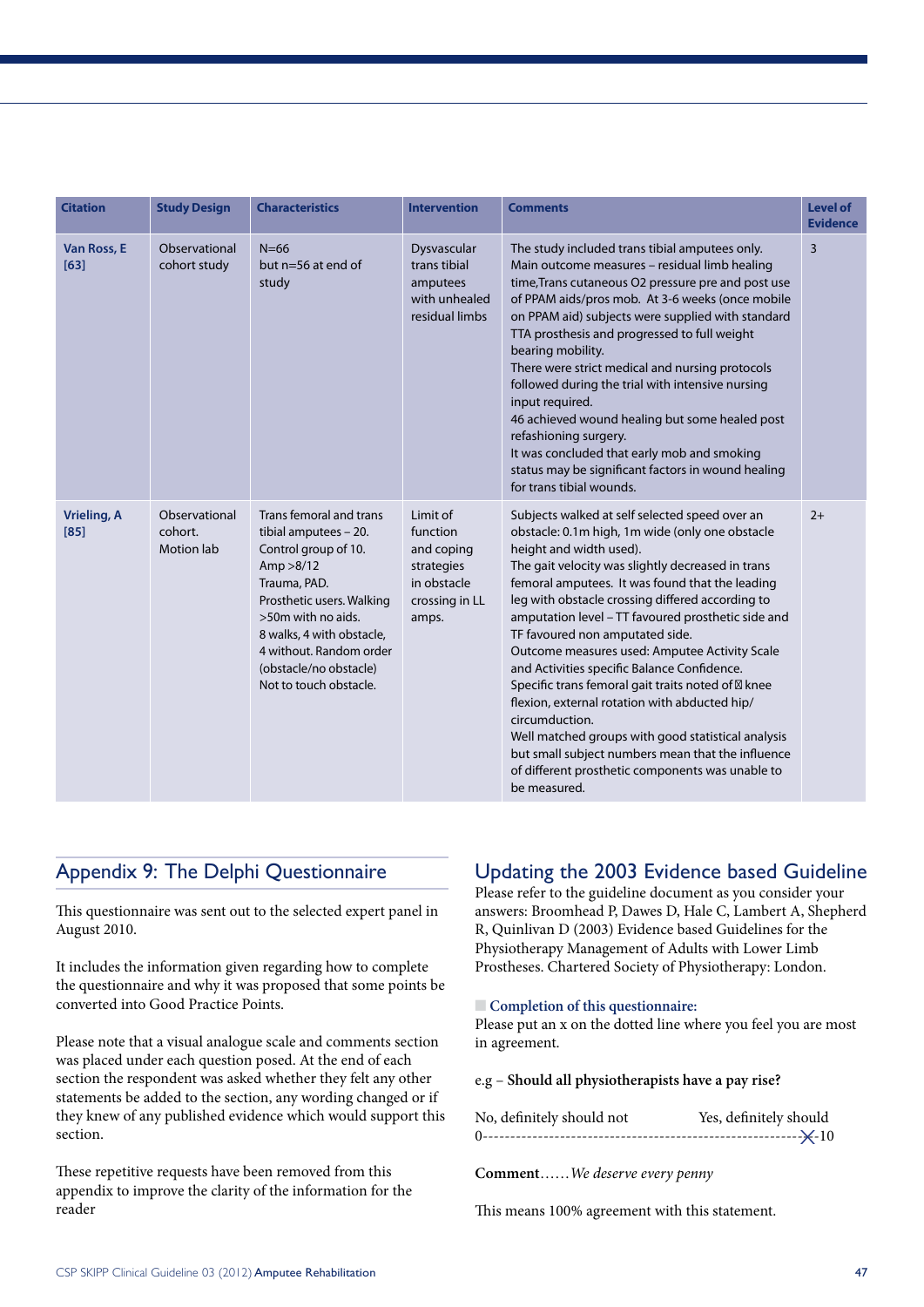#### **n** Good Practice Points (GPPs):

At the CSP's suggestion some of the 2003 Guideline recommendations have been changed to GPPs where they have been deemed to meet the definition provided by SIGN 50(36) – "GPPs are developed/provided where the group wishes to highlight specific areas of accepted clinical practice". Often these are important practical points for which there is no, nor

is there likely to be, any research evidence; they should be regarded as stating such sound clinical practice that no-one is likely to question it**.** 

**Please indicate if you agree with a recommendation being converted into a GPP by marking either the box 'yes' or 'no' and provide additional comments where applicable.**

| Section 1: The Multidisciplinary Team |                                                                                                                                                                                                                                      |               |     |           |  |  |  |
|---------------------------------------|--------------------------------------------------------------------------------------------------------------------------------------------------------------------------------------------------------------------------------------|---------------|-----|-----------|--|--|--|
|                                       | Recommendation 1.1 is evidenced.                                                                                                                                                                                                     |               |     |           |  |  |  |
|                                       | 1.2 Converted to a 'Good Practice Point'.                                                                                                                                                                                            | Do you agree? | Yes | <b>No</b> |  |  |  |
|                                       | Comment                                                                                                                                                                                                                              |               |     |           |  |  |  |
|                                       | Should any other statements be added to this MDT section? If so what?<br>Should any wording be changed in this section? If so how?<br>Do you know of any other published evidence to support this section? Please supply references. |               |     |           |  |  |  |
|                                       | Section 2: Prothestics                                                                                                                                                                                                               |               |     |           |  |  |  |
|                                       | Recommendations 2.1-2.4 have been evidenced.                                                                                                                                                                                         |               |     |           |  |  |  |
| 2.5                                   | Should the physiotherapist understand the pressure tolerant and pressure sensitive areas of the residual limb in relation<br>to prosthetic fit?                                                                                      |               |     |           |  |  |  |
| 2.6                                   | Converted to a 'Good Practice Point'                                                                                                                                                                                                 | Do you agree? | Yes | <b>No</b> |  |  |  |
| 2.7                                   | Should the physiotherapist check the prosthesis for correct and comfortable fit, prior to each treatment, until the<br>patient is able to do this for him/her self?                                                                  |               |     |           |  |  |  |
| 2.8                                   | Should the physiotherapist examine the residual limb before and after prosthetic use until the patient is able to do this<br>for him/her self?                                                                                       |               |     |           |  |  |  |
| 2.9                                   | Should the patient examine the residual limb before and after prosthetic use?                                                                                                                                                        |               |     |           |  |  |  |
|                                       | 2.10 Should the physiotherapist contribute to the decision-making process regarding prosthetic prescription?                                                                                                                         |               |     |           |  |  |  |
|                                       | 2.11 Converted to a 'Good Practice Point'.                                                                                                                                                                                           | Do you agree? | Yes | No        |  |  |  |
|                                       | 2.12 Converted to a 'Good Practice Point'.                                                                                                                                                                                           | Do you agree? | Yes | No        |  |  |  |
| <b>Section 3: Assessment</b>          |                                                                                                                                                                                                                                      |               |     |           |  |  |  |
|                                       | Recommendations $3.1 - 3.3$ are evidenced                                                                                                                                                                                            |               |     |           |  |  |  |
|                                       | 3.4 Converted to a 'Good Practice Point'.                                                                                                                                                                                            | Do you agree? | Yes | No        |  |  |  |
|                                       | Recommendation 3.5 is evidenced.                                                                                                                                                                                                     |               |     |           |  |  |  |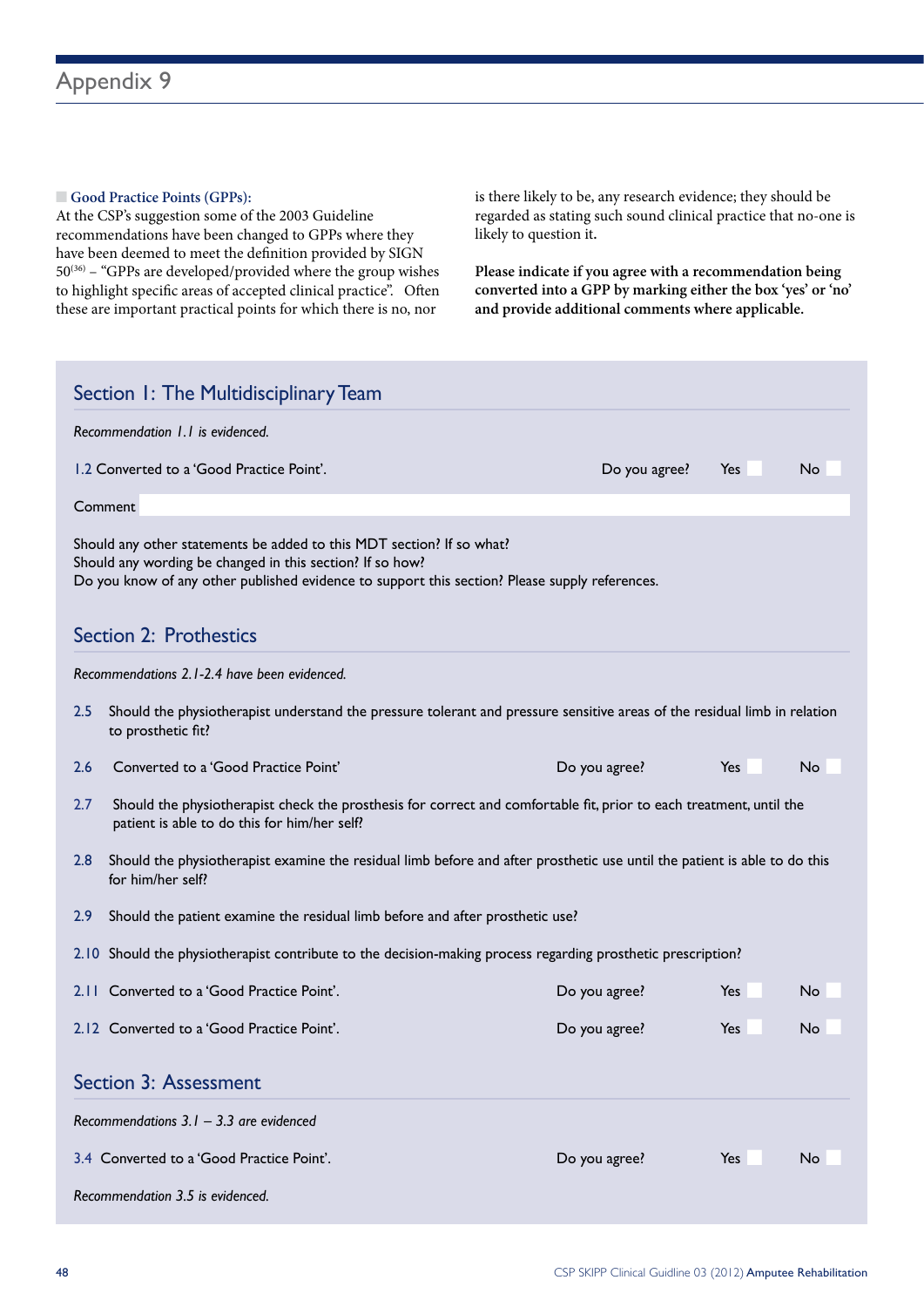### Section 4: The Prosthetic Rehabilitation Programme

*Recommendations 4.1, 4.2, 4.3, 4.4 are all evidenced.*

- 4.5 Should prosthetic rehabilitation begin within 5 working days of receiving a prosthesis?
- 4.6 During prosthetic rehabilitation patients should receive physiotherapy as often as their needs and circumstances dictate?

#### *Recommendation 4.7 is evidenced*

- 4.8 Should gait re-education commence within the parallel bars?
- 4.9 Should gait re-education progress through walking within the hospital environment to walking within the home environment?
- 4.10 Should walking aids be provided to ensure that prosthetic users, where possible, progress to being fully weight bearing through their prosthesis?

*Recommendation 4.11 is evidenced.*

4.12 Should rehabilitation be functional and integrated with activities of daily living?

| 4.13 Should the physiotherapist instruct the patient in appropriate functional tasks:                                    |                              |  |  |  |  |
|--------------------------------------------------------------------------------------------------------------------------|------------------------------|--|--|--|--|
| (Please tick the activities you agree should be taught and cross (x) those activities you do not agree should be taught) |                              |  |  |  |  |
| on/off floor<br>in/out car                                                                                               |                              |  |  |  |  |
| up/down stairs, curbs, ramps, slopes                                                                                     | carrying objects             |  |  |  |  |
| uneven ground outdoors                                                                                                   | changing speed and direction |  |  |  |  |
| picking objects up from the floor                                                                                        | open/closing door            |  |  |  |  |
| public transport                                                                                                         | escalators                   |  |  |  |  |
|                                                                                                                          |                              |  |  |  |  |

#### Comment

*Recommendation 4.14 is evidenced.*

4.15 Should the physiotherapist, alongside other professionals, treat wound problems when these occur during rehabilitation?

4.16 Should the physiotherapist, alongside other professionals, treat scar problems when these occur during rehabilitation?

4.17 Should the physiotherapist contribute to the management of residual limb pain?

4.18 Should the physiotherapist contribute to the management of phantom sensation/pain?

4.19 Converted to a 'Good Practice Point'. Converted to a 'Good Practice Point'.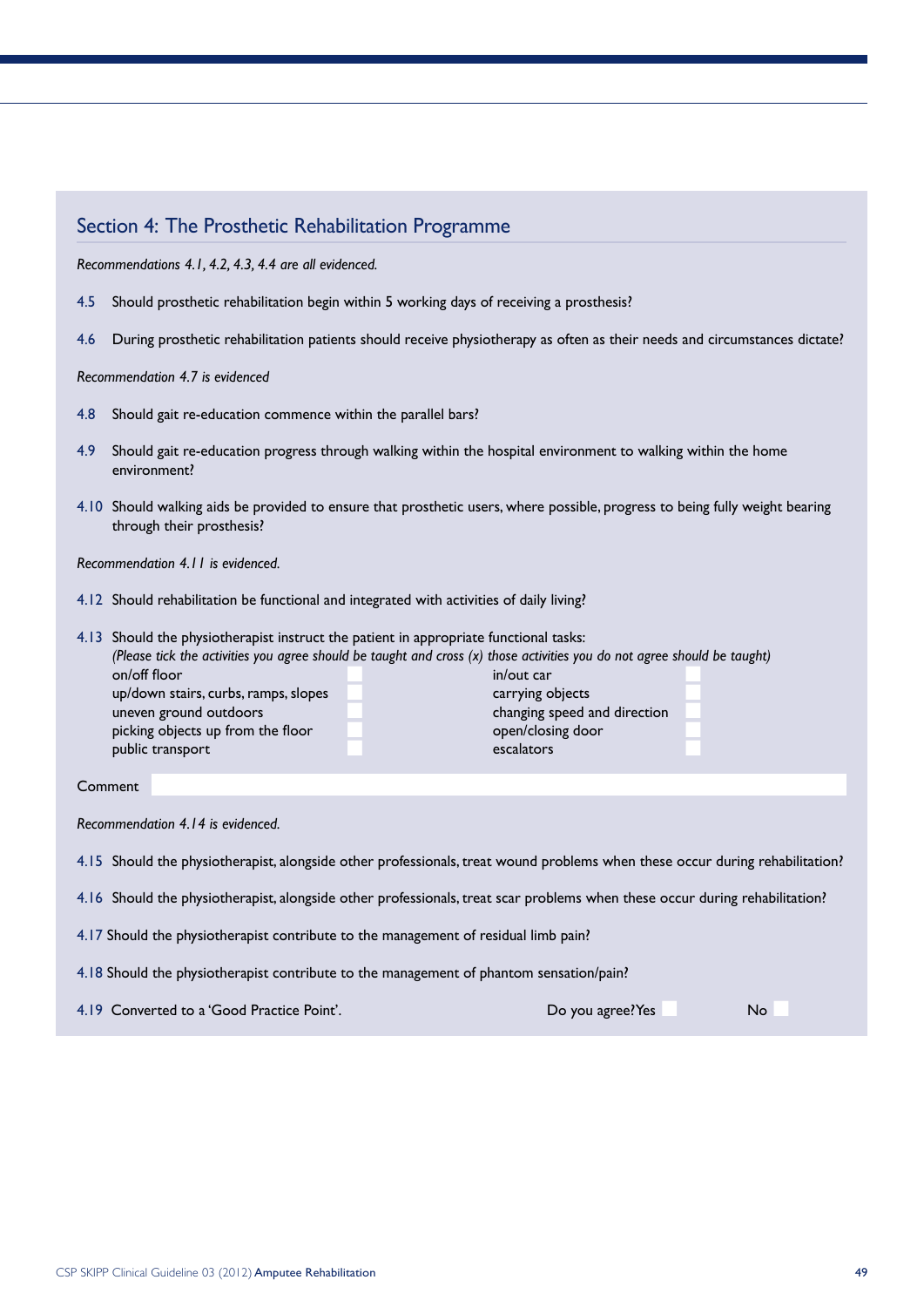### Section 5: Patient Education

- 5.1.1 Should patients be given information about the type of prosthesis, it's function and limitations?
- 5.1.2 Should patients be given information about the care of their prosthesis?
- 5.1.3 Should patients be given instruction on achieving correct socket fit, including pressure tolerant and sensitive areas of their residual limb?
- 5.1.4 Should the reasons for fluctuations in residual limb volume and its management be explained?
- 5.1.5 Should the physiotherapist give guidance on how long to wear the prosthesis and how this should be increased?
- 5.1.6 Should an explanation be given on how changing footwear may alter prosthetic alignment and the distribution of pressure within the socket?
- 5.1.7 Should the patient receive instruction in the use and care of prosthetic socks?
- 5.1.8 Should instruction be given in the correct use of the type of suspension used?
- 5.2.1 Should techniques for the management of phantom pain/sensation be taught?
- 5.2.2 Should the physiotherapist give advice on the factors influencing wound healing?
- 5.2.3 Should instruction be given on the methods to prevent and treat adhesion of scars?
- *Recommendation 5.2.4 is evidenced*
- 5.2.5 Should Patients/carers be informed that sockets that no longer fit properly, for whatever reason, can cause skin problems?
- 5.3.1 Should the patient/carer be taught to monitor the condition of the remaining limb?
- 5.3.2 Converted to a 'Good Practice Point'. Converted to a 'Good Practice Point'. Converted to a n No n No n No

*Recommendation 5.3.3 is evidenced.*

*Recommendations 5.4.1 – 5.4.4 & 5.5.1 – 5.5.4 are evidenced.*

- 5.6.1 Should patients be made aware of the possible psychological effects following amputation and how and where to seek advice and support?
- 5.6.2 Should patients be educated in how to prevent secondary disabilities that may occur as a result of prosthetic use?

| 5.6.3 Converted to a 'Good Practice Point'.                                                                                                                                                                                                                                                | Do you agree?                                | Yes | No. |
|--------------------------------------------------------------------------------------------------------------------------------------------------------------------------------------------------------------------------------------------------------------------------------------------|----------------------------------------------|-----|-----|
| 5.6.4 Converted to a 'Good Practice Point'.                                                                                                                                                                                                                                                | Do you agree?                                | Yes | No  |
| 5.6.5 Should information on the following be made available:<br>(Please tick the information you agree should be made available and cross $(x)$ the information that should not)<br>National & local amputee support & user groups<br>Sporting & leisure activities<br>Employment/Training | Health promotion<br>Driving after amputation |     |     |

Are there any other agencies/topics you would add to the above list? If so what?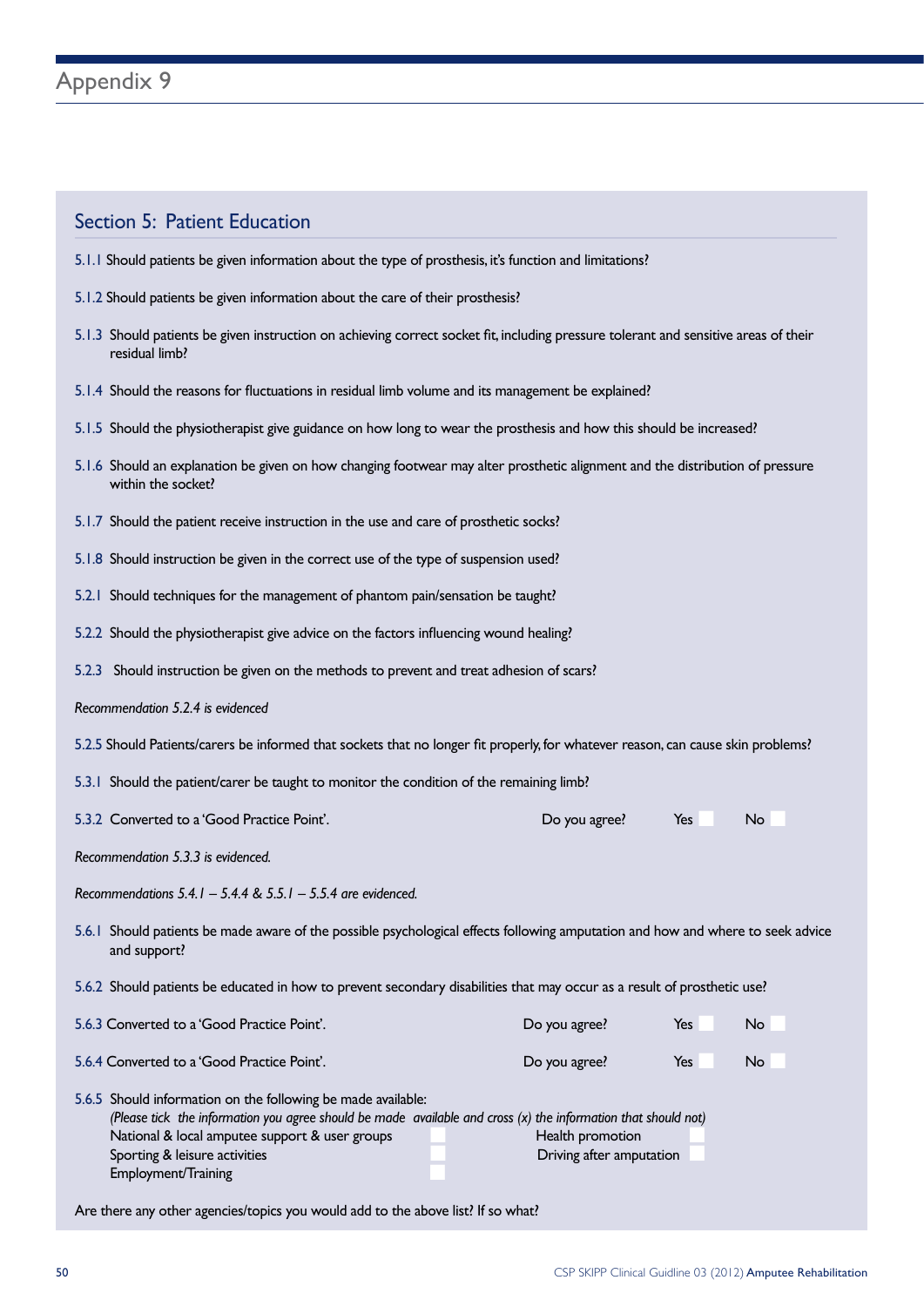|                                                                                                     | Section 6: Discharge and Maintenance                                                                                                                                         |               |                                       |           |  |  |  |  |
|-----------------------------------------------------------------------------------------------------|------------------------------------------------------------------------------------------------------------------------------------------------------------------------------|---------------|---------------------------------------|-----------|--|--|--|--|
| 6.1                                                                                                 | Converted to a 'Good Practice Point'.                                                                                                                                        | Do you agree? | Yes                                   | <b>No</b> |  |  |  |  |
| 6.2                                                                                                 | Converted to a 'Good Practice Point'.                                                                                                                                        | Do you agree? | Yes                                   | <b>No</b> |  |  |  |  |
| Should a system exist for the review of patients after discharge from regular physiotherapy?<br>6.3 |                                                                                                                                                                              |               |                                       |           |  |  |  |  |
| 6.4                                                                                                 | Should there be a process in place for the patient/carer to self-refer to physiotherapy after initial rehabilitation?                                                        |               |                                       |           |  |  |  |  |
| 6.5                                                                                                 | Should additional rehabilitation be made available when an individual's circumstances change: i.e. medical,<br>environmental, prosthetic, physical, return to work or sport? |               |                                       |           |  |  |  |  |
| 6.6                                                                                                 | Converted to a 'Good Practice Point'.                                                                                                                                        | Do you agree? | Yes                                   | No.       |  |  |  |  |
|                                                                                                     | <b>General Comments</b>                                                                                                                                                      |               |                                       |           |  |  |  |  |
|                                                                                                     | Please could you comment on your experience of using the 2003 Guideline (was it easy to read? Could you find the<br>section you needed? etc etc)                             |               |                                       |           |  |  |  |  |
|                                                                                                     | Have you used the audit tool suggested?                                                                                                                                      |               | Yes / No (please delete as necessary) |           |  |  |  |  |
|                                                                                                     | If yes please comment on the audit tool's usability and usefulness:                                                                                                          |               |                                       |           |  |  |  |  |
|                                                                                                     |                                                                                                                                                                              |               |                                       |           |  |  |  |  |
|                                                                                                     | Any other comments that you wish to make?                                                                                                                                    |               |                                       |           |  |  |  |  |
|                                                                                                     |                                                                                                                                                                              |               |                                       |           |  |  |  |  |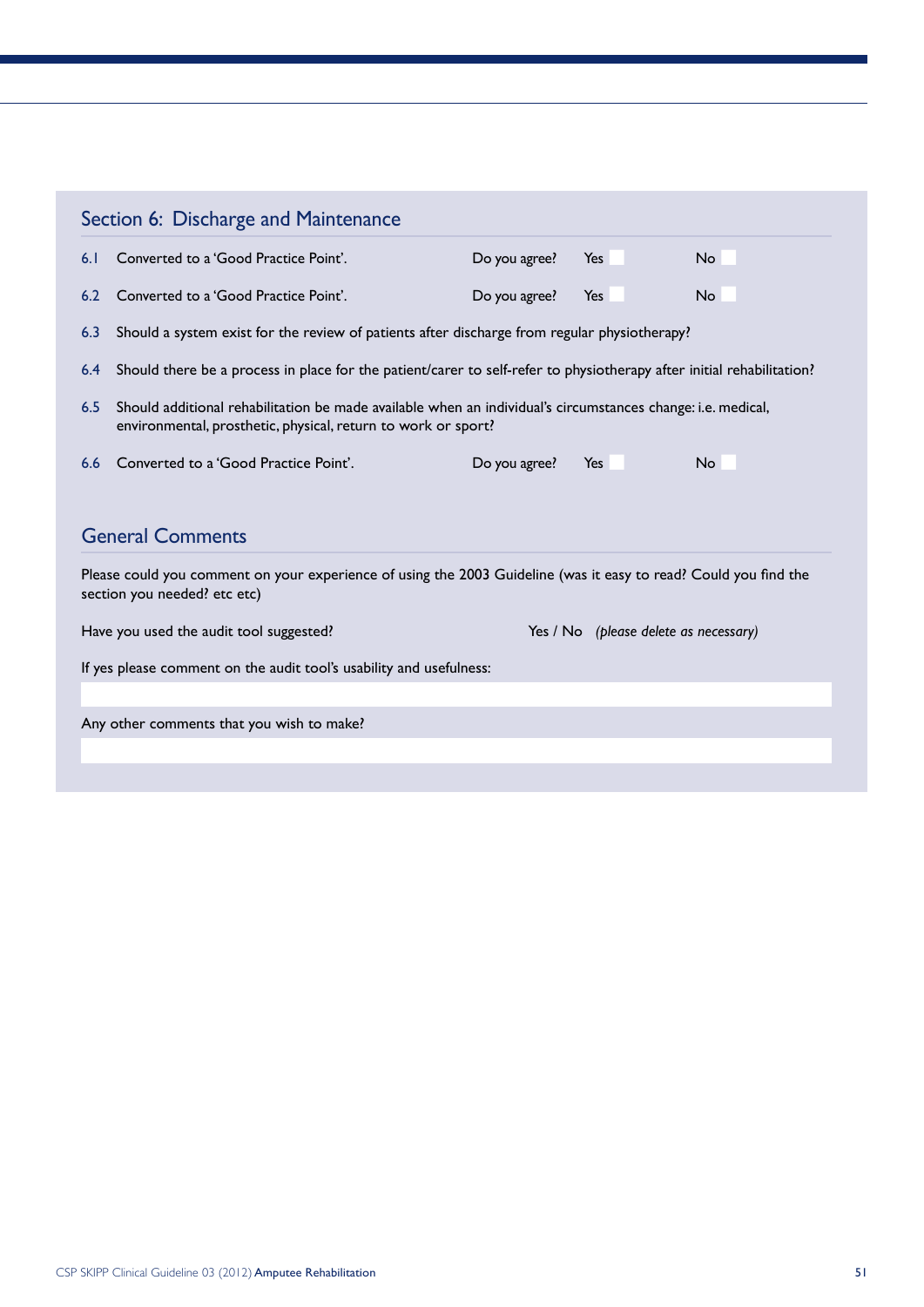# Appendix 10a: Results from the Delphi Questionnaire

Some consensus questions that were posed by the original guideline development group have been excluded from this list as:

- i) There is new evidence that supports the recommendation and expert opinion is therefore not required or
- ii) The statement has been converted to a Good Practice Point (see Appendix 11)

The two open questions gained agreement as below:

#### n **4.13# Should the physiotherapist instruct the patient in appropriate functional tasks?**

|                                      | % agreement |
|--------------------------------------|-------------|
| on/off floor                         | 98%         |
| in/out car                           | 99%         |
| up/down stairs, kerbs, ramps, slopes | 100%        |
| a crowded environment                | 96%         |
| carrying objects                     | 98%         |
| uneven ground outdoors               | 100%        |
| changing speed and direction         | 98%         |
| picking objects up from the floor    | 98%         |
| open/closing door                    | 98%         |
| public transport                     | 81%         |
| escalators                           | 76%         |

#### n **5.6.5# Should information on the following be made available?**

|                                                | % agreement |
|------------------------------------------------|-------------|
| National & local amputee support & user groups | 100%        |
| Health promotion                               | 99%         |
| Sporting & Leisure Activities                  | 100%        |
| Driving after amputation                       | 98%         |
| Employment/Training                            | 95%         |

| Questionnaire Results (n=37) |             |
|------------------------------|-------------|
| <b>Question Number</b>       | % Agreement |
| 2.5                          | 97.6        |
| 2.7                          | 96.7        |
| 2.8                          | 96.3        |
| 2.9                          | 96.5        |
| 2.10                         | 92.5        |
| 4.5                          | 95.7        |
| 4.6                          | 98.5        |
| 4.8                          | 93.4        |
| 4.9                          | 92.2        |
| 4.10                         | 97          |
| 4.12                         | 97.8        |
| 4.13                         | List        |
| 4.15                         | 79.6        |
| 4.16                         | 90.4        |
| 4.17                         | 89.5        |
| 4.18                         | 91.5        |
| 5.1.1                        | 91          |
| 5.1.2                        | 96.3        |
| 5.1.3                        | 97.8        |
| 5.1.4                        | 97.3        |
| 5.1.5                        | 98          |
| 5.1.6                        | 98          |
| 5.1.7                        | 97.7        |
| 5.1.8                        | 92.3        |
| 5.2.1                        | 94.9        |
| 5.2.2                        | 93.8        |
| 5.2.3                        | 94.4        |
| 5.2.5                        | 97.8        |
| 5.3.1                        | 97.2        |
| 5.6.1                        | 94.6        |
| 5.6.2                        | 90.8        |
| 5.6.5                        | List        |
| 6.3                          | 92.1        |
| 6.4                          | 93.7        |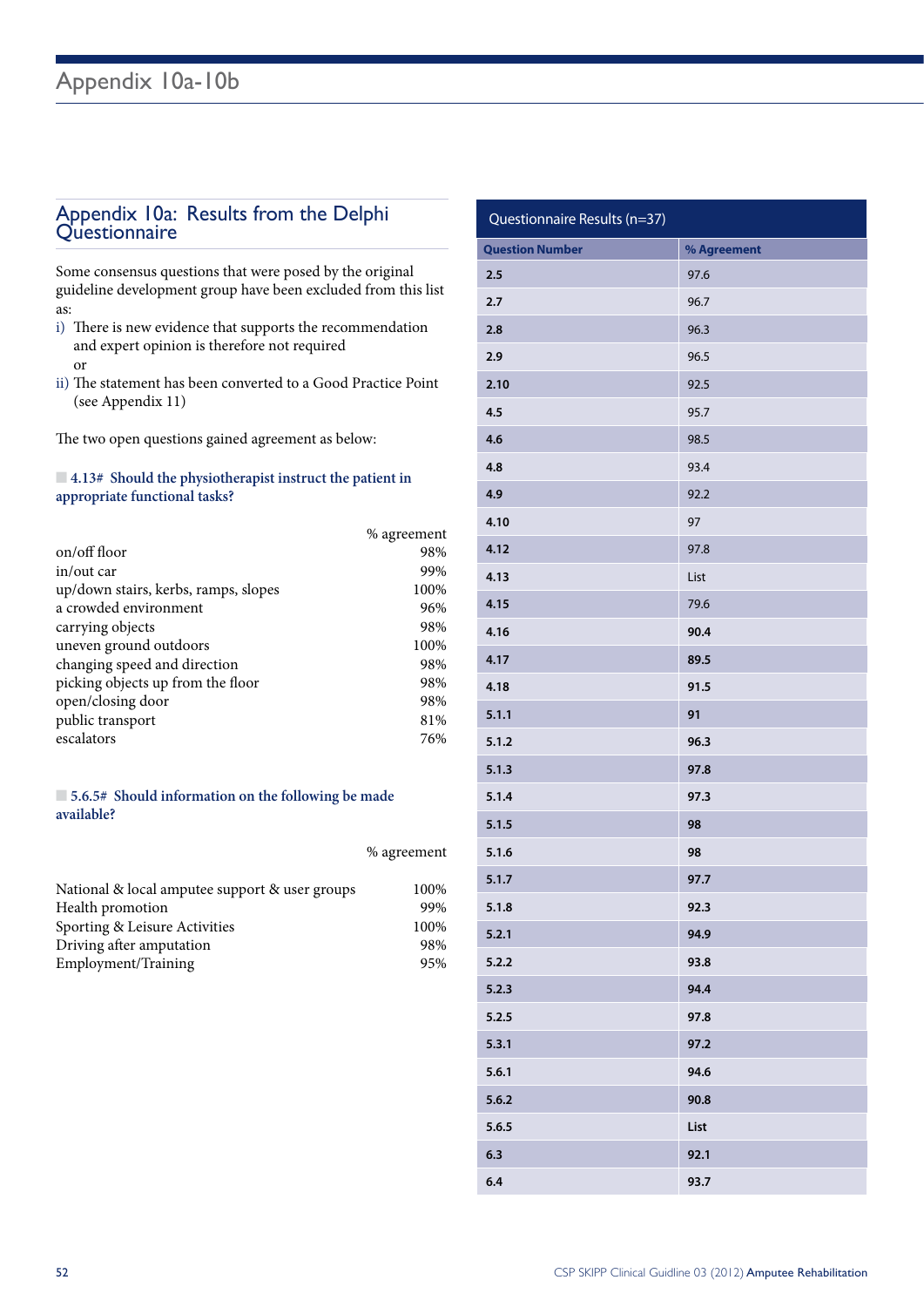## Appendix 10b: Experts Comments and Their Impact Upon the 2012 Guideline Update Process

All comments made by the respondents to the Delphi questionnaire were read and, where appropriate, grouped together with others of a common theme.

Below are the themes identified that occurred with a frequency of 5+ responses.

# Please note that this numbering system corresponds to the recommendations as published in the previous guideline <sup>(1)</sup>.

| <b>Related</b><br><b>Guideline</b><br><b>Section Number</b> | <b>Common themes identified</b>                                                                                                                                                                     | <b>Action taken by Guideline Development Group</b>                                                                                                                                                                                                                                               |
|-------------------------------------------------------------|-----------------------------------------------------------------------------------------------------------------------------------------------------------------------------------------------------|--------------------------------------------------------------------------------------------------------------------------------------------------------------------------------------------------------------------------------------------------------------------------------------------------|
| 2.9                                                         | Carers may need to be involved in this activity due to patient limitations<br>attributed to a variety of reasons (i.e. - limited eyesight)                                                          | Reword the recommendation to include carers input.                                                                                                                                                                                                                                               |
| 2.9                                                         | It was felt that there should be more specific guidance about the<br>frequency of checking the residual limb.                                                                                       | Too prescriptive to be included in the guideline; individual<br>practitioners clinical judgement required. No changes made.                                                                                                                                                                      |
| 2.10                                                        | Specific factors (musculoskeletal function, cognition & exercise tolerance)<br>which influence the physiotherapists contribution to the prosthetic<br>decision making process should be identified. | Reword the recommendation to incorporate these key factors.                                                                                                                                                                                                                                      |
| <b>Section 3</b>                                            | The use of validated outcome measures to provide baseline information<br>and monitor progress should be promoted.                                                                                   | New evidence has been appraised which supports these comments<br>therefore a new recommendation shall be added into Section 3.                                                                                                                                                                   |
| $4.5 - 4.6$                                                 | Funding/resources may mean that these recommendations are very<br>difficult to meet in some rehab settings.                                                                                         | Acknowledge as a potential barrier in the 'Local implementation'<br>bullet points at the end of Section 4.                                                                                                                                                                                       |
| 4.8                                                         | Some occasions identified where gait retraining/transfer practice would<br>not commence within parallel bars.                                                                                       | Reword this recommendation                                                                                                                                                                                                                                                                       |
| 4.13                                                        | Need to emphasise that the functional tasks taught need to be relevant<br>to the individual goals set and realistic given the patient's physical status/<br>predicted rehab potential.              | Reword this recommendation to emphasise these issues and<br>consider splitting the activities into basic and advanced.                                                                                                                                                                           |
| 4.15-4.18                                                   | Not all practitioners will have the expertise to be able to contribute to<br>these recommendations.                                                                                                 | Reword this recommendation to emphasise the need for<br>practitioners to work within their own scope of practice.                                                                                                                                                                                |
| 5.1.7                                                       | Patients require instruction in the use of liners as well as prosthetic socks.                                                                                                                      | Reword this recommendation to include liners in this statement.                                                                                                                                                                                                                                  |
| 5.1.1-5.1.8                                                 | These recommendations need to be done in conjunction with<br>Prosthetists                                                                                                                           | Add a statement into the section introduction emphasising that<br>other MDT members may lead/contribute to the achievement of the<br>recommendations depending upon staffing levels and mix within<br>the rehab settings.                                                                        |
| 5.6.5                                                       | Add: i) Benefits ii) Social Services<br>to the list of information that should be made available.                                                                                                   | Add these points to the recommendation.                                                                                                                                                                                                                                                          |
| <b>Section 6</b>                                            | The use of validated outcome measures to objectively monitor progress<br>should be promoted.                                                                                                        | This has been discussed in the introduction to the section                                                                                                                                                                                                                                       |
| 6.4                                                         | Funding/resources may mean that this recommendation are may be<br>difficult to meet in some rehab settings.                                                                                         | Discussed in guideline introduction                                                                                                                                                                                                                                                              |
| 6.4                                                         | Concerns raised that some referrals back to Physiotherapy may not<br>be appropriate-discrepancies highlighted between patient and MDT<br>perceived needs.                                           | Recommend that a locally negotiated protocol which documents<br>criteria for re-referral.<br>Consider rewording recommendation to encourage access to<br>'specialist Physiotherapy assessment' to determine therapy needs<br>rather than assuming 'additional rehab' is required or appropriate. |
| 6.4                                                         | Concerns raised that some established patients who would<br>benefit from extra physiotherapy input are not being referred<br>back into services.                                                    | As above.                                                                                                                                                                                                                                                                                        |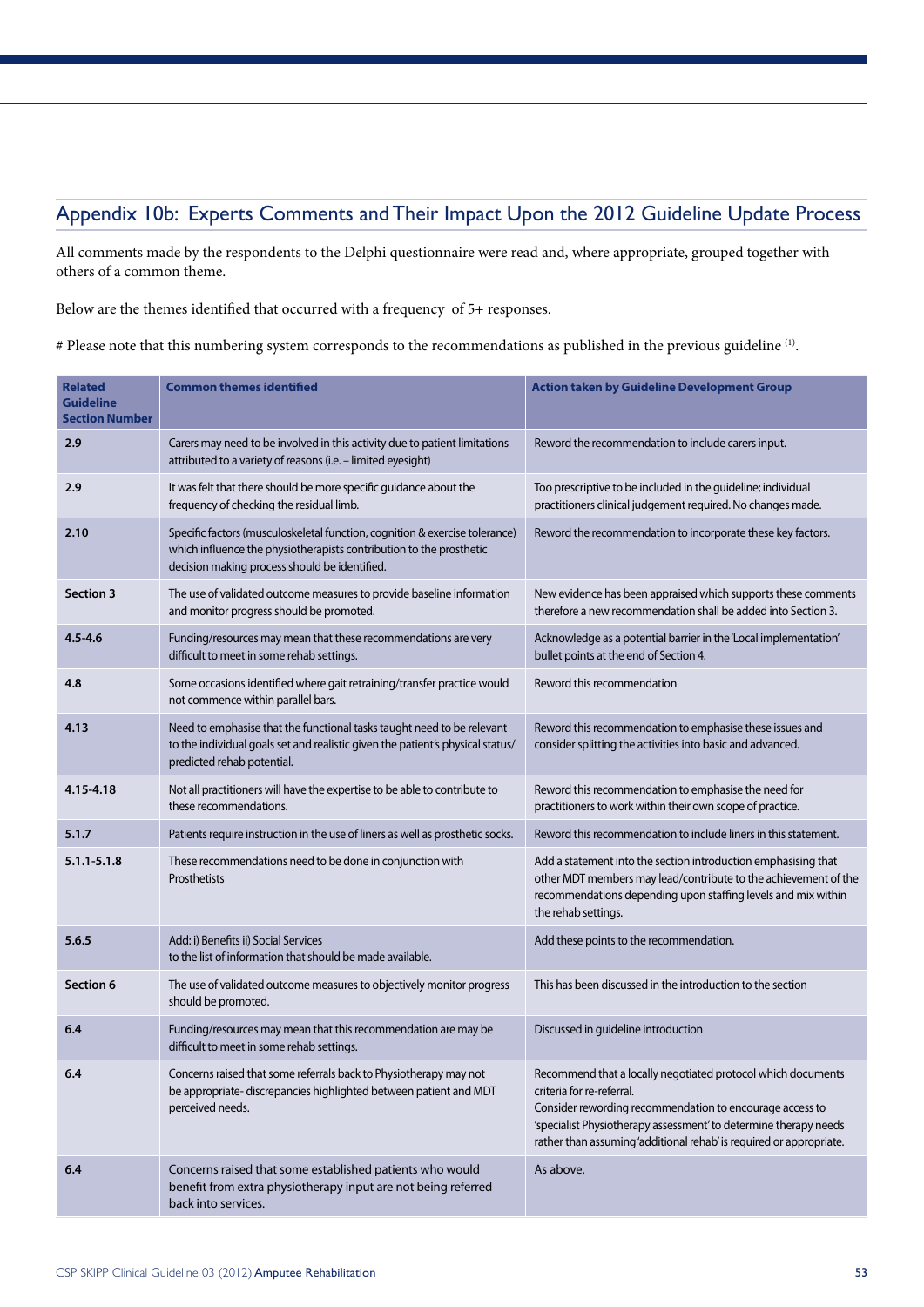## Appendix 11: Expert Consensus Upon the Proposed Good Practice Points (GPPs)

Advisors have suggested that some of the recommendations within the original guideline<sup>(1)</sup> become GPPs as they fulfil the definition given by SIGN<sup>(35)</sup>. Agreement with this proposal was sought amongst the Expert Practitioners completing the Delphi consensus process.

| <b>GPP</b>  | $\frac{9}{6}$<br><b>Agreement</b> | <b>Comments from Delphi Respondents</b>                                                                                 | Responses/actions from the Guideline Development Team                                                                                                                                                                                                                                                                                                                                                             |
|-------------|-----------------------------------|-------------------------------------------------------------------------------------------------------------------------|-------------------------------------------------------------------------------------------------------------------------------------------------------------------------------------------------------------------------------------------------------------------------------------------------------------------------------------------------------------------------------------------------------------------|
| Т           | 100                               | $N/A^*$                                                                                                                 |                                                                                                                                                                                                                                                                                                                                                                                                                   |
| Ш           | 87.5                              | "KISS' system is not known yet is important."                                                                           | Many different suspension systems exist and it is the Clinicians<br>responsibility to develop their knowledge and skills via CPD <sup>**</sup> to<br>keep abreast of new prosthetic developments.                                                                                                                                                                                                                 |
| Ш           | 93.8                              | $N/A^*$                                                                                                                 | $\overline{\phantom{a}}$                                                                                                                                                                                                                                                                                                                                                                                          |
| IV          | 100                               | $N/A^*$                                                                                                                 |                                                                                                                                                                                                                                                                                                                                                                                                                   |
| v           | 87.5                              | "Use of ICP's mean there is no need for this as information<br>is duplicated"; "it is the Prosthetists responsibility." | Reword GPP to ensure that this information is not duplicated but is<br>recorded in environments where ICP's not utilised.                                                                                                                                                                                                                                                                                         |
| VI          | 80                                | "Physio intervention not required if cosmetic limb<br>provided but essential if transfer                                | Agreement rises to 96% if referring only to prosthetic limbs being<br>used for transfers therefore consider re-wording GPP.                                                                                                                                                                                                                                                                                       |
| <b>VII</b>  | 96                                | $N/A^*$                                                                                                                 |                                                                                                                                                                                                                                                                                                                                                                                                                   |
| <b>VIII</b> | 92                                | "Appropriate communication is imperative"                                                                               | Agreed                                                                                                                                                                                                                                                                                                                                                                                                            |
| IX          | 96                                | "It is not a legal requirement and could form part of the<br>treatment outcome"                                         | CSP core standards (2005) states that "all advice/information<br>given to the patient is recorded" so it is felt this is a reasonable<br>recommendation.                                                                                                                                                                                                                                                          |
| X           | 100                               | $N/A^*$                                                                                                                 |                                                                                                                                                                                                                                                                                                                                                                                                                   |
| XI          | 96                                | "It is the responsibility of the DSC to give prosthetic<br>information"                                                 | Locally this needs to be negotiated to ensure that the most<br>appropriate MDT member is providing the information. In some<br>rehab settings the Physiotherapist will be the most appropriate<br>person.                                                                                                                                                                                                         |
| XII         | 96                                | "Change of status should be documented by the most<br>appropriate MDT member not just Physio's".                        | Add a statement into the section introduction emphasising that<br>other MDT members may lead/contribute to the achievement of the<br>recommendations depending upon staffing levels and mix available<br>within the rehab settings.<br>Need to emphasise the importance of making sure that all<br>information/advice given by the MDT is accurate, correct and<br>complements that given by other professionals. |

\* N/A indicates that no comments were received.

\*\* CPD = Continuing Professional Development.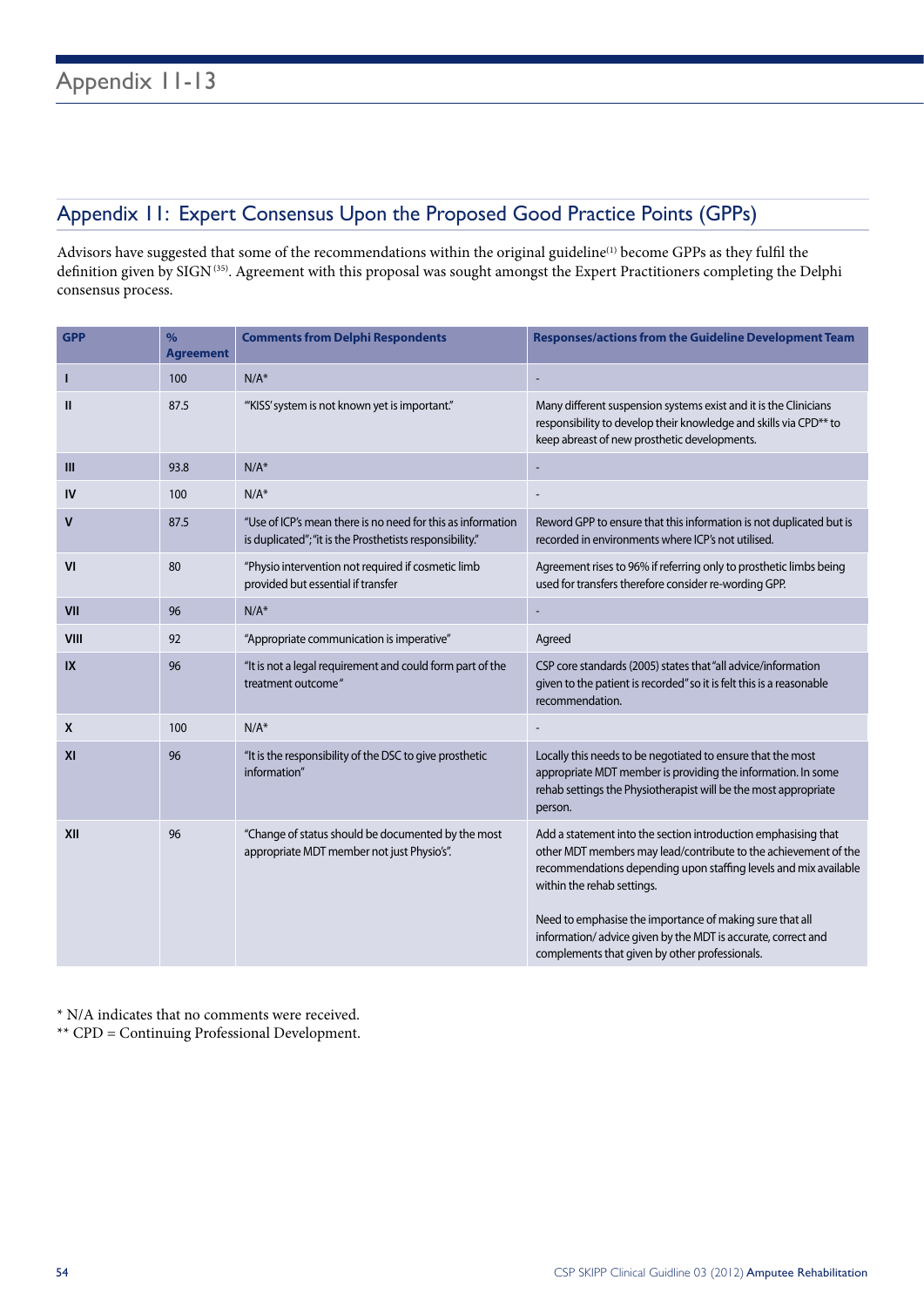## Appendix 12: Definition of SIGN's 'Grades of Recommendations'(35)

These grades are allocated by the GDG to the recommendations of the completed Guideline and based on the strength of the supporting evidence from which they were formulated.

The aim of these grades is to give the Guideline user important information about the quality of evidence upon which each recommendation is based; it is **not** ranking the recommendations in the authors' perceived level of importance to clinical practice.

| <b>Grade of</b><br><b>Recommendation</b> | <b>Level of</b><br><b>Evidence</b><br><b>Found</b>         | <b>Definition</b>                                                                                                                                                                                                                                                 |
|------------------------------------------|------------------------------------------------------------|-------------------------------------------------------------------------------------------------------------------------------------------------------------------------------------------------------------------------------------------------------------------|
| $\mathsf{A}$                             | $1++$ or $1+$                                              | Must have at least 1 meta analysis, RCT or systematic review rated 1++ that is directly applicable to the Guideline population<br><b>Or</b><br>A body of evidence rated as 1+ directly related to Guideline population with consistency in the results presented. |
| B                                        | $2++$ or<br>Extrapolated<br>from $1++$ or<br>$1+$ studies. | Must have a body of evidence rated as 2++ directly related to Guideline population with consistency in the results presented.<br>0r<br>Results extrapolated from 1++ or 1+ studies.                                                                               |
|                                          | $2+$ or<br>Extrapolated<br>from<br>$2++$ studies.          | Must have a body of evidence rated as 2+ directly related to Guideline population with consistency in the results presented.<br><b>Or</b><br>Results extrapolated from 2++ studies.                                                                               |
| D                                        | $3$ or 4                                                   | Evidence is gained from literature rated as 3 or 4<br><b>Or</b><br>Results extrapolated from 2+ studies.                                                                                                                                                          |

## Appendix 13: Audit Tool – Clinician Comments

| <b>Comments received re: Audit tool Usefulness</b>                                                                                                                                                                                                                                                                                                  |                                                                                                                                                                                      |
|-----------------------------------------------------------------------------------------------------------------------------------------------------------------------------------------------------------------------------------------------------------------------------------------------------------------------------------------------------|--------------------------------------------------------------------------------------------------------------------------------------------------------------------------------------|
| Audit outcomes led to changes in documentation / ICP development<br>Used for individual clinicians appraisal<br>Helpful in auditing and benchmarking services<br>Used to check compliance of services and compare to others in BACPAR region<br>'Did lead to changes in documentation and patient information to ensure we met the recommendations' |                                                                                                                                                                                      |
| <b>Comments received re: Usability</b>                                                                                                                                                                                                                                                                                                              | <b>Actions by Guideline Development Team</b>                                                                                                                                         |
| Not used due to time limitations / lengthy to complete                                                                                                                                                                                                                                                                                              | The Audit tool has been split into 3 distinctive parts-                                                                                                                              |
| 'Service' objectives (i.e - is there a protocol in place) did not<br>need to be answered for every patient.                                                                                                                                                                                                                                         | 1) Service led recommendations (Appendix 14a)<br>2) Personal achievement of GPP's (Appendix 14b)<br>3) Patient notes audit form (Appendix 14c).                                      |
| 'Difficult document to use on a number of patients'/'Different<br>format would help with multiple data collection'                                                                                                                                                                                                                                  | - Each section could be completed at separate times to minimize time burden upon clinicians.<br>- Every section has been reviewed and reformatted to enhance ease of data collection |
| Not aware of audit tool in original document                                                                                                                                                                                                                                                                                                        | Continue to introduce the reader to the audit from within the introduction.                                                                                                          |
| Some 'N/A' boxes need removing                                                                                                                                                                                                                                                                                                                      | All N/A boxes scrutinized and removed where appropriate.                                                                                                                             |
| Should have 'action plan' attached to identify areas requiring<br>improvement and state how they should be addressed.                                                                                                                                                                                                                               | Each audit tool has an 'Action' section beside the data to encourage the timely creation of an<br>action plan.                                                                       |
| "suggest that GPP's are included in the new audit tool".                                                                                                                                                                                                                                                                                            | See Audit form 2 - Personal achievement of GPP's (Appendix 14b)                                                                                                                      |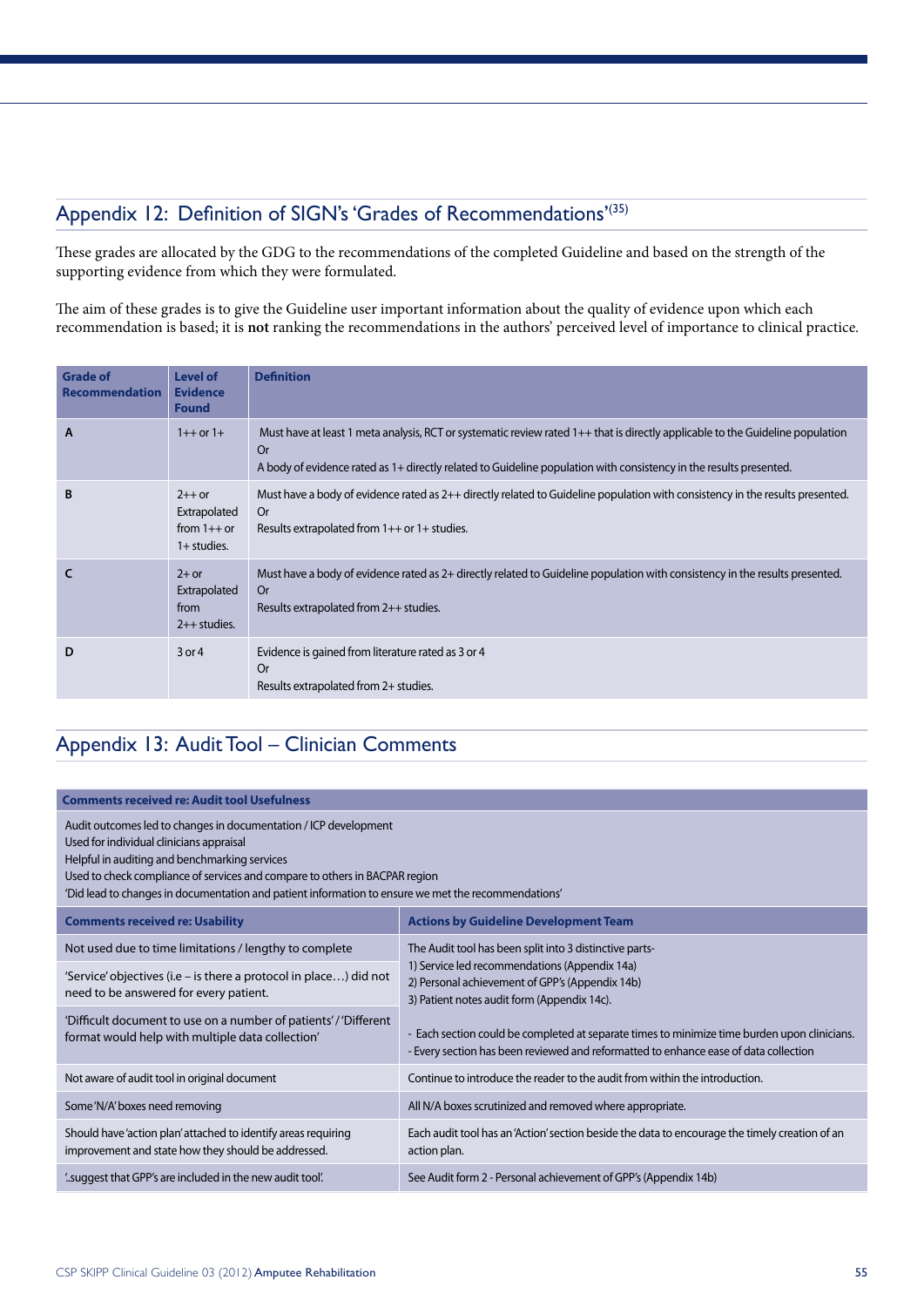## Appendix 14a: Audit Data Collection Form – Service Evaluation

Date Audit data collected …………………………………………… Name of Auditor ………………………………………………………

| <b>Recommendation</b> |                                                                                                                                                                                                                                                                  | <b>Yes</b> | <b>No</b> | N/A                           | <b>Comments/Evidence</b> | <b>Actions</b> |
|-----------------------|------------------------------------------------------------------------------------------------------------------------------------------------------------------------------------------------------------------------------------------------------------------|------------|-----------|-------------------------------|--------------------------|----------------|
| $2.1 - 2.5$           | There is documented evidence of on-going formal and<br>informal training and CPD in prosthetics and prosthetic<br>rehabilitation and reflective practise by the physiotherapist.                                                                                 |            |           |                               |                          |                |
| 2.7,2.8               | There is a protocol for checking the prosthesis and residual<br>limb before, during and after treatment.                                                                                                                                                         |            |           |                               |                          |                |
| 2.10                  | There is a local procedure in place which allows the<br>physiotherapist to contribute to the decision making process<br>regarding prosthetic prescription.                                                                                                       |            |           |                               |                          |                |
| $3.1 - 3.4$           | A locally agreed physiotherapy assessment form is in clinical<br>use.                                                                                                                                                                                            |            |           |                               |                          |                |
| 3.5                   | Locally agreed, amputee specific Outcome measures<br>are utilised, within agreed timeframes, by the<br>Physiotherapy team                                                                                                                                        |            |           |                               |                          |                |
| $4.1 - 4.15$          | Local protocols and competencies exist to cover<br>specific treatment modalities and ensure that the<br>physiotherapy team are working within appropriate<br>scope of practice                                                                                   |            |           |                               |                          |                |
| 5.6.5                 | Information is available on the following:<br>• National and local amputee support and user groups<br>• Health promotion<br>• Sporting and leisure activities<br>• Driving after amputation<br>• Employment/training<br>• Benefits<br>• Social Services          |            | Ľ<br>E    | ш<br>п<br>$\blacksquare$<br>E |                          |                |
| 5.6                   | Information is available for patients about the<br>appointment system at the Prosthetic Centre and how<br>to access it.                                                                                                                                          |            |           |                               |                          |                |
| $6.3 - 6.5$           | There are local protocols for:<br>• The review of patients after discharge from regular<br>physiotherapy<br>• The patient to self-refer to physiotherapy after initial<br>rehabilitation<br>• Accessing rehabilitation if an individuals<br>circumstances change |            |           |                               |                          |                |

Planned Re-audit date .........................................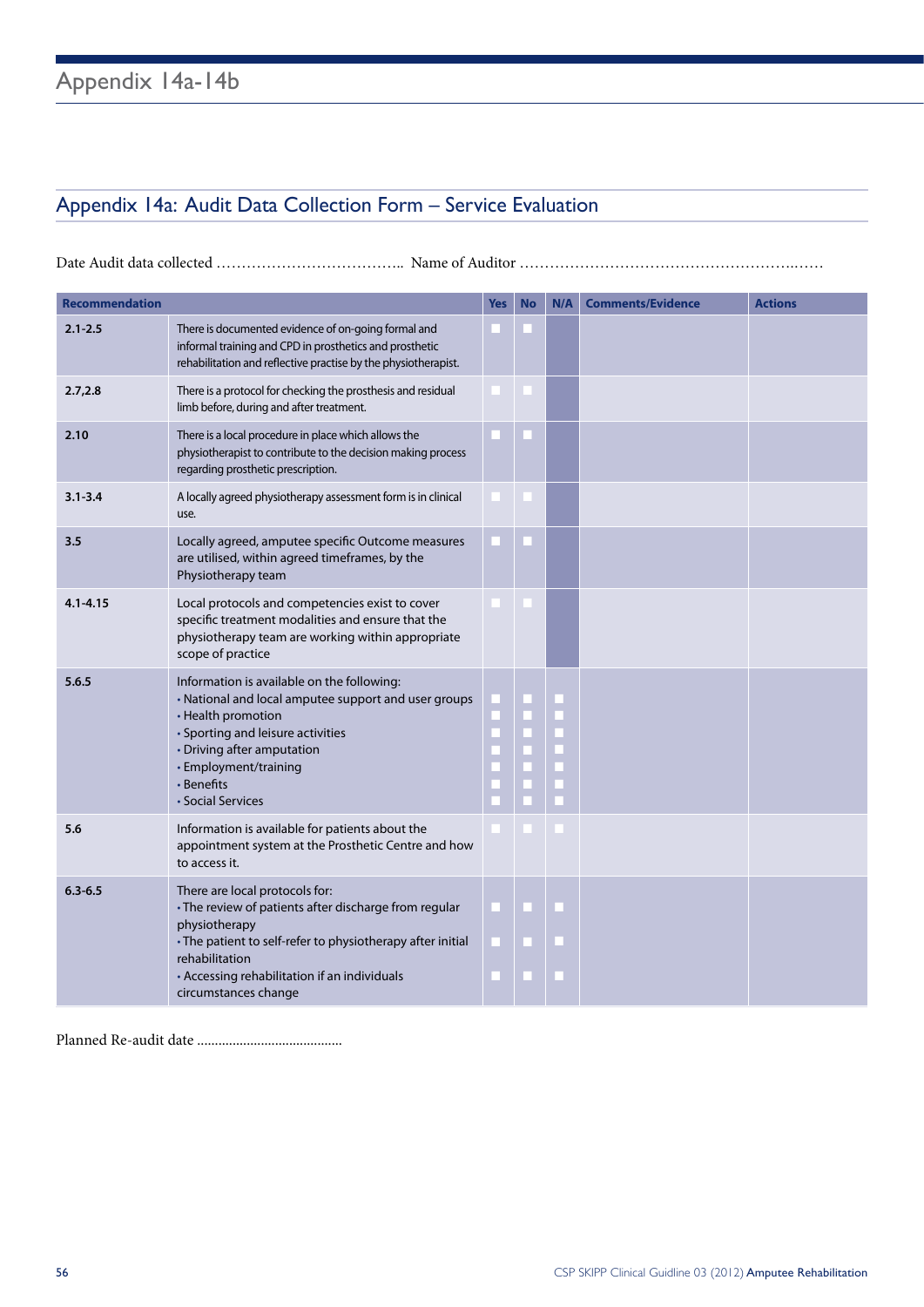## Appendix 14b: Audit Tool – Achievement of Good Practice Points (GPPS)

Completion of this audit of personal/MDT practice may provide evidence for the NHS Knowledge and Skills Framework<sup>(42)</sup> Core Dimensions 1,2,3, 4 & 5.

| <b>Details of the GPP</b>                                                                                                                                  | <b>Yes</b> | <b>No</b> | N/A    | <b>Supporting Evidence</b> | <b>Actions</b> |
|------------------------------------------------------------------------------------------------------------------------------------------------------------|------------|-----------|--------|----------------------------|----------------|
| GPP I: The Physiotherapist(s) should contribute to MDT audit, research and<br>education                                                                    |            |           |        |                            |                |
| GPP II: The Physiotherapist should understand the different methods of<br>donning and doffing prostheses.                                                  |            |           |        |                            |                |
| GPP III: The Prosthetic centre should be contacted if there is a malfunction of<br>any componentry                                                         |            |           |        |                            |                |
| GPP IV: The Prosthetic centre should be contacted if the socket requires<br>adjustment in order to achieve a correct and comfortable fit.                  |            |           |        |                            |                |
| GPP V: The Physiotherapist should record the prosthetic componentry, type<br>of socket and method of suspension                                            |            |           | $\ast$ |                            |                |
| GPP VI: Where a prosthesis is provided for transfers, instruction and advice on<br>its safe use should be given.                                           |            |           | $***$  |                            |                |
| GPP VII: Physiotherapists should establish links with their local podiatry<br>services                                                                     |            |           |        |                            |                |
| GPP VIII: Patient information should be available in a format suitable to that<br>individual.                                                              |            |           |        |                            |                |
| GPP IX: All advice/information given to the patient should be recorded.                                                                                    |            |           |        |                            |                |
| GPP X: A summary of the patient's function and mobility at transfer or<br>discharge from active rehabilitation should be documented in treatment<br>notes. |            |           |        |                            |                |
| GPP XI: The prosthetic user should be provided with the necessary contact<br>details to seek help and advice where required.                               |            |           |        |                            |                |
| GPP XII: If prosthetic use is discontinued during the rehabilitation<br>programme the reasons for abandoning should be documented.                         |            |           |        |                            |                |

It is anticipated that most GPPs should be achieved regardless of the clinical setting that the physiotherapist works within.

The exceptions to this are:

\* GPP V – Where Integrated Care pathways are in use it may not be necessary for the Physiotherapist to duplicate this information. \*\* GPP VI – Outside of the Prosthetic Centre setting there may be limited scope for physiotherapists to come into contact with patients who have been provided with a prosthetic limb for transfer use only.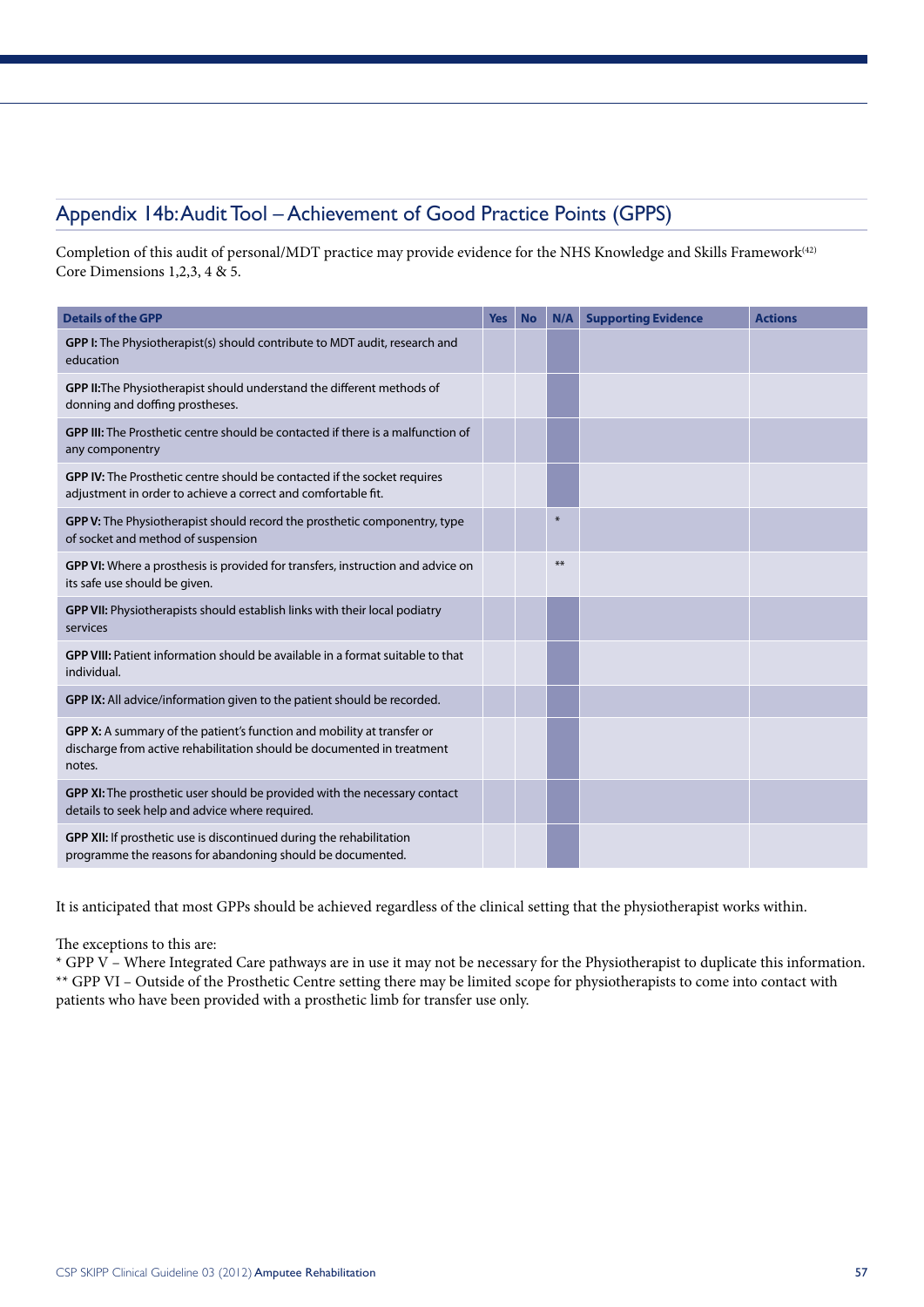## Appendix 14c

## Appendix 14c: Audit Tool – Patient Notes Audit

Date: …………………………………………… Name of Auditor ……….………………………………………………

There should be documentation found within the patient notes to support the recommendations. Where this information is found a tick  $(\sqrt{})$  should be inserted; where the information is absent a cross  $(X)$  should be inserted.

| <b>Recommendation</b> |                                                                                                                                                                                                                                                                                                                                                                                                      | <b>Patient</b><br>1 | <b>Patient</b><br>$\overline{2}$ | <b>Patient</b><br>$\overline{\mathbf{3}}$ | <b>Patient</b><br>4 | <b>Patient 5</b> | <b>Actions</b> |
|-----------------------|------------------------------------------------------------------------------------------------------------------------------------------------------------------------------------------------------------------------------------------------------------------------------------------------------------------------------------------------------------------------------------------------------|---------------------|----------------------------------|-------------------------------------------|---------------------|------------------|----------------|
| $3.1 - 3.3$           | • A physical examination and assessment of previous and<br>present function.<br>• The patients social situation<br>• Psychological status<br>• Patient Goals and expectations<br>• Relevant pathology including diabetic status<br>• Present and past Prosthetic componentry, type of socket<br>and method of suspension                                                                             |                     |                                  |                                           |                     |                  |                |
| 3.4                   | A problem list, treatment plan and goals have been<br>formulated in partnership with the patient.                                                                                                                                                                                                                                                                                                    |                     |                                  |                                           |                     |                  |                |
| 4.4                   | There is evidence of a personalised exercise programme<br>being devised for the patient.                                                                                                                                                                                                                                                                                                             |                     |                                  |                                           |                     |                  |                |
| 4.7                   | Prosthetic physiotherapy began within a maximum of 5<br>working days after receipt of the prosthesis                                                                                                                                                                                                                                                                                                 |                     |                                  |                                           |                     |                  |                |
| 4.10                  | Gait re-education was commenced within the parallel<br>bars (if not then a reason for the variance should be<br>documented)                                                                                                                                                                                                                                                                          |                     |                                  |                                           |                     |                  |                |
| 4.12                  | Walking aids are provided to ensure, where possible, that<br>prosthetic users progress to being fully weight bearing<br>through their prosthesis.                                                                                                                                                                                                                                                    |                     |                                  |                                           |                     |                  |                |
| $4.7 - 4.17$          | There is written evidence of prosthetic rehabilitation based<br>on the treatment plan that includes:<br>· Increasing time of prosthetic use<br>• Functional tasks relevant to the goals set with the patient<br>• Progression from walking within the hospital environment<br>to walking within the home environment<br>• Hobbies<br>• Sport<br>• Social activities<br>• Driving<br>• Return to work |                     |                                  |                                           |                     |                  |                |
| 4.18                  | There is evidence of the patient's progress being measured<br>throughout their prosthetic rehabilitation programme with<br>validated amputee/prosthetic specific outcome measure(s).                                                                                                                                                                                                                 |                     |                                  |                                           |                     |                  |                |
| 4.19-4.22             | There is written evidence of the contribution of the<br>physiotherapist to:<br>• Care of wounds<br>• The treatment of scars<br>• The management of residual limb pain<br>• The management of phantom limb sensation/pain                                                                                                                                                                             |                     |                                  |                                           |                     |                  |                |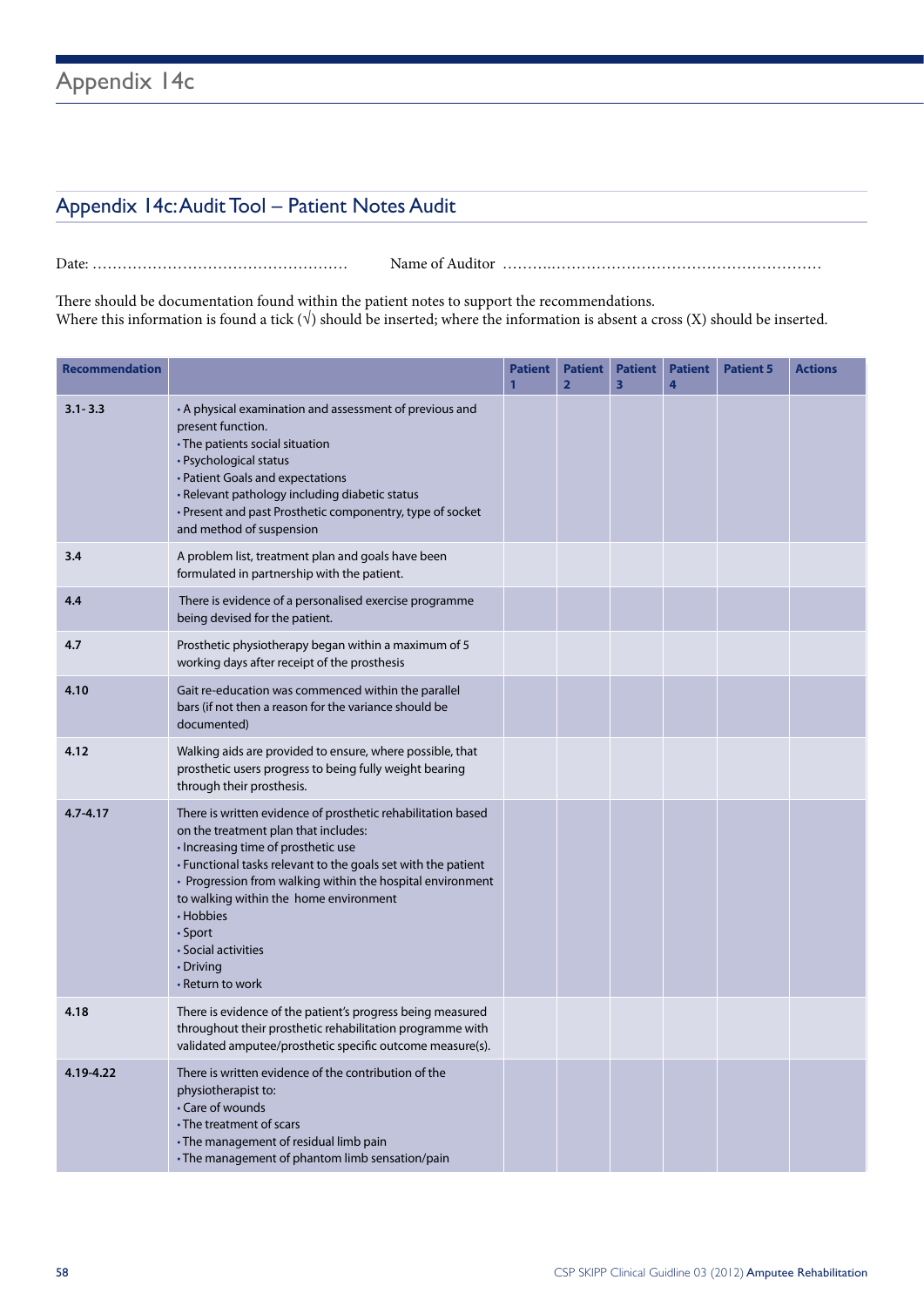| <b>Recommendation</b> |                                                                                                                                                                                                                                                                                                                                                                                                                                                                                                     | <b>Patient</b> | <b>Patient</b><br>$\overline{2}$ | <b>Patient</b><br>$\overline{\mathbf{3}}$ | <b>Patient</b><br>4 | <b>Patient 5</b> | <b>Actions</b> |
|-----------------------|-----------------------------------------------------------------------------------------------------------------------------------------------------------------------------------------------------------------------------------------------------------------------------------------------------------------------------------------------------------------------------------------------------------------------------------------------------------------------------------------------------|----------------|----------------------------------|-------------------------------------------|---------------------|------------------|----------------|
| $5.1.2 - 5.1.8$       | There is written evidence of information being given to the<br>patient/carer in regard to:<br>• Care of the prosthesis & suspension<br>• Achieving correct socket fit/use of prosthetic socks & liners<br>• Management of volume fluctuations of the residual limb<br>• The length of time the prosthesis should be worn and how<br>this should be increased.<br>• Changing footwear and alignment<br>• Use and care of prosthetic socks & liners<br>• Correct use and care of suspension           |                |                                  |                                           |                     |                  |                |
| $5.2.1 - 5.2.5$       | There is written evidence of information being given to the<br>patient/carer with regard to the following:<br>• Techniques for the self-management of phantom pain/<br>sensation<br>• Factors influencing wound healing<br>• Methods to prevent and treat adhesion of scars<br>• Residual limb skin care<br>• The potential for skin problems caused by incorrect<br>socket fit                                                                                                                     |                |                                  |                                           |                     |                  |                |
| 5.3.1                 | There is evidence that the patient/carer is taught to monitor<br>the condition of the remaining limb                                                                                                                                                                                                                                                                                                                                                                                                |                |                                  |                                           |                     |                  |                |
| $5.4.1 - 5.4.4$       | • There is written evidence of information being given to the<br>patient/carer with regard to:<br>• The effect of concurrent pathologies and previous mobility<br>on realistic goal setting and final outcome of rehabilitation<br>• Expected levels of function and mobility in relation to<br>different levels of amputation<br>• The reduction in levels of function compared to bipedal<br>subjects<br>• The energy cost of prosthetic walking in relation to<br>different levels of amputation |                |                                  |                                           |                     |                  |                |
| 5.5.2-5.5.6           | There is evidence of falls coping strategies being discussed/<br>taught.<br>• Advice given in the event the patient is unable to rise from<br>the floor                                                                                                                                                                                                                                                                                                                                             |                |                                  |                                           |                     |                  |                |
| $5.6.1 - 5.6.2$       | There is written evidence of advice to the patient/carer on:<br>• How and where to seek psychological advice and support<br>• Prevention of secondary disabilities that may occur as a<br>result of prosthetic use                                                                                                                                                                                                                                                                                  |                |                                  |                                           |                     |                  |                |
| 6.1                   | A summary of patient function & mobility at transfer or<br>discharge is documented in the treatment notes.                                                                                                                                                                                                                                                                                                                                                                                          |                |                                  |                                           |                     |                  |                |
| $6.1 - 6.4$           | There should be evidence of the patient being reviewed<br>after discharge from regular physiotherapy intervention.                                                                                                                                                                                                                                                                                                                                                                                  |                |                                  |                                           |                     |                  |                |
|                       |                                                                                                                                                                                                                                                                                                                                                                                                                                                                                                     |                |                                  |                                           |                     |                  |                |

Date ……………………………….. Name of Auditor ……………………………………………….…… n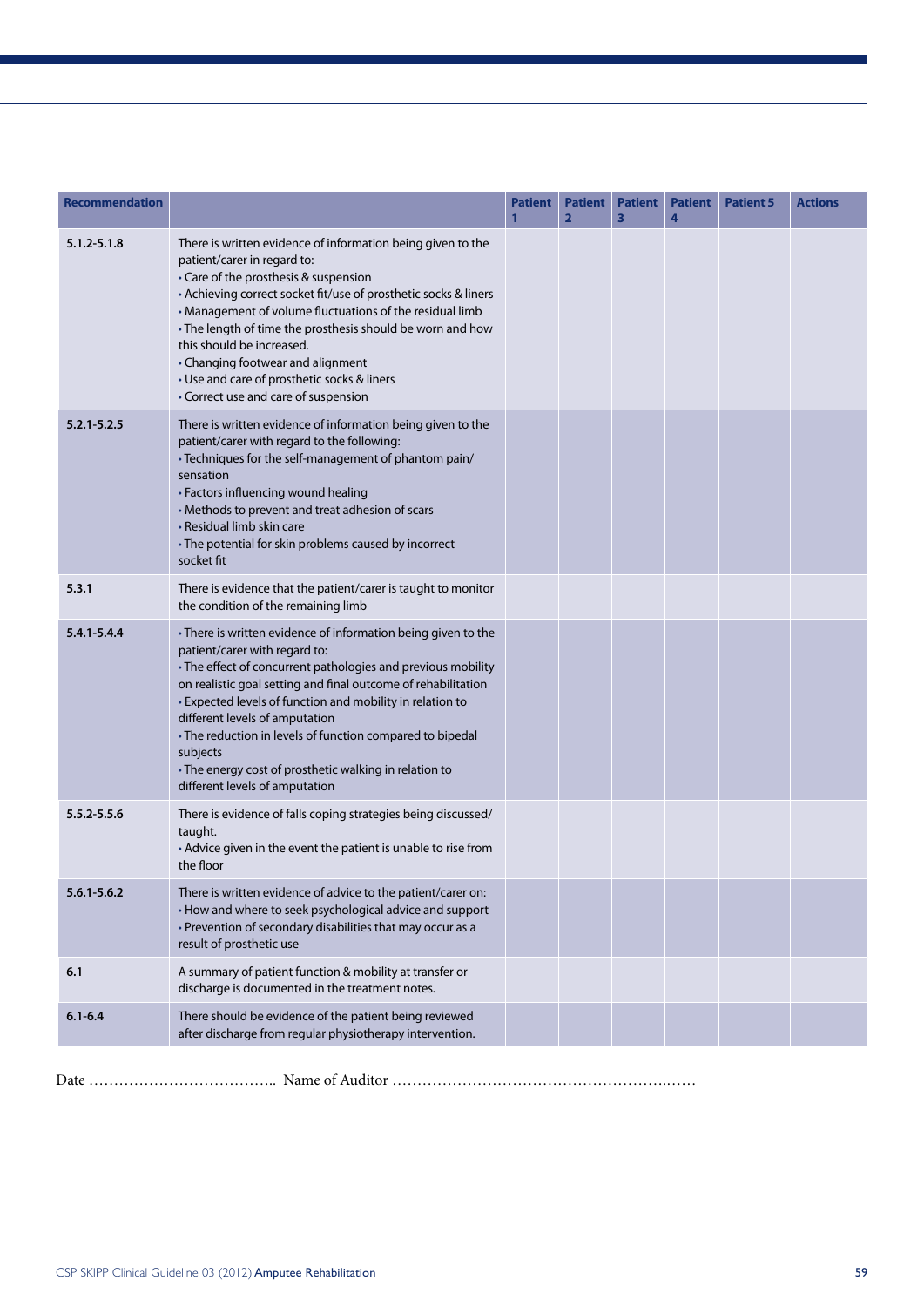# Appendix 15: Domains of the Appraisal of Guidelines, Research and Evaluation (AGREE) Instrument

This international, validated tool is designed to assess the overall quality of a Guideline. The tool contains 23 items and is split into six theoretical quality domains:

| <b>Domain</b>                          | <b>Definition</b>                                                                                                                                                                                                                                                                                                                                                                                                                                                                                                                                                                    |
|----------------------------------------|--------------------------------------------------------------------------------------------------------------------------------------------------------------------------------------------------------------------------------------------------------------------------------------------------------------------------------------------------------------------------------------------------------------------------------------------------------------------------------------------------------------------------------------------------------------------------------------|
| Scope and<br>Purpose                   | Clarity is needed about the overall objectives of the Guideline being developed and the potential impact on society & patient populations.<br>There should be a clear description of the patient population to which the quideline is applicable to.                                                                                                                                                                                                                                                                                                                                 |
| <b>Stakeholder</b><br>Involvement      | Description of all of the authors involvement needed (including those just used for consultation or expert advice).<br>A range of authors from differing professional backgrounds is thought to be essential to control potential biases. Stakeholders should have<br>appropriate clinical skills and/or experience and/or technical expertise to justify their involvement in the formulation +/- implementation of the<br>Guideline (patients views should be included in this process).<br>Target user are unambiguously identified and the Guideline piloted amongst this group. |
| <b>Rigour of</b><br><b>Development</b> | Systematic review and rigorous appraisal of the available evidence should be demonstrated.<br>The methods used for formulating the recommendations are clearly described.<br>External review of the Guideline has been undertaken by appropriate group of individuals.                                                                                                                                                                                                                                                                                                               |
| Clarity and<br>Presentation            | Recommendations should be clear & unambiguous. Key recommendations are easy to identify and support material for application is included (i.e.<br>- patient information, quick reference quide etc)                                                                                                                                                                                                                                                                                                                                                                                  |
| <b>Applicability</b>                   | Potential organisational barriers to implementation of the Guideline have been discussed with cost implications identified.<br>Guideline also suggests identifies audit criteria so that the Guidelines use and effect in clinical practice may be measured by the Practitioner.                                                                                                                                                                                                                                                                                                     |
| <b>Editorial</b><br>Independence       | Is there independence from the Editorial group from any Funding committee & any conflicts of interest have been declared.                                                                                                                                                                                                                                                                                                                                                                                                                                                            |

#### $\blacksquare$  **AGREE Scoring system:**

Each domain should be scored by at least 2 reviewers and it is the standardised score.

In scoring each specific item can be rated on a scale of 1-4 (1= Strongly Disagree, 4= Strongly Agree); there are specific guidance criteria offered by the AGREE Collaboration to try and minimise subjectivity. That should be used to form the judgement as to the overall quality of the guideline.

#### **Calculate a Standardised Domain Score:**

Maximum (Max.) Score =  $4 \times$  No. of items in the Domain x No.

#### of Appraisers

Minimum (Min.) Score =  $1 \times$  No. of items in the Domain  $x$  No. of Appraisers

**Standardised Domain Score** = (Obtained score – Minimum possible score) x 100% (Maximum possible score – Minimum possible score)

#### **Using the Standardised Domain Score:**

The totals allocated to each of the six quality domains help to form the overall quality rating of the Guideline being assessed.

| <b>Rating allocated to Guideline</b>      | <b>AGREE guidance and definition</b>                                                                                                                                                                                    |
|-------------------------------------------|-------------------------------------------------------------------------------------------------------------------------------------------------------------------------------------------------------------------------|
| 'Strongly Recommend'                      | Scores highly (3-4) on a majority of items and most domains score > 60%.                                                                                                                                                |
| 'Recommend with provisos/<br>alterations' | Guideline is scored as high (3-4) and low (1-2) on a similar number of items; each domain's score is between 30%-60%.<br>If provisos or alterations were made the Guideline could still be considered for clinical use. |
| 'Would not Recommend'                     | Guideline is rated as low (1-2) in many of the items and most domain's score < 30%.<br>The overall quality has been deemed as low and so the Guideline should not be recommended for use in Clinical Practice.          |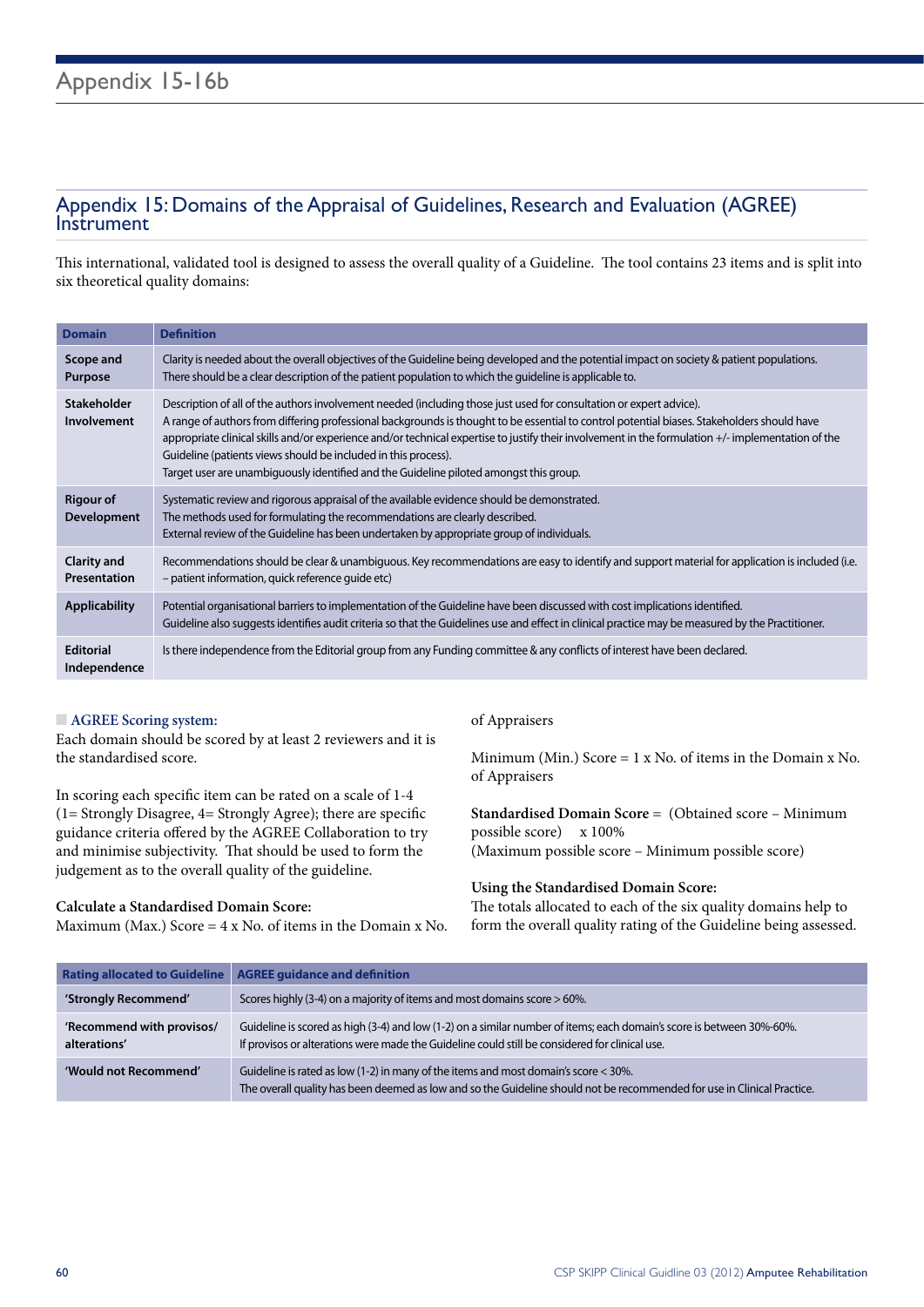# Appendix 16a: BACPAR Representatives Involved in Creating the Response to the External Reviewers Comments

| <b>BACPAR Representatives involved in</b><br>creating the response to the external<br>reviewers: | Involvement in the Guideline development process prior to reviewing the external reviewers comments: |
|--------------------------------------------------------------------------------------------------|------------------------------------------------------------------------------------------------------|
| <b>Penny Broomhead</b>                                                                           | Co-Author of the original guideline document                                                         |
| <b>Karen Clark</b>                                                                               | Member of the Guideline Update group / co-author of the updated document.                            |
| <b>Mary Jane Cole</b>                                                                            | BACPAR Vice Chair – involved in the initial project planning & peer review process.                  |
| <b>Sarah Drury</b>                                                                               | No previous involvement                                                                              |
| Julia Earle                                                                                      | Member of the peer review group                                                                      |
| <b>Amy Jones</b>                                                                                 | No previous involvement                                                                              |
| <b>Tim Randall</b>                                                                               | Member of the Guideline Update group / co-author of the updated document                             |
| Louise Tisdale                                                                                   | BACPAR Chair – involved in ongoing support and review throughout the update process.                 |

## Appendix 16b: Impact of the Comments from External Reviewers upon the 2012 Guideline Update Process

**Amendments made to the document following the review of the collated comments from the external reviewers .**

• Guideline aims and objectives moved to aid earlier identification by the reader.

• Preface amended to signpost readers to other professional guidelines, patient charters & NSF document as it was never the intention to imply that all of the patients psychosocial needs will be met by physiotherapy intervention alone.

• Clarification that the clinical guidelines commences at the provision of the first prosthetic leg for each residual limb as the reviewer felt the guidelines application with bilateral lower limb amputees was ambiguous.

• Clarification that the guidelines apply to young amputees as well as ex-military amputees as it was suggested that this wasn't clear.

• User views were sought in the development of the guideline (1st ed) and a sentence has been added to ensure this is clear and the professional advisers used in that edition have been added in appendix 2b. Our target audience was physiotherapists but we accept that there is limited user involvement in forming this update & have suggested that future work should look to capture users views earlier in the development process.

• Other documents and guidelines have been highlighted within the text (usually under 'local application' at the end of each recommendation section) and expressly suggested they should be used alongside this document to address the holistic needs of the prosthetic user and assist the physiotherapist in identifying and addressing their personal learning needs.

• Addition made to the title of section 6 to highlight how concerned one external reviewer was about lack of follow up for prosthetic users but no evidence re: how to run a review programme was found so unable to expand upon this point further.

• All typographical and grammatical errors identified were amended.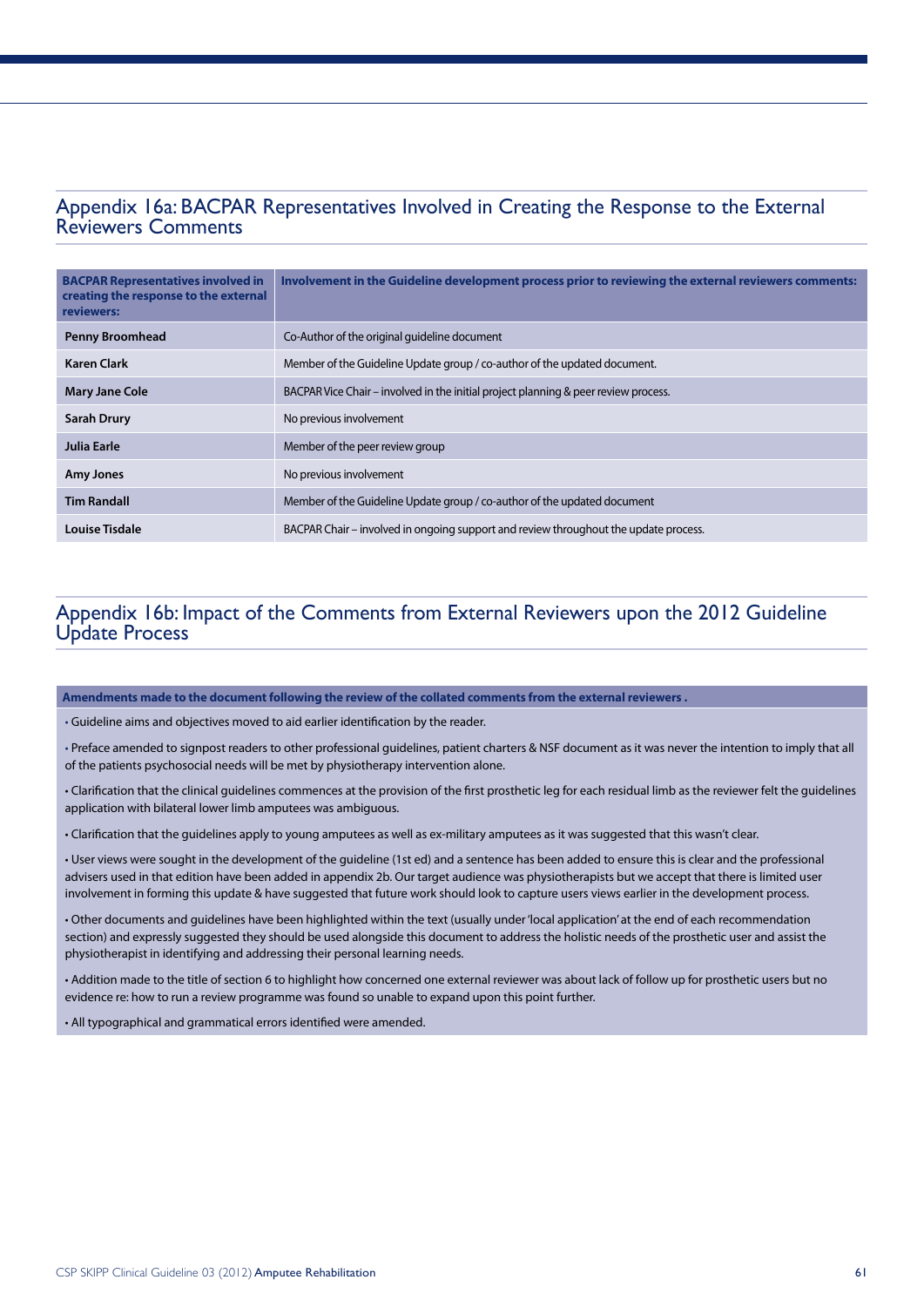## Appendix 17a: Peer Reviewers

| <b>Peer Reviewer</b>       | <b>Employing NHS Trust/Organisation</b>                            | <b>Clinical Specially</b>                     | <b>AfC Banding/Job title</b>             |
|----------------------------|--------------------------------------------------------------------|-----------------------------------------------|------------------------------------------|
| Sandra Chaplin             | Dorset Primary Care Trust (Dorchester)                             | <b>Community Rehabilitation</b>               | <b>Band 6 Physiotherapist</b>            |
| <b>Charlotte Church</b>    | Royal Bournemouth & Christchurch NHS Trust                         | Rotational post-Respiratory/<br>Vascular      | <b>Band 6 Physiotherapist</b>            |
| <b>Mary Jane Cole</b>      | School of Physiotherapy, St George's University of<br>London       | Amputee Rehabilitation                        | Lecturer in Physiotherapy<br>education   |
| <b>Matt Denton</b>         | Nottingham University Hospitals NHS Trust                          | Musculoskeletal outpatients                   | <b>Band 6 Physiotherapist</b>            |
| <b>Julia Earle</b>         | <b>Medway NHS Trust</b>                                            | Amputee/Prosthetic<br>Rehabilitation          | <b>Band 7 Physiotherapist</b>            |
| Julie Knapp-Wilkinson      | East Kent University Hospitals NHS Foundation Trust                | Not specified                                 | <b>Band 5 AHP Technical Instructor 1</b> |
| <b>Jake Lawrence-Carty</b> | Recently graduated Physiotherapy student                           | N/A                                           | Student Physiotherapist                  |
| <b>Chantal Osler</b>       | Portsmouth Hospital NHS Trust                                      | Amputee/Prosthetic<br>Rehabilitation          | <b>Band 7 Physiotherapist</b>            |
| Édáin Quinn                | Recently graduated Physiotherapy student                           | N/A                                           | <b>Student Physiotherapist</b>           |
| <b>Dianne Thomas</b>       | Abertawe Bro Morgannwg University Health Board,<br>Wales           | Amputee/Prosthetic<br>Rehabilitation          | <b>Band 7 Physiotherapist</b>            |
| <b>Jo Wilkinson</b>        | Heatherwood & Wexham Park Hospitals NHS<br><b>Foundation Trust</b> | Vascular & amputees                           | <b>Band 7 Physiotherapist</b>            |
| <b>Elizabeth Williams</b>  | Derby Hospitals NHS Foundation Trust                               | Rotational post -<br>Rehabilitation/Community | <b>Band 6 Physiotherapist</b>            |
| <b>Louise Whitehead</b>    | NHS Tayside, Scotland                                              | Vascular & amputees                           | <b>Band 7 Physiotherapist</b>            |
| <b>Barrie Wood</b>         | NHS Lothian, Scotland                                              | Community/Admission<br>prevention             | <b>Band 6 Physiotherapist</b>            |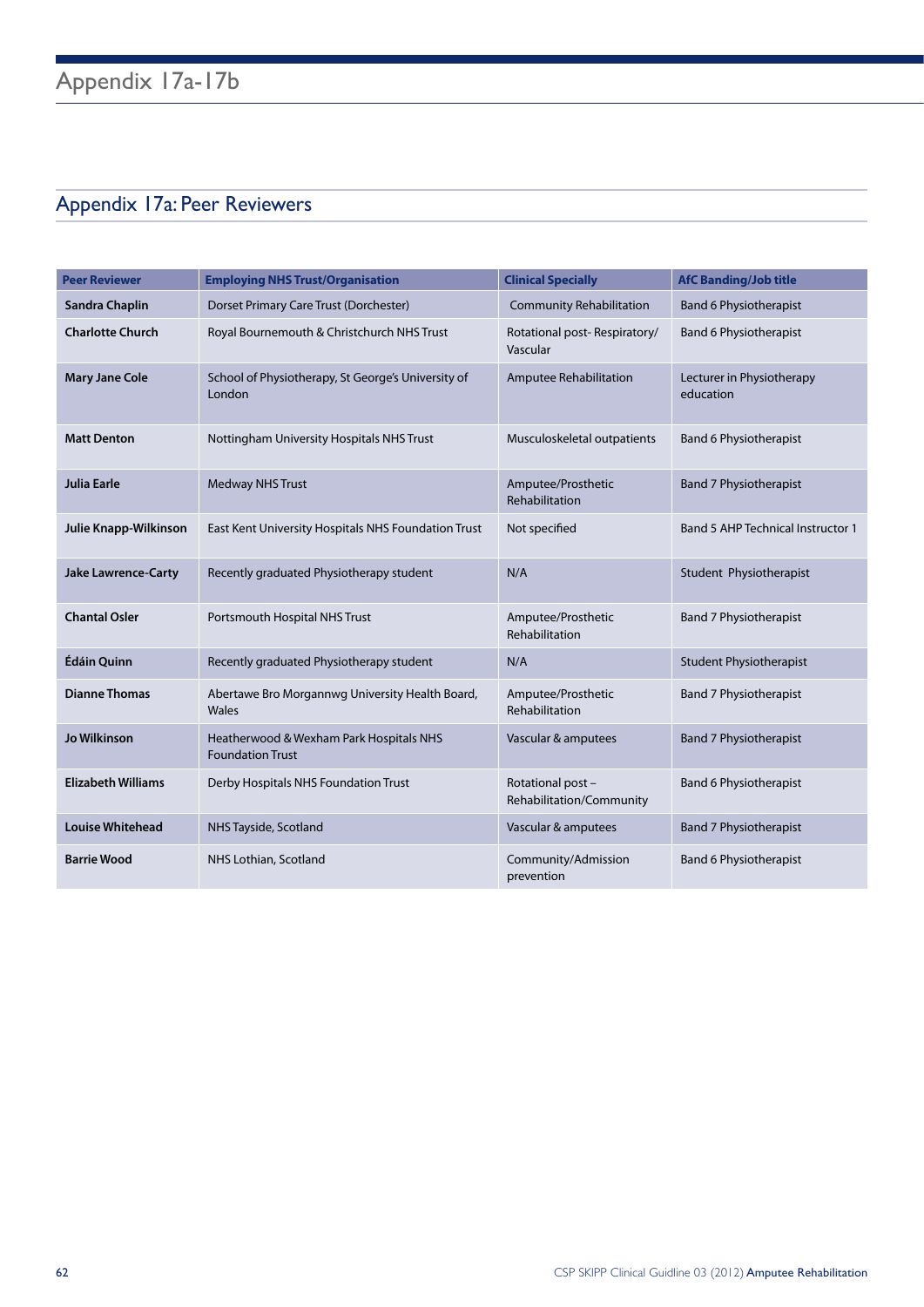## Appendix 17b: Comments from Peer Reviewers and Their Impact Upon the 2012 Guideline Update Process

| <b>Related Guideline Section</b>           | <b>Comments received</b>                                                                                                                       | <b>Action taken by Guideline Development Group</b>                                                                                              |
|--------------------------------------------|------------------------------------------------------------------------------------------------------------------------------------------------|-------------------------------------------------------------------------------------------------------------------------------------------------|
| Introduction, Sections 1-6<br>& Appendices | Various typographical errors identified                                                                                                        | Issue rectified                                                                                                                                 |
| Sections 1-6 &<br>supplementary documents  | Numbering issue identified within recommendation sections                                                                                      | Issue rectified                                                                                                                                 |
| Preface                                    | Request that the supplementary documents be introduced in<br>the preface so clinicians aware of the resource.                                  | Preface altered                                                                                                                                 |
| Section 1                                  | Suggestion that physiotherapists should be encouraged to<br>undertake some form of counselling training.                                       | No definitive evidence found so cannot be added;<br>this issue was not highlighted within the Delphi<br>process.                                |
| Section 1                                  | Impact of budget cuts, time and staffing restraints raised in<br>relation to being able to undertake GPP I.                                    | Barriers acknowledged within the introduction.                                                                                                  |
| Section 2                                  | Request further guidance regarding what constitutes best<br>practice in the assessment of residual limb and contralateral leg.                 | Outside of the scope of this piece of work but<br>other documents which may assist the clinician<br>signposted.                                 |
| Section 3                                  | Request further guidance regarding which validated outcome<br>measures should be employed clinically.                                          | No definitive evidence available so<br>recommendation cannot be more specific;<br>other documents which may assist the clinician<br>signposted. |
|                                            | Request the addition of juzo socks to the recommendations.                                                                                     | No definitive evidence found so cannot be<br>added; possibly more relevant to be linked to 'pre<br>prosthetic' guidelines?                      |
| Section 4                                  | Request that the risks of hopping +/- crutches are highlighted.                                                                                | No definitive evidence found so cannot be<br>added; possibly more relevant to be linked to 'pre<br>prosthetic' guidelines?                      |
| Glossary                                   | Suggested additions to the glossary                                                                                                            | <b>Additions included</b>                                                                                                                       |
|                                            | Definition of 'clinical effectiveness' did not make sense.                                                                                     | Definition altered and quoted from external source.                                                                                             |
| <b>Ouick Reference Guide</b>               | Multiple requests that the GPP's be placed within the relevant<br>recommendation sections rather than in a list at the end of the<br>document. | GPP's placed within the relevant recommendation<br>sections in both full guideline document and<br>supplementary documents.                     |
| Audit & Implementation<br>Guide            | Multiple positive comments received regarding the restructure<br>of the audit tools.                                                           | No action required                                                                                                                              |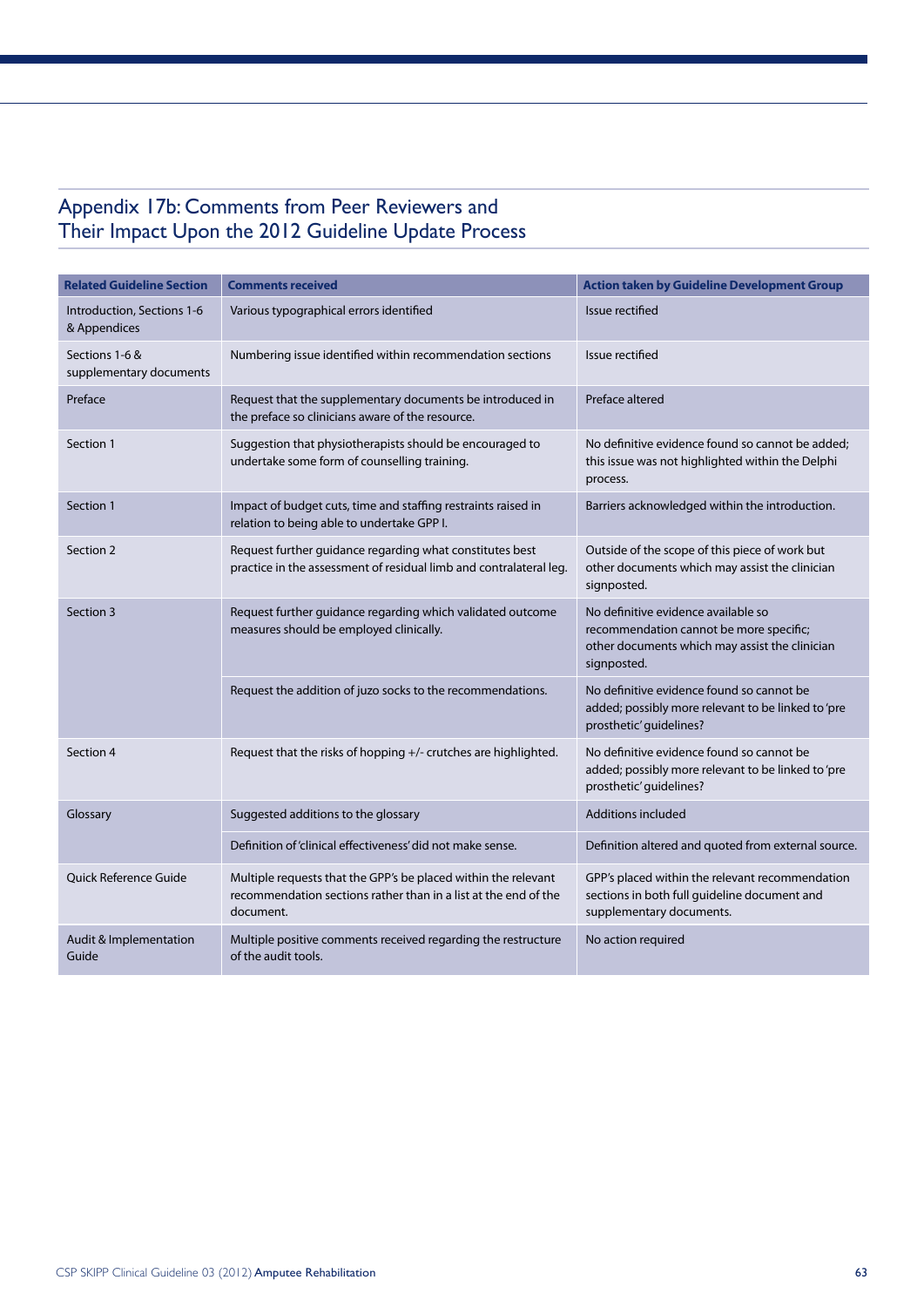## Appendix 18: Definition of a Clinical Specialist in Prosthetic Rehabilitation

Since the first edition a new pay structure (Agenda for Change) has been introduced to all NHS staff. Due to national variations in the banding allocated to similar jobs it is no longer possible to define a Clinical Specialist by banding alone.

The following description has been formed by clinicians and managers involved in amputee rehabilitation.

#### **Specialised physiotherapists should:**

- • Be experienced in amputee management, including lower limb prosthetic training
- Have a good understanding of prosthetics
- Be able to look after amputees with complex problems
- Be conversant with evidence –based clinical guidelines produced by BACPAR
- Ideally have a relevant post-graduate accredited qualification.
- Be a resource in terms of education, training, and development of senior physiotherapists and other professional staff.
- Carry responsibility for developing and utilising research evidence, current national guidelines and recommendations and integrating this into service delivery to ensure that practice is evidence based.

The  $\text{CSP}^{(92)}$  define a specialist physiotherapist as one who works at an advanced clinical level within a specific clinical field. Their practice will be underpinned by advanced clinical reasoning and will encompass four elements, but the weighting attached to each element will vary to reflect the service need and organisational structure and the practitioner's own expertise/interests.

The four elements of 'advanced' clinical reasoning were defined as:

• **Clinical Practice**

 - Demonstrates advanced knowledge/skills and clinical reasoning;

 - Evidence of dealing with complex cases within a particular field of physiotherapy practice;

 - Provision of advice/support to physiotherapy colleagues on clinical practice issues.

• **Evaluation**

 - Active participation in research and/or clinical evaluation and audit;

 - Evidence of critically appraising the knowledge base and applying relevant high quality evidence to change practice; - Publication(s) within the clinical field in peer recognized journals/periodicals.

- **Teaching** 
	- Delivery of physiotherapy in-service education across the region;

 - Acting as a mentor or supervisor for physiotherapy colleagues;

 - Participation in developing post-qualification education packages;

 - Involvement in the delivery of teaching to physiotherapy and/or other professions at a qualifying and post qualifying level.

#### Practice/service development

- Development of the clinical field with colleagues;
- Clinical supervision of senior members of the
- physiotherapy team within the clinical domain;
- Involvement in the local clinical governance agenda;
- Involvement in professional networks;

 - Leading the physiotherapy service within a particular clinical field.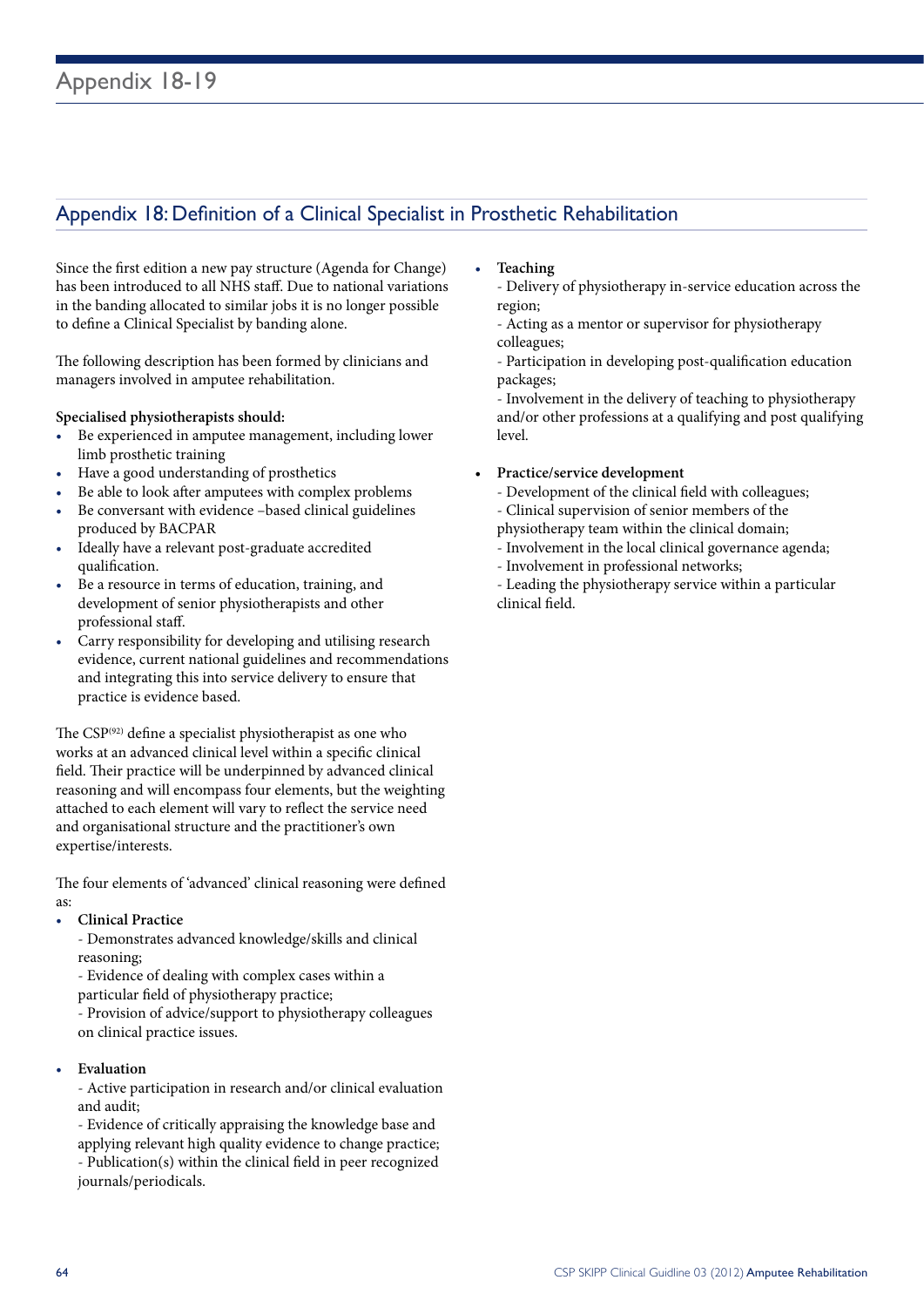#### 1 Appendix 19: Glossary of Terms

• 

The following recognised terminology and abbreviations were used in the guideline document.

| $\blacksquare$ Terminology:    |                                                                                                                                                                                                                                           |
|--------------------------------|-------------------------------------------------------------------------------------------------------------------------------------------------------------------------------------------------------------------------------------------|
| <b>Clinical Effectiveness</b>  | "the extent to which specific clinical interventions do what they are intended to $d\sigma^{''(98)}$                                                                                                                                      |
| <b>Clinical Governance</b>     | "the system through which NHS organisations are accountable for continuously improving the quality of<br>their services $\phi$ safeguarding high standards of care" $(99)$                                                                |
| Componentry                    | the different parts of a prosthesis (i.e - knee, foot) specifically prescribed the prosthetic MDT to match<br>a patients predicted or actual functional level.                                                                            |
| Discharge Summary              | summary of the episode of care                                                                                                                                                                                                            |
| Doffing                        | removing the prosthesis                                                                                                                                                                                                                   |
| Donning                        | putting on the prosthesis                                                                                                                                                                                                                 |
| Evaluation                     | review and assessment of the quality of the care for the purpose of identifying opportunities for<br>improvement.                                                                                                                         |
| Goal setting                   | establishing the desired end points of care.                                                                                                                                                                                              |
| Hemi pelvectomy                | amputation of the whole leg plus the pelvis on that side; also known as a 'hindquarter' amputation.                                                                                                                                       |
| Hip disarticulation            | amputation involving disarticulation of the femur from the acetabulum.                                                                                                                                                                    |
| Knee disarticulation           | amputation by disarticulation of the tibia from the femur                                                                                                                                                                                 |
| Multidisciplinary team         | a group of people (e.g. healthcare staff, patients and others) who share a common purpose.                                                                                                                                                |
| Outcome measures               | a 'test or scale administered and interpreted by physical therapists that has been shown to measure<br>accurately a particular attribute of interest to patients and therapists and is expected to be influenced by<br>intervention' (98) |
| <b>Patient Record</b>          | Refers to any record containing patient details. Can be separate physiotherapy record or within<br>multidisciplinary case notes.                                                                                                          |
| Peer review                    | assessment of performance undertaken by a person with similar experiences and knowledge.                                                                                                                                                  |
| Prosthesis                     | artificial replacement of a body part                                                                                                                                                                                                     |
| Residual limb                  | remaining part of the leg on the amputated side                                                                                                                                                                                           |
| Socket                         | component of the prosthesis that contains the residual limb.                                                                                                                                                                              |
| Suspension                     | component of the prosthesis attaching it to the body.                                                                                                                                                                                     |
| <b>Symes</b>                   | amputation by disarticulation of the ankle with removal of the medial malleolus and resection of the<br>tibia                                                                                                                             |
|                                | Trans femoral Amputation amputation through the femur                                                                                                                                                                                     |
| Transfer of care               | the process of transferring the responsibility for care from one service to another. It includes secondary<br>referrals and discharges.                                                                                                   |
| Transpelvic                    | an amputation when approximately half the pelvis is removed.                                                                                                                                                                              |
| <b>Trans tibial Amputation</b> | amputation through the tibia                                                                                                                                                                                                              |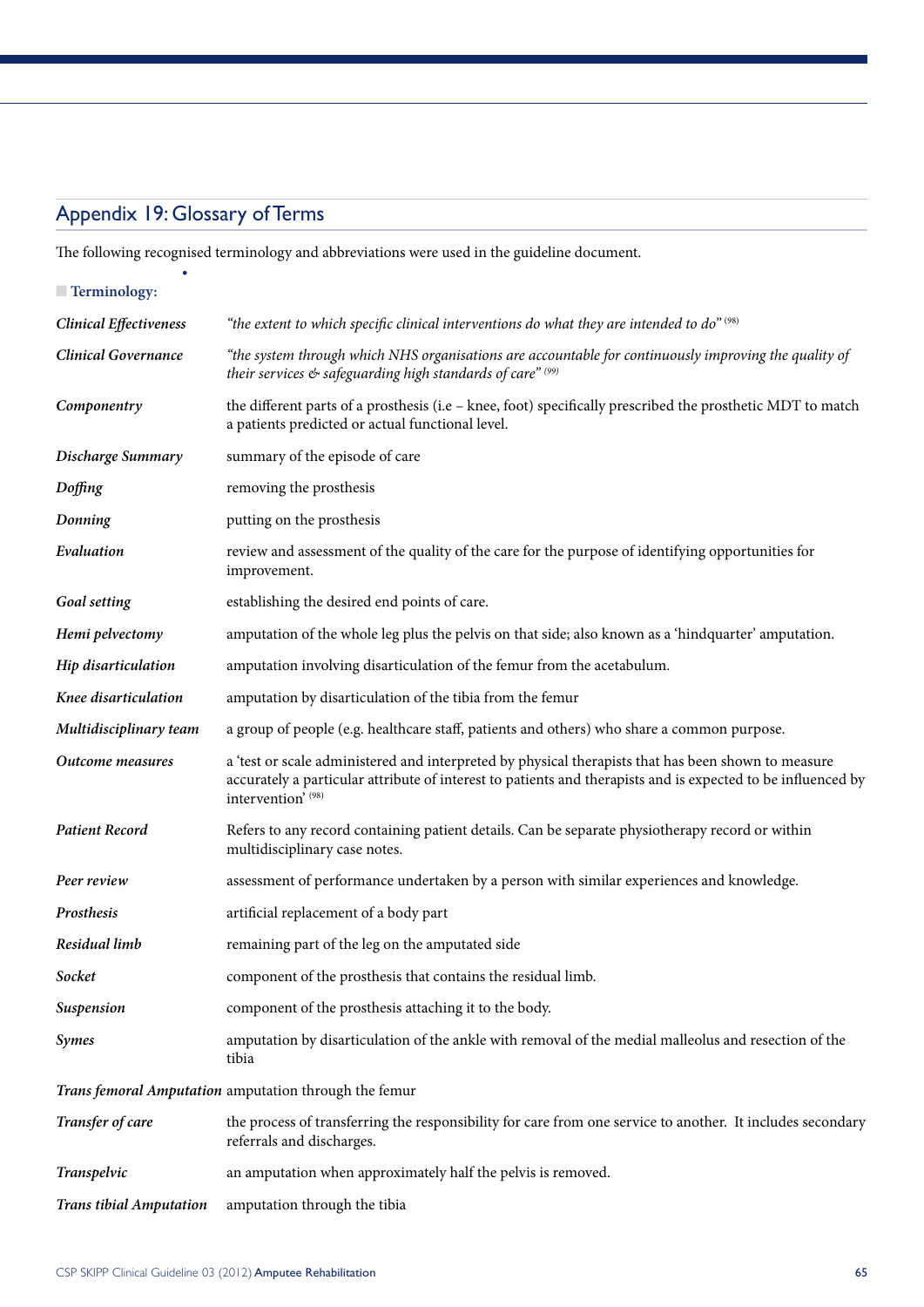#### **n Abbreviations**

| ADL           | Activities of Daily Living                                                     |
|---------------|--------------------------------------------------------------------------------|
| AfC           | Agenda for Change                                                              |
| AMA           | Amputee Mobility Aid                                                           |
| <b>BACPAR</b> | British Association of Chartered Physiotherapists<br>in Amputee Rehabilitation |
| <b>CASP</b>   | Critical Appraisal Skills Programme                                            |
| <b>CPD</b>    | Continuing Professional Development                                            |
| CSP           | Chartered Society of Physiotherapy                                             |
| <b>DSC</b>    | Disablement Services Centre                                                    |
| DGH           | District General Hospital                                                      |
| <b>EWA</b>    | Early Walking Aid                                                              |
| GP            | <b>General Practitioner</b>                                                    |
| <b>MRI</b>    | Magnetic Reasonance Imaging                                                    |
| OТ            | Occupational Therapist                                                         |
| PPAM aid      | Pneumatic Post Amputation Mobility Aid                                         |
| <b>PVD</b>    | Peripheral Vascular Disease                                                    |
| RCT           | Randomised Controlled Trials                                                   |
| <b>SIGN</b>   | Scottish Intercollegiate Guideline Network                                     |
|               | $1 - 1$                                                                        |

**TES** Total Elastic Suspension (type of belt suspension for a T-F prosthesis)

## Appendix 20: Useful Resources

#### **n** Professional Organisations:

Contact details for **BACPAR** through the CSP or *www.bacpar. org.uk*

**British Association of Prosthetists & Orthotists (BAPO)** Sir James Clark Building, Abbey Mill Business Centre, Paisley PA1 1TJ *www.bapo.org*

**The Chartered Society of Physiotherapy (CSP)** 14 Bedford Row, London WC1R 4ED *www.csp.org.uk*

**International Society for Prosthetics & Orthotics UK NMS (ISPO)** PO Box 2781, Glasgow, G61 3YL *www.ispo.org.uk*

**The College of Occupational Therapy (COT)** 106-114 Borough High Street, London SE1 1LB

**Scottish Physiotherapists Amputee Research Group (SPARG)**  c/o Helen Scott (Chairman) Westmarc, Southern General Hospital, 1345 Govan Road, Glasgow, G51 4TF.

**Special Interest Group for Amputee Medicine for the British Society of Rehabilitation Medicine (SIGAM of the BSRM)(formerly AMRS)** c/o Royal College of Physicians 11, St Andrews Place, London NW1 4LE

**n** Community agencies: List of Social Services available in local telephone directories

**n** Other useful organisations:

**Associate Parliamentary Limb Loss Group (APLLG)**

**British Amputee & Les Autres Sports Association** *www.balasa.org.uk*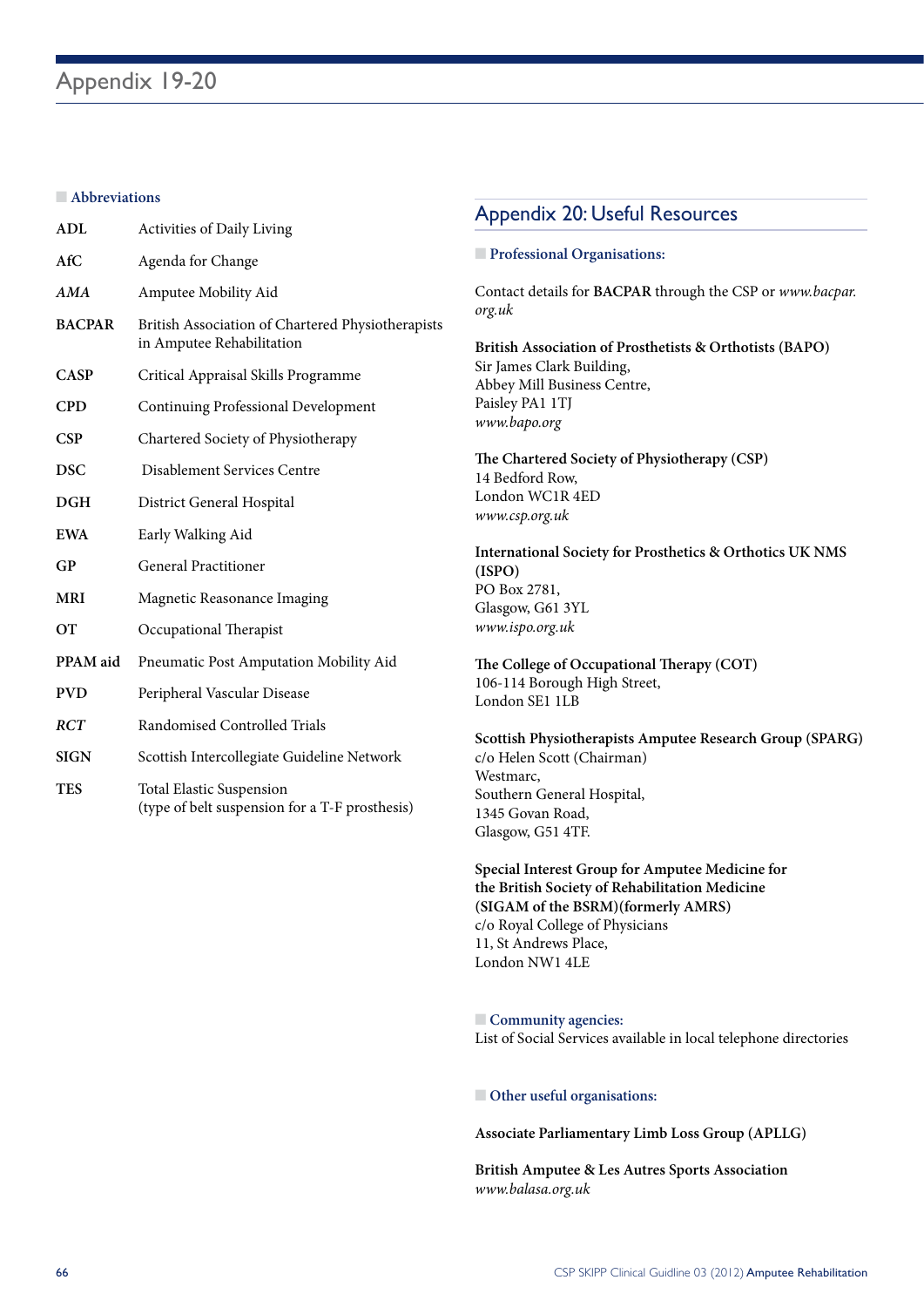*British Limbless Ex-Servicemen's Association (BLESMA)* Frankland Moore House, 185 High Road, Chadwell Heath, Essex RM6 6NA *www.blesma.org*

#### **Disabled Drivers Association**

Mobilise Organisation National Headquarters, Ashwell Thorpe, Norwich NR6 1EX *www.dda.org.uk*

#### **Disability Living Foundation** *www.dlf.org.uk*

#### **Douglas Bader Foundation**

*www.douglasbaderfoundation.co.uk*

#### **The Limbless Association**

Jubilee House, 3 The Drive, Warley Hill, Brentwood, CM13 3FR *www.limbless-association.org*

**Limb Power – The British Ambulant Disabled Sports and Arts Association.** *www.limbpower.com*

#### **Limb Loss information Centre**

*www.limblossinformationcentre.com*